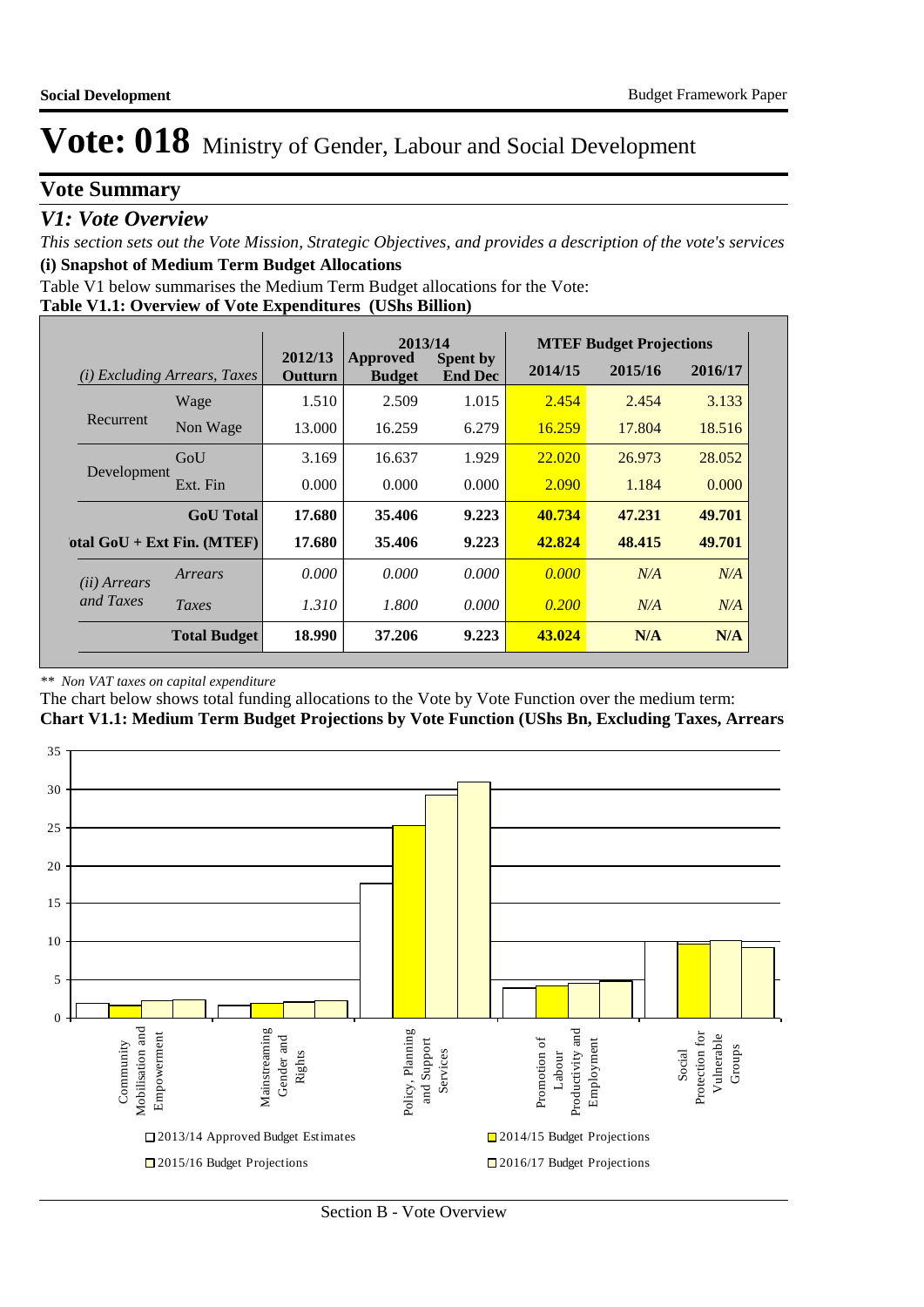## **Vote Summary**

**(ii) Vote Mission Statement**

The Vote's Mission Statement is:

*"Promotion of gender equality, social protection and transformation of communities"*

### **(iii) Vote Outputs which Contribute to Priority Sector Outcomes**

The table below sets out the vote functions and outputs delivered by the vote which the sector considers as contributing most to priority sector outcomes.

| <b>Sector Outcome 1:</b>                                                                               | <b>Sector Outcome 2:</b>                                                                              | <b>Sector Outcome 3:</b>                                                                      |  |
|--------------------------------------------------------------------------------------------------------|-------------------------------------------------------------------------------------------------------|-----------------------------------------------------------------------------------------------|--|
| <b>Empowered communities for increased</b><br>involvement in the development process                   | Vulnerable persons protected from<br>deprivation and livelihood risks                                 | <b>Improved environment for increasing</b><br>employment and productivity                     |  |
| Vote Function: 10 01 Community Mobilisation and Empowerment                                            |                                                                                                       |                                                                                               |  |
| <b>Outputs Contributing to Outcome 1:</b>                                                              | <b>Outputs Contributing to Outcome 2:</b>                                                             | <b>Outputs Contributing to Outcome 3:</b>                                                     |  |
| <b>Outputs Provided</b>                                                                                | None                                                                                                  | None                                                                                          |  |
| 100101 Policies, Sector plans Guidelines<br>and Standards on Community<br>Mobilisation and Empowerment |                                                                                                       |                                                                                               |  |
| 100104 Training, Skills Development<br>and Training Materials                                          |                                                                                                       |                                                                                               |  |
| <b>Outputs Funded</b>                                                                                  |                                                                                                       |                                                                                               |  |
| 100151 Support to Traditional Leaders<br>provided                                                      |                                                                                                       |                                                                                               |  |
| 100152 Support to National Library of<br>Uganda (Development Project,<br>Wage and Non Wage Subvention) |                                                                                                       |                                                                                               |  |
| 100153 Support to the Promotion of<br>Culture and family provided                                      |                                                                                                       |                                                                                               |  |
| Vote Function: 10 02 Mainstreaming Gender and Rights                                                   |                                                                                                       |                                                                                               |  |
| <b>Outputs Contributing to Outcome 1:</b>                                                              | <b>Outputs Contributing to Outcome 2:</b>                                                             | <b>Outputs Contributing to Outcome 3:</b>                                                     |  |
| <b>Outputs Provided</b>                                                                                | <b>Outputs Provided</b>                                                                               | None                                                                                          |  |
| 100201 Policies, Guidelines and Standards<br>for mainstreaming Gender &<br>Other Social Dev't Concerns | 100204 Capacity building for Gender and<br><b>Rights Equality and Equity</b><br><b>Outputs Funded</b> |                                                                                               |  |
| 100202 Advocacy and Networking                                                                         | 100251 Support to National Women's                                                                    |                                                                                               |  |
| 100204 Capacity building for Gender and<br><b>Rights Equality and Equity</b>                           | Council and the Kapchorwa<br>Women Development Group                                                  |                                                                                               |  |
| <b>Outputs Funded</b>                                                                                  |                                                                                                       |                                                                                               |  |
| 100251 Support to National Women's<br>Council and the Kapchorwa<br>Women Development Group             |                                                                                                       |                                                                                               |  |
| Vote Function: 1003 Promotion of Labour Productivity and Employment                                    |                                                                                                       |                                                                                               |  |
| <b>Outputs Contributing to Outcome 1:</b>                                                              | <b>Outputs Contributing to Outcome 2:</b>                                                             | <b>Outputs Contributing to Outcome 3:</b>                                                     |  |
| None                                                                                                   | None                                                                                                  | <b>Outputs Provided</b>                                                                       |  |
|                                                                                                        |                                                                                                       | 100301 Policies, Laws, Regulations and<br>Guidelines on Employment and<br>Labour Productivity |  |
|                                                                                                        |                                                                                                       | 100302 Inspection of Workplaces and<br>Investigation on violation of<br>labour standards      |  |
|                                                                                                        |                                                                                                       |                                                                                               |  |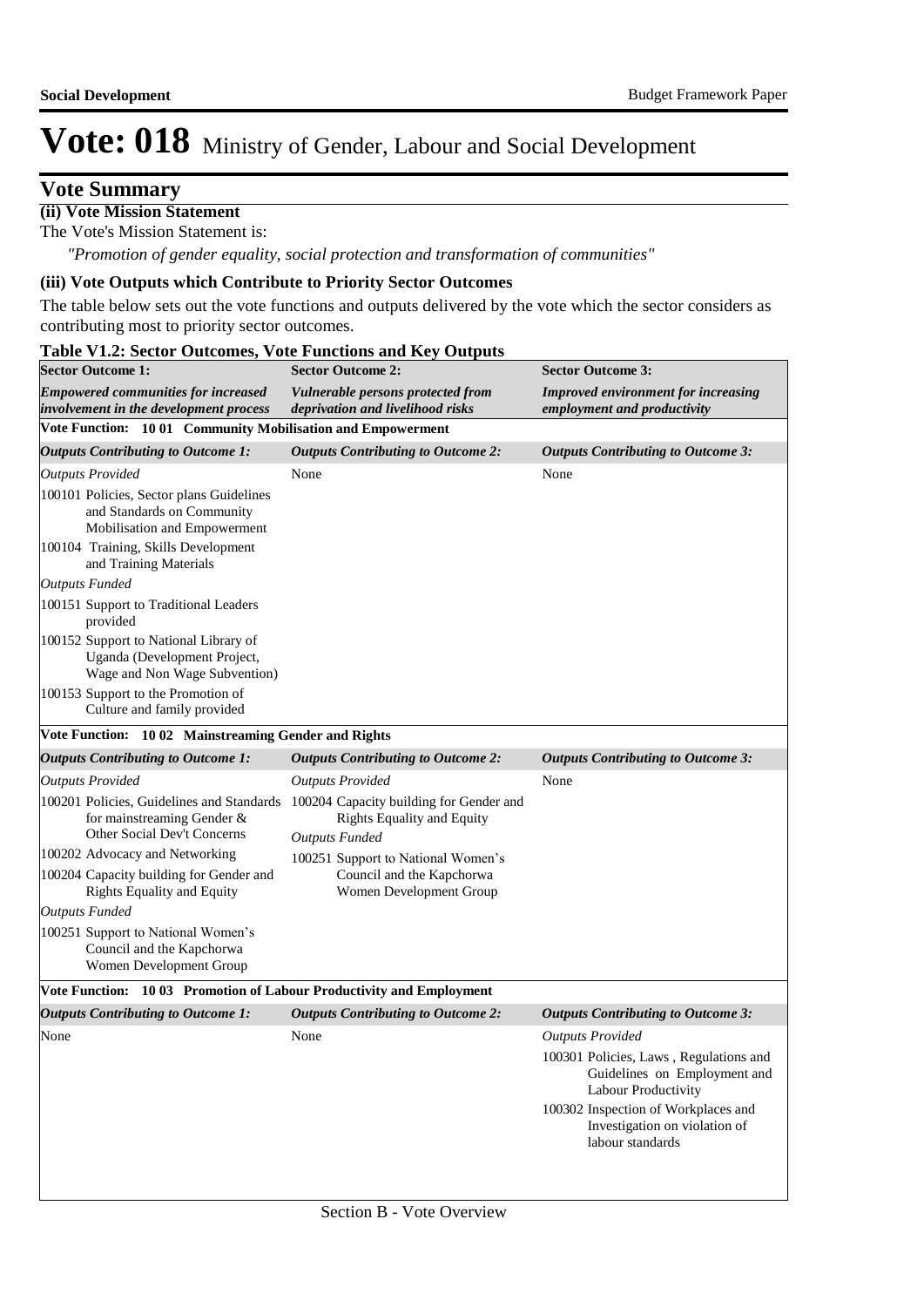## **Vote Summary**

| <b>Sector Outcome 1:</b>                                                             | <b>Sector Outcome 2:</b>                                                                       | <b>Sector Outcome 3:</b>                                                       |
|--------------------------------------------------------------------------------------|------------------------------------------------------------------------------------------------|--------------------------------------------------------------------------------|
| <b>Empowered communities for increased</b><br>involvement in the development process | Vulnerable persons protected from<br>deprivation and livelihood risks                          | <b>Improved environment for increasing</b><br>employment and productivity      |
|                                                                                      |                                                                                                | 100304 Settlement of Complaints on Non-<br>Observance of Working<br>Conditions |
|                                                                                      |                                                                                                | 100305 Arbitration of Labour Disputes<br>(Industrial Court)                    |
|                                                                                      |                                                                                                | 100306 Training and Skills Development                                         |
| Vote Function: 10 04 Social Protection for Vulnerable Groups                         |                                                                                                |                                                                                |
| <b>Outputs Contributing to Outcome 1:</b>                                            | <b>Outputs Contributing to Outcome 2:</b>                                                      | <b>Outputs Contributing to Outcome 3:</b>                                      |
| <b>Outputs Funded</b>                                                                | <b>Outputs Provided</b>                                                                        | <b>Outputs Provided</b>                                                        |
| 100451 Support to councils provided                                                  | 100401 Policies, Guidelines, Laws,<br>Regulations and Standards on<br>Vulnerable Groups        | 100404 Training and Skills Development                                         |
|                                                                                      | 100403 Monitoring and Evaluation of<br>Programmes for Vulnerable<br>Groups                     |                                                                                |
|                                                                                      | 100404 Training and Skills Development                                                         |                                                                                |
|                                                                                      | 100405 Empowerment, Support, Care and<br>Protection of Vulnerable Groups                       |                                                                                |
|                                                                                      | <b>Outputs Funded</b>                                                                          |                                                                                |
|                                                                                      | 100451 Support to councils provided                                                            |                                                                                |
|                                                                                      | 100452 Support to the Renovation and<br>Maintenance of Centres for<br><b>Vulnerable Groups</b> |                                                                                |
|                                                                                      | 100453 Support to Street Children                                                              |                                                                                |

## *V2: Past Vote Performance and Medium Term Plans*

*This section describes past and future vote performance, in terms of key vote outputs and plans to address sector policy implementation issues.* 

### **(i) Past and Future Planned Vote Outputs**

*2012/13 Performance*

In FY 2012/13, Shs52.980Bn was the approved budget for Vote 018: Ministry of Gender, Labour and Social Development, of which Shs19.391Bn was GoU resources while Development Partners contributed Shs31.389Bn. Taxes were allocated Shs2.2Bn, were. By June 2013, Shs17.68Bn out of the GoU resources had been spent representing 91.18% Budget performance. The total Domestic Development Budget approved for the MGLSD was Shs2.068Bn; however, by end of June 2013, Shs3.169Bn had been spent showing 153.24% budget performance. The observed performance in development budget was due to the supplementary Budget that the Ministry received for Strengthening Safety and Health at the workplaces. The approved Recurrent Budget was Shs14.907Bn of which, Shs13.00Bn had been released and was spent representing 87.21% performance. By end of June 2013, Shs1.300Bn out of Shs2.200Bn meant for Taxes for FY 2012/13 had been spent showing 59.09% performance. With this resource, the achievements in the FY 2012/13 are presented below under different Vote Functions:

### 1001 COMMUNITY MOBILISATION AND EMPOWERMENT

National Hand Book for Community Development Officers and other Stakeholders in Community Development Work was launched while the Adult Literacy Guidelines and Standards were disseminated to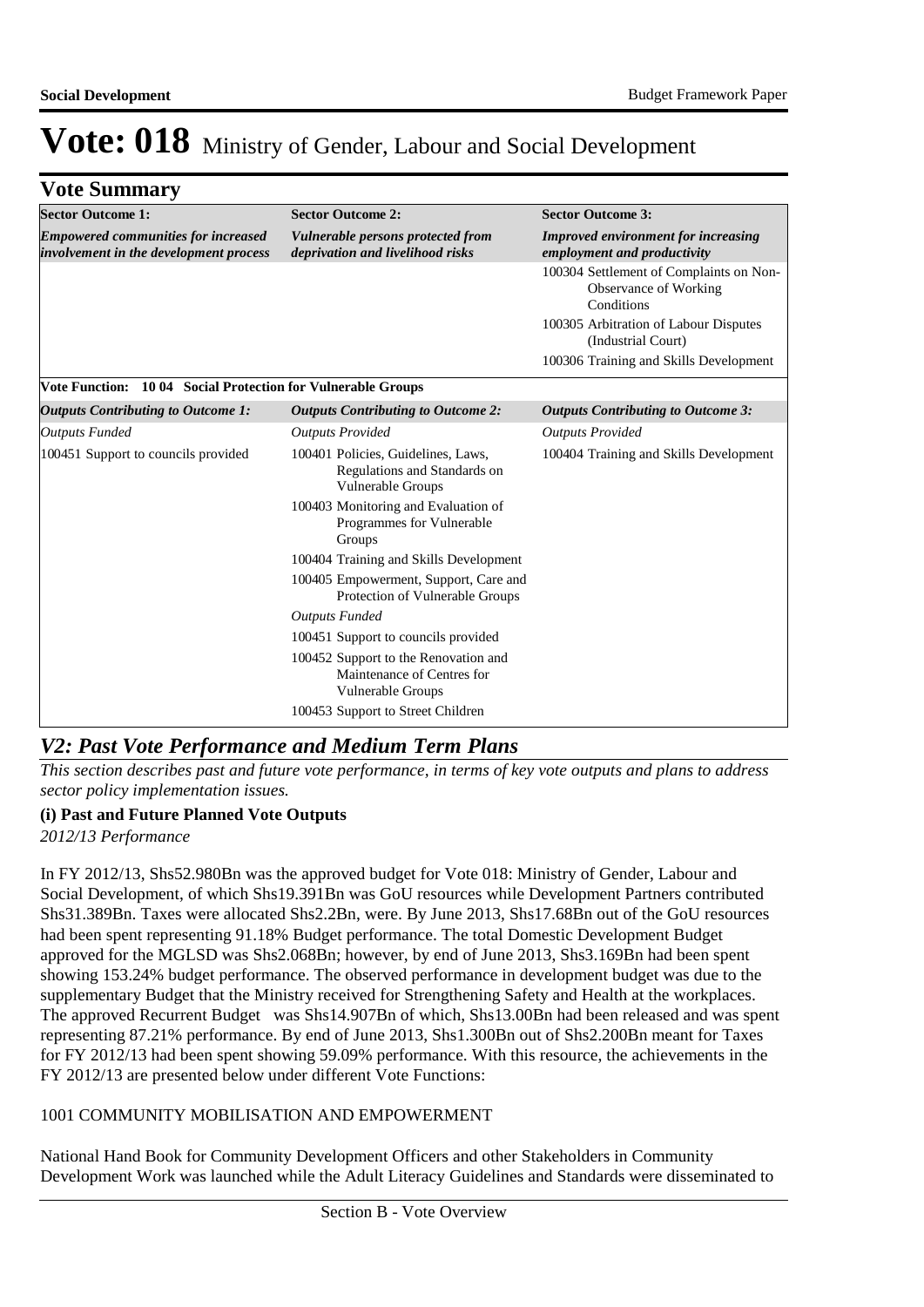## **Vote Summary**

key stakeholders in the Central Region.

The National Library of Uganda received and distributed 25,293 volumes of reading materials to Public and Community Libraries as well as other Institutions. Further, it supported the 31 Book Week Festival Celebration Exhibition Centres; the Kampala Public Library Reading Tent for children and a workshop on "Changing Libraries for Children" in partnership with Book Aid International.

Shs0.005Bn per month was disbursed to each of the 11 approved Traditional Leaders from Alur Kingdom, Acholi Kingdom, Bunyoro Kitara Kingdom, Obwa Kamuswaga bwa Kooki, Tooro Kingdom, Langi Chiefdom, Buruli Chiefdom, Teso Chiefdom, Obusinga bwa Rwenzururu; Tieng dhola Chiefdom and Inzu Ya Masaba while Shs0.458Bn was transferred as subvention to two autonomous institutions namely, National Culture Centre (NCC) with Shs0.027Bn and the National Library of Uganda with Shs0.431Bn. The Uganda Kiswahili Council was supported.

The International Literacy Day was marked by holding a symposium at Hotel Africana on 8th September, 2012 while the International Day of Families and World Culture Day were commemorated on 15th May and 21st May 2013 in Kampala and Kayunga respectively. 20 communities were sensitized on culture and parenting skills and the organizational profile of the adult literacy providers at all levels was compiled, documented and disseminated.

The National Adult Literacy Management Information System (NALMIS) Software was upgraded and a comprehensive monitoring and evaluation system for Adult Literacy is being developed. Monitoring, technical support supervision and backstopping were provided to 30 Local Governments implementing community development activities and 12 Local Governments were monitored on the Culture and Family function.

### 1002 MAINSTREAMING GENDER AND RIGHTS

In order to achieve gender equality and spearhead the promotion of equity and rights to improve livelihoods for sustainable development, 6 sectors (MPS, NPA, MoES, MAAIF, MOH and OPM) were guided on mainstreaming Gender and Rights into their policies, plans and programs. 100 Stakeholders were trained in Human Rights Based Approach in Development Programming (80 participants from Local Governments and 20 from CBOs and NGOs). A programme for Women's Economic Empowerment was developed and one (1) National Validation Workshop on the Draft Gender Based Violence (GBV) Policy was conducted with 40 participants. Financial support of Shs1.55Bn was provided to two (2) autonomous institutions and one (1) NGO i.e National Women's Council to monitor women activities in the Country; Equal Opportunities Commission to implement equal opportunities and REACH NGO to implement prevention of Female Genital Mutilation activities.

The International Women's Day was commemorated on 8th March, 2013 in Nakasongola LG while 100 Local Government Staff and other stakeholders, from organizations focusing on the rights of vulnerable groups in Northern and Eastern regions were sensitized on the rights of the vulnerable groups.

Support supervision services were provided to 30 Local Governments on the mainstreaming of equity and rights, while 100 Local Government Staff were monitored, mentored and supervised on Mainstreaming Gender and Rights in 20 districts.

1003 PROMOTION OF LABOUR, PRODUCTIVITY AND EMPLOYMENT In order to provide an enabling environment for increased employment opportunities and productivity, Six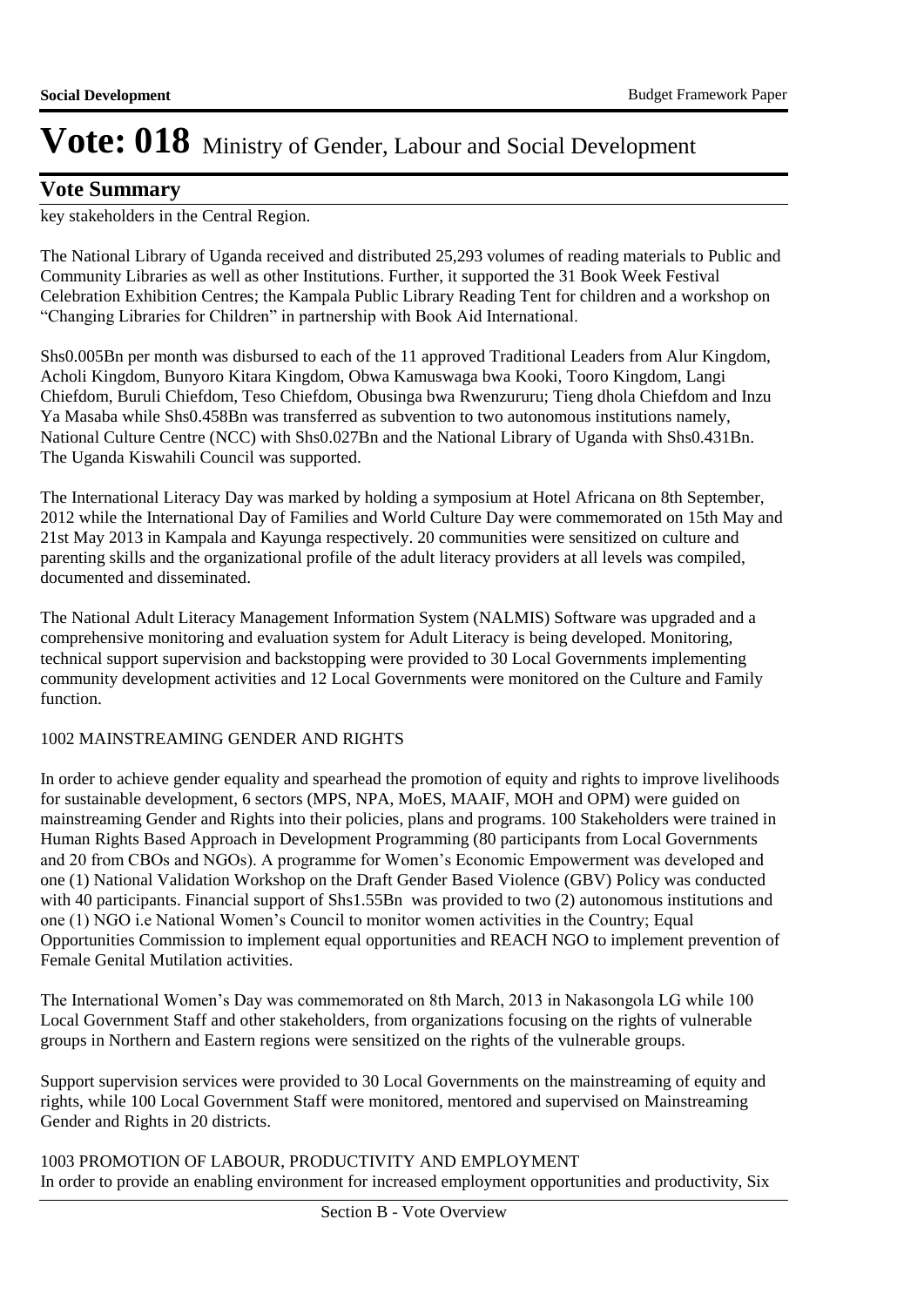## **Vote Summary**

(6) Labour Laws Regulations were disseminated: The Employment (Employment of Children) Regulations, 2011; The Employment (Sexual Harassment) Regulations, 2011; The Labour Unions (Check -Off), Regulations, 2011; The Labour Disputes (Arbitration and Settlement) (Industrial Court Procedure) Rules, 2011; Labour Unions (Registration) Regulations and Employment Regulations. Six (6) Labour Laws and Regulations 2011 were enforced, 400 copies of Guidelines for the Private Employment Agencies were printed and disseminated and 4 sets of regulations on Occupational Safety and Health were developed (Danger Accuracy Regulations at Workplaces, Lifting Equipment and Lifting Operations Regulations, Pressure System Safety Regulations and Chemical Safety Regulation).

In addition, 3 Regional Consultative Workshops on Informal Sector Strategy in Central and Western Regions were held. Draft guidelines on Externalisation of Labour; Draft Programme of Action on Employment; a concept paper for the establishment of a Productivity Centre and tools for data collection were developed while Labour Market Information Data was collected from 30 Universities and 15 biggest employers not in order like, MTN, Mukwano industries, Uganda Sugar Cooperation of Uganda, Security Group Uganda, Uganda Tea Corporation, etc.

Violation of labour standards working conditions for 120 workplaces and 55 reported complaints and disputes country wide were investigated. 200 workplaces around Kampala, Wakiso, Mpigi, Mukono and upcountry Local Governments were assessed for compliance with occupational safety and health standards, 115 workers' complaints were registered while disputes were referred to the Ministry and monitoring services were provided to 10 Externalization of Labour Recruitment Companies.

Nine (9) District Labour Officers were trained; One (1) consultative meeting with the recruitment companies was held; One (1) training workshop for 60 operators of Recruitment Companies was held; Two (2) advocacy meetings on the reactivation of employment services in the districts were held; and Three (3) training workshops on HIV and AIDS at the workplace were conducted in Masindi, Kampala and Masaka. The World Day for Safety and Health at work, International Labour Day as well as World Day Against Child Labour were commemorated on 28th April, 1st May and 12th June 2012 respectively. 30 companies were sensitized on Safety and Health Management Systems at workplaces.

### 1004 SOCIAL PROTECTION FOR THE VULNERABLE GROUPS

In order for the Ministry to fulfil its mandate of protecting and empowering the vulnerable and marginalized persons in Society, 42 children and babies homes as well as 4 youth Institutions, One (1) group for older persons, Five (5) Institutions (Jinja, Kireka, Ruti, Mpumudde and Lweza) were provided with support supervision and monitoring services while 55 youth groups in 11 PCY Programme districts were monitored and evaluated.

The National Youth Policy Action Plan and National Youth Policy were drafted and presented to Top Management. The Post Graduate Diploma Course Outline on Social Gerontology was finalized and the training syllabus for vocational rehabilitation institutions was developed.

The International Youth Day, Day for the Older Persons, Day of the Persons With Disabilities and Day for the African Child were commemorated on 12th August, 1st October and 3rd December 2012 as well as 16th June 2013 respectively.

Shs1.839Bn was disbursed as wage and Non-Wage Subvention to three semi - autonomous institutions i.e the National Council for Disability with Shs0.532Bn ; the National Youth Council with Shs0.212Bn as well as the National Council for Children with Shs1.085Bn to mobilize target groups as well as monitor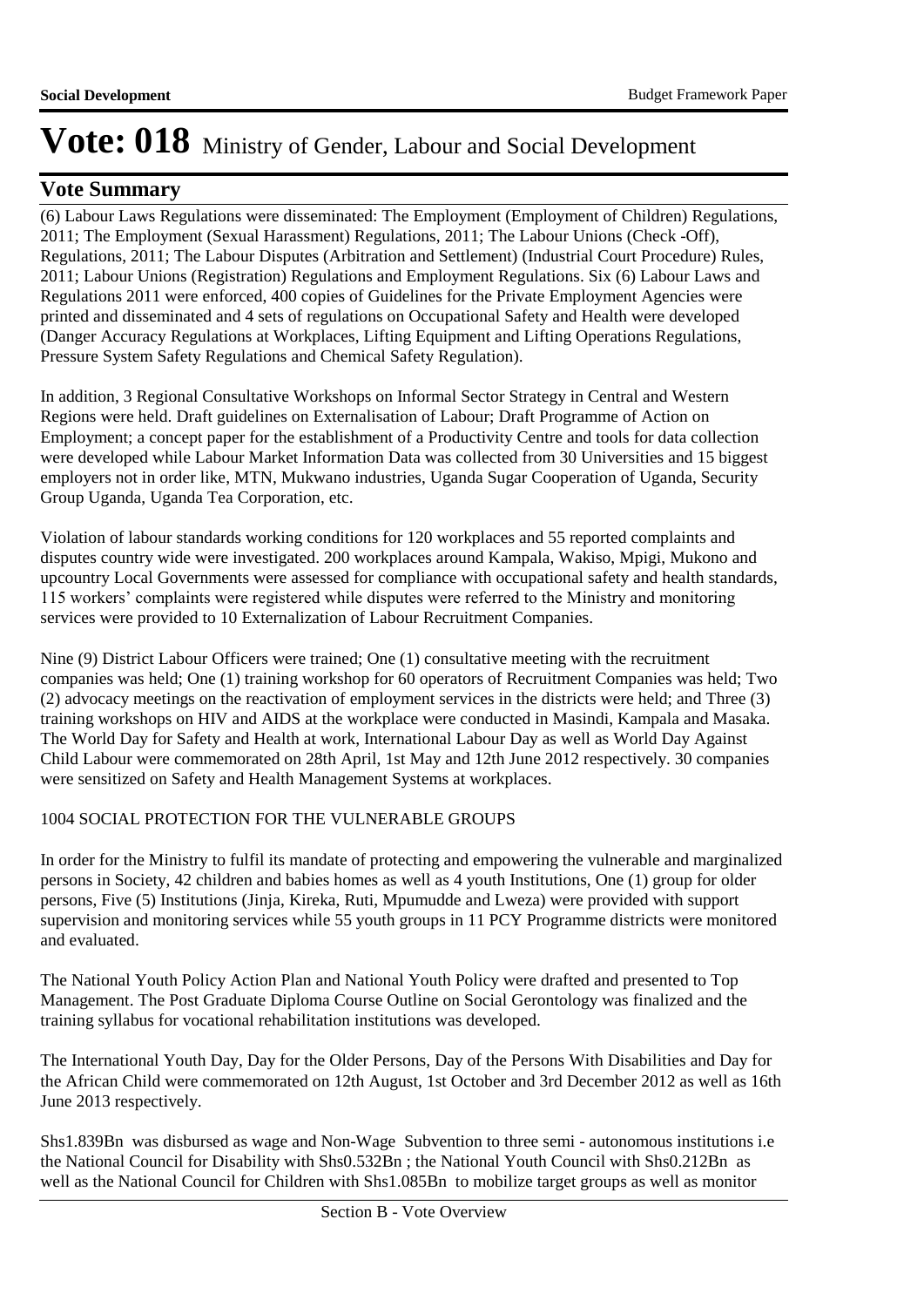## **Vote Summary**

and evaluate their activities.

Training services were provided to 3,300 Youth in entrepreneurial skills, (2,600- Youth Fund in 52 districts; 270- PCY); 144 youth on vocational skills (40 Northern, 30 Eastern, 30 Central and 44 Western regions) and 200 Youth in adolescent reproductive health.

A total of 50 youth groups were supported with start-up capital, 50 PWDs were equipped with employable skills (10 trainees in each of the centres of Ruti and Mpumudde while 15 from each of Kireka and Lweza). 200 PWDs trainees in Institutions were supported, cared for and protected and 44 disadvantaged children from Ministry institutions were supported with formal education.

Partial renovation of buildings at Kampiringisa was completed (9 staff houses), while 1,580 children in Ministry Institutions, 310 children in Naguru Remand Home, 120 children in Fort Portal Remand Home, 130 children in Mbale Remand Home, 310 children in Naguru Reception Centre and 650 children in Kampiringisa National Rehabilitation Centre were provided with food and non food items. 25 resettlement kits were purchased for Ministry Institutions.

As at June 2013, 74,151 senior citizens had benefited from Social Assistance Grant for Empowerment in 14 districts of Apac, Kaberamaido, Katakwi, Kiboga, Nebbi, Kyenjojo, Moroto, Nakapiripirit, Amudat, Kyegegwa, Kyankwanzi, Zombo, Napak and Kole.

### 1049 POLICY, PLANNING AND SUPPORT SERVICES

The Budget Framework Paper, Estimates of Revenue and Expenditure for Recurrent and Development as well as the Ministerial Policy Statement for FY 2013/14 were compiled and timely submitted to relevant MDAs. Semi-Annual Performance Report for FY 2012/13 and the Implementation Plan (Performance Contract) for the Ministry for FY 2013/14 were finalized and submitted to the OPM and MFPED.

Implementation Guidelines for the Social Development Sector Conditional Grants Transfers to Local Governments for FY 2012/13 were disseminated.

Overseer services on research, documentation and dissemination including the supervision of the development of policies, guidelines, standards in the different Vote Functions were provided. Payments for utilities, rent, Staff welfare and logistics for Entitled Officers, internet, IFMS, cleaning and security services were made while the Ministry fleet and equipment were maintained and serviced.

The Human Resource was properly managed and Annual Audit Committee report was produced. The Multi-Sectoral Strategy on Street Children (withdrawal, tracing and re-integration) was implemented while 651 street children and adults from the streets of Kampala Capital City Authority and other towns were withdrawn and resettled in their communities.

### *Preliminary 2013/14 Performance*

In FY 2013/14, Shs37.206Bn was approved for Vote 018: Ministry of Gender, Labour and Social Development, of which Shs3.988Bn was released and spent by September 2013, representing 10.72% Budget performance. The total GoU contribution to the approved budget was Shs35.406Bn of which Shs3.988Bn was released representing 11.26% performance. Shs16.637Bn was the approved domestic budget, of which Shs0.615Bn was released and spent representing 3.70% performance while on the Recurrent Budget Shs16.259Bn was approved, of which Shs2.877Bn was released and spent representing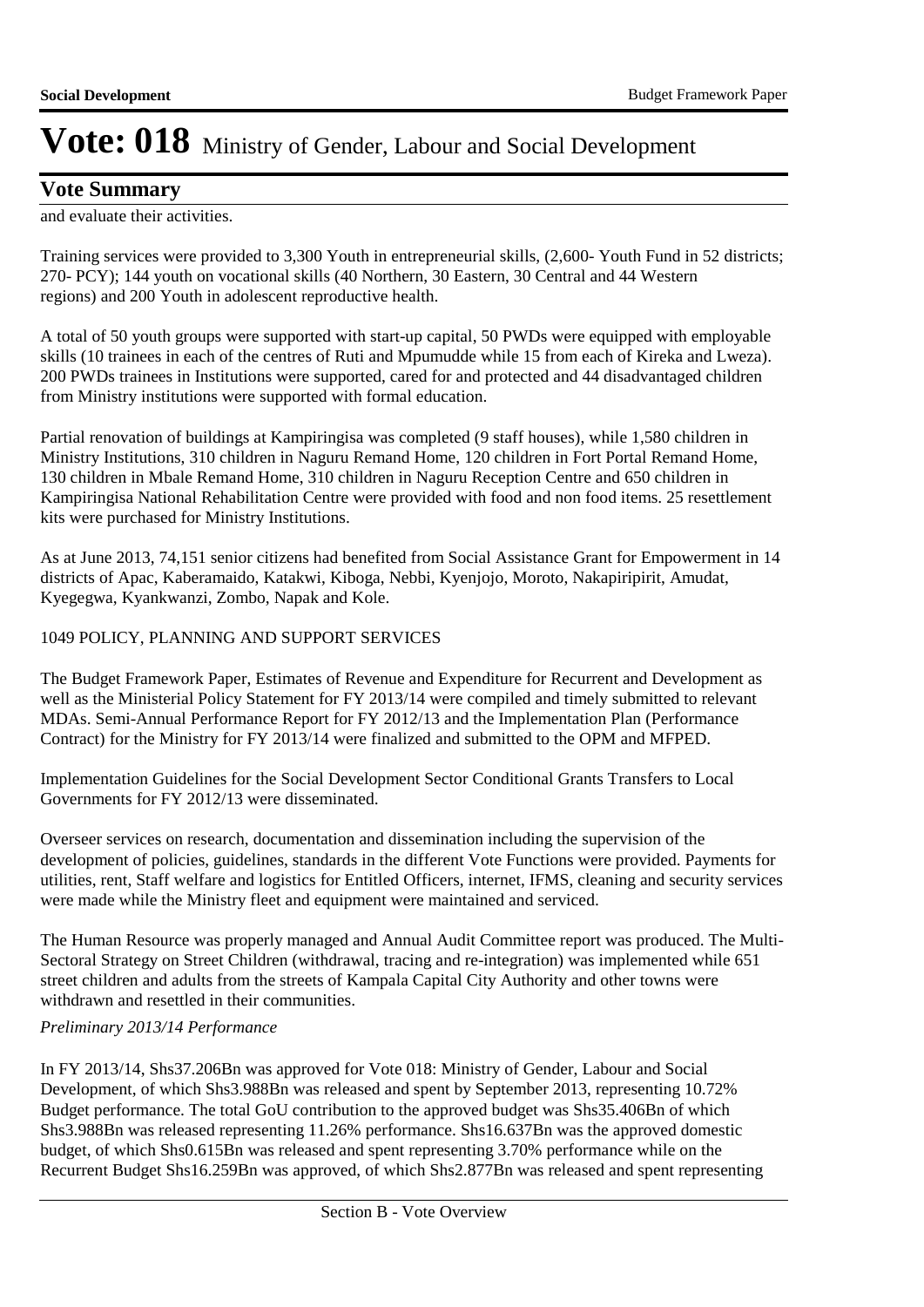## **Vote Summary**

17.69% performance. Shs1.800Bn was approved for Taxes and by end of September 2013, the Ministry had not started spending. The realized performance on the Budget was because of the Cabinet decision taken in September 2013, to increase the Ministry ceiling by Shs12.83Bn to fund the Youth Livelihood, which had been budgeted under Ministry of Finance, Planning and Economic Development. With this resource, the achievements in the FY 2013/14 are presented below under different Vote Functions:

### 1001 COMMUNITY MOBILISATION AND EMPOWERMENT

On policies, guidelines, standards and regulations to guide the implementation of programmes and activities in Community Mobilization and Empowerment Vote Function, a Draft Creative Economy Action Plan and Draft Cultural Industries Mapping report were developed while the National Adult Literacy and National Community Development policies were cleared by Top Management and processes are underway to submit them to Cabinet for approval; 1500 copies of the Handbook for Community Development officers were printed and distribution is ongoing.

FAL Instruction Materials (Primers, Instructors Guide and follow up readers) were developed and the drafting of the Uganda Kiswahili Council Bill was initiated. 1000 stakeholders were mobilized to commemorate International Literacy Day on 8th September (100 Stakeholders from Parliament, 50 from CSOs, 200 MDAs, 400 form Local Governments and 250 communities around). A supplement was run in the newspaper and a Ministerial Statement was read on TV. The Ministry also exchanged Cultural Troupes under the China-Uganda cultural agreement.

Technical backstopping, evaluation and monitoring services on community development and literacy were provided to 16 Local Governments of; Kaliro, Namutumba, Mbale, Bugiri, Namiyingo, Busia, Budaka, Butaleja, Bukedea, Pallisa, Ngora, Serere, Buikwe, Kayunga, Buyende and Mayuge.

The Ministry acquired a total of 9,599 volumes of reading Materials (Books) and distributed them to 12 public and community libraries as follows: Mbale (306), Gulu (301), Arua (304), Kagadi (300), Lira (302), Palisa (308), Lugazi TC (62). It also distributed the books to Lion's Club of Kampala (54), Barlonyo Technical Institute in Lira (65), Kitobu SC in Hoima (346), Busedde SC in Jinja (324) as well as the Uganda Children Writers Association (408). In addition the International resource Centre of the National library of Uganda was allocated 408 copies of the legal deposits. A soft copy of volumes 6 and 7 of the National Bibliography of Uganda was posted on the website.

Five (5) Staff from MGLSD (Literacy Section) and 39 Librarians (24 from Hoima and 15 from Kampala) were trained in FAL Materials Development and Library management respectively. Monitoring, technical support supervision and backstopping were provided to 16 local governments implementing community development activities, two (2) Local Governments on the Culture and Family function (Mayuge and Kabarole); and 12 Local Governments implementing FAL activities. Shs0.005Bn disbursed per month to each of the 11 Traditional Leaders of Alur Kingdom, Acholi Kingdom, Bunyoro Kitara Kingdom, Obwa Kamuswaga bwa Kooki, Tooro Kingdom, Langi Chiefdom, Buruli Chiefdom, Teso Chiefdom, Obusinga bwa Rwenzururu; Tieng dhola Chiefdom and Inzu Ya Masaba.

The National Library of Uganda was supported with Shs0.0983Bn for Wage and Non-Wage Subventions to monitor and evaluate public library activities country wide.

### 1002: MAINSTREAMING GENDER AND RIGHTS

In order to achieve gender equality (justice/fairness in the distribution of resources, benefits, and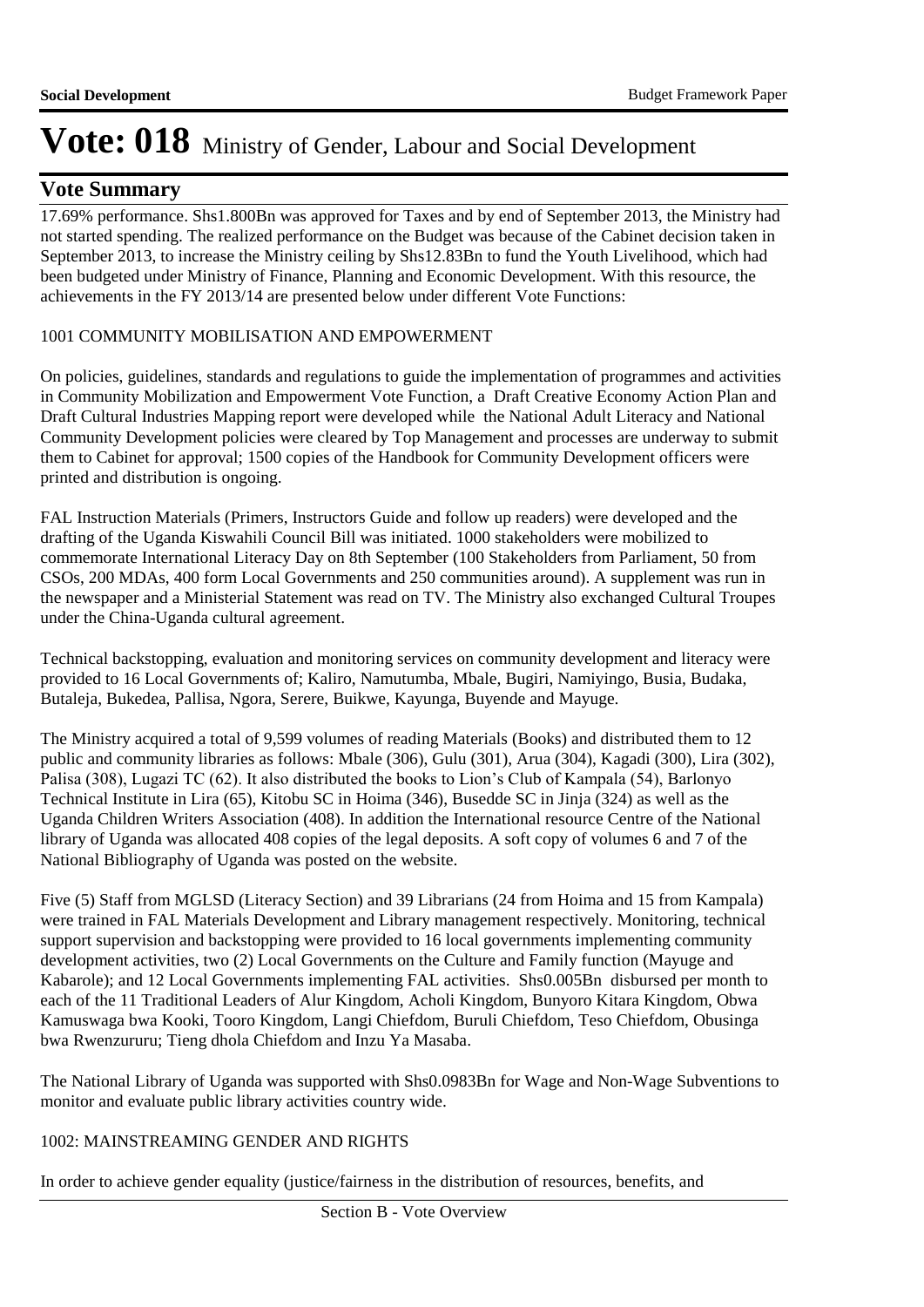## **Vote Summary**

responsibilities between women and men, boys and girls in all spheres of life), Two MDAs (OPM and MOES) were guided on mainstreaming gender and rights into their policies. Draft National Guidelines on mainstreaming gender and Rights into in Policies and Plans of MDAs were developed; Guidelines on the National Referral Pathway for prevention and response to GBV, the National Action Plan on women, girls and HIV/AIDS and the UN Report on Economic Social and Cultural Rights were finalized.

One (1) GBV reference group meeting was conducted and the National Organizing Committee for 16 days of activism against GBV was constituted.

Shs0.25Bn was disbursed as subventions to one (1) autonomous institutions and one (1) NGO i.e the National Women Council with Shs0.20Bn for Wage Subvention and Non-Wage Subvention and the REACH with Shs0.05Bn for subvention to monitor and evaluate activities related to achieving gender equality and women's' empowerment.

Support supervision services were provided to 10 Local Governments of Amuru, Nebbi, Gulu, Lira , Apac , Kyegegwa, Mubende, Kyenjojo, Masaka and Mbarara while 40 staff of these Local Governments were mentored on how to Mainstream Gender and Rights in their development plans.

75 Stakeholders trained in Human Rights Based Approach in Development Programming (HRBAP) and Equity Promotion Strategy in 3 Local Governments of Kiboga (25), Kyankwanzi (25) and Hoima (25). Two (2) Local Governments were provided with Technical support supervision on the mainstreaming of Equity and Rights in districts of Masaka and Kalungu while 10 LG staff were mentored and supported to undertake gender mainstreaming in their district plans and programmes in two (2) Local Governments i.e Rakai and Mpigi in the Central Region.

### 1003: PROMOTION OF LABOUR, PRODUCTIVITY AND EMPLOYMENT

In order to provide an enabling environment for increased employment opportunities and productivity, three (3) Sets of Regulations on Occupational Safety and Health were developed (Occupational Safety and Health at workplaces and Plant Examination Fees Regulations; Occupational Safety and Health Personal Protective Regulations and Occupational Safety and Health Noise Exposure Regulations); One (1) Labour law and Regulation was monitored and enforced while Regulations on Apprenticeship were revised. Guidelines for External Recruitment Agencies were reviewed and Draft Guidelines on Informal Sector Strategy developed.

The development of OSH Act was initiated and One (1) Consultative Meeting with Recruitment companies was held.

120 workplaces were assessed for compliance with the Safety and Health Standards while 280 workers' complaints and disputes were mediated and settled.

50 referral cases to the Industrial Court were registered, 50 cases were referred to the Medical Arbitration Board and awards given while OSH Inspections were conducted in 250 workplaces. 64 workplaces were inspected and reports produced, and two (2) recruitment companies' activities were monitored (Middle East Consultants Limited in Muyenga and Round Off International in Seguku).

Data on the labour market information was collected from vocational training institutions, 25 Labour Officers were trained in Labour Administration from the Local Governments of Kiboga, Luuka, Tororo, Bundibugyo, Kasese, Rukungiri, Ibanda, Kaberamaido, Lira, Bushenyi, Gomba, Karungu, Wakiso, Hoima, Kayunga, Kabongo, Mbarara, Kabale, Kyenjojo, Nakaseke, Palisa and Mityana. Furthermore, two (2) OSH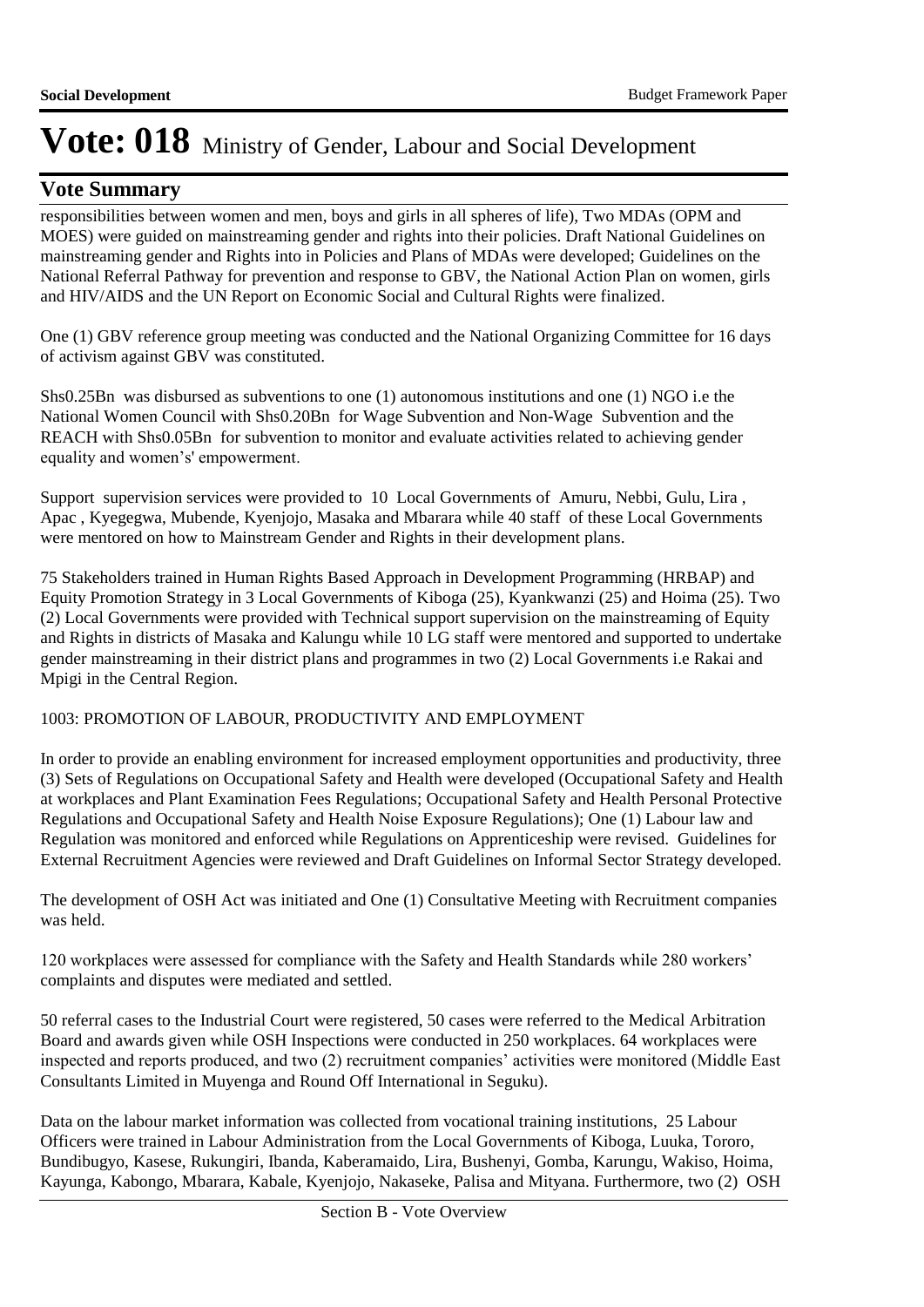## **Vote Summary**

Inspectors were trained / oriented on the Safeguard and Safety at Workplace Inspections, operators of recruitment companies were trained in combating trafficking in persons and 1000 employees and employers were sensitized on safeguard and health at workplaces.

Draft Annual Labour Administration Report was produced and advocacy materials on labour issues were developed. Three (3) Tripartite Consultation Meetings on labour issues were held in Kampala and one workshop on safety and Health with 27 District Labour Officers was conducted.

Shs0.010075Bn was paid as Contribution to Membership of International Organisations (OPCW).

### 1004: SOCIAL PROTECTION FOR THE VULNERABLE GROUPS

In a bid to fulfil the Ministry's mandate of protecting and empowering the vulnerable and marginalized persons in society, a Cabinet sitting on 4th September and Parliament on 13th September 2013, both discussed and anonymously approved the Youth Livelihood Programme with a financial implication of Shs265Bn to start with for a period of 5 years translating into Shs53.00Bn annually. Three (3) rehabilitation centres, 12 children and babies homes, 15 youth projects from 5 districts were monitored and evaluated while and six (6) Local Governments were supported and monitored to implement Social Assistance Grant for Empowerment (SAGE). Training services were provided to 60 youth in Entrepreneurial and Business Skills. 4 youth groups were supported with start-up capital while 110 Youth were provided with tool kits. 127 (58 abandoned / lost and 59 juvenile) were re-settled. 12,300 vulnerable individuals were provided with monthly cash transfers of Shs23,000. Draft Post Graduate Course outline of Social Gerontology developed while 200 copies of the Social Gerontology Manual printed. 150 copies of the Social Gerontology Manual were disseminated to stakeholders and Training Syllabus for Vocational Rehabilitation Institutions was finalized.

Shs0.55597Bn was disbursed as Wage and Non-Wage Subvention to three semis - autonomous institutions i.e the National Council for Disability with Shs0.271Bn as Wage Subvention and Non-Wage Subvention; the National Youth Council as well as the National Council for Children with Shs0.28497Bn for Wage Subvention and Non-Wage Subvention to mobilize target groups as well as monitor and evaluate their activities.

33 children in Institutions' were supported for formal Education. Welfare services including food and non food items were provided to 435 children while 7 children institutions and PWds rehabilitation Centres institutions were supported. A total of 1434 beneficiaries in the newly enrolled Senior Citizens Households were registered to benefit from the Social Assistance Grant for Empowerment (SAGE) in the 14 pilot Local Governments of Kyenjojo, Kiboga, Kaberamaido, Moroto, Nakapiripirit, Nebbi, Apac, Katawki, Kole, Kyegegwa, Napak, Zombo, Kyenkwanzi and Aumdat paid through DFID's Managing Agent.

3500 stakeholders were mobilised to commemorate International Youth Day on 12th August 2013 in Mukono. Furthermore, 200 PWDs were equipped with employable skills and 45 Children in conflict with law were empowered.

### 1049: POLICY, PLANNING AND SUPPORT SERVICES

The Budget Framework Paper, Estimates of Revenue and Expenditure for Recurrent and Development compiled and timely submitted to relevant MDAs.

Annual Sector Performance reports for FY 2012/13 and the Implementation Plan (Performance Contract)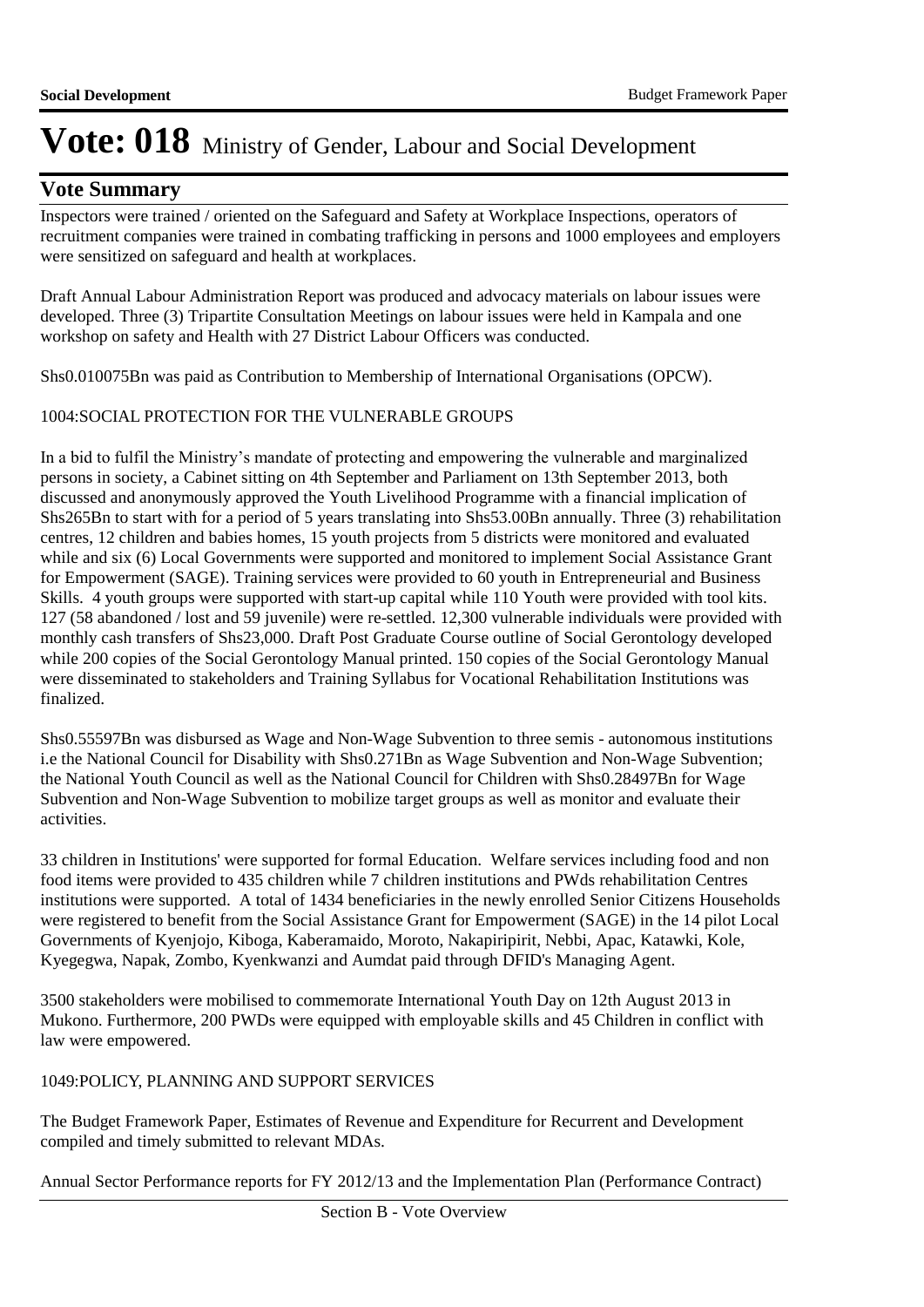### **Vote Summary**

for the Ministry for FY 2013/14 finalized and submitted to the OPM and MFPED. Annual Implementation guidelines for the Social Development Sector Conditional Grants transfers to Local Governments for 2013/14 finalized and disseminated.

Administrative services including the supervision of the development of policies, guidelines, standards in the different Vote Functions were provided. Payments for utilities, rent, Staff welfare and logistics for Entitled Officers, internet, IFMS, cleaning and security services made while the Ministry fleet and equipment maintained and serviced.

The Human Resource was properly managed and boundaries for Ministry Institutions land opened and the deed plans for some land processed and submitted to the Uganda Land Commission for titles. Resource Centre equipped and reference materials accessed.

Pre and post audit as well as integrated monitoring and evaluation of the Sector activities in the Local Governments were conducted.

Quarterly (Q1) Internal Audit reports for FY 2013/14 produced while 2 Management and Inspection reports for FY2013/14 produced.

Responses of the Auditor General's Reports for FY 2011/12 and 2012/13 responded to and reports produced. Internal Audit and Inspectorate Reports for FY 2012/13 responded to and submitted. **Table V2.1: Past and 2014/15 Key Vote Outputs\***

| Vote, Vote Function<br><b>Key Output</b> | 2013/14<br><b>Approved Budget and</b><br><b>Spending and Outputs</b><br><b>Planned outputs</b><br><b>Achieved by End Dec</b> | 2014/15<br><b>Proposed Budget and</b><br><b>Planned Outputs</b> |
|------------------------------------------|------------------------------------------------------------------------------------------------------------------------------|-----------------------------------------------------------------|
|                                          | Vote: 018 Ministry of Gender, Labour and Social Development                                                                  |                                                                 |
|                                          | Vote Function: 1001 Community Mobilisation and Empowerment                                                                   |                                                                 |
| <b>Output: 100101</b>                    | Policies, Sector plans Guidelines and Standards on Community Mobilisation and Empowerment                                    |                                                                 |
| Description of Outputs:                  | 1,000 copies of the Community - 17 officers paid salaries<br>Development Policy                                              | - 31 officers paid salaries;                                    |
|                                          | disseminated to the stakeholders                                                                                             | $-1,000$ copies of the                                          |
|                                          | (710 copies to LGs, 50 copies                                                                                                | <b>Community Development</b>                                    |
|                                          | NGOs and FBOs, 200 copies to                                                                                                 | Policy and Action plan printed                                  |
|                                          | parliament, 40 copies to the                                                                                                 | and disseminated to the                                         |
|                                          | Ministries)                                                                                                                  | stakeholders (710 copies to                                     |
|                                          |                                                                                                                              | LGs, 50 copies NGOs and                                         |
|                                          | 1,000 copies of the National                                                                                                 | FBOs, 200 copies to parliament,                                 |
|                                          | Family Policy printed and                                                                                                    | 40 copies to the Ministries);                                   |
|                                          | disseminated (475 copies to                                                                                                  |                                                                 |
|                                          | Parliament, 339 copies to the                                                                                                | - 1,000 copies of the National                                  |
|                                          | district, 20 copies to the Library,                                                                                          | <b>Family Policy printed and</b>                                |
|                                          | 50 copies to Civil Society                                                                                                   | disseminated:                                                   |
|                                          | Organizations, 20 copies to                                                                                                  |                                                                 |
|                                          | Faith Based Organizations, 50                                                                                                | - Final report on inventorying                                  |
|                                          | copies to Semi / Autonomous                                                                                                  | printed;                                                        |
|                                          | Bodies, 10 copies to MGLSD                                                                                                   |                                                                 |
|                                          | resource centre and 36 copies to                                                                                             | - National Family Policy                                        |
|                                          | the technical officers MGLSD);                                                                                               | finalized:                                                      |
|                                          | 400 copies of the National                                                                                                   | - 1,000 copies of the Inventory                                 |
|                                          | <b>Community Development</b>                                                                                                 | <b>Strategy printed;</b>                                        |
|                                          | Policy printed and disseminated                                                                                              |                                                                 |
|                                          | (320 copies to LGs, 10 copies                                                                                                | - 500 copies of the Kiswahili                                   |
|                                          | for Development Parterres, 25                                                                                                | <b>Bill printed;</b>                                            |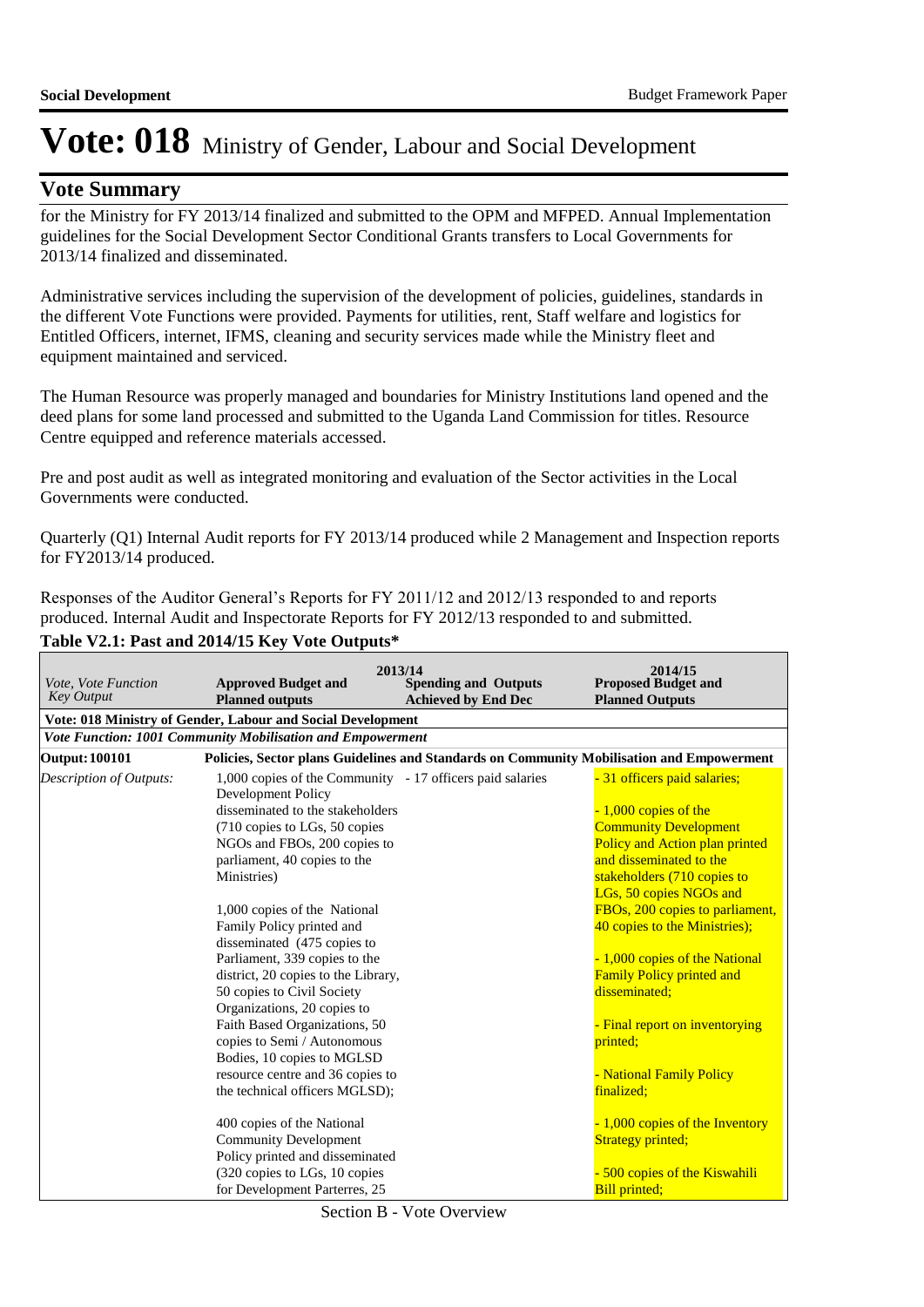| Vote, Vote Function<br><b>Key Output</b>                                                 | <b>Approved Budget and</b><br><b>Planned outputs</b>                                                                                                                                                                                                                                                                                                                                                                                                                                                                                                                                                                                                                                                                                                                                                                                                                                 | 2013/14 | <b>Spending and Outputs</b><br><b>Achieved by End Dec</b>                                                                                                                                                                                                                                                                                                                                                                                                                                        |       | 2014/15<br><b>Proposed Budget and</b><br><b>Planned Outputs</b>                                                                                                                                                                                                                                                                                                                                                                                                                                                                                                                                                                                                                                                                           |  |
|------------------------------------------------------------------------------------------|--------------------------------------------------------------------------------------------------------------------------------------------------------------------------------------------------------------------------------------------------------------------------------------------------------------------------------------------------------------------------------------------------------------------------------------------------------------------------------------------------------------------------------------------------------------------------------------------------------------------------------------------------------------------------------------------------------------------------------------------------------------------------------------------------------------------------------------------------------------------------------------|---------|--------------------------------------------------------------------------------------------------------------------------------------------------------------------------------------------------------------------------------------------------------------------------------------------------------------------------------------------------------------------------------------------------------------------------------------------------------------------------------------------------|-------|-------------------------------------------------------------------------------------------------------------------------------------------------------------------------------------------------------------------------------------------------------------------------------------------------------------------------------------------------------------------------------------------------------------------------------------------------------------------------------------------------------------------------------------------------------------------------------------------------------------------------------------------------------------------------------------------------------------------------------------------|--|
|                                                                                          | copies for CSOs, 10 for FBOs<br>and 35 copies to MDAs); and<br>100 copies of Adult Literacy<br>Guidelines and Standards<br>printed and distributed.<br>1,000 copies of the National<br>Library Policy printed and<br>disseminated                                                                                                                                                                                                                                                                                                                                                                                                                                                                                                                                                                                                                                                    |         |                                                                                                                                                                                                                                                                                                                                                                                                                                                                                                  |       | 2,000 copies of the inventory<br>document printed;<br>-435 copies of the National<br><b>Adult Literacy Policy</b><br>disseminated to stakeholders;<br>and<br>400 copies of the FAL<br>guidelines printed and<br>disseminated to all stakeholders.                                                                                                                                                                                                                                                                                                                                                                                                                                                                                         |  |
| Performance Indicators:<br>Number of community<br>mobilization and<br>empowerment policy | 2                                                                                                                                                                                                                                                                                                                                                                                                                                                                                                                                                                                                                                                                                                                                                                                                                                                                                    |         | $\boldsymbol{0}$                                                                                                                                                                                                                                                                                                                                                                                                                                                                                 |       | $\overline{\mathbf{8}}$                                                                                                                                                                                                                                                                                                                                                                                                                                                                                                                                                                                                                                                                                                                   |  |
| guidelines developed<br>Output Cost: UShs Bn:                                            |                                                                                                                                                                                                                                                                                                                                                                                                                                                                                                                                                                                                                                                                                                                                                                                                                                                                                      | 0.374   | UShs Bn:                                                                                                                                                                                                                                                                                                                                                                                                                                                                                         | 0.069 | <b>UShs Bn:</b><br>0.415                                                                                                                                                                                                                                                                                                                                                                                                                                                                                                                                                                                                                                                                                                                  |  |
| <b>Output: 100102</b>                                                                    | <b>Advocacy and Networking</b>                                                                                                                                                                                                                                                                                                                                                                                                                                                                                                                                                                                                                                                                                                                                                                                                                                                       |         |                                                                                                                                                                                                                                                                                                                                                                                                                                                                                                  |       |                                                                                                                                                                                                                                                                                                                                                                                                                                                                                                                                                                                                                                                                                                                                           |  |
| Description of Outputs:                                                                  | 500 participants mobilized to<br>commemorate the World<br>Culture Day on 21st May 2014;<br>500 participants mobilized to<br>commemorate the International<br>Day of Families on 15 May<br>2014;<br>Convention on the protection of<br>the diversity of cultural<br>expressions Operationalised;<br>Community inventorying in four and<br>regions conducted;<br>1,000 stakeholders mobilised to<br>commemorate International<br>Literacy Day on 8th September regions of Karamoja and<br>(100 Stakeholders from<br>Parliament, 50 from CSOs, 200<br>MDAs, 400 form LGs and 250<br>communities around.);<br>200 copies of the FAL statistical<br>Abstract for FY12/13 printed<br>and disseminated;<br>Policy Guidelines on FGM<br>Abandonment Printed and<br>disseminated to Stakeholders;<br>and<br><b>Community Facilitators Manual</b><br>on FGM Abandonment<br>disseminated to 100 |         | commemorate International<br>Literacy Day on 8th September<br>(100 Stakeholders from<br>Parliament, 50 from CSOs, 200<br>MDAs, 400 form LGs and 250<br>communities around.);<br>- 200 copies of the FAL<br>Statistical Abstract for FY12/13<br>printed and disseminated;<br>- Policy Guidelines on FGM<br>Abandonment Printed and<br>disseminated to Stakeholders;<br>- Community Facilitators<br>Manual on FGM Abandonment<br>disseminated to 100<br>Stakeholders (50 in each of the<br>Sabiny. |       | - 1000 stakeholders mobilised to - International Day for the<br><b>Family and the World Culture</b><br>Day commemorated on 15 May<br>and 21st May 2015 respectively;<br>- Community inventory<br>mapping conducted in 4<br>communities of Alur in Nebbi,<br>Ik in Kaabong, Basongora in<br>Kasese and Acholi in Gulu;<br>- Quarterly Cultural Forum<br>meetings held;<br>- Ministry represented on<br>convection meetings<br>(Convention on Intangibles and<br><b>Promotion of Kiswahili in East</b><br>Africa);<br>- 1000 stakeholders mobilised to<br>commemorate International<br><b>Literacy Day on 8th September</b><br>2014:<br>-200 copies of the FAL<br><b>Statistical Abstract for</b><br>FY2014/15 printed and<br>disseminated. |  |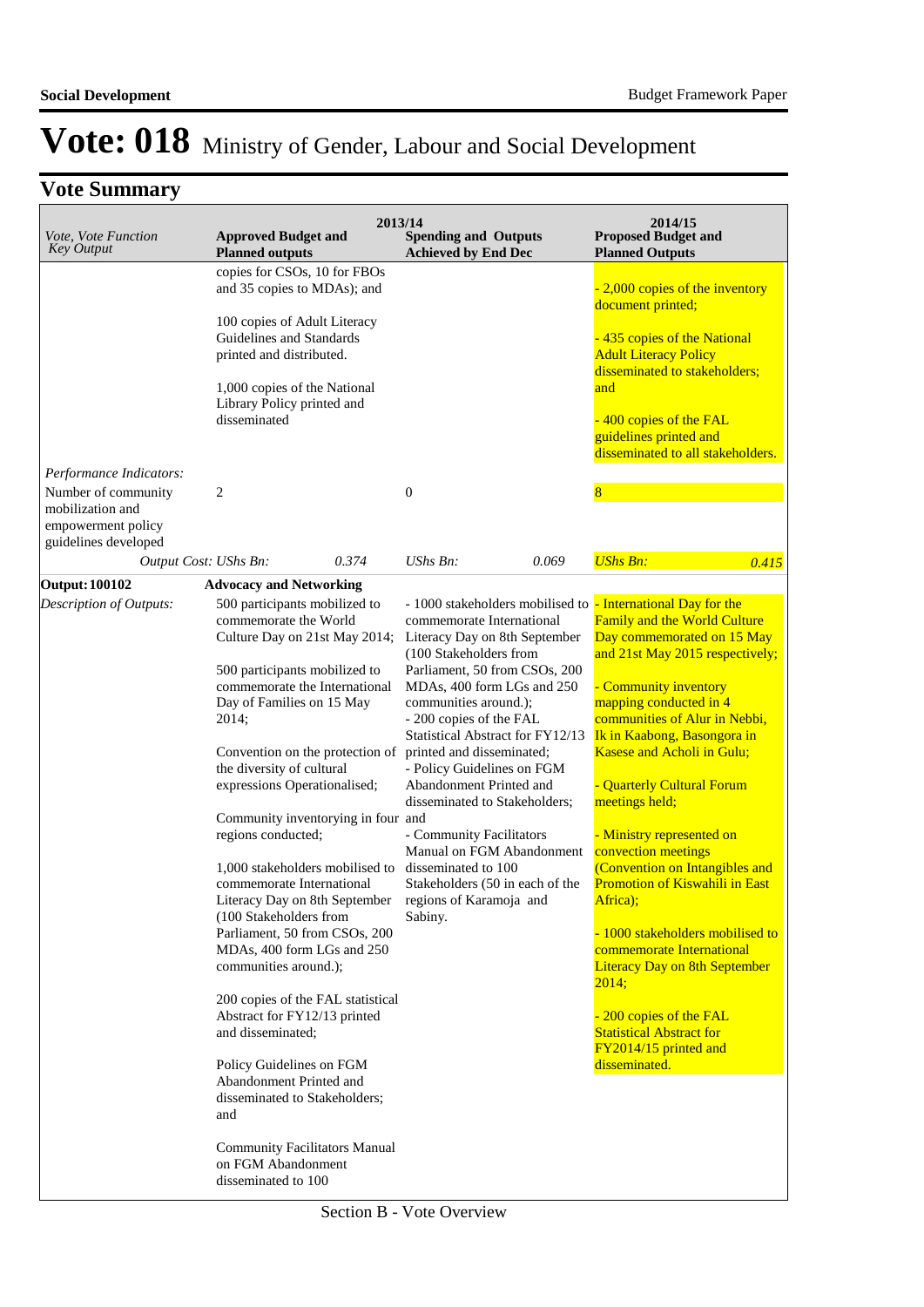## **Vote Summary**

| Vote, Vote Function<br><b>Key Output</b>                                          | 2013/14<br><b>Approved Budget and</b><br><b>Planned outputs</b>                                                                                                                                                                                                                                                                                                                                                                                                                                                                                                                                                        | <b>Spending and Outputs</b><br><b>Achieved by End Dec</b>                                                                                                                                                                                                                                                                                                                                                                                                                                                                                                                                                                                                                                                                                                                                                                                                                       | 2014/15<br><b>Proposed Budget and</b><br><b>Planned Outputs</b>                                                                                                                                                                                                                                                                              |
|-----------------------------------------------------------------------------------|------------------------------------------------------------------------------------------------------------------------------------------------------------------------------------------------------------------------------------------------------------------------------------------------------------------------------------------------------------------------------------------------------------------------------------------------------------------------------------------------------------------------------------------------------------------------------------------------------------------------|---------------------------------------------------------------------------------------------------------------------------------------------------------------------------------------------------------------------------------------------------------------------------------------------------------------------------------------------------------------------------------------------------------------------------------------------------------------------------------------------------------------------------------------------------------------------------------------------------------------------------------------------------------------------------------------------------------------------------------------------------------------------------------------------------------------------------------------------------------------------------------|----------------------------------------------------------------------------------------------------------------------------------------------------------------------------------------------------------------------------------------------------------------------------------------------------------------------------------------------|
|                                                                                   | Stakeholders (50 in each of the                                                                                                                                                                                                                                                                                                                                                                                                                                                                                                                                                                                        |                                                                                                                                                                                                                                                                                                                                                                                                                                                                                                                                                                                                                                                                                                                                                                                                                                                                                 |                                                                                                                                                                                                                                                                                                                                              |
|                                                                                   | regions of Karamoja and<br>Sabiny;                                                                                                                                                                                                                                                                                                                                                                                                                                                                                                                                                                                     |                                                                                                                                                                                                                                                                                                                                                                                                                                                                                                                                                                                                                                                                                                                                                                                                                                                                                 |                                                                                                                                                                                                                                                                                                                                              |
| Output Cost: UShs Bn:                                                             | 0.140                                                                                                                                                                                                                                                                                                                                                                                                                                                                                                                                                                                                                  | $UShs Bn$ :<br>0.025                                                                                                                                                                                                                                                                                                                                                                                                                                                                                                                                                                                                                                                                                                                                                                                                                                                            | <b>UShs Bn:</b><br>0.113                                                                                                                                                                                                                                                                                                                     |
| <b>Output: 100104</b>                                                             | <b>Training, Skills Development and Training Materials</b>                                                                                                                                                                                                                                                                                                                                                                                                                                                                                                                                                             |                                                                                                                                                                                                                                                                                                                                                                                                                                                                                                                                                                                                                                                                                                                                                                                                                                                                                 |                                                                                                                                                                                                                                                                                                                                              |
| Description of Outputs:<br>Performance Indicators:                                | 58,000 FAL Material (2,000<br>Primers, 2,000 Instructors<br>Guide, 4,000 Follow- up<br>Readers and 50,000 FAL<br>learners Certificates) printed<br>and disseminated to LGs;<br>5 Staff of the Literacy Section<br>trained in FAL Materials<br>Development;<br>10,000 Reading Materials<br>acquired and distributed to<br>Public and Community libraries; Kitobu SC in Hoima (346),<br>200 copies of vol. 6 and 7 of<br>the National Bibliography of<br>Uganda printed and distributed;<br>20 Communities sensitized on<br>parenting skills; and<br>Three (3) Public Libraries<br>supported in Book Week<br>Activities; | - 5 Staff of the Literacy Section<br>were trained in FAL Materials<br>Development;<br>- 9,599 Volumes of Reading<br>Materials (Books) were<br>acquired and distributed to 12<br>Public and Community libraries<br>as follows: Mbale (306), Gulu<br>(301), Arua (304), Kagadi<br>(300), Lira (302), Palisa (308),<br>Lugazi TC (62), Lion's Club of<br>Kampala (54), Barlonyo<br>Technical Institute in Lira (65),<br>Busedde SC in Jinja (324) as<br>well as the Uganda Children<br>Writers Association (408) as<br>well as the International<br>Resource Centre of the National<br>library of Uganda (408 copies of<br>the legal deposits).<br>- A soft copy of volume 6 and 7<br>of the National Bibliography of<br>Uganda posted on the National<br>Library of Website; and<br>- 39 Librarians (24 from Hoima<br>and 15 from Kampala) were<br>trained in Library Management. | - Parenting guidelines<br>disseminated;<br><u>- 24,986 FAL Materials (2,000</u><br>Primers, 2,000 instructors<br>guide, 2,000 Follow up Readers<br>and 18,986 FAL Learners<br>Certificates) printed and<br>disseminated to 3LGs; and<br>- 4 sets of Adult Learners'<br>examinations prepared and<br>distributed to all Local<br>Governments. |
| Proportion of sub counties<br>implementing Functional<br>Adult Literacy programme | 50                                                                                                                                                                                                                                                                                                                                                                                                                                                                                                                                                                                                                     | 50                                                                                                                                                                                                                                                                                                                                                                                                                                                                                                                                                                                                                                                                                                                                                                                                                                                                              | 50                                                                                                                                                                                                                                                                                                                                           |
| No. of FAL materials printed 58,000                                               |                                                                                                                                                                                                                                                                                                                                                                                                                                                                                                                                                                                                                        | 0                                                                                                                                                                                                                                                                                                                                                                                                                                                                                                                                                                                                                                                                                                                                                                                                                                                                               | 24,986                                                                                                                                                                                                                                                                                                                                       |
| No. of enrolled FAL learners 200,000                                              |                                                                                                                                                                                                                                                                                                                                                                                                                                                                                                                                                                                                                        | 20,000                                                                                                                                                                                                                                                                                                                                                                                                                                                                                                                                                                                                                                                                                                                                                                                                                                                                          | 150,000                                                                                                                                                                                                                                                                                                                                      |
| Output Cost: UShs Bn:                                                             | 0.163                                                                                                                                                                                                                                                                                                                                                                                                                                                                                                                                                                                                                  | UShs Bn:<br>0.039                                                                                                                                                                                                                                                                                                                                                                                                                                                                                                                                                                                                                                                                                                                                                                                                                                                               | <b>UShs Bn:</b><br>0.027                                                                                                                                                                                                                                                                                                                     |
| <b>Output: 100105</b>                                                             | <b>Monitoring, Technical Support Supervision and Backstopping</b>                                                                                                                                                                                                                                                                                                                                                                                                                                                                                                                                                      |                                                                                                                                                                                                                                                                                                                                                                                                                                                                                                                                                                                                                                                                                                                                                                                                                                                                                 |                                                                                                                                                                                                                                                                                                                                              |
| Description of Outputs:                                                           | 40 Local governments provided                                                                                                                                                                                                                                                                                                                                                                                                                                                                                                                                                                                          | - 10 Local governments                                                                                                                                                                                                                                                                                                                                                                                                                                                                                                                                                                                                                                                                                                                                                                                                                                                          | - 60 Local Governments                                                                                                                                                                                                                                                                                                                       |
|                                                                                   | with technical backstopping,                                                                                                                                                                                                                                                                                                                                                                                                                                                                                                                                                                                           | provided with technical                                                                                                                                                                                                                                                                                                                                                                                                                                                                                                                                                                                                                                                                                                                                                                                                                                                         | provided with technical                                                                                                                                                                                                                                                                                                                      |
|                                                                                   | evaluation and motoring on                                                                                                                                                                                                                                                                                                                                                                                                                                                                                                                                                                                             | backstopping, evaluation and                                                                                                                                                                                                                                                                                                                                                                                                                                                                                                                                                                                                                                                                                                                                                                                                                                                    | backstopping, evaluation and                                                                                                                                                                                                                                                                                                                 |
|                                                                                   | Community Mobilization (10)                                                                                                                                                                                                                                                                                                                                                                                                                                                                                                                                                                                            | monitoring on Community                                                                                                                                                                                                                                                                                                                                                                                                                                                                                                                                                                                                                                                                                                                                                                                                                                                         | monitoring services on                                                                                                                                                                                                                                                                                                                       |
|                                                                                   | LGs from each of the 4 Regions:<br>North, East, West and Central);                                                                                                                                                                                                                                                                                                                                                                                                                                                                                                                                                     | Mobilization (10 LGs from the<br>Central Region);                                                                                                                                                                                                                                                                                                                                                                                                                                                                                                                                                                                                                                                                                                                                                                                                                               | <b>Community development</b><br>functions. (15 LGs from each of                                                                                                                                                                                                                                                                              |
|                                                                                   |                                                                                                                                                                                                                                                                                                                                                                                                                                                                                                                                                                                                                        | - 4 LGs monitored on the                                                                                                                                                                                                                                                                                                                                                                                                                                                                                                                                                                                                                                                                                                                                                                                                                                                        | the 4 regions: North, (Abim,                                                                                                                                                                                                                                                                                                                 |
|                                                                                   | 16 LGs monitored on the<br>Culture and Family Function;                                                                                                                                                                                                                                                                                                                                                                                                                                                                                                                                                                | Culture and Family Function;<br>- 10 LGS monitored and<br>supervised on FAL (10LGs                                                                                                                                                                                                                                                                                                                                                                                                                                                                                                                                                                                                                                                                                                                                                                                              | Agagago, Adjumani, Alebtong,<br>Amolatar, Amudat, Amuria,                                                                                                                                                                                                                                                                                    |
|                                                                                   | 40 LGS monitored and                                                                                                                                                                                                                                                                                                                                                                                                                                                                                                                                                                                                   | from each of the four $(4)$                                                                                                                                                                                                                                                                                                                                                                                                                                                                                                                                                                                                                                                                                                                                                                                                                                                     | Amuru, Apac, Dokolo, Gulu,<br>Kaberamaido, Kitgum, Lira and                                                                                                                                                                                                                                                                                  |
|                                                                                   | supervised on FAL (10LGs                                                                                                                                                                                                                                                                                                                                                                                                                                                                                                                                                                                               | Traditional Regions of Uganda;                                                                                                                                                                                                                                                                                                                                                                                                                                                                                                                                                                                                                                                                                                                                                                                                                                                  | Pader); East (Bududa,                                                                                                                                                                                                                                                                                                                        |
|                                                                                   | from each of the four (4)                                                                                                                                                                                                                                                                                                                                                                                                                                                                                                                                                                                              | - One (1) Quarterly and Annual                                                                                                                                                                                                                                                                                                                                                                                                                                                                                                                                                                                                                                                                                                                                                                                                                                                  | Bukedea, Kapchorwa, Mbale,                                                                                                                                                                                                                                                                                                                   |

Section B - Vote Overview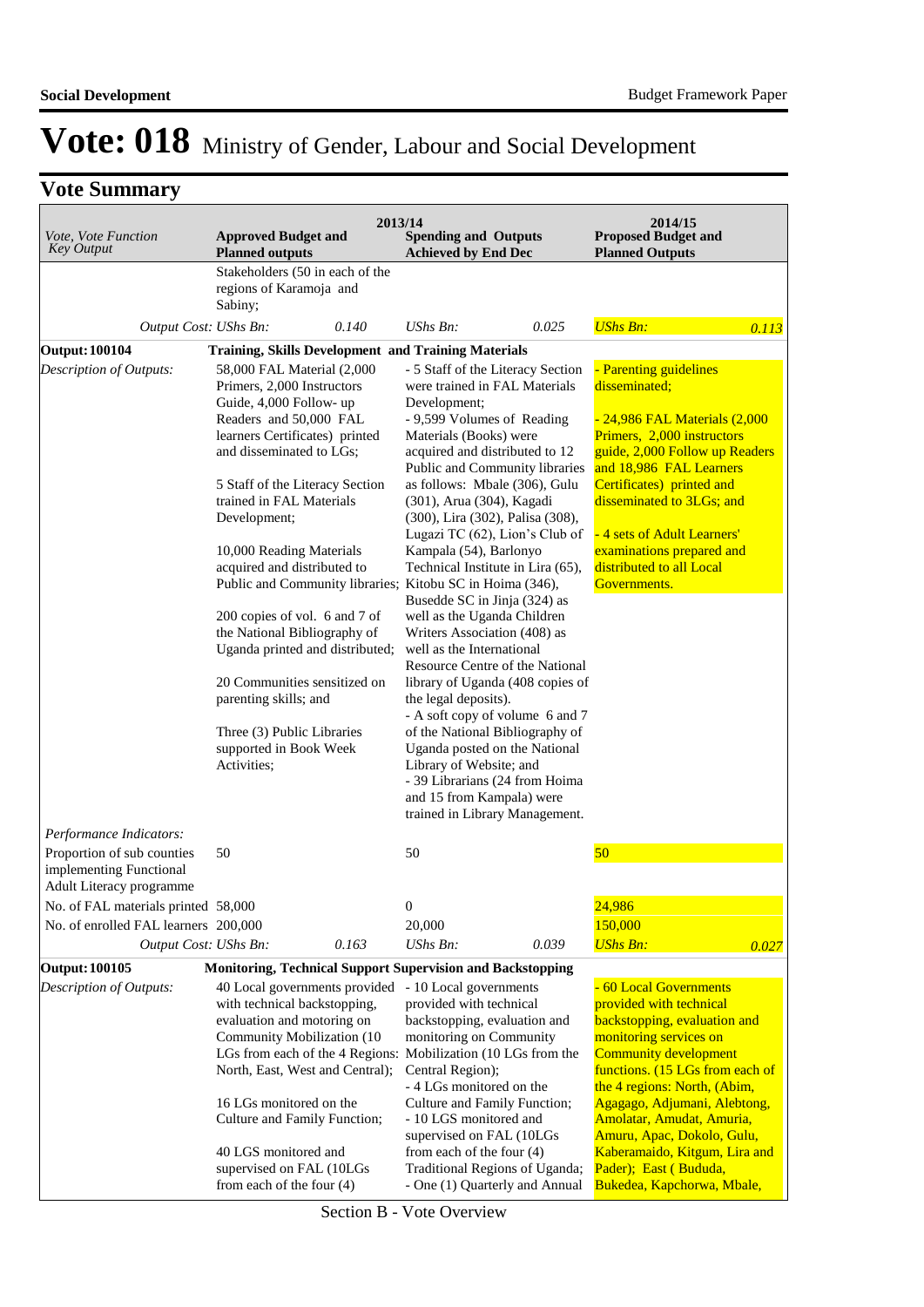## **Vote Summary**

| Vote, Vote Function<br><b>Key Output</b>                | <b>Approved Budget and</b>                                                                                                                                                                                                                                                                                                                                                                                                                                                                                                         | 2013/14<br><b>Spending and Outputs</b>                                                                                                                                                                                                                                                                                                                       | 2014/15<br><b>Proposed Budget and</b>                                                                                                                                                                                                                                                                                                                                                                                                                                                                                                                                                                                                                                                                                                                                                                                                                                                                                          |
|---------------------------------------------------------|------------------------------------------------------------------------------------------------------------------------------------------------------------------------------------------------------------------------------------------------------------------------------------------------------------------------------------------------------------------------------------------------------------------------------------------------------------------------------------------------------------------------------------|--------------------------------------------------------------------------------------------------------------------------------------------------------------------------------------------------------------------------------------------------------------------------------------------------------------------------------------------------------------|--------------------------------------------------------------------------------------------------------------------------------------------------------------------------------------------------------------------------------------------------------------------------------------------------------------------------------------------------------------------------------------------------------------------------------------------------------------------------------------------------------------------------------------------------------------------------------------------------------------------------------------------------------------------------------------------------------------------------------------------------------------------------------------------------------------------------------------------------------------------------------------------------------------------------------|
|                                                         | <b>Planned outputs</b><br>Traditional Regions of Uganda;<br>Four (4) Quarterly, Two (2) Bi-<br>Annual and Annual Reports<br>prepared;<br>32 Public and 67 Community<br>libraries supported, inspected,<br>monitored and evaluated;<br>Four (4) Public Libraries<br>established in Kitgum,<br>Budaka, Ntungamo and Rakai;<br>One (1) National Library of<br>Uganda Vehicle fuelled and<br>maintained; and<br>Six (6) Local Governments<br>monitored, evaluated and<br>provided with support<br>supervision on FGM/C<br>Abandonment. | <b>Achieved by End Dec</b><br>Reports prepared;<br>- 32 Public and 67 Community<br>libraries supported, inspected,<br>monitored and evaluated;<br>- One (1) National Library of<br>Uganda Vehicle fuelled and<br>maintained; and<br>- Six (2) Local Governments<br>monitored, evaluated and<br>provided with support<br>supervision on FGM/C<br>Abandonment. | <b>Planned Outputs</b><br>Manafwa, Luuka, Iganga,<br>Pallisa, Bugiri, Bukwo, Jinja,<br>Serere, Kumi, Soroti and<br>Busia); West (Kiryandongo,<br>Bulisa, Hoima, Masindi,<br>Ntoroko, Kamwengye,<br>Kabarole, Kasese, Kibaale,<br>Kyegegwa, Kyenjojo, Masindi,<br>Ntoroko, Ibanda and Bushenyi)<br>and Central (Rakai, Butambala,<br>Gomba, Rakai, Masaka,<br>Buikwe, Lwengo, Masaka,<br>Nakaseke, Mubende,<br>Ssembabule, Kayunga,<br>Bukomasimbi, Kiboga and<br>Mityana);<br>- 8 districts supported (East-<br>Soroti, Kaboong; Central -<br>Nakasongola, Kayunga; West-<br>Mbarara, Kabale; North-<br>Kitgum, Arua) on culture and<br>family issues;<br>-40 LGS monitored and<br>supervised on FAL activities (10<br>LGs from each of the four $(4)$<br>traditional regions (North,<br>South, East and West) of<br><b>Uganda</b> ; and<br>- Four (4) Quarterly, Two (2) Bi-<br><b>Annual and Annual Reports</b><br>prepared. |
| Output Cost: UShs Bn:                                   | 0.147                                                                                                                                                                                                                                                                                                                                                                                                                                                                                                                              | UShs Bn:<br>0.029                                                                                                                                                                                                                                                                                                                                            | <b>UShs Bn:</b><br>0.069                                                                                                                                                                                                                                                                                                                                                                                                                                                                                                                                                                                                                                                                                                                                                                                                                                                                                                       |
| Output: 100151                                          | <b>Support to Traditional Leaders provided</b>                                                                                                                                                                                                                                                                                                                                                                                                                                                                                     |                                                                                                                                                                                                                                                                                                                                                              |                                                                                                                                                                                                                                                                                                                                                                                                                                                                                                                                                                                                                                                                                                                                                                                                                                                                                                                                |
| Description of Outputs:                                 | 11 traditional / Cultural Leaders - 11 Traditional / Cultural<br>supported with Shs0.005bn<br>monthly. The Traditional /<br>Cultural Leaders are of Alur<br>Kingdom, Acholi Kingdom,<br>Bunyoro Kitara Kingdom,<br>Obwo Kamuswaga Bwa Kooki,<br>Toro Kingdom, Langi<br>Chiefdom, Buruli Chiefdom,<br>Teso chiefdom, Obusinga<br>Bwarwenzururu, Tiengadhola<br>Chiefdom, Inzi-Yamabasaba<br>and Busoga Kingdom.                                                                                                                     | Leaders of Alur Kingdom,<br>Acholi Kingdom, Bunyoro<br>Kitara Kingdom, Obwo<br>Kamuswaga Bwa Kooki, Toro<br>Kingdom, Langi Chiefdom,<br>Buruli Chiefdom, Teso<br>chiefdom, Obusinga<br>Bwarwenzururu, Tiengadhola<br>Chiefdom and Inzi-<br>Yamabasaba each supported<br>with Shs0.005Bn per month.                                                           | - 11 approved Traditional<br>Leaders supported with a<br>monthly grant of Shs0.005Bn.<br>These are from Alur Kingdom,<br>Acholi Kingdom, Bunyoro<br>Kitara Kingdom, Obwa<br>Kamuswaga bwa Kooki, Tooro<br>Kingdom, Langi Chiefdom,<br><b>Buruli Chiefdom, Teso</b><br>Chiefdom, Obusinga bwa<br><b>Rwenzururu; Tieng dhola</b><br>Chiefdom and Inzu Ya Masaba                                                                                                                                                                                                                                                                                                                                                                                                                                                                                                                                                                  |
| Performance Indicators:<br>No of traditional / cultural | 11                                                                                                                                                                                                                                                                                                                                                                                                                                                                                                                                 | 11                                                                                                                                                                                                                                                                                                                                                           | 11                                                                                                                                                                                                                                                                                                                                                                                                                                                                                                                                                                                                                                                                                                                                                                                                                                                                                                                             |
| leaders supported                                       |                                                                                                                                                                                                                                                                                                                                                                                                                                                                                                                                    |                                                                                                                                                                                                                                                                                                                                                              |                                                                                                                                                                                                                                                                                                                                                                                                                                                                                                                                                                                                                                                                                                                                                                                                                                                                                                                                |
| Output Cost: UShs Bn:                                   | 0.660                                                                                                                                                                                                                                                                                                                                                                                                                                                                                                                              | UShs Bn:<br>0.173                                                                                                                                                                                                                                                                                                                                            | <b>UShs Bn:</b><br>0.660                                                                                                                                                                                                                                                                                                                                                                                                                                                                                                                                                                                                                                                                                                                                                                                                                                                                                                       |
| <b>Output: 100152</b>                                   |                                                                                                                                                                                                                                                                                                                                                                                                                                                                                                                                    |                                                                                                                                                                                                                                                                                                                                                              | Support to National Library of Uganda (Development Project, Wage and Non Wage Subvention)                                                                                                                                                                                                                                                                                                                                                                                                                                                                                                                                                                                                                                                                                                                                                                                                                                      |

Section B - Vote Overview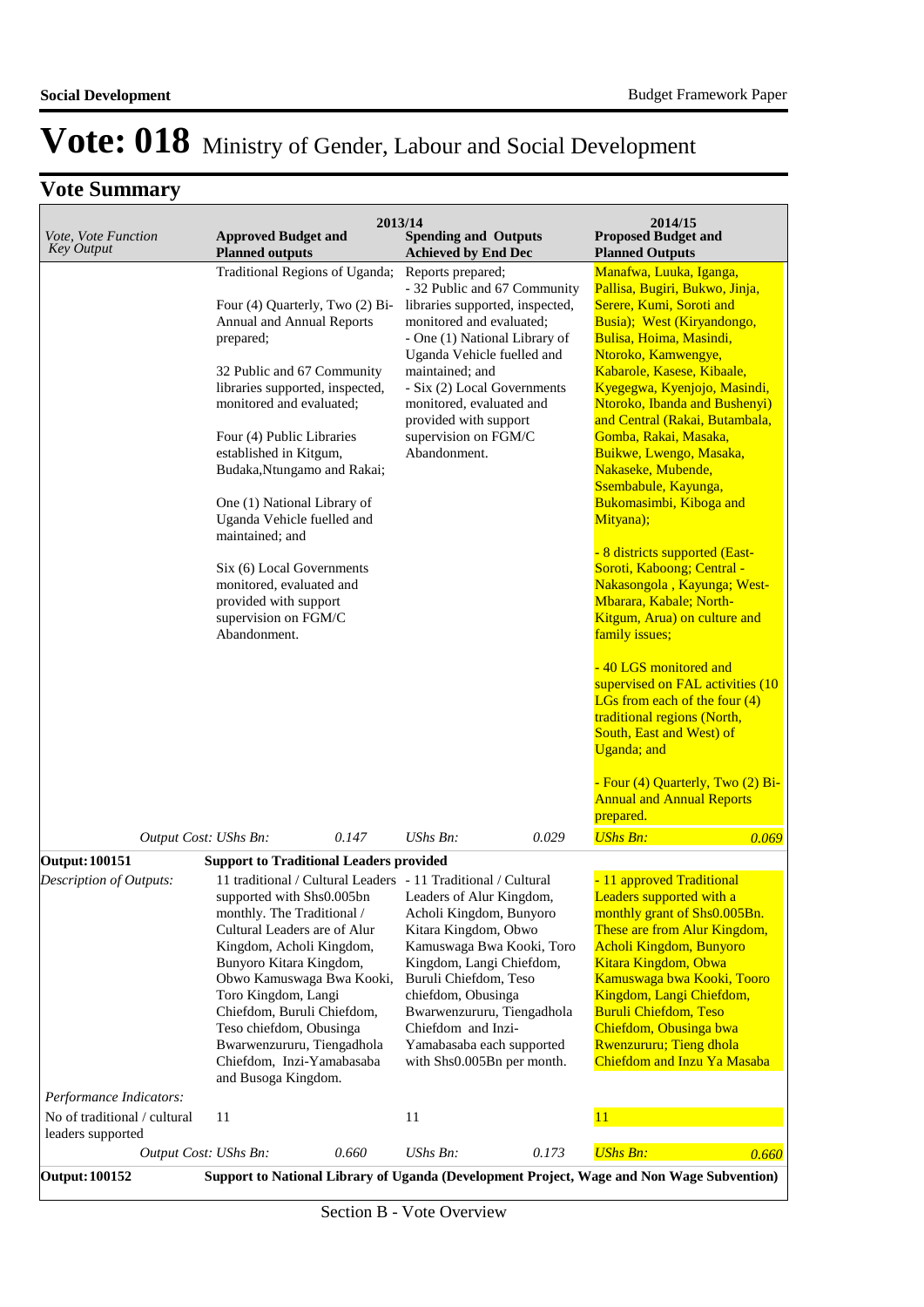| Vote, Vote Function<br><b>Key Output</b>             | <b>Approved Budget and</b><br><b>Planned outputs</b>                                                                                                                                                                                                                                                                                                                                     | 2013/14                                                                                                                  | <b>Spending and Outputs</b><br><b>Achieved by End Dec</b>                                                                                                                    |                                                                                                    | 2014/15<br><b>Proposed Budget and</b><br><b>Planned Outputs</b>                                                                                                                                                                                                                                                                                                                                                                                                                                                                                                                           |       |
|------------------------------------------------------|------------------------------------------------------------------------------------------------------------------------------------------------------------------------------------------------------------------------------------------------------------------------------------------------------------------------------------------------------------------------------------------|--------------------------------------------------------------------------------------------------------------------------|------------------------------------------------------------------------------------------------------------------------------------------------------------------------------|----------------------------------------------------------------------------------------------------|-------------------------------------------------------------------------------------------------------------------------------------------------------------------------------------------------------------------------------------------------------------------------------------------------------------------------------------------------------------------------------------------------------------------------------------------------------------------------------------------------------------------------------------------------------------------------------------------|-------|
| Description of Outputs:                              | One Autonomou Institution<br>supported with Shs0.458bn for<br>Wage and Non-Wage<br>Subventions i.e the National<br>Library of Uganda supported<br>with Shs0.281bn and<br>Shs0150bn as Wage and Non-<br>Wage Subvention respectively<br>to monitor and evaluate Public<br>Library activities country wide.                                                                                |                                                                                                                          | (the National Library of<br>Uganda) supported with<br>Shs0.1145bn for Wage and<br>Non-Wage Subventions to<br>monitor and evaluate Public                                     | - One Autonomous Institution<br>Library activities country wide.                                   | - One Autonomous Institution<br>i.e the National Library of<br><b>Uganda supported with</b><br>Shs0.281bn and Shs0.150bn as<br><b>Wage and Non Wage</b><br>Subvention respectively to<br>monitor and evaluate 14 Public<br>Library activities country wide.                                                                                                                                                                                                                                                                                                                               |       |
| Output Cost: UShs Bn:                                |                                                                                                                                                                                                                                                                                                                                                                                          | 0.431                                                                                                                    | UShs Bn:                                                                                                                                                                     | 0.098                                                                                              | <b>UShs Bn:</b>                                                                                                                                                                                                                                                                                                                                                                                                                                                                                                                                                                           | 0.431 |
| <b>Output: 100153</b>                                | Support to the Promotion of Culture and family provided                                                                                                                                                                                                                                                                                                                                  |                                                                                                                          |                                                                                                                                                                              |                                                                                                    |                                                                                                                                                                                                                                                                                                                                                                                                                                                                                                                                                                                           |       |
| Description of Outputs:                              | The Uganda National Culture<br>Shs0.027Bn for Wage<br>Subvention for the Nommo<br>Gallery Staff.                                                                                                                                                                                                                                                                                         | Centre (UNCC) supported with                                                                                             | Shs0.0067bn for Wage<br>Subvention for the Nommo<br>Gallery Staff.                                                                                                           | - The Uganda National Culture<br>Centre (UNCC) supported with                                      | - The Uganda National Culture<br>Centre (UNCC) supported with<br>Shs0.027bn for Wage<br><b>Subvention for the Nommo</b><br><b>Gallery Staff</b>                                                                                                                                                                                                                                                                                                                                                                                                                                           |       |
| Performance Indicators:                              |                                                                                                                                                                                                                                                                                                                                                                                          |                                                                                                                          |                                                                                                                                                                              |                                                                                                    |                                                                                                                                                                                                                                                                                                                                                                                                                                                                                                                                                                                           |       |
| Number of institutions<br>supported                  | $\overline{c}$                                                                                                                                                                                                                                                                                                                                                                           |                                                                                                                          | $\overline{c}$                                                                                                                                                               |                                                                                                    | $\overline{2}$                                                                                                                                                                                                                                                                                                                                                                                                                                                                                                                                                                            |       |
| Number of communities<br>sensitised on family values | $\boldsymbol{0}$                                                                                                                                                                                                                                                                                                                                                                         |                                                                                                                          | $\boldsymbol{0}$                                                                                                                                                             |                                                                                                    |                                                                                                                                                                                                                                                                                                                                                                                                                                                                                                                                                                                           |       |
| Output Cost: UShs Bn:                                |                                                                                                                                                                                                                                                                                                                                                                                          | 0.115                                                                                                                    | UShs Bn:                                                                                                                                                                     | 0.026                                                                                              | <b>UShs Bn:</b>                                                                                                                                                                                                                                                                                                                                                                                                                                                                                                                                                                           | 0.000 |
| <b>Vote Function Cost</b>                            | <b>UShs Bn:</b>                                                                                                                                                                                                                                                                                                                                                                          |                                                                                                                          | 2.630 UShs Bn:                                                                                                                                                               |                                                                                                    | 0.918 <i>UShs Bn:</i>                                                                                                                                                                                                                                                                                                                                                                                                                                                                                                                                                                     | 1.715 |
| Vote Function: 1002 Mainstreaming Gender and Rights  |                                                                                                                                                                                                                                                                                                                                                                                          |                                                                                                                          |                                                                                                                                                                              |                                                                                                    |                                                                                                                                                                                                                                                                                                                                                                                                                                                                                                                                                                                           |       |
| <b>Output: 100201</b>                                |                                                                                                                                                                                                                                                                                                                                                                                          |                                                                                                                          |                                                                                                                                                                              |                                                                                                    | Policies, Guidelines and Standards for mainstreaming Gender & Other Social Dev't Concerns                                                                                                                                                                                                                                                                                                                                                                                                                                                                                                 |       |
| Description of Outputs:                              | Capacity of 2 MDAs built to<br>mainstream Gender and Rights<br>into their Policies, Plans and<br>Programmes (MOES and<br>$OPM$ ;<br>500 copies of the National<br>Gender Based Violance Policy<br>printed and disseminated to<br>and 220 to National level<br>stakeholders); and<br>80 Stakeholders trained in<br>in development programming<br>(60 participants from Local<br>and NGOs. | Stakeholders (280 copies to LGs women, girls and HIV/AIDS<br>Human Rights Based Approach<br>governments and 20 from CBOs | - 25 officers paid salaries<br>mainstreaming gender in<br>policies and plans of MDAs<br>developed;<br>- Guidelines on the National<br>- National Action Plan on<br>finalized | - Draft National guidelines on<br>Referral Pathway for prevention<br>and response to GBV finalized | - 30 Staff paid salaries;<br>- Uganda National Gender<br>Policy (2007) reviewed;<br>- Action Plan for<br>implementation of the Uganda<br><b>Gender Policy formulated;</b><br>- 2,400 copies of the Guidelines<br>for establishment of GBV<br>Shelters printed and<br>disseminated;<br>- Capacity of 2 MDAs built to<br>mainstream Gender and Rights<br>into their policies, plans and<br>programmes (MAAIF & JLOS);<br>- 1,240 copies of the Equity<br><b>Promotion Strategy and the</b><br><b>Human Rights Mainstreaming</b><br><b>Strategy printed and</b><br>disseminated to 24 LGs of |       |
|                                                      |                                                                                                                                                                                                                                                                                                                                                                                          |                                                                                                                          |                                                                                                                                                                              |                                                                                                    | Ibanda, Isingiro, Ntugamo,<br>Mitoma, Bushenyi, Kasese,<br>Sironko, Bududa,<br>Kapchorwa, Gulu, Pader,                                                                                                                                                                                                                                                                                                                                                                                                                                                                                    |       |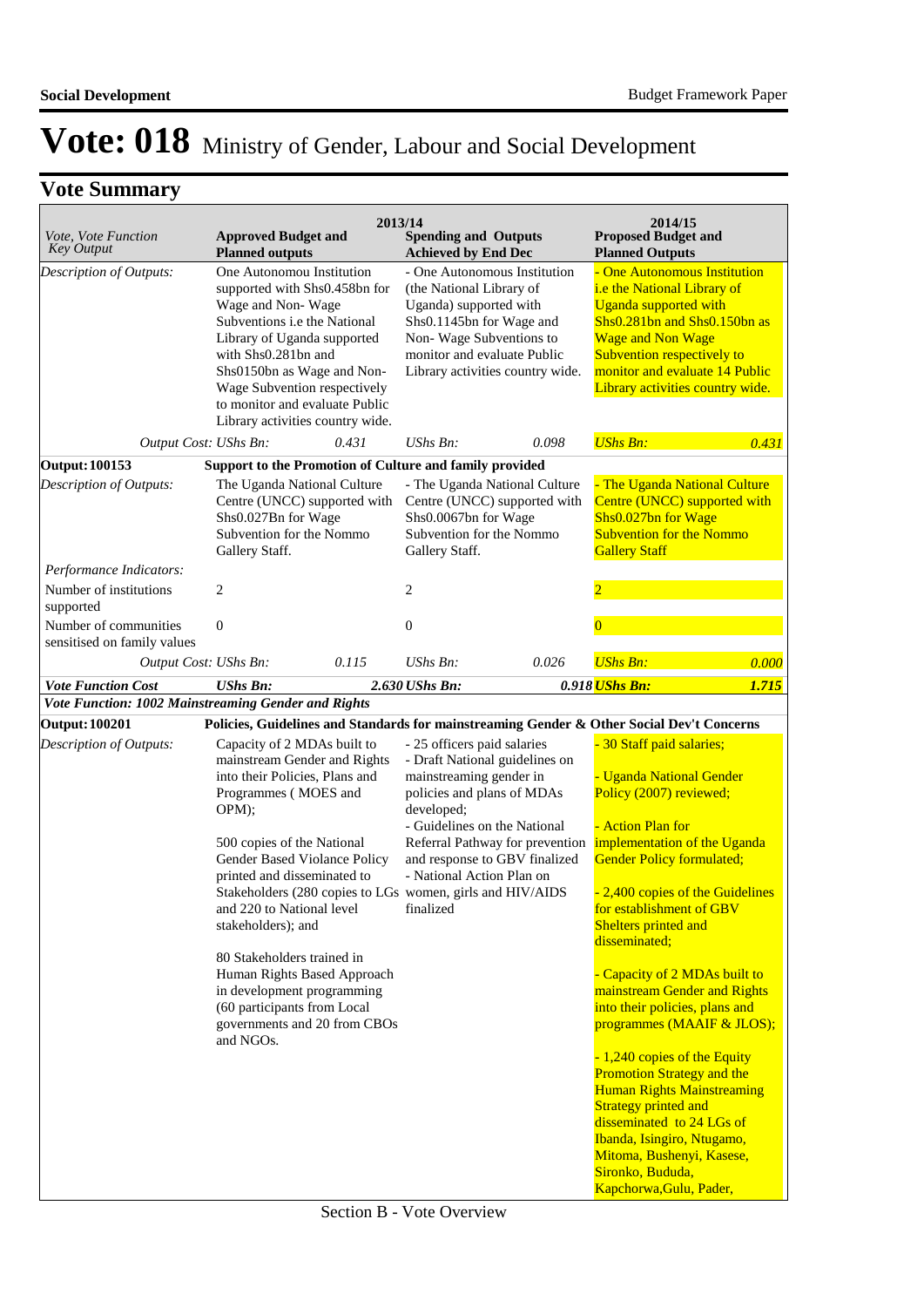|                                                                                                                              |                                                                                                                                                                                                                                                                                                                                                                                                                                          | 2013/14                                                                                                                                                                                                                                                                                                                                                                                                                                                                                                                | 2014/15                                                                                                                                                                                                                                                                                                                                                                                                                                                         |
|------------------------------------------------------------------------------------------------------------------------------|------------------------------------------------------------------------------------------------------------------------------------------------------------------------------------------------------------------------------------------------------------------------------------------------------------------------------------------------------------------------------------------------------------------------------------------|------------------------------------------------------------------------------------------------------------------------------------------------------------------------------------------------------------------------------------------------------------------------------------------------------------------------------------------------------------------------------------------------------------------------------------------------------------------------------------------------------------------------|-----------------------------------------------------------------------------------------------------------------------------------------------------------------------------------------------------------------------------------------------------------------------------------------------------------------------------------------------------------------------------------------------------------------------------------------------------------------|
| Vote, Vote Function<br><b>Key Output</b>                                                                                     | <b>Approved Budget and</b><br><b>Planned outputs</b>                                                                                                                                                                                                                                                                                                                                                                                     | <b>Spending and Outputs</b><br><b>Achieved by End Dec</b>                                                                                                                                                                                                                                                                                                                                                                                                                                                              | <b>Proposed Budget and</b><br><b>Planned Outputs</b>                                                                                                                                                                                                                                                                                                                                                                                                            |
|                                                                                                                              |                                                                                                                                                                                                                                                                                                                                                                                                                                          |                                                                                                                                                                                                                                                                                                                                                                                                                                                                                                                        | Kitgum, Mbarara, Kiruhura,<br>Lwengo, Mubende, Mityana,<br>Kabarole, Lira, Dokolo, Nwoya,<br>Luwero, Nakaseke and<br>Nakasongola                                                                                                                                                                                                                                                                                                                                |
| Performance Indicators:                                                                                                      |                                                                                                                                                                                                                                                                                                                                                                                                                                          |                                                                                                                                                                                                                                                                                                                                                                                                                                                                                                                        |                                                                                                                                                                                                                                                                                                                                                                                                                                                                 |
| No of sectors that have<br>mainstreamed gender and<br>other social development<br>concerns into their Plans,<br>Budgets, etc | $\overline{c}$                                                                                                                                                                                                                                                                                                                                                                                                                           | $\overline{c}$                                                                                                                                                                                                                                                                                                                                                                                                                                                                                                         | $\overline{2}$                                                                                                                                                                                                                                                                                                                                                                                                                                                  |
| No of policies, guidelines<br>and standards for<br>mainstreaming Gender &<br>other Social Development<br>Concerns            | $\mathbf{1}$                                                                                                                                                                                                                                                                                                                                                                                                                             | $\overline{2}$                                                                                                                                                                                                                                                                                                                                                                                                                                                                                                         | 5                                                                                                                                                                                                                                                                                                                                                                                                                                                               |
|                                                                                                                              | 0.398<br>Output Cost: UShs Bn:                                                                                                                                                                                                                                                                                                                                                                                                           | UShs Bn:<br>0.083                                                                                                                                                                                                                                                                                                                                                                                                                                                                                                      | <b>UShs Bn:</b><br>0.454                                                                                                                                                                                                                                                                                                                                                                                                                                        |
| <b>Output: 100202</b><br>Description of Outputs:                                                                             | <b>Advocacy and Networking</b><br>attend the International<br>Women's Day on 8th March<br>2014; and<br>100 Local Government Staff<br>and other Stakeholders, from<br>Organisations focussing on the<br>Rights of vulnerable groups in<br>Northern and Eastern Regions<br>sensitised on the Rights of the<br>vulnerable groups (80<br>participants from Local<br>Governments and 20<br>participants from the different<br>organizations). | 3,000 Stakeholders mobilised to - Information Communication<br>and Education materials on<br>gender and equity disseminated<br>to stakeholders.                                                                                                                                                                                                                                                                                                                                                                        | - 3,000 stakeholders mobilized<br>to attend the International<br>Women's Day on 8th March<br>2015;<br>- Follow up on the UN Report<br>on Economic Social and<br><b>Cultural Rights; and</b><br>- 20 staff of Ministry counseled<br>and referred for health services.                                                                                                                                                                                            |
|                                                                                                                              | Output Cost: UShs Bn:<br>0.104                                                                                                                                                                                                                                                                                                                                                                                                           | $UShs Bn$ :<br>0.016                                                                                                                                                                                                                                                                                                                                                                                                                                                                                                   | <b>UShs Bn:</b><br>0.264                                                                                                                                                                                                                                                                                                                                                                                                                                        |
| <b>Output: 100204</b>                                                                                                        | <b>Capacity building for Gender and Rights Equality and Equity</b>                                                                                                                                                                                                                                                                                                                                                                       |                                                                                                                                                                                                                                                                                                                                                                                                                                                                                                                        |                                                                                                                                                                                                                                                                                                                                                                                                                                                                 |
| <b>Description of Outputs:</b>                                                                                               | 40 Local Government Staff - 75 stakeholders trained in<br>monitored, mentored and<br>supervised on mainstreaming<br>Gender and Rights in 20<br>districts. (5 districts in each of<br>the four regions: North, East,<br>West and Central);<br>40 LGs provided with technical<br>support supervision on the<br>mainstreaming of Equity and<br>Rights; and                                                                                  | Human Rights Based Approach<br>in development programming<br>(HRBAP) and Equity<br>Promotion Strategy in 3 LGs of<br>Kiboga (25), Kyankwanzi (25)<br>and Hoima $(25)$ ;<br>- 2 LGs provided with Technical and Central-Mityana);<br>support supervision on the<br>mainstreaming of Equity and<br>Rights in districts of Masaka<br>and Kalungu; and<br>-10 LG staff mentored and<br>supported to undertake gender<br>mainstreaming in district plans<br>and Programmes in 2 LGs<br>Central Region (Rakai and<br>Mpigi). | - 40 Local Government Staff<br>monitored, mentored and<br>supervised on Mainstreaming<br>Gender and Rights in 4<br>districts. (One district in each<br>of the four regions: North-<br>Arua, East-Kumi, West-Kisoro<br>- Support supervision &<br>monitoring services provided on<br>mainstreaming Social Equity<br>and Rights in 12 LGs of Ibanda,<br>Isingiro, Ntugamo, Mitoma,<br>Bushenyi, Kasese, Sironko,<br>Bududa, Kapchorwa, Gulu,<br>Pader and Kitgum; |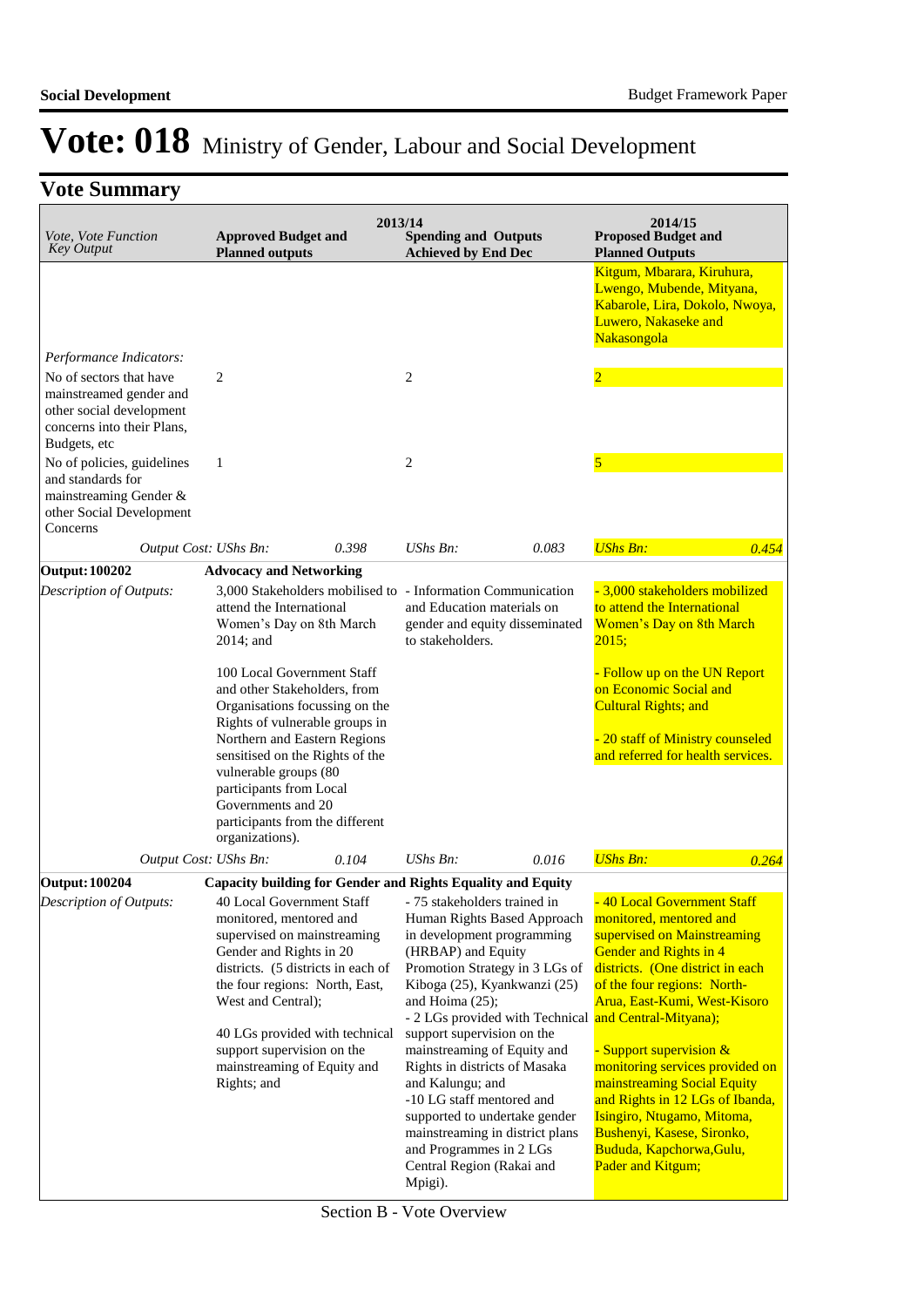| <i>Vote, Vote Function</i><br><b>Key Output</b>                                              | <b>Approved Budget and</b><br><b>Planned outputs</b>                                                                                                                                                                                                                                                                                         |       | 2013/14<br><b>Spending and Outputs</b><br><b>Achieved by End Dec</b>                      |                                                                                                                                                                    | 2014/15<br><b>Proposed Budget and</b><br><b>Planned Outputs</b>                                                                                                                                                                                                                                                             |       |
|----------------------------------------------------------------------------------------------|----------------------------------------------------------------------------------------------------------------------------------------------------------------------------------------------------------------------------------------------------------------------------------------------------------------------------------------------|-------|-------------------------------------------------------------------------------------------|--------------------------------------------------------------------------------------------------------------------------------------------------------------------|-----------------------------------------------------------------------------------------------------------------------------------------------------------------------------------------------------------------------------------------------------------------------------------------------------------------------------|-------|
|                                                                                              |                                                                                                                                                                                                                                                                                                                                              |       |                                                                                           |                                                                                                                                                                    | - 300 Stakeholders (25 per LG)<br>trained in HRBAP to<br>mainstream Human Rights in<br>their Development plans,<br>budgets and Work plans in 12<br>LGs of Mbarara, Kiruhura,<br>Lwengo, Mubende, Mityana,<br>Kabarole, Lira, Dokolo, Nwoya,<br>Luwero, Nkaseke and<br>Nakasongola.                                          |       |
|                                                                                              | Output Cost: UShs Bn:                                                                                                                                                                                                                                                                                                                        | 0.109 | UShs Bn:                                                                                  | 0.021                                                                                                                                                              | <b>UShs Bn:</b>                                                                                                                                                                                                                                                                                                             | 0.147 |
| <b>Output: 100251</b>                                                                        |                                                                                                                                                                                                                                                                                                                                              |       |                                                                                           |                                                                                                                                                                    | <b>Support to National Women's Council and the Kapchorwa Women Development Group</b>                                                                                                                                                                                                                                        |       |
| Description of Outputs:                                                                      | Support to National Women's<br>Council with a wage and a non-<br>wage subvention of Shs0.085Bn with Shs0.22117bn for wage<br>and Shs0.970Bn respectively to<br>monitor women activities;<br>Shs0.200bn to support the<br>REACH and other NGOs to<br>implement Female Genital<br>Mutilation/ Cutting Activities;<br>Shs0.070bn to commemorate |       | and non wage to monitor<br>women activities; and<br>Shs0.02949bn to implement<br>Cutting. | - One institution (the National<br>Women's Council) supported<br>- The REACH supported with<br>activities related to stopping of<br>the Female Genital Mutilation/ | - Support to National Women's<br>Council with a wage and a non-<br>wage subvention of Shs0.085bn<br>and Shs0.970bn respectively to<br>monitor women activities; and<br>- Shs0.200bn to support the<br><b>REACH</b> and other NGOs to<br>implement activities for the<br>prevention of Female Genital<br>Mutilation/Cutting. |       |
|                                                                                              | the National Women's Day on<br>8th March 2014.                                                                                                                                                                                                                                                                                               |       |                                                                                           |                                                                                                                                                                    |                                                                                                                                                                                                                                                                                                                             |       |
|                                                                                              | Output Cost: UShs Bn:                                                                                                                                                                                                                                                                                                                        | 1.085 | UShs Bn:                                                                                  | 0.246                                                                                                                                                              | <b>UShs Bn:</b>                                                                                                                                                                                                                                                                                                             | 1.085 |
| <b>Vote Function Cost</b>                                                                    | <b>UShs Bn:</b>                                                                                                                                                                                                                                                                                                                              |       | 1.697 UShs Bn:                                                                            |                                                                                                                                                                    | 0.781 <i>UShs Bn:</i>                                                                                                                                                                                                                                                                                                       | 1.950 |
| Vote Function: 1003 Promotion of Labour Productivity and Employment<br><b>Output: 100301</b> |                                                                                                                                                                                                                                                                                                                                              |       |                                                                                           |                                                                                                                                                                    | Policies, Laws, Regulations and Guidelines on Employment and Labour Productivity                                                                                                                                                                                                                                            |       |
| Description of Outputs:                                                                      | 2 Labour Laws Revised                                                                                                                                                                                                                                                                                                                        |       | - 38 Staff paid salaries;                                                                 |                                                                                                                                                                    | - 77 labour officers paid salaries;                                                                                                                                                                                                                                                                                         |       |
|                                                                                              | (Employment Act, 2006 and the - One (1) labour law and<br>Labour Unions Act);<br>6 Regulations on Labour Laws<br>disseminated:                                                                                                                                                                                                               |       | regulations monitored and<br>enforced;                                                    | - Development of the Policy on<br>Labour Productivity initiated;<br>- Revision of the Employment                                                                   | - 3 Labour laws revised<br>(Employment Act, Labour<br><b>Unions Act, Workers</b><br>Compensation Act.);                                                                                                                                                                                                                     |       |
|                                                                                              | 6 Labour Laws and Regulations<br>monitored and enforced;<br>Policy on labour productivity                                                                                                                                                                                                                                                    |       | Act initiated;<br>Revised;<br>- Three sets Occupational                                   |                                                                                                                                                                    | - 10,000 copies of Labour<br>- Regulations on Apprenticeship Regulations printed and<br>disseminated i.e (Sexual<br>Harassment regulations,                                                                                                                                                                                 |       |
|                                                                                              | developed;<br>Labour productivity levels                                                                                                                                                                                                                                                                                                     |       | Safety, Health and Welfare<br>regulations developed:                                      |                                                                                                                                                                    | <b>Employment Regulations,</b><br><b>Employment of Children</b><br>Occupational Safety, Health and regulations, Labour Unions                                                                                                                                                                                               |       |
|                                                                                              | monitored;                                                                                                                                                                                                                                                                                                                                   |       | Welfare regulations;                                                                      | Occupational Safety and Health<br>Practitioners regulations; Safety                                                                                                | check off regulations, labour<br>disputes (Arbitration and<br>settlement, Industrial Court                                                                                                                                                                                                                                  |       |
|                                                                                              | Policy on Apprenticeship and<br>Internship developed;                                                                                                                                                                                                                                                                                        |       |                                                                                           | and Health in Mines regulation.                                                                                                                                    | procedure rules), Labour Unions<br>registration);                                                                                                                                                                                                                                                                           |       |
|                                                                                              | 4 Sets of Regulations on<br>Occupational Safety and Health<br>developed. These are                                                                                                                                                                                                                                                           |       |                                                                                           |                                                                                                                                                                    | - 2 policies developed (Labour<br>Productivity, Externalization of<br>Labour);                                                                                                                                                                                                                                              |       |
|                                                                                              | Occupational Safety, Health and                                                                                                                                                                                                                                                                                                              |       |                                                                                           |                                                                                                                                                                    |                                                                                                                                                                                                                                                                                                                             |       |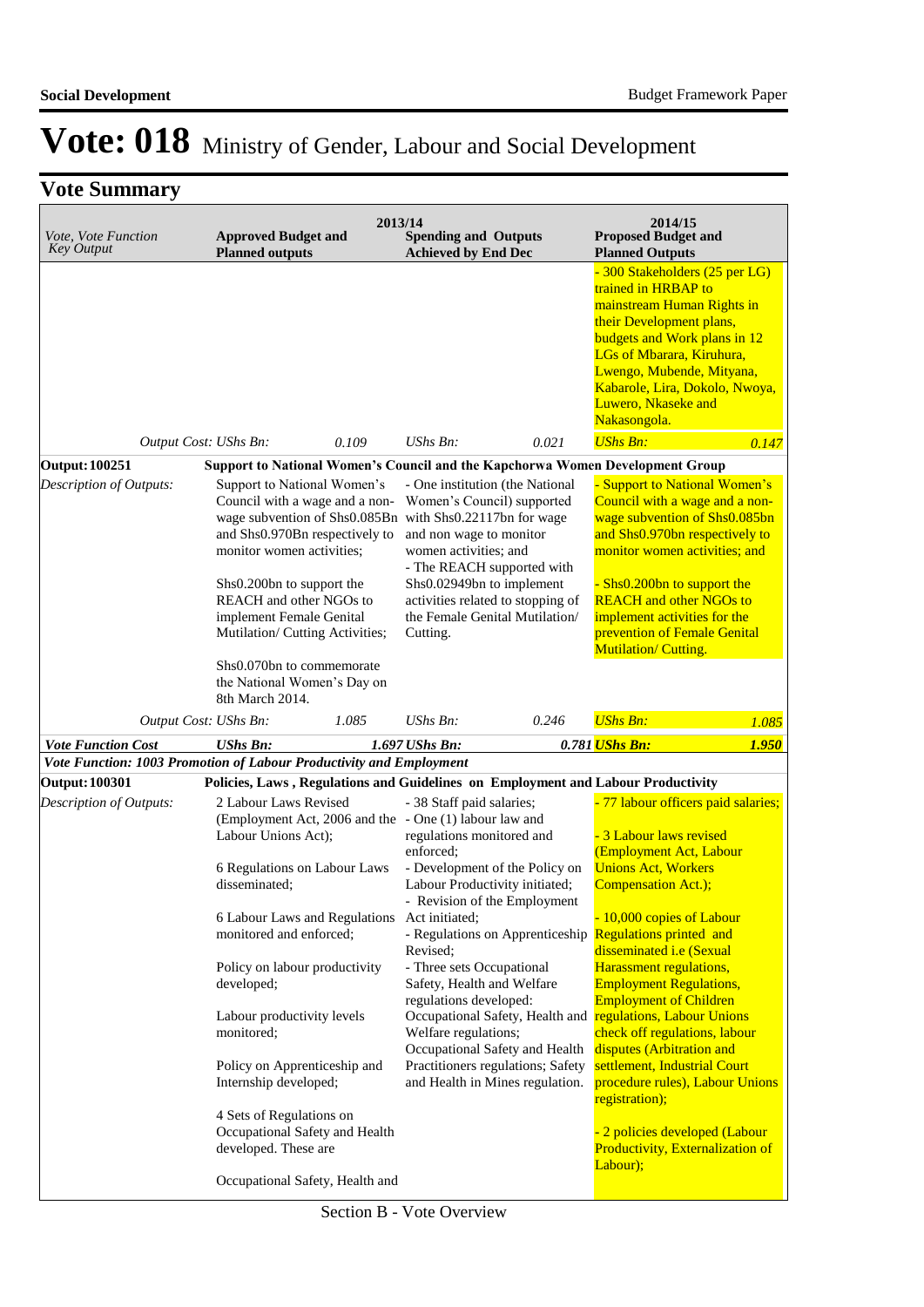|                                          |                                                                    | 2013/14                                                   | 2014/15                                                      |
|------------------------------------------|--------------------------------------------------------------------|-----------------------------------------------------------|--------------------------------------------------------------|
| Vote, Vote Function<br><b>Key Output</b> | <b>Approved Budget and</b><br><b>Planned outputs</b>               | <b>Spending and Outputs</b><br><b>Achieved by End Dec</b> | <b>Proposed Budget and</b><br><b>Planned Outputs</b>         |
|                                          | Welfare regulations;                                               |                                                           | - Three (3) sets of regulations                              |
|                                          | Oil and Gas exploration and                                        |                                                           | on OSH developed:<br><b>Occupational Safety and Health</b>   |
|                                          | production regulations;                                            |                                                           | (Oil and Gas exploration and                                 |
|                                          |                                                                    |                                                           | production) Regulations,                                     |
|                                          | Occupational Safety and Health                                     |                                                           | <b>Occupational Safety and Health</b>                        |
|                                          | Practitioners regulations;                                         |                                                           | (Mines and Stone Quarries)                                   |
|                                          |                                                                    |                                                           | <b>Regulations; and Occupational</b>                         |
|                                          | Safety and Health in Mines<br>regulation.                          |                                                           | <b>Safety and Health (Ergonomic)</b><br><b>Regulations.</b>  |
|                                          |                                                                    |                                                           |                                                              |
|                                          | 50 copies of Guidelines for                                        |                                                           | - 1,000 copies of Revised                                    |
|                                          | External Recruitment Agencies/                                     |                                                           | <b>Regulations for Externalisation</b>                       |
|                                          | Companies printed and                                              |                                                           | of Labour printed and                                        |
|                                          | disseminated to Stakeholders (5<br>copies to Immigration, 5 copies |                                                           | disseminated to stakeholders;                                |
|                                          | to Foreign Affairs, 10 for the                                     |                                                           | - 500 copies of the Informal                                 |
|                                          | Ministry and 30 for the                                            |                                                           | <b>Sector Strategy printed and</b>                           |
|                                          | Recruitment Agencies);                                             |                                                           | disseminated to: FUE, COFTU,                                 |
|                                          |                                                                    |                                                           | NOTU, ILO, UNDP, NPA,                                        |
|                                          | 250 copies of Guidelines for                                       |                                                           | <b>MDAs, Local Governments,</b>                              |
|                                          | Internal Recruitment Agencies /<br>Companies printed and           |                                                           | Line ministries, Informal Sector<br><b>Associations;</b>     |
|                                          | disseminated to Stakeholders                                       |                                                           |                                                              |
|                                          | (140 copies to LGs i.e 1 copy                                      |                                                           | - 550 copies of the National                                 |
|                                          | per Higher Local Government,                                       |                                                           | <b>Employment Policy printed and</b>                         |
|                                          | 100 for the Internal Recruitment                                   |                                                           | disseminated;                                                |
|                                          | Agencies, 10 copies for the<br>Ministry);                          |                                                           | - Data on the Labour market                                  |
|                                          |                                                                    |                                                           | collected from 40 Universities                               |
|                                          | 50 copies of the Statutory                                         |                                                           | and 100 vocational training                                  |
|                                          | Instruments No.62 of 2005; and                                     |                                                           | institutions;                                                |
|                                          | The National Action Plan and                                       |                                                           | - An inventory of private                                    |
|                                          | the Regulations of Children                                        |                                                           | employment agencies developed;                               |
|                                          | disseminated                                                       |                                                           |                                                              |
|                                          |                                                                    |                                                           | - Monitoring and backstop<br>support to districts performed; |
|                                          |                                                                    |                                                           |                                                              |
|                                          |                                                                    |                                                           | - Meeting of the Working Group                               |
|                                          |                                                                    |                                                           | on Anti Human Trafficking held;                              |
|                                          |                                                                    |                                                           | - Research report on                                         |
|                                          |                                                                    |                                                           | <b>Occupational Safety and Health</b>                        |
|                                          |                                                                    |                                                           | in flower farms and mining                                   |
|                                          |                                                                    |                                                           | produced                                                     |
|                                          |                                                                    |                                                           | - OSH Act reviewed;                                          |
|                                          |                                                                    |                                                           | - Consultant to undertake                                    |
|                                          |                                                                    |                                                           | <b>Research on Occupational</b>                              |
|                                          |                                                                    |                                                           | <b>Safety and Health in flower</b>                           |
|                                          |                                                                    |                                                           | farms and mining procured; and                               |
|                                          |                                                                    |                                                           | - Sectoral OSH Audit guidelines                              |
|                                          |                                                                    |                                                           | developed.                                                   |
| <i>Performance Indicators</i>            |                                                                    |                                                           |                                                              |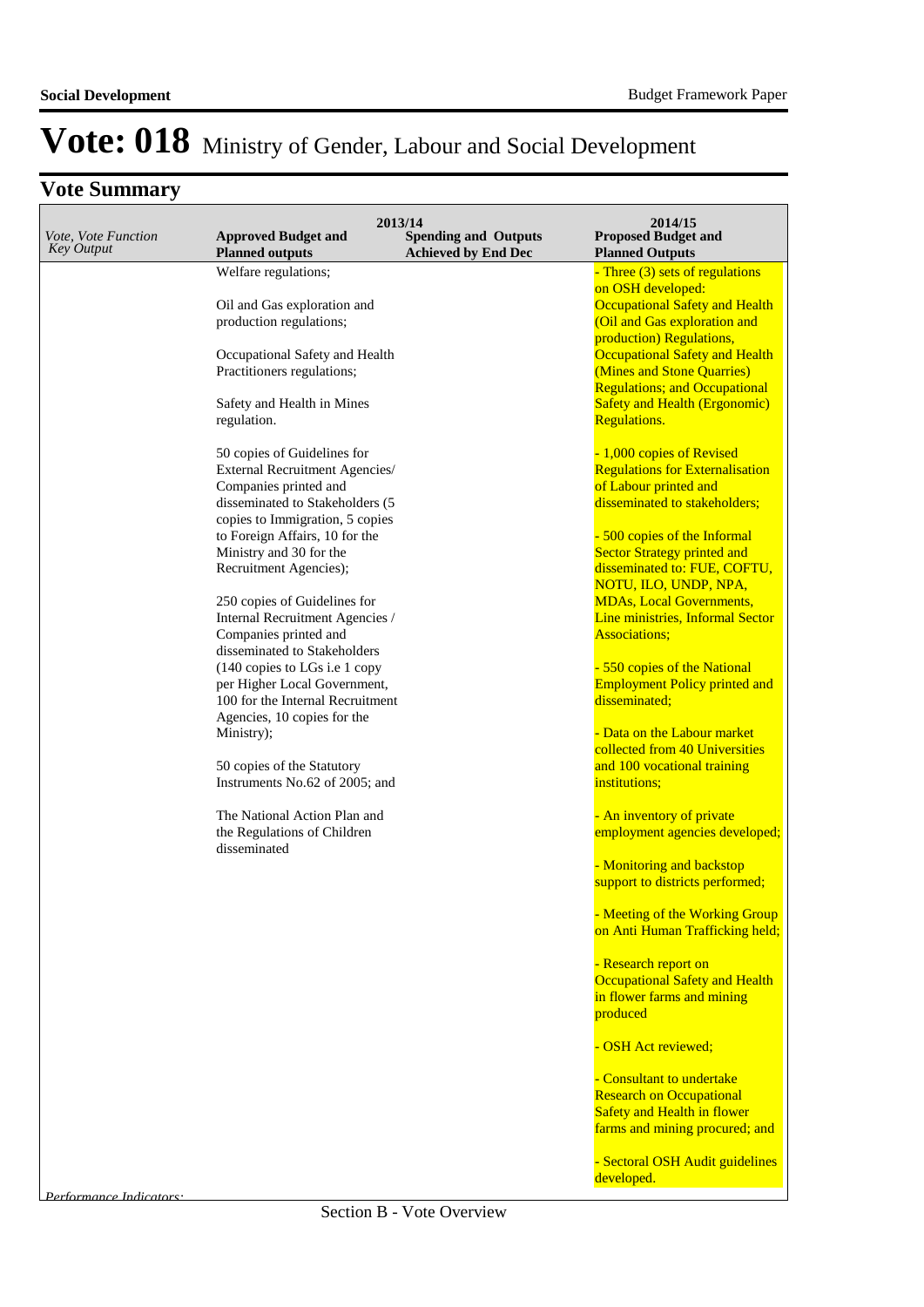| Vote, Vote Function<br><b>Key Output</b>                                                       | 2013/14<br><b>Approved Budget and</b><br><b>Planned outputs</b>                                                                                                                                                                                                                                                                                                                                                                                                                                                                                                                                                                                                    | <b>Spending and Outputs</b><br><b>Achieved by End Dec</b>                                                                                                                                                                                                                           | 2014/15<br><b>Proposed Budget and</b><br><b>Planned Outputs</b>                                                                                                                                                                                                                                                                                                                                                                                                                                                                                                                                                                                                                                                                                                                                                                                                                                                                                                                                    |
|------------------------------------------------------------------------------------------------|--------------------------------------------------------------------------------------------------------------------------------------------------------------------------------------------------------------------------------------------------------------------------------------------------------------------------------------------------------------------------------------------------------------------------------------------------------------------------------------------------------------------------------------------------------------------------------------------------------------------------------------------------------------------|-------------------------------------------------------------------------------------------------------------------------------------------------------------------------------------------------------------------------------------------------------------------------------------|----------------------------------------------------------------------------------------------------------------------------------------------------------------------------------------------------------------------------------------------------------------------------------------------------------------------------------------------------------------------------------------------------------------------------------------------------------------------------------------------------------------------------------------------------------------------------------------------------------------------------------------------------------------------------------------------------------------------------------------------------------------------------------------------------------------------------------------------------------------------------------------------------------------------------------------------------------------------------------------------------|
| Number of labour policies,<br>laws and guidelines<br>reviewed, operationalized<br>and enforced | 13                                                                                                                                                                                                                                                                                                                                                                                                                                                                                                                                                                                                                                                                 | 6                                                                                                                                                                                                                                                                                   | 18                                                                                                                                                                                                                                                                                                                                                                                                                                                                                                                                                                                                                                                                                                                                                                                                                                                                                                                                                                                                 |
| Output Cost: UShs Bn:                                                                          | 1.617                                                                                                                                                                                                                                                                                                                                                                                                                                                                                                                                                                                                                                                              | $UShs Bn$ :<br>0.234                                                                                                                                                                                                                                                                | <b>UShs Bn:</b><br>1.660                                                                                                                                                                                                                                                                                                                                                                                                                                                                                                                                                                                                                                                                                                                                                                                                                                                                                                                                                                           |
| <b>Output: 100302</b>                                                                          | Inspection of Workplaces and Investigation on violation of labour standards                                                                                                                                                                                                                                                                                                                                                                                                                                                                                                                                                                                        |                                                                                                                                                                                                                                                                                     |                                                                                                                                                                                                                                                                                                                                                                                                                                                                                                                                                                                                                                                                                                                                                                                                                                                                                                                                                                                                    |
| Description of Outputs:                                                                        | 200 Workplaces inspected<br>country wide and reports<br>produced;<br>200 Reported cases of violation<br>of Labour Standards settled in<br>work places;<br>Annual labour administration<br>report produced;<br>Annual labour officer's<br>workshop conducted;<br>400 workplaces (300<br>workplaces from central region<br>and 100 from up country LGs)<br>assessed for compliance with<br>the Safety and Health Standards;<br>5 Follow-up visits to monitor<br>working conditions of Ugandan<br>migrant workers performance<br>in (Afghanistan, Iraq, Kuwait,<br>South Sudan and United Arab<br>Emirates); and<br>20 Recruitment Companies<br>activities monitored. | - 64 Workplaces inspected<br>country wide and reports<br>produced;<br>- Draft Annual labour<br>administration report produced;<br>- 120 workplaces assessed for<br>compliance with the Safety and<br>Health Standards:<br>and<br>- 2 Recruitment Companies<br>activities monitored. | - 300 Workplaces inspected<br>country wide and reports<br>produced to assess conditions<br>and terms of work;<br>- 200 Reported cases of<br>violation of labour standards<br>settled in work places;<br>- Annual Labour Administration<br>(ALA) Report compiled and<br>published; and<br>- Annual Labour officer's<br>workshop conducted.<br>- 600 workplaces (350 in central<br>region, 100 in Western Region,<br>75 in Eastern Region and 75 in<br>Northern Region) assessed for<br>compliance with the safety and<br>health standards;<br>- 4 Follow-up visits to monitor<br>working conditions of Ugandan<br>migrant workers performed<br>(Qatar, Kuwait, Somalia and<br><b>United Arab Emirates</b> ); and<br>- 30 Recruitment Companies<br>activities monitored.<br>- Sectoral OSH Audit conducted;<br>- TORS for Sectoral OSH Audit<br>in oil and gas developed;<br>- Consultant to undertake<br>Sectoral OSH Audit in Oil and<br>Gas, manufacturing and<br>plantations audit procured; and |
| Performance Indicators:                                                                        |                                                                                                                                                                                                                                                                                                                                                                                                                                                                                                                                                                                                                                                                    |                                                                                                                                                                                                                                                                                     | - Workplace survey undertaken.                                                                                                                                                                                                                                                                                                                                                                                                                                                                                                                                                                                                                                                                                                                                                                                                                                                                                                                                                                     |
| No. of workplace inspections 800<br>carried out                                                |                                                                                                                                                                                                                                                                                                                                                                                                                                                                                                                                                                                                                                                                    | 186                                                                                                                                                                                                                                                                                 | 904                                                                                                                                                                                                                                                                                                                                                                                                                                                                                                                                                                                                                                                                                                                                                                                                                                                                                                                                                                                                |
| No of labour disputes<br>investigated and settled                                              | 15                                                                                                                                                                                                                                                                                                                                                                                                                                                                                                                                                                                                                                                                 | 280                                                                                                                                                                                                                                                                                 | <b>200</b>                                                                                                                                                                                                                                                                                                                                                                                                                                                                                                                                                                                                                                                                                                                                                                                                                                                                                                                                                                                         |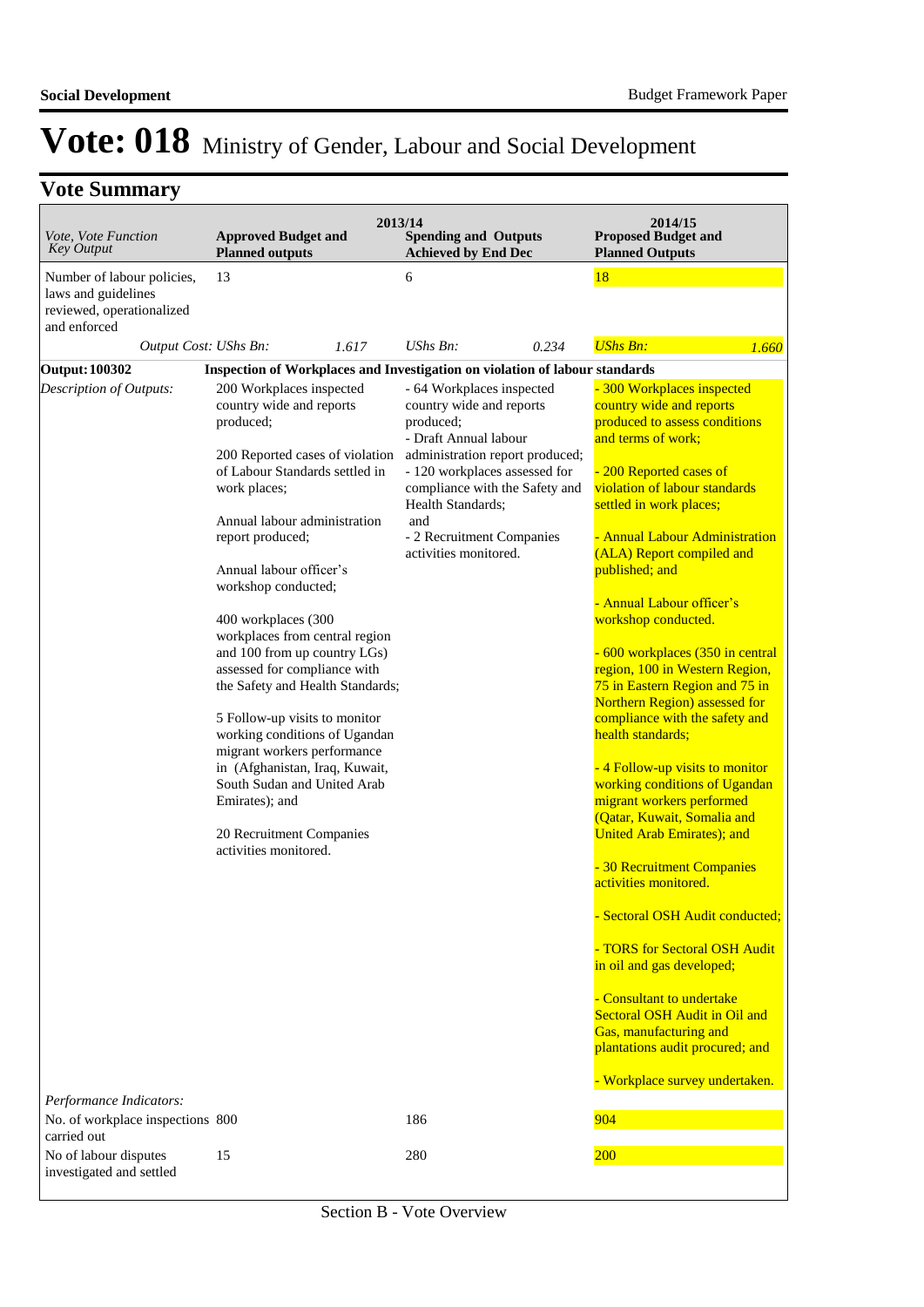|  | <b>Vote Summary</b> |  |
|--|---------------------|--|
|--|---------------------|--|

| Vote, Vote Function<br><b>Key Output</b> | <b>Approved Budget and</b><br><b>Planned outputs</b>                                                                                                                                    |       | 2013/14<br><b>Spending and Outputs</b><br><b>Achieved by End Dec</b>                                                                                                                      |       | 2014/15<br><b>Proposed Budget and</b><br><b>Planned Outputs</b>                                                                                                                                                                                                                                                                                                       |       |
|------------------------------------------|-----------------------------------------------------------------------------------------------------------------------------------------------------------------------------------------|-------|-------------------------------------------------------------------------------------------------------------------------------------------------------------------------------------------|-------|-----------------------------------------------------------------------------------------------------------------------------------------------------------------------------------------------------------------------------------------------------------------------------------------------------------------------------------------------------------------------|-------|
|                                          | Output Cost: UShs Bn:                                                                                                                                                                   | 0.875 | $UShs Bn$ :                                                                                                                                                                               | 0.132 | <b>UShs Bn:</b>                                                                                                                                                                                                                                                                                                                                                       | 0.958 |
| <b>Output: 100304</b>                    |                                                                                                                                                                                         |       | <b>Settlement of Complaints on Non-Observance of Working Conditions</b>                                                                                                                   |       |                                                                                                                                                                                                                                                                                                                                                                       |       |
| Description of Outputs:                  | 200 reported complaints and<br>disputes countrywide<br>investigated;<br>4 Tripartite Consultation<br>Meetings on labour issues held<br>in Kampala; and<br>Labour productivity Standards |       | - 3 Tripartite Consultative<br>Meetings on labour issues held<br>in Kampala;                                                                                                              |       | - 200 labour complaints<br>registered and settled;<br>- Inspection schedule<br>developed; and<br>200 cases investigated.                                                                                                                                                                                                                                              |       |
| Performance Indicators:                  | assessed in 8 MDAs and 24 LGs.                                                                                                                                                          |       |                                                                                                                                                                                           |       |                                                                                                                                                                                                                                                                                                                                                                       |       |
| No of labour complaints<br>registered    | 4,480                                                                                                                                                                                   |       | 200                                                                                                                                                                                       |       | 800                                                                                                                                                                                                                                                                                                                                                                   |       |
|                                          | Output Cost: UShs Bn:                                                                                                                                                                   | 0.020 | UShs Bn:                                                                                                                                                                                  | 0.004 | <b>UShs Bn:</b>                                                                                                                                                                                                                                                                                                                                                       | 0.006 |
| Output: 100305                           |                                                                                                                                                                                         |       | <b>Arbitration of Labour Disputes (Industrial Court)</b>                                                                                                                                  |       |                                                                                                                                                                                                                                                                                                                                                                       |       |
| Description of Outputs:                  | na                                                                                                                                                                                      |       | NA                                                                                                                                                                                        |       | - 200 workers complaints and<br>disputes settled;<br>- 200 reported complaints and<br>disputes countrywide<br>investigated;<br>- Labour productivity standards<br>assessed in 8 MDAs and 24 LGs;<br>- 12 Officers paid salaries under<br>the Industrial Court;<br>- At least 25% of the backlog of<br>labour disputes arbitrated;<br>- 2 Judges and 1 Court Registrar |       |
|                                          |                                                                                                                                                                                         |       |                                                                                                                                                                                           |       | trained in Industrial Court<br>procedures;<br>- 36 District Labour officers<br>trained in dispute resolution and<br>reporting mechanisms; and<br>- Labour disputes in the 4<br>regions of North, East, West and<br>South arbitrated.                                                                                                                                  |       |
|                                          | Output Cost: UShs Bn:                                                                                                                                                                   | 0.387 | $UShs Bn$ :                                                                                                                                                                               | 0.076 | <b>UShs Bn:</b>                                                                                                                                                                                                                                                                                                                                                       | 0.353 |
| <b>Output: 100306</b>                    | <b>Training and Skills Development</b>                                                                                                                                                  |       |                                                                                                                                                                                           |       |                                                                                                                                                                                                                                                                                                                                                                       |       |
| Description of Outputs:                  | 30 Labour Officers trained in<br>Labour Administration;<br>Training Materials on labour<br>productivity developed;                                                                      |       | - 29 Labour Officers trained in<br>Labour Administration;<br>- 2 OSH Inspectors trained; and<br>- 60 operators of recruitment<br>companies trained in combating<br>trafficking in persons |       | - 10 labour officers trained in<br>Labour administration;<br>- Training materials on labour<br>productivity;                                                                                                                                                                                                                                                          |       |
|                                          | 500 Stakeholders trained on<br>Labour productivity;                                                                                                                                     |       |                                                                                                                                                                                           |       | - 500 stakeholders trained on<br>labour productivity;                                                                                                                                                                                                                                                                                                                 |       |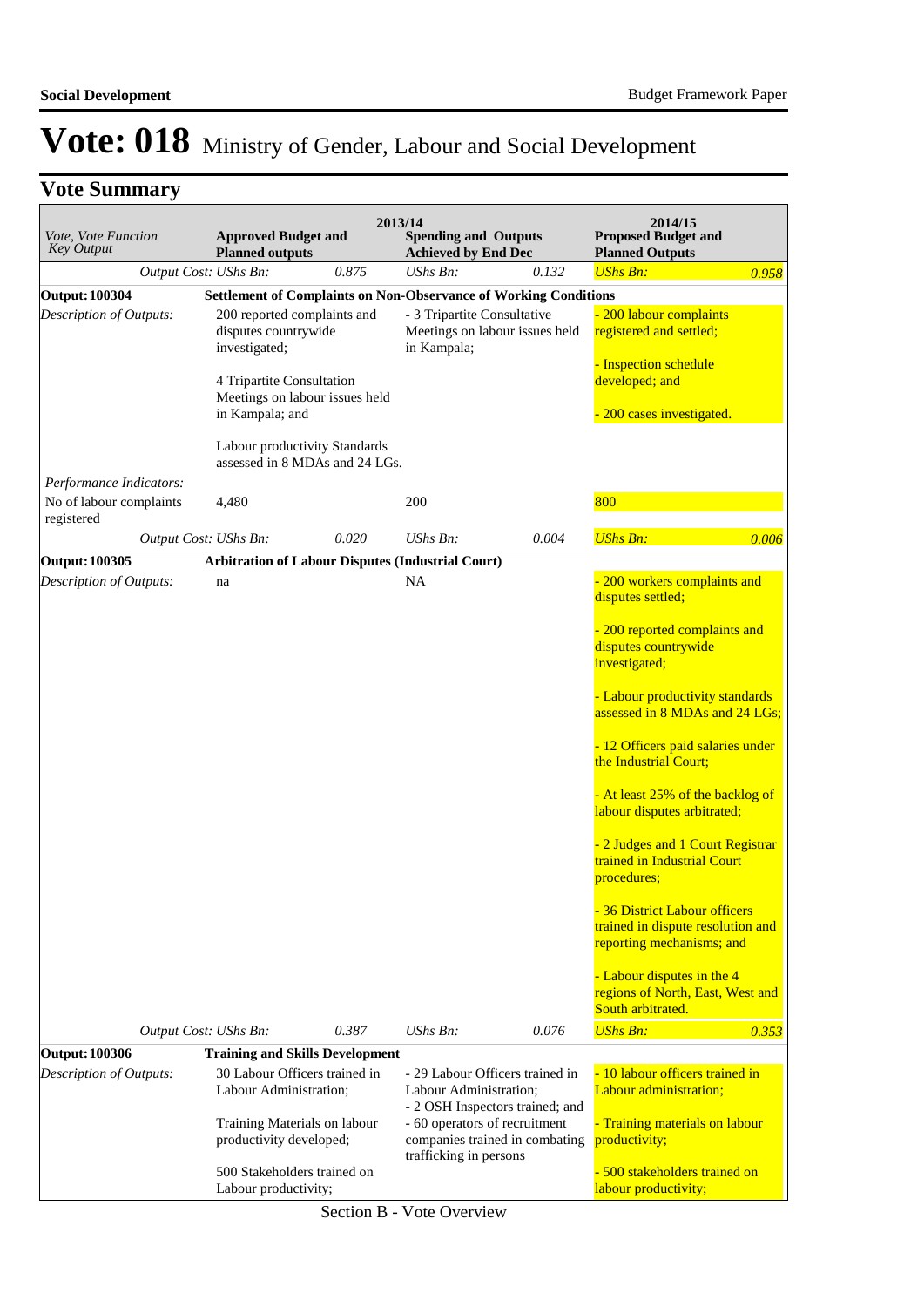| Vote, Vote Function<br><b>Key Output</b>                                                        | <b>Approved Budget and</b><br><b>Planned outputs</b>                                         | 2013/14 | <b>Spending and Outputs</b><br><b>Achieved by End Dec</b> |                                  | 2014/15<br><b>Proposed Budget and</b><br><b>Planned Outputs</b>                                                                        |       |
|-------------------------------------------------------------------------------------------------|----------------------------------------------------------------------------------------------|---------|-----------------------------------------------------------|----------------------------------|----------------------------------------------------------------------------------------------------------------------------------------|-------|
|                                                                                                 | Newly recruited Labour Officers<br>inducted;                                                 |         |                                                           |                                  | - Newly recruited Labour<br>officers inducted:                                                                                         |       |
|                                                                                                 | 36 Labour Officers oriented in<br>the new Labour Laws and<br>Regulations;                    |         |                                                           |                                  | - 36 Labour officers oriented in<br>the new labour laws and<br>regulations (North, East, Central<br>and West);                         |       |
|                                                                                                 | 2 OSH Inspectors trained;                                                                    |         |                                                           |                                  |                                                                                                                                        |       |
|                                                                                                 | 60 operators of recruitment<br>companies trained in combating<br>trafficking in persons; and |         |                                                           |                                  | - 2 OSH Inspectors trained in<br>Management Skills at UMI; and<br>- 2 OSH Inspectors Trained in<br><b>Legal Practice Skills at Law</b> |       |
|                                                                                                 | 35 District Labour Officers<br>trained in Labour Market                                      |         |                                                           |                                  | Development Center.                                                                                                                    |       |
| Performance Indicators:                                                                         | Information.                                                                                 |         |                                                           |                                  |                                                                                                                                        |       |
| Number of job placements<br>carried out by the                                                  | 1,000                                                                                        |         | 470                                                       |                                  | 1,200                                                                                                                                  |       |
| recruitment agencies<br>Number of job placements                                                | 6,000                                                                                        |         | 147                                                       |                                  | 2,000                                                                                                                                  |       |
| carried out by the labour<br>offices across the country<br>labour offices across the<br>country |                                                                                              |         |                                                           |                                  |                                                                                                                                        |       |
| Output Cost: UShs Bn:                                                                           |                                                                                              | 0.096   | $UShs Bn$ :                                               | 0.021                            | <b>UShs Bn:</b>                                                                                                                        | 0.154 |
| <b>Vote Function Cost</b>                                                                       | <b>UShs Bn:</b>                                                                              |         | 3.934 UShs Bn:                                            |                                  | 1.536 UShs Bn:                                                                                                                         | 4.232 |
|                                                                                                 |                                                                                              |         |                                                           |                                  |                                                                                                                                        |       |
|                                                                                                 | Vote Function: 1004 Social Protection for Vulnerable Groups                                  |         |                                                           |                                  |                                                                                                                                        |       |
| <b>Output: 100401</b>                                                                           | Policies, Guidelines, Laws, Regulations and Standards on Vulnerable Groups                   |         |                                                           |                                  |                                                                                                                                        |       |
| Description of Outputs:                                                                         | 1,000 copies of the National<br>Policy for Older Persons printed - 200 copies of the Social  |         | - 25 Staff Paid Salaries                                  |                                  | - 31 Officers paid salaries;                                                                                                           |       |
|                                                                                                 | and disseminated (100 copies to Gerontology Manual printed;                                  |         |                                                           |                                  | - One Policy reviewed (Policy                                                                                                          |       |
|                                                                                                 | Older person associations, 800                                                               |         | - Draft Post Graduate Course                              |                                  | on Disability);                                                                                                                        |       |
|                                                                                                 | copies to the LGs and 100<br>copies to the MDAs);                                            |         | place.                                                    | outline of Social Gerontology in | - One National Plan of Action<br>drafted (National Plan of Action                                                                      |       |
|                                                                                                 | 500 copies of the National                                                                   |         |                                                           |                                  | on Disability);                                                                                                                        |       |
|                                                                                                 | Older Persons Act 2012 printed                                                               |         |                                                           |                                  |                                                                                                                                        |       |
|                                                                                                 | and disseminated to<br>Stakeholders;                                                         |         |                                                           |                                  | - One Course Outline validated<br>(Post Graduate Diploma on                                                                            |       |
|                                                                                                 |                                                                                              |         |                                                           |                                  | Gerontology);                                                                                                                          |       |
|                                                                                                 | 1,000 copies of the National                                                                 |         |                                                           |                                  | - National Council for Older                                                                                                           |       |
|                                                                                                 | Youth Action Plan printed and<br>disseminated;                                               |         |                                                           |                                  | Person's Act Disseminated to 30                                                                                                        |       |
|                                                                                                 |                                                                                              |         |                                                           |                                  | key stakeholders of Older                                                                                                              |       |
|                                                                                                 | <b>PWD</b> Amendment Act finalised<br>and disseminated;                                      |         |                                                           |                                  | Persons at National level; and                                                                                                         |       |
|                                                                                                 |                                                                                              |         |                                                           |                                  | - 200 copies of Children Act                                                                                                           |       |
|                                                                                                 | The National Plan of Action for<br>Older persons disseminated to                             |         |                                                           |                                  | disseminated to key<br>Stakeholders.                                                                                                   |       |
|                                                                                                 | 30 older persons with                                                                        |         |                                                           |                                  |                                                                                                                                        |       |
|                                                                                                 | disabilities; and                                                                            |         |                                                           |                                  |                                                                                                                                        |       |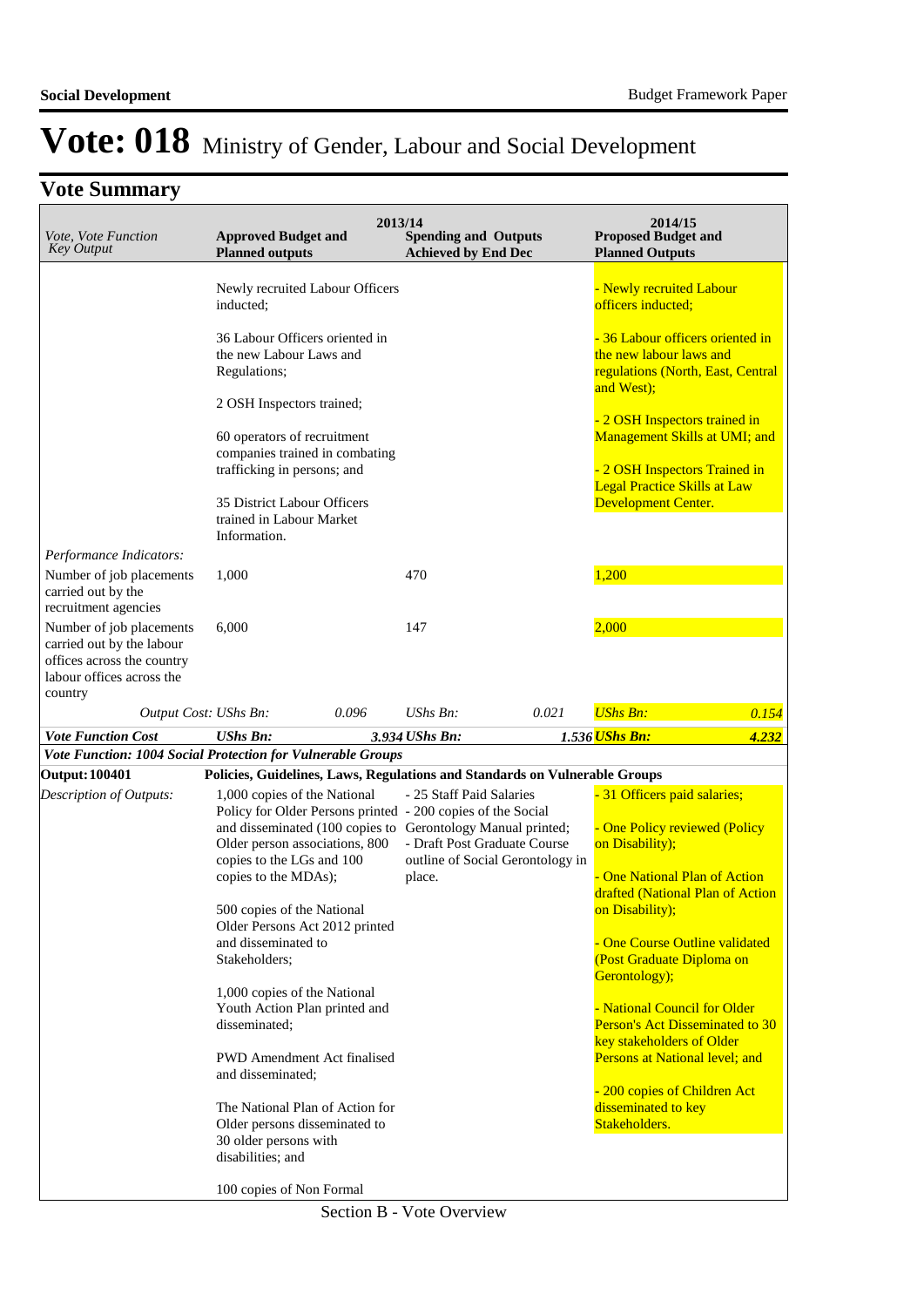| Vote, Vote Function<br><b>Key Output</b>                             | <b>Approved Budget and</b><br><b>Planned outputs</b>                                                                                                                                                                                                                                                                                                                                                                                                                                                                                                                                                                                                                                                                                                      | 2013/14<br><b>Spending and Outputs</b><br><b>Achieved by End Dec</b>                                                                                                                                                                                                                                                                                                                                                                                                                                                                                                                                                                                                                                                                                                                                                                                                                                                                                                                     | 2014/15<br><b>Proposed Budget and</b><br><b>Planned Outputs</b>                                                                                                                                                                                                                                                                                                                                                                                                                                                                                                                                                                                                                                                        |
|----------------------------------------------------------------------|-----------------------------------------------------------------------------------------------------------------------------------------------------------------------------------------------------------------------------------------------------------------------------------------------------------------------------------------------------------------------------------------------------------------------------------------------------------------------------------------------------------------------------------------------------------------------------------------------------------------------------------------------------------------------------------------------------------------------------------------------------------|------------------------------------------------------------------------------------------------------------------------------------------------------------------------------------------------------------------------------------------------------------------------------------------------------------------------------------------------------------------------------------------------------------------------------------------------------------------------------------------------------------------------------------------------------------------------------------------------------------------------------------------------------------------------------------------------------------------------------------------------------------------------------------------------------------------------------------------------------------------------------------------------------------------------------------------------------------------------------------------|------------------------------------------------------------------------------------------------------------------------------------------------------------------------------------------------------------------------------------------------------------------------------------------------------------------------------------------------------------------------------------------------------------------------------------------------------------------------------------------------------------------------------------------------------------------------------------------------------------------------------------------------------------------------------------------------------------------------|
|                                                                      | <b>Vocational Skills Training</b><br>Manual for Youth Institutions<br>printed.                                                                                                                                                                                                                                                                                                                                                                                                                                                                                                                                                                                                                                                                            |                                                                                                                                                                                                                                                                                                                                                                                                                                                                                                                                                                                                                                                                                                                                                                                                                                                                                                                                                                                          |                                                                                                                                                                                                                                                                                                                                                                                                                                                                                                                                                                                                                                                                                                                        |
| Performance Indicators:                                              |                                                                                                                                                                                                                                                                                                                                                                                                                                                                                                                                                                                                                                                                                                                                                           |                                                                                                                                                                                                                                                                                                                                                                                                                                                                                                                                                                                                                                                                                                                                                                                                                                                                                                                                                                                          |                                                                                                                                                                                                                                                                                                                                                                                                                                                                                                                                                                                                                                                                                                                        |
| No of policies, guidelines,                                          | 6                                                                                                                                                                                                                                                                                                                                                                                                                                                                                                                                                                                                                                                                                                                                                         | 2                                                                                                                                                                                                                                                                                                                                                                                                                                                                                                                                                                                                                                                                                                                                                                                                                                                                                                                                                                                        | 5                                                                                                                                                                                                                                                                                                                                                                                                                                                                                                                                                                                                                                                                                                                      |
| standards and action plans                                           |                                                                                                                                                                                                                                                                                                                                                                                                                                                                                                                                                                                                                                                                                                                                                           |                                                                                                                                                                                                                                                                                                                                                                                                                                                                                                                                                                                                                                                                                                                                                                                                                                                                                                                                                                                          |                                                                                                                                                                                                                                                                                                                                                                                                                                                                                                                                                                                                                                                                                                                        |
| for support to the vulnerable<br>groups developed and<br>implemented |                                                                                                                                                                                                                                                                                                                                                                                                                                                                                                                                                                                                                                                                                                                                                           |                                                                                                                                                                                                                                                                                                                                                                                                                                                                                                                                                                                                                                                                                                                                                                                                                                                                                                                                                                                          |                                                                                                                                                                                                                                                                                                                                                                                                                                                                                                                                                                                                                                                                                                                        |
| Output Cost: UShs Bn:                                                | 0.342                                                                                                                                                                                                                                                                                                                                                                                                                                                                                                                                                                                                                                                                                                                                                     | UShs Bn:<br>0.071                                                                                                                                                                                                                                                                                                                                                                                                                                                                                                                                                                                                                                                                                                                                                                                                                                                                                                                                                                        | <b>UShs Bn:</b><br>0.368                                                                                                                                                                                                                                                                                                                                                                                                                                                                                                                                                                                                                                                                                               |
| <b>Output: 100403</b>                                                |                                                                                                                                                                                                                                                                                                                                                                                                                                                                                                                                                                                                                                                                                                                                                           | Monitoring and Evaluation of Programmes for Vulnerable Groups                                                                                                                                                                                                                                                                                                                                                                                                                                                                                                                                                                                                                                                                                                                                                                                                                                                                                                                            |                                                                                                                                                                                                                                                                                                                                                                                                                                                                                                                                                                                                                                                                                                                        |
| Description of Outputs:                                              | Eight (8) Institutions namely,<br>Kireka, Lweza, Mpumudde,<br>Ruti, Ocoko, Jinja, Mbale,<br><b>Buyaga Resettlement Centres</b><br>provided with support<br>supervision and monitoring;<br>Five (5) groups of Older<br>Persons and 4 SAGE LGs<br>monitored and evaluated;<br>50 Children and Babies Homes<br>inspected;<br>18 CBR Districts monitored;<br>100 Youth projects from 19<br>project LGs and 5 others<br>monitored;<br>Field monitoring of the delivery<br>of SAGE grants in all 14 active<br>SAGE districts;<br>Births and Deaths Registration<br>Systems implemented leading to<br>from which impact of SAGE<br>can be measured; and<br>Four (4) Quarterly Meetings and can be measured.<br>Visits by Kampiringisa Board<br>of Visitors held. | - Three (3) Institutions namely,<br>Kireka, Lweza, Mpumudde<br>Rehabilitation Centres provided<br>with support supervision and<br>monitoring;<br>- 12 Children and Babies<br>Homes inspected, Naguru<br>Reception Centre, Naguru<br>Remand Home, Gulu Remand<br>Home, Mbale RH, Fortportal<br>RH, Watoto Children's Home,<br>Suubi Village, Noah Family<br>children's Home, Kampriringisa<br>NRC, Kampala School of<br>Excellence Children Home,<br>- 25 Youth projects from 5 LGs<br>Kasese, Mbale, Napak,<br>Kabarole Gulu and Arua<br>monitored;<br>- One (1) Quarterly<br>Kampiringisa Board of Visitors'<br>meetings held on 18th<br>September 2013;<br>- Field monitoring of the<br>delivery of SAGE grants in all<br>14 active SAGE districts; and<br>the establishment of the baseline - Births and Deaths Registration<br>Systems implemented leading to - Four (4) Steering Committee<br>the establishment of the baseline Meetings on livelihood<br>from which impact of SAGE | 10 Contract staff paid salary;<br>-20 SGPWDs and CBR<br>implementing districts<br>technically supported and<br>monitored;<br>- Eight (8) Vocational<br><b>Institutions of Kireka, Lweza,</b><br>Mpumudde, Ruti and Ocoko,<br>Jinja, Mbale, Buyaga<br>Rehabilitation centres provided<br>with support supervision and<br>monitoring;<br>- Six (6) groups of Older<br>Persons technically supported;<br>- 111 districts and 27<br>Municipalities implementing<br>youth livelihood program<br>supervised and monitored;<br>- Programs for children and<br>youth monitored in 20 Local<br><b>Governments</b> ;<br>Programme organized;<br>- Four (4) Quarterly<br><b>Kampiringisa Board of Visitors'</b><br>meetings held; |
|                                                                      |                                                                                                                                                                                                                                                                                                                                                                                                                                                                                                                                                                                                                                                                                                                                                           |                                                                                                                                                                                                                                                                                                                                                                                                                                                                                                                                                                                                                                                                                                                                                                                                                                                                                                                                                                                          | - 50 Children and Babies<br>Homes inspected;<br>- 100 Youth Projects from 19<br>Project districts and 5 others<br>monitored;<br>- Support supervision and<br>Monitoring provided to the                                                                                                                                                                                                                                                                                                                                                                                                                                                                                                                                |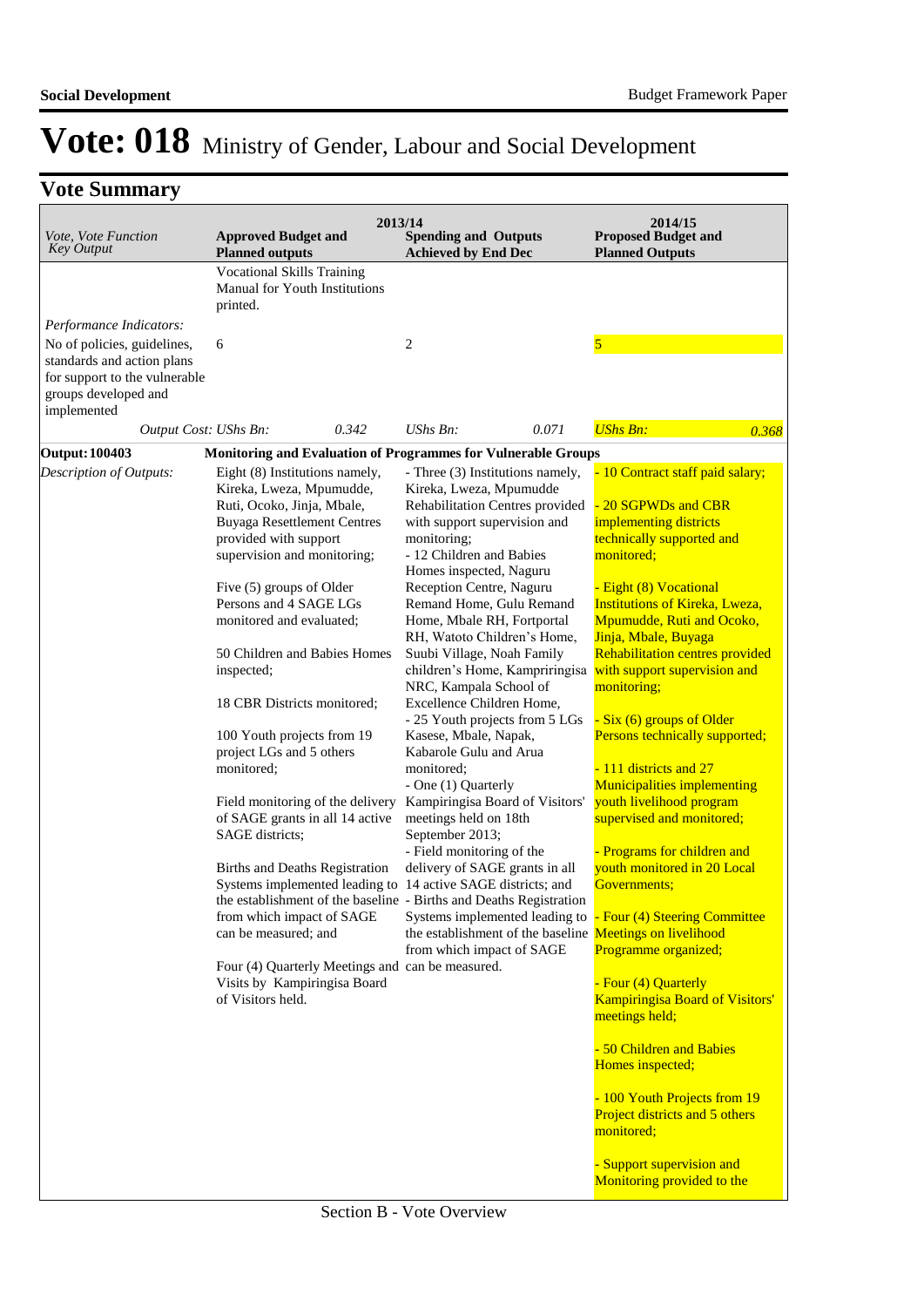| Vote, Vote Function<br><b>Key Output</b>                                 | <b>Approved Budget and</b><br><b>Planned outputs</b>                                                                                                                                                                                                                                                                                                                                                                                                                                                                                                                                                                                                                                                        |       | 2013/14<br><b>Spending and Outputs</b><br><b>Achieved by End Dec</b>                                                                                                                                                                                                                                                                                                       |       | 2014/15<br><b>Proposed Budget and</b><br><b>Planned Outputs</b>                                                                                                                                                                                                                                                                                                                                                                                                                                                                                                                                                                                                                                                                 |       |
|--------------------------------------------------------------------------|-------------------------------------------------------------------------------------------------------------------------------------------------------------------------------------------------------------------------------------------------------------------------------------------------------------------------------------------------------------------------------------------------------------------------------------------------------------------------------------------------------------------------------------------------------------------------------------------------------------------------------------------------------------------------------------------------------------|-------|----------------------------------------------------------------------------------------------------------------------------------------------------------------------------------------------------------------------------------------------------------------------------------------------------------------------------------------------------------------------------|-------|---------------------------------------------------------------------------------------------------------------------------------------------------------------------------------------------------------------------------------------------------------------------------------------------------------------------------------------------------------------------------------------------------------------------------------------------------------------------------------------------------------------------------------------------------------------------------------------------------------------------------------------------------------------------------------------------------------------------------------|-------|
|                                                                          |                                                                                                                                                                                                                                                                                                                                                                                                                                                                                                                                                                                                                                                                                                             |       |                                                                                                                                                                                                                                                                                                                                                                            |       | <b>Youth Livelihood Programme</b><br>related activities in the Districts<br>and Municipalities in the<br>country; and<br>- 15 Local Governments<br>supported and monitored to<br>implement Social Assistance<br><b>Grant for Empowerment</b><br>$(SAGE)$ .                                                                                                                                                                                                                                                                                                                                                                                                                                                                      |       |
| Performance Indicators:                                                  |                                                                                                                                                                                                                                                                                                                                                                                                                                                                                                                                                                                                                                                                                                             |       |                                                                                                                                                                                                                                                                                                                                                                            |       |                                                                                                                                                                                                                                                                                                                                                                                                                                                                                                                                                                                                                                                                                                                                 |       |
| Number of programmes<br>for vulnerable groups<br>monitored and evaluated | 4                                                                                                                                                                                                                                                                                                                                                                                                                                                                                                                                                                                                                                                                                                           |       | 3                                                                                                                                                                                                                                                                                                                                                                          |       |                                                                                                                                                                                                                                                                                                                                                                                                                                                                                                                                                                                                                                                                                                                                 |       |
|                                                                          | Output Cost: UShs Bn:                                                                                                                                                                                                                                                                                                                                                                                                                                                                                                                                                                                                                                                                                       | 0.340 | UShs Bn:                                                                                                                                                                                                                                                                                                                                                                   | 0.030 | <b>UShs Bn:</b>                                                                                                                                                                                                                                                                                                                                                                                                                                                                                                                                                                                                                                                                                                                 | 0.150 |
| <b>Output: 100404</b>                                                    | <b>Training and Skills Development</b>                                                                                                                                                                                                                                                                                                                                                                                                                                                                                                                                                                                                                                                                      |       |                                                                                                                                                                                                                                                                                                                                                                            |       |                                                                                                                                                                                                                                                                                                                                                                                                                                                                                                                                                                                                                                                                                                                                 |       |
| Description of Outputs:                                                  | 5,300 Youth trained in<br>Entrepreneurship Skills;<br>15 MGLSD technical officers<br>trained in Sign Language;<br>Training materials for<br><b>Vocational Training Centres</b><br>procured;<br>Training Syllabus for<br><b>Vocational Rehabilitation</b><br>Institutions developed;<br>200 PWDs equiped with<br>employable skills (50 trainees in<br>each of the Kireka, Lweza, Ruti<br>and Mpumudde centres);<br>171 Youth trained in Vocational<br>Skills; 54 from Northern<br>Region, 54 from Eastern Region<br>, 45 from Central Region and 18<br>from Western Region;<br>20 children in Institutions<br>supported for formal Education;<br>200 youth trained in<br><b>Entrepreneurial and Business</b> |       | - Training Syllabus for<br><b>Vocational Rehabilitation</b><br>Institutions finalised;<br>- 200 PWDs equipped with<br>employable skills (50 trainees in<br>each of the Kireka, Lweza, Ruti<br>and Mpumudde centres);<br>- 33 children in Institutions<br>supported for formal Education;<br>and<br>- 50 youth trained in<br><b>Entrepreneurial and Business</b><br>Skills. |       | - 180 PWDs trained in the 5<br>Institutions (40 in Kireka, 40 in<br>Ruti, 40 in Lweza, 40 in<br>Mpumudde and 20 in Ocoko)<br>equipped with employable skills;<br>- Youth Livelihood program<br>coordinated;<br>- 12 Contract staff paid salary;<br>- 171 Youth trained in<br>vocational skills; 54 Northern,<br>54 Eastern, 45 Central and 18<br><b>Western Regions;</b><br>- 33 Children in Ministry<br>Institutions' supported with<br>formal Education;<br>- 240 disadvantaged youth<br>trained in Entrepreneurial and<br><b>Business Skills in 6 districts;</b><br>- 450 young people trained in<br>adolescent sexual and<br>reproductive health; and<br>- Social Protection training and<br>sensitization for national and |       |
|                                                                          | Skills;<br>Training for national and sub<br>national Government officers<br>involved in implementing<br>SAGE in all 14 active SAGE<br>districts conducted;<br>30 MPs provided with training                                                                                                                                                                                                                                                                                                                                                                                                                                                                                                                 |       |                                                                                                                                                                                                                                                                                                                                                                            |       | sub national Government<br>officers involved in<br>implementing SAGE in all 15<br>active SAGE districts.                                                                                                                                                                                                                                                                                                                                                                                                                                                                                                                                                                                                                        |       |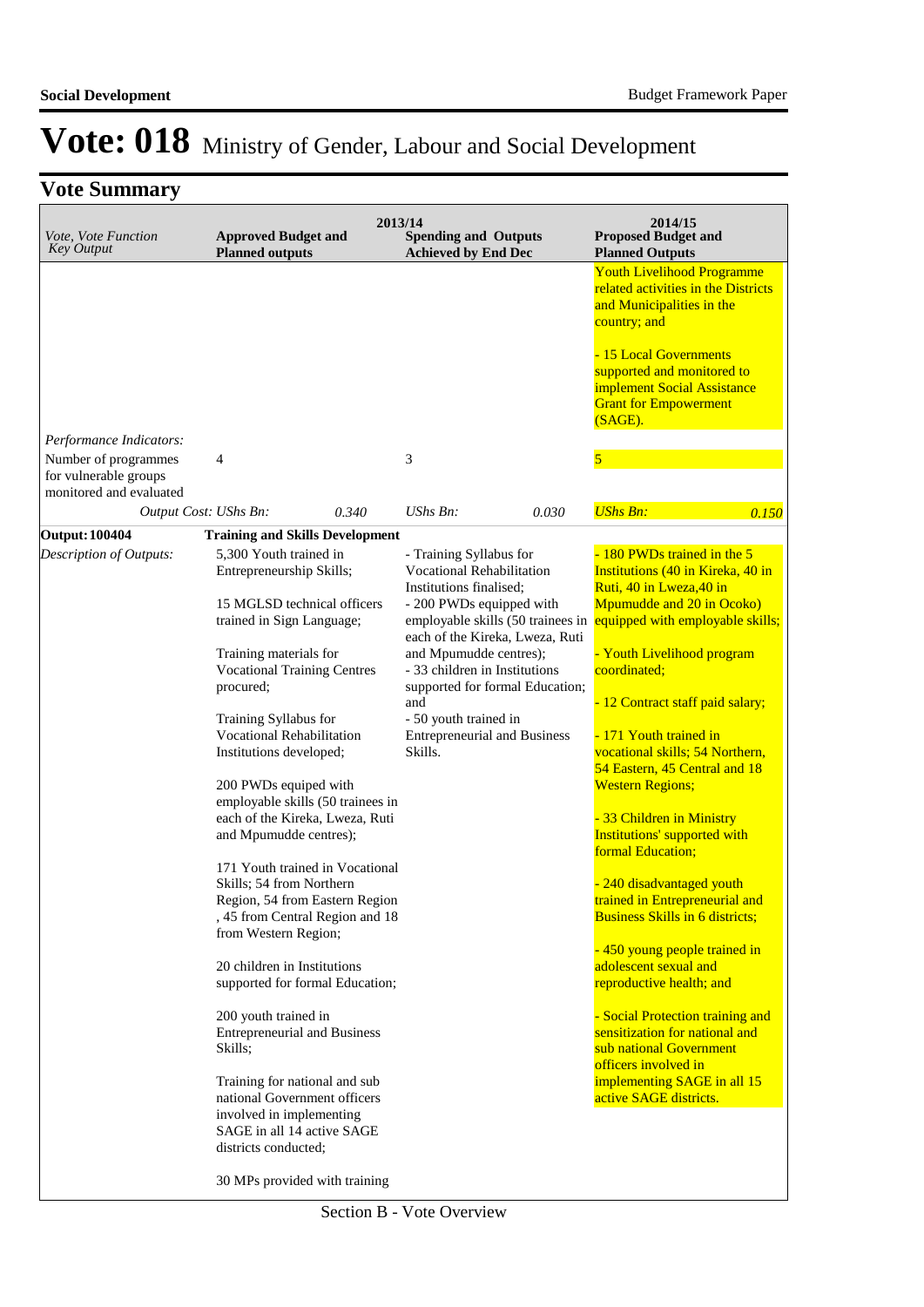| Vote, Vote Function<br><b>Key Output</b>                                       | 2013/14<br><b>Approved Budget and</b><br><b>Planned outputs</b>                                                                                                                                                             | <b>Spending and Outputs</b><br><b>Achieved by End Dec</b>                                                                                                                                                                                                  | 2014/15<br><b>Proposed Budget and</b><br><b>Planned Outputs</b>                                                                                                                                               |
|--------------------------------------------------------------------------------|-----------------------------------------------------------------------------------------------------------------------------------------------------------------------------------------------------------------------------|------------------------------------------------------------------------------------------------------------------------------------------------------------------------------------------------------------------------------------------------------------|---------------------------------------------------------------------------------------------------------------------------------------------------------------------------------------------------------------|
|                                                                                | to raise awareness of ESPP; and<br>International study tour<br>delivered for selected key<br>Ministers and MPs.                                                                                                             |                                                                                                                                                                                                                                                            |                                                                                                                                                                                                               |
| Performance Indicators:<br>No. Of vulnerable persons<br>trained in vocational, | 5,771                                                                                                                                                                                                                       | 245                                                                                                                                                                                                                                                        | 2,000                                                                                                                                                                                                         |
| entrepreneurial and life skills                                                |                                                                                                                                                                                                                             |                                                                                                                                                                                                                                                            |                                                                                                                                                                                                               |
|                                                                                | Output Cost: UShs Bn:<br>4.128                                                                                                                                                                                              | UShs Bn:<br>0.218                                                                                                                                                                                                                                          | <b>UShs Bn:</b><br>0.722                                                                                                                                                                                      |
| <b>Output: 100405</b>                                                          | <b>Empowerment, Support, Care and Protection of Vulnerable Groups</b>                                                                                                                                                       |                                                                                                                                                                                                                                                            |                                                                                                                                                                                                               |
| Description of Outputs:                                                        | 50 youth groups empowered<br>with seed/start up capital in 22<br>districts;<br>Organise bi-weekly<br>coordination meetings for Youth & Children Department as well<br>&Children Department as well<br>as Institution staff; | - 4 youth groups empowered<br>with seed/start up capital in 1<br>district (Tororo);<br>- Organised bi-weekly<br>coordination meetings for Youth<br>as Institution staff;<br>- Organised Annual Staff<br>Conference for Youth Officers<br>in the districts; | - 180 PWDs trainees in the<br><b>Vocational Rehabilitation</b><br>centres, supported, cared for and<br>protected;<br>- 100 Volume of assorted<br>training materials procured;<br>24 Coordination meetings for |
|                                                                                | Organise Annual Staff<br>Conference for Youth Officers<br>in the districts;                                                                                                                                                 | - 110 Toolkits provided for 110<br>youth in 2 PCY Programme<br>districts; and                                                                                                                                                                              | the Department and Children<br><b>Institutions under the Ministry</b><br>held;                                                                                                                                |
|                                                                                | Toolkits provided for 171 youth - 7 Operations of Children and<br>in 19 Programme districts<br>empowered; and                                                                                                               | youth institutions supported.                                                                                                                                                                                                                              | - 2 National stakeholder<br>Meetings on child protection<br>and youth programming held;                                                                                                                       |
|                                                                                | Operations of Children and<br>youth institutions supported.                                                                                                                                                                 |                                                                                                                                                                                                                                                            | - 2 staff undertaking short<br>courses supported;                                                                                                                                                             |
|                                                                                |                                                                                                                                                                                                                             |                                                                                                                                                                                                                                                            | - 100 Children in conflict with<br>law empowered;                                                                                                                                                             |
|                                                                                |                                                                                                                                                                                                                             |                                                                                                                                                                                                                                                            | 20 Contract staff paid salaries;                                                                                                                                                                              |
|                                                                                |                                                                                                                                                                                                                             |                                                                                                                                                                                                                                                            | - 50 Youth Groups empowered<br>with seed/start up capital in 22<br>districts;                                                                                                                                 |
|                                                                                |                                                                                                                                                                                                                             |                                                                                                                                                                                                                                                            | - Toolkits provided for 171<br>Youth in 19 Programme<br>Districts;                                                                                                                                            |
|                                                                                |                                                                                                                                                                                                                             |                                                                                                                                                                                                                                                            | - Operations of 7 Children and<br>Youth Institutions supported;<br>and                                                                                                                                        |
|                                                                                |                                                                                                                                                                                                                             |                                                                                                                                                                                                                                                            | - Social Assistance Grants for<br><b>Empowerment received by</b><br>108,239 newly enrolled Senior<br><b>Citizens Households</b><br>beneficiaries in Yumbe district                                            |
|                                                                                |                                                                                                                                                                                                                             |                                                                                                                                                                                                                                                            | and the 15 pilot districts paid<br>through MTN Mobile Money                                                                                                                                                   |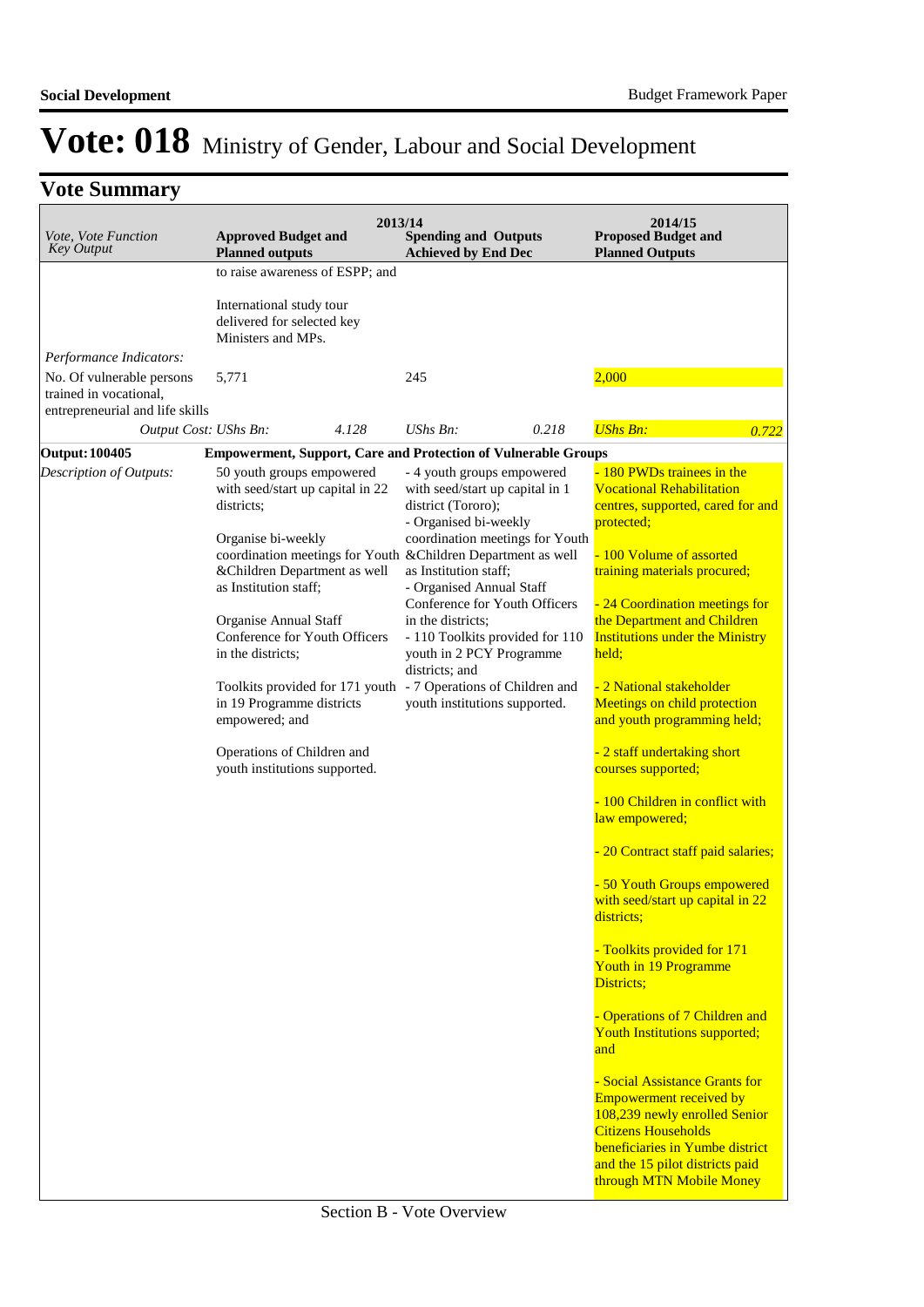## **Vote Summary**

| system.<br>Performance Indicators:<br>55<br>Number of vulnerable<br>55<br>4<br>groups supported and<br>empowered to participate<br>and benefit from the<br>development process<br>108,239<br>No. of vulnerable<br>95,000<br>95,000<br>individuals supported<br>No. Of vulnerable and<br>530<br>226<br>114<br>marginalized groups<br>accessed with seed/start-up<br>capital<br><b>UShs Bn:</b><br>2.075<br>UShs Bn:<br>Output Cost: UShs Bn:<br>0.120<br>3.952<br><b>Output: 100451</b><br>Support to councils provided<br>- Autonomous Institution<br>Description of Outputs:<br>Three (3) Autonomous<br>- Three (3) Autonomous<br>Institutions supported with<br>(National Council for<br>Institutions supported with<br>Shs2.211bn i.e (National<br>Shs0.556bn i.e National Council<br>Disability) supported with<br>Council for Disability)<br>for Disability with Shs0.271bn<br>Shs0.036bn and 0.800bn as<br>supported with Shs0.036bn and<br>to monitor activities for the<br><b>Wages and Non-Wage</b><br><b>Subventions to monitor</b><br>Shs0.800bn as wage and non<br>PWDs while Shs0.285bn for<br>activities to the PWDs;<br>wage subvention to monitor<br>National Youth Council and the<br>activities tor the PWDs;<br>National Council for Children to<br>- National Council for Older<br>National Youth Council and the<br>monitor youth and children<br>National Council for Children<br>activities respectively.<br>persons supported with 0.026bn<br>for its establishment;<br>supported with Shs1.375bn for:<br>- Two (2) Autonomous<br>Wage subvention (0.298bn); and<br><b>Institutions (National Youth</b><br><b>Council and the National</b><br>Non wage subvention (1.057bn).<br><b>Council for Children supported</b><br>with Shs0.259bn for Wage<br>Subvention and Shs1.146bn for<br>Non Wage Subvention; and<br>- Special Interest Groups (SIG)<br>and IGG supported from the<br><u> Youth Livelihood Grant.</u><br>Performance Indicators:<br>3<br>3<br>3<br>No.of councils suppored<br>UShs Bn:<br>Output Cost: UShs Bn:<br>2.191<br>0.556<br><b>UShs Bn:</b><br>3.668<br>Support to the Renovation and Maintenance of Centres for Vulnerable Groups<br>200 PWDS Trainees in<br>- 170 PWDS Trainees in<br>- 1,950 children and youth in<br>Description of Outputs:<br><b>Ministry Institutions provided</b><br>institution supported, cared for<br>institutions supported, cared for<br>with food and non food items; -<br>and protected;<br>and protected;<br>- 435 children in 5 Institutions;<br>710 in Naguru Remand Home,<br>Naguru Remand Home, Fort<br>139 in Fort Portal Remand<br>Two (2) Rehabilitation Centres<br>Portal Remand Home, Mbale<br>Home, 186 in Mbale Remand<br>i.e Lweza and Kirka<br>Rehabilitation) supported,<br>Remand Home, Naguru<br>Home, 100 in Arua Remand<br>renovated and Maintained.<br>Reception Centre and<br>Home, 158 in Naguru Reception<br>Kampiringisa National<br>Centre, 541 in Kampiringisa<br><b>National Rehabilitation Centre</b><br>Rehabilitation Centre provided<br>1,734 children in 5 Institutions;<br>710 children in Naguru Remand<br>with food and non food<br>and 120 youth in Kobulin; | Vote, Vote Function<br><b>Key Output</b> | <b>Approved Budget and</b><br><b>Planned outputs</b> | 2013/14<br><b>Spending and Outputs</b><br><b>Achieved by End Dec</b> | 2014/15<br><b>Proposed Budget and</b><br><b>Planned Outputs</b> |  |
|-------------------------------------------------------------------------------------------------------------------------------------------------------------------------------------------------------------------------------------------------------------------------------------------------------------------------------------------------------------------------------------------------------------------------------------------------------------------------------------------------------------------------------------------------------------------------------------------------------------------------------------------------------------------------------------------------------------------------------------------------------------------------------------------------------------------------------------------------------------------------------------------------------------------------------------------------------------------------------------------------------------------------------------------------------------------------------------------------------------------------------------------------------------------------------------------------------------------------------------------------------------------------------------------------------------------------------------------------------------------------------------------------------------------------------------------------------------------------------------------------------------------------------------------------------------------------------------------------------------------------------------------------------------------------------------------------------------------------------------------------------------------------------------------------------------------------------------------------------------------------------------------------------------------------------------------------------------------------------------------------------------------------------------------------------------------------------------------------------------------------------------------------------------------------------------------------------------------------------------------------------------------------------------------------------------------------------------------------------------------------------------------------------------------------------------------------------------------------------------------------------------------------------------------------------------------------------------------------------------------------------------------------------------------------------------------------------------------------------------------------------------------------------------------------------------------------------------------------------------------------------------------------------------------------------------------------------------------------------------------------------------------------------------------------------------------------------------------------------------------------------------------------------------------------------|------------------------------------------|------------------------------------------------------|----------------------------------------------------------------------|-----------------------------------------------------------------|--|
|                                                                                                                                                                                                                                                                                                                                                                                                                                                                                                                                                                                                                                                                                                                                                                                                                                                                                                                                                                                                                                                                                                                                                                                                                                                                                                                                                                                                                                                                                                                                                                                                                                                                                                                                                                                                                                                                                                                                                                                                                                                                                                                                                                                                                                                                                                                                                                                                                                                                                                                                                                                                                                                                                                                                                                                                                                                                                                                                                                                                                                                                                                                                                                               |                                          |                                                      |                                                                      |                                                                 |  |
|                                                                                                                                                                                                                                                                                                                                                                                                                                                                                                                                                                                                                                                                                                                                                                                                                                                                                                                                                                                                                                                                                                                                                                                                                                                                                                                                                                                                                                                                                                                                                                                                                                                                                                                                                                                                                                                                                                                                                                                                                                                                                                                                                                                                                                                                                                                                                                                                                                                                                                                                                                                                                                                                                                                                                                                                                                                                                                                                                                                                                                                                                                                                                                               |                                          |                                                      |                                                                      |                                                                 |  |
|                                                                                                                                                                                                                                                                                                                                                                                                                                                                                                                                                                                                                                                                                                                                                                                                                                                                                                                                                                                                                                                                                                                                                                                                                                                                                                                                                                                                                                                                                                                                                                                                                                                                                                                                                                                                                                                                                                                                                                                                                                                                                                                                                                                                                                                                                                                                                                                                                                                                                                                                                                                                                                                                                                                                                                                                                                                                                                                                                                                                                                                                                                                                                                               |                                          |                                                      |                                                                      |                                                                 |  |
|                                                                                                                                                                                                                                                                                                                                                                                                                                                                                                                                                                                                                                                                                                                                                                                                                                                                                                                                                                                                                                                                                                                                                                                                                                                                                                                                                                                                                                                                                                                                                                                                                                                                                                                                                                                                                                                                                                                                                                                                                                                                                                                                                                                                                                                                                                                                                                                                                                                                                                                                                                                                                                                                                                                                                                                                                                                                                                                                                                                                                                                                                                                                                                               |                                          |                                                      |                                                                      |                                                                 |  |
|                                                                                                                                                                                                                                                                                                                                                                                                                                                                                                                                                                                                                                                                                                                                                                                                                                                                                                                                                                                                                                                                                                                                                                                                                                                                                                                                                                                                                                                                                                                                                                                                                                                                                                                                                                                                                                                                                                                                                                                                                                                                                                                                                                                                                                                                                                                                                                                                                                                                                                                                                                                                                                                                                                                                                                                                                                                                                                                                                                                                                                                                                                                                                                               |                                          |                                                      |                                                                      |                                                                 |  |
|                                                                                                                                                                                                                                                                                                                                                                                                                                                                                                                                                                                                                                                                                                                                                                                                                                                                                                                                                                                                                                                                                                                                                                                                                                                                                                                                                                                                                                                                                                                                                                                                                                                                                                                                                                                                                                                                                                                                                                                                                                                                                                                                                                                                                                                                                                                                                                                                                                                                                                                                                                                                                                                                                                                                                                                                                                                                                                                                                                                                                                                                                                                                                                               |                                          |                                                      |                                                                      |                                                                 |  |
|                                                                                                                                                                                                                                                                                                                                                                                                                                                                                                                                                                                                                                                                                                                                                                                                                                                                                                                                                                                                                                                                                                                                                                                                                                                                                                                                                                                                                                                                                                                                                                                                                                                                                                                                                                                                                                                                                                                                                                                                                                                                                                                                                                                                                                                                                                                                                                                                                                                                                                                                                                                                                                                                                                                                                                                                                                                                                                                                                                                                                                                                                                                                                                               |                                          |                                                      |                                                                      |                                                                 |  |
|                                                                                                                                                                                                                                                                                                                                                                                                                                                                                                                                                                                                                                                                                                                                                                                                                                                                                                                                                                                                                                                                                                                                                                                                                                                                                                                                                                                                                                                                                                                                                                                                                                                                                                                                                                                                                                                                                                                                                                                                                                                                                                                                                                                                                                                                                                                                                                                                                                                                                                                                                                                                                                                                                                                                                                                                                                                                                                                                                                                                                                                                                                                                                                               |                                          |                                                      |                                                                      |                                                                 |  |
|                                                                                                                                                                                                                                                                                                                                                                                                                                                                                                                                                                                                                                                                                                                                                                                                                                                                                                                                                                                                                                                                                                                                                                                                                                                                                                                                                                                                                                                                                                                                                                                                                                                                                                                                                                                                                                                                                                                                                                                                                                                                                                                                                                                                                                                                                                                                                                                                                                                                                                                                                                                                                                                                                                                                                                                                                                                                                                                                                                                                                                                                                                                                                                               |                                          |                                                      |                                                                      |                                                                 |  |
|                                                                                                                                                                                                                                                                                                                                                                                                                                                                                                                                                                                                                                                                                                                                                                                                                                                                                                                                                                                                                                                                                                                                                                                                                                                                                                                                                                                                                                                                                                                                                                                                                                                                                                                                                                                                                                                                                                                                                                                                                                                                                                                                                                                                                                                                                                                                                                                                                                                                                                                                                                                                                                                                                                                                                                                                                                                                                                                                                                                                                                                                                                                                                                               |                                          |                                                      |                                                                      |                                                                 |  |
|                                                                                                                                                                                                                                                                                                                                                                                                                                                                                                                                                                                                                                                                                                                                                                                                                                                                                                                                                                                                                                                                                                                                                                                                                                                                                                                                                                                                                                                                                                                                                                                                                                                                                                                                                                                                                                                                                                                                                                                                                                                                                                                                                                                                                                                                                                                                                                                                                                                                                                                                                                                                                                                                                                                                                                                                                                                                                                                                                                                                                                                                                                                                                                               |                                          |                                                      |                                                                      |                                                                 |  |
|                                                                                                                                                                                                                                                                                                                                                                                                                                                                                                                                                                                                                                                                                                                                                                                                                                                                                                                                                                                                                                                                                                                                                                                                                                                                                                                                                                                                                                                                                                                                                                                                                                                                                                                                                                                                                                                                                                                                                                                                                                                                                                                                                                                                                                                                                                                                                                                                                                                                                                                                                                                                                                                                                                                                                                                                                                                                                                                                                                                                                                                                                                                                                                               |                                          |                                                      |                                                                      |                                                                 |  |
|                                                                                                                                                                                                                                                                                                                                                                                                                                                                                                                                                                                                                                                                                                                                                                                                                                                                                                                                                                                                                                                                                                                                                                                                                                                                                                                                                                                                                                                                                                                                                                                                                                                                                                                                                                                                                                                                                                                                                                                                                                                                                                                                                                                                                                                                                                                                                                                                                                                                                                                                                                                                                                                                                                                                                                                                                                                                                                                                                                                                                                                                                                                                                                               |                                          |                                                      |                                                                      |                                                                 |  |
|                                                                                                                                                                                                                                                                                                                                                                                                                                                                                                                                                                                                                                                                                                                                                                                                                                                                                                                                                                                                                                                                                                                                                                                                                                                                                                                                                                                                                                                                                                                                                                                                                                                                                                                                                                                                                                                                                                                                                                                                                                                                                                                                                                                                                                                                                                                                                                                                                                                                                                                                                                                                                                                                                                                                                                                                                                                                                                                                                                                                                                                                                                                                                                               |                                          |                                                      |                                                                      |                                                                 |  |
|                                                                                                                                                                                                                                                                                                                                                                                                                                                                                                                                                                                                                                                                                                                                                                                                                                                                                                                                                                                                                                                                                                                                                                                                                                                                                                                                                                                                                                                                                                                                                                                                                                                                                                                                                                                                                                                                                                                                                                                                                                                                                                                                                                                                                                                                                                                                                                                                                                                                                                                                                                                                                                                                                                                                                                                                                                                                                                                                                                                                                                                                                                                                                                               |                                          |                                                      |                                                                      |                                                                 |  |
|                                                                                                                                                                                                                                                                                                                                                                                                                                                                                                                                                                                                                                                                                                                                                                                                                                                                                                                                                                                                                                                                                                                                                                                                                                                                                                                                                                                                                                                                                                                                                                                                                                                                                                                                                                                                                                                                                                                                                                                                                                                                                                                                                                                                                                                                                                                                                                                                                                                                                                                                                                                                                                                                                                                                                                                                                                                                                                                                                                                                                                                                                                                                                                               |                                          |                                                      |                                                                      |                                                                 |  |
|                                                                                                                                                                                                                                                                                                                                                                                                                                                                                                                                                                                                                                                                                                                                                                                                                                                                                                                                                                                                                                                                                                                                                                                                                                                                                                                                                                                                                                                                                                                                                                                                                                                                                                                                                                                                                                                                                                                                                                                                                                                                                                                                                                                                                                                                                                                                                                                                                                                                                                                                                                                                                                                                                                                                                                                                                                                                                                                                                                                                                                                                                                                                                                               |                                          |                                                      |                                                                      |                                                                 |  |
|                                                                                                                                                                                                                                                                                                                                                                                                                                                                                                                                                                                                                                                                                                                                                                                                                                                                                                                                                                                                                                                                                                                                                                                                                                                                                                                                                                                                                                                                                                                                                                                                                                                                                                                                                                                                                                                                                                                                                                                                                                                                                                                                                                                                                                                                                                                                                                                                                                                                                                                                                                                                                                                                                                                                                                                                                                                                                                                                                                                                                                                                                                                                                                               |                                          |                                                      |                                                                      |                                                                 |  |
|                                                                                                                                                                                                                                                                                                                                                                                                                                                                                                                                                                                                                                                                                                                                                                                                                                                                                                                                                                                                                                                                                                                                                                                                                                                                                                                                                                                                                                                                                                                                                                                                                                                                                                                                                                                                                                                                                                                                                                                                                                                                                                                                                                                                                                                                                                                                                                                                                                                                                                                                                                                                                                                                                                                                                                                                                                                                                                                                                                                                                                                                                                                                                                               |                                          |                                                      |                                                                      |                                                                 |  |
|                                                                                                                                                                                                                                                                                                                                                                                                                                                                                                                                                                                                                                                                                                                                                                                                                                                                                                                                                                                                                                                                                                                                                                                                                                                                                                                                                                                                                                                                                                                                                                                                                                                                                                                                                                                                                                                                                                                                                                                                                                                                                                                                                                                                                                                                                                                                                                                                                                                                                                                                                                                                                                                                                                                                                                                                                                                                                                                                                                                                                                                                                                                                                                               |                                          |                                                      |                                                                      |                                                                 |  |
|                                                                                                                                                                                                                                                                                                                                                                                                                                                                                                                                                                                                                                                                                                                                                                                                                                                                                                                                                                                                                                                                                                                                                                                                                                                                                                                                                                                                                                                                                                                                                                                                                                                                                                                                                                                                                                                                                                                                                                                                                                                                                                                                                                                                                                                                                                                                                                                                                                                                                                                                                                                                                                                                                                                                                                                                                                                                                                                                                                                                                                                                                                                                                                               |                                          |                                                      |                                                                      |                                                                 |  |
|                                                                                                                                                                                                                                                                                                                                                                                                                                                                                                                                                                                                                                                                                                                                                                                                                                                                                                                                                                                                                                                                                                                                                                                                                                                                                                                                                                                                                                                                                                                                                                                                                                                                                                                                                                                                                                                                                                                                                                                                                                                                                                                                                                                                                                                                                                                                                                                                                                                                                                                                                                                                                                                                                                                                                                                                                                                                                                                                                                                                                                                                                                                                                                               |                                          |                                                      |                                                                      |                                                                 |  |
|                                                                                                                                                                                                                                                                                                                                                                                                                                                                                                                                                                                                                                                                                                                                                                                                                                                                                                                                                                                                                                                                                                                                                                                                                                                                                                                                                                                                                                                                                                                                                                                                                                                                                                                                                                                                                                                                                                                                                                                                                                                                                                                                                                                                                                                                                                                                                                                                                                                                                                                                                                                                                                                                                                                                                                                                                                                                                                                                                                                                                                                                                                                                                                               |                                          |                                                      |                                                                      |                                                                 |  |
|                                                                                                                                                                                                                                                                                                                                                                                                                                                                                                                                                                                                                                                                                                                                                                                                                                                                                                                                                                                                                                                                                                                                                                                                                                                                                                                                                                                                                                                                                                                                                                                                                                                                                                                                                                                                                                                                                                                                                                                                                                                                                                                                                                                                                                                                                                                                                                                                                                                                                                                                                                                                                                                                                                                                                                                                                                                                                                                                                                                                                                                                                                                                                                               |                                          |                                                      |                                                                      |                                                                 |  |
|                                                                                                                                                                                                                                                                                                                                                                                                                                                                                                                                                                                                                                                                                                                                                                                                                                                                                                                                                                                                                                                                                                                                                                                                                                                                                                                                                                                                                                                                                                                                                                                                                                                                                                                                                                                                                                                                                                                                                                                                                                                                                                                                                                                                                                                                                                                                                                                                                                                                                                                                                                                                                                                                                                                                                                                                                                                                                                                                                                                                                                                                                                                                                                               |                                          |                                                      |                                                                      |                                                                 |  |
|                                                                                                                                                                                                                                                                                                                                                                                                                                                                                                                                                                                                                                                                                                                                                                                                                                                                                                                                                                                                                                                                                                                                                                                                                                                                                                                                                                                                                                                                                                                                                                                                                                                                                                                                                                                                                                                                                                                                                                                                                                                                                                                                                                                                                                                                                                                                                                                                                                                                                                                                                                                                                                                                                                                                                                                                                                                                                                                                                                                                                                                                                                                                                                               |                                          |                                                      |                                                                      |                                                                 |  |
|                                                                                                                                                                                                                                                                                                                                                                                                                                                                                                                                                                                                                                                                                                                                                                                                                                                                                                                                                                                                                                                                                                                                                                                                                                                                                                                                                                                                                                                                                                                                                                                                                                                                                                                                                                                                                                                                                                                                                                                                                                                                                                                                                                                                                                                                                                                                                                                                                                                                                                                                                                                                                                                                                                                                                                                                                                                                                                                                                                                                                                                                                                                                                                               |                                          |                                                      |                                                                      |                                                                 |  |
|                                                                                                                                                                                                                                                                                                                                                                                                                                                                                                                                                                                                                                                                                                                                                                                                                                                                                                                                                                                                                                                                                                                                                                                                                                                                                                                                                                                                                                                                                                                                                                                                                                                                                                                                                                                                                                                                                                                                                                                                                                                                                                                                                                                                                                                                                                                                                                                                                                                                                                                                                                                                                                                                                                                                                                                                                                                                                                                                                                                                                                                                                                                                                                               |                                          |                                                      |                                                                      |                                                                 |  |
|                                                                                                                                                                                                                                                                                                                                                                                                                                                                                                                                                                                                                                                                                                                                                                                                                                                                                                                                                                                                                                                                                                                                                                                                                                                                                                                                                                                                                                                                                                                                                                                                                                                                                                                                                                                                                                                                                                                                                                                                                                                                                                                                                                                                                                                                                                                                                                                                                                                                                                                                                                                                                                                                                                                                                                                                                                                                                                                                                                                                                                                                                                                                                                               |                                          |                                                      |                                                                      |                                                                 |  |
|                                                                                                                                                                                                                                                                                                                                                                                                                                                                                                                                                                                                                                                                                                                                                                                                                                                                                                                                                                                                                                                                                                                                                                                                                                                                                                                                                                                                                                                                                                                                                                                                                                                                                                                                                                                                                                                                                                                                                                                                                                                                                                                                                                                                                                                                                                                                                                                                                                                                                                                                                                                                                                                                                                                                                                                                                                                                                                                                                                                                                                                                                                                                                                               |                                          |                                                      |                                                                      |                                                                 |  |
|                                                                                                                                                                                                                                                                                                                                                                                                                                                                                                                                                                                                                                                                                                                                                                                                                                                                                                                                                                                                                                                                                                                                                                                                                                                                                                                                                                                                                                                                                                                                                                                                                                                                                                                                                                                                                                                                                                                                                                                                                                                                                                                                                                                                                                                                                                                                                                                                                                                                                                                                                                                                                                                                                                                                                                                                                                                                                                                                                                                                                                                                                                                                                                               |                                          |                                                      |                                                                      |                                                                 |  |
|                                                                                                                                                                                                                                                                                                                                                                                                                                                                                                                                                                                                                                                                                                                                                                                                                                                                                                                                                                                                                                                                                                                                                                                                                                                                                                                                                                                                                                                                                                                                                                                                                                                                                                                                                                                                                                                                                                                                                                                                                                                                                                                                                                                                                                                                                                                                                                                                                                                                                                                                                                                                                                                                                                                                                                                                                                                                                                                                                                                                                                                                                                                                                                               |                                          |                                                      |                                                                      |                                                                 |  |
|                                                                                                                                                                                                                                                                                                                                                                                                                                                                                                                                                                                                                                                                                                                                                                                                                                                                                                                                                                                                                                                                                                                                                                                                                                                                                                                                                                                                                                                                                                                                                                                                                                                                                                                                                                                                                                                                                                                                                                                                                                                                                                                                                                                                                                                                                                                                                                                                                                                                                                                                                                                                                                                                                                                                                                                                                                                                                                                                                                                                                                                                                                                                                                               |                                          |                                                      |                                                                      |                                                                 |  |
|                                                                                                                                                                                                                                                                                                                                                                                                                                                                                                                                                                                                                                                                                                                                                                                                                                                                                                                                                                                                                                                                                                                                                                                                                                                                                                                                                                                                                                                                                                                                                                                                                                                                                                                                                                                                                                                                                                                                                                                                                                                                                                                                                                                                                                                                                                                                                                                                                                                                                                                                                                                                                                                                                                                                                                                                                                                                                                                                                                                                                                                                                                                                                                               |                                          |                                                      |                                                                      |                                                                 |  |
|                                                                                                                                                                                                                                                                                                                                                                                                                                                                                                                                                                                                                                                                                                                                                                                                                                                                                                                                                                                                                                                                                                                                                                                                                                                                                                                                                                                                                                                                                                                                                                                                                                                                                                                                                                                                                                                                                                                                                                                                                                                                                                                                                                                                                                                                                                                                                                                                                                                                                                                                                                                                                                                                                                                                                                                                                                                                                                                                                                                                                                                                                                                                                                               | <b>Output: 100452</b>                    |                                                      |                                                                      |                                                                 |  |
|                                                                                                                                                                                                                                                                                                                                                                                                                                                                                                                                                                                                                                                                                                                                                                                                                                                                                                                                                                                                                                                                                                                                                                                                                                                                                                                                                                                                                                                                                                                                                                                                                                                                                                                                                                                                                                                                                                                                                                                                                                                                                                                                                                                                                                                                                                                                                                                                                                                                                                                                                                                                                                                                                                                                                                                                                                                                                                                                                                                                                                                                                                                                                                               |                                          |                                                      |                                                                      |                                                                 |  |
|                                                                                                                                                                                                                                                                                                                                                                                                                                                                                                                                                                                                                                                                                                                                                                                                                                                                                                                                                                                                                                                                                                                                                                                                                                                                                                                                                                                                                                                                                                                                                                                                                                                                                                                                                                                                                                                                                                                                                                                                                                                                                                                                                                                                                                                                                                                                                                                                                                                                                                                                                                                                                                                                                                                                                                                                                                                                                                                                                                                                                                                                                                                                                                               |                                          |                                                      |                                                                      |                                                                 |  |
|                                                                                                                                                                                                                                                                                                                                                                                                                                                                                                                                                                                                                                                                                                                                                                                                                                                                                                                                                                                                                                                                                                                                                                                                                                                                                                                                                                                                                                                                                                                                                                                                                                                                                                                                                                                                                                                                                                                                                                                                                                                                                                                                                                                                                                                                                                                                                                                                                                                                                                                                                                                                                                                                                                                                                                                                                                                                                                                                                                                                                                                                                                                                                                               |                                          |                                                      |                                                                      |                                                                 |  |
|                                                                                                                                                                                                                                                                                                                                                                                                                                                                                                                                                                                                                                                                                                                                                                                                                                                                                                                                                                                                                                                                                                                                                                                                                                                                                                                                                                                                                                                                                                                                                                                                                                                                                                                                                                                                                                                                                                                                                                                                                                                                                                                                                                                                                                                                                                                                                                                                                                                                                                                                                                                                                                                                                                                                                                                                                                                                                                                                                                                                                                                                                                                                                                               |                                          |                                                      |                                                                      |                                                                 |  |
|                                                                                                                                                                                                                                                                                                                                                                                                                                                                                                                                                                                                                                                                                                                                                                                                                                                                                                                                                                                                                                                                                                                                                                                                                                                                                                                                                                                                                                                                                                                                                                                                                                                                                                                                                                                                                                                                                                                                                                                                                                                                                                                                                                                                                                                                                                                                                                                                                                                                                                                                                                                                                                                                                                                                                                                                                                                                                                                                                                                                                                                                                                                                                                               |                                          |                                                      |                                                                      |                                                                 |  |
|                                                                                                                                                                                                                                                                                                                                                                                                                                                                                                                                                                                                                                                                                                                                                                                                                                                                                                                                                                                                                                                                                                                                                                                                                                                                                                                                                                                                                                                                                                                                                                                                                                                                                                                                                                                                                                                                                                                                                                                                                                                                                                                                                                                                                                                                                                                                                                                                                                                                                                                                                                                                                                                                                                                                                                                                                                                                                                                                                                                                                                                                                                                                                                               |                                          |                                                      |                                                                      |                                                                 |  |
|                                                                                                                                                                                                                                                                                                                                                                                                                                                                                                                                                                                                                                                                                                                                                                                                                                                                                                                                                                                                                                                                                                                                                                                                                                                                                                                                                                                                                                                                                                                                                                                                                                                                                                                                                                                                                                                                                                                                                                                                                                                                                                                                                                                                                                                                                                                                                                                                                                                                                                                                                                                                                                                                                                                                                                                                                                                                                                                                                                                                                                                                                                                                                                               |                                          |                                                      |                                                                      |                                                                 |  |
|                                                                                                                                                                                                                                                                                                                                                                                                                                                                                                                                                                                                                                                                                                                                                                                                                                                                                                                                                                                                                                                                                                                                                                                                                                                                                                                                                                                                                                                                                                                                                                                                                                                                                                                                                                                                                                                                                                                                                                                                                                                                                                                                                                                                                                                                                                                                                                                                                                                                                                                                                                                                                                                                                                                                                                                                                                                                                                                                                                                                                                                                                                                                                                               |                                          |                                                      |                                                                      |                                                                 |  |
| Home, 139 children in Fort<br>materials.                                                                                                                                                                                                                                                                                                                                                                                                                                                                                                                                                                                                                                                                                                                                                                                                                                                                                                                                                                                                                                                                                                                                                                                                                                                                                                                                                                                                                                                                                                                                                                                                                                                                                                                                                                                                                                                                                                                                                                                                                                                                                                                                                                                                                                                                                                                                                                                                                                                                                                                                                                                                                                                                                                                                                                                                                                                                                                                                                                                                                                                                                                                                      |                                          |                                                      |                                                                      |                                                                 |  |

Section B - Vote Overview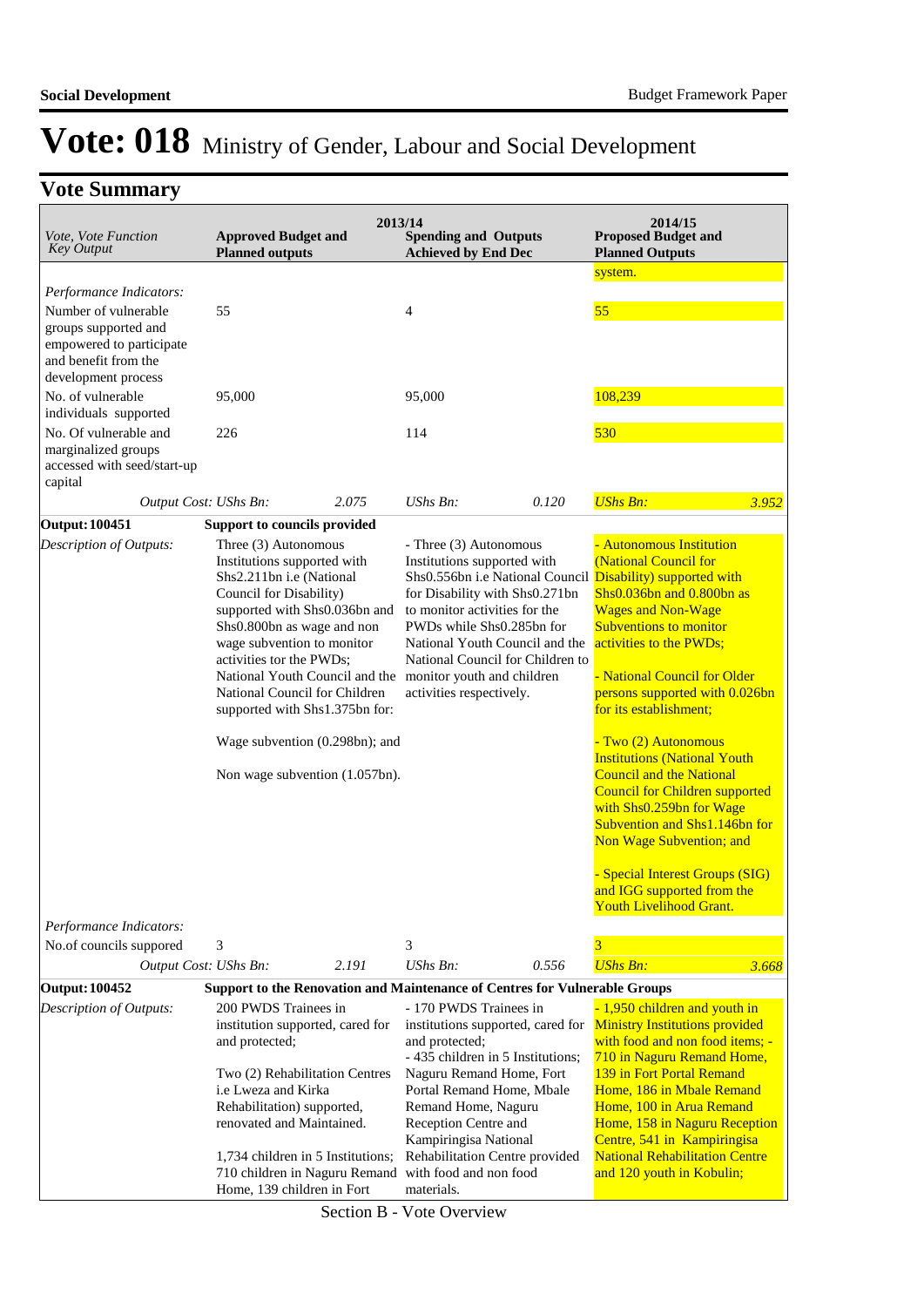## **Vote Summary**

| Vote, Vote Function<br><b>Key Output</b>                  | <b>Approved Budget and</b><br><b>Planned outputs</b>                                                                                             | 2013/14 | <b>Spending and Outputs</b><br><b>Achieved by End Dec</b> |                                                                 | 2014/15<br><b>Proposed Budget and</b><br><b>Planned Outputs</b>    |                                                                                                      |
|-----------------------------------------------------------|--------------------------------------------------------------------------------------------------------------------------------------------------|---------|-----------------------------------------------------------|-----------------------------------------------------------------|--------------------------------------------------------------------|------------------------------------------------------------------------------------------------------|
|                                                           | Portal Remand Home, 186<br>children in Mbale Remand<br>Home, 158 children in Naguru                                                              |         | - BOOs for renovation of<br>Kampiringisa reviewed         |                                                                 | - 5 Children Institutions<br>maintained:<br>- 170 PWDs Trainees in |                                                                                                      |
|                                                           | Reception Centre and 541<br>children in Kampiringisa<br>National Rehabilitation Centre<br>provided with food and non                             |         |                                                           |                                                                 | cared for and protected; and                                       | <b>Ministry Institutions supported,</b>                                                              |
|                                                           | food materials.<br>Renovation of buildings at                                                                                                    |         |                                                           |                                                                 | -100 Volumes of assorted<br>training materials procured.           |                                                                                                      |
| Output Cost: UShs Bn:                                     | Kampiringisa completed                                                                                                                           | 0.734   | $UShs Bn$ :                                               | 0.123                                                           | <b>UShs Bn:</b>                                                    | 0.583                                                                                                |
| <b>Vote Function Cost</b>                                 | <b>UShs Bn:</b>                                                                                                                                  |         | 11.044 UShs Bn:                                           |                                                                 | 2.767 <i>UShs Bn:</i>                                              | 9.722                                                                                                |
| Vote Function: 1049 Policy, Planning and Support Services |                                                                                                                                                  |         |                                                           |                                                                 |                                                                    |                                                                                                      |
| Output: 104951                                            | Support to the street children activities                                                                                                        |         |                                                           |                                                                 |                                                                    |                                                                                                      |
| Description of Outputs:                                   | 1.200 children and adults from<br>the Streets of Kampala City, and the Streets of Kampala City, and<br>other towns withdrawn and re-<br>settled: |         | settled;<br>- Multi- Sectoral Strategy on                 | - 200 children and adults from<br>other towns withdrawn and re- | settled;                                                           | - 1100 children and adults from<br>the Streets of Kampala City, and<br>other towns withdrawn and re- |
|                                                           | Multi- sectoral strategy on street street children implemented; and - Multi- Sectoral strategy on<br>children implemented; and                   |         | - Salary for 5 Political<br>assistants' paid.             |                                                                 |                                                                    | street children implemented; and                                                                     |
|                                                           | Salary for 5 Political assistants'<br>paid.                                                                                                      |         |                                                           |                                                                 | <b>Salary for 5 Political</b><br>assistants' paid.                 |                                                                                                      |
| Output Cost: UShs Bn:                                     |                                                                                                                                                  | 0.951   | $UShs Bn$ :                                               | 0.177                                                           | <b>UShs Bn:</b>                                                    | 0.960                                                                                                |
| <b>Vote Function Cost</b>                                 | <b>UShs Bn:</b>                                                                                                                                  |         | 17.901 UShs Bn:                                           |                                                                 | 3.221 <i>UShs Bn:</i>                                              | 25.205                                                                                               |
| <b>Cost of Vote Services:</b>                             | UShs Bn:                                                                                                                                         |         | 35.406 UShs Bn:                                           |                                                                 | $9.223$ UShs Bn:                                                   | 42.824                                                                                               |

*\* Excluding Taxes and Arrears*

*2014/15 Planned Outputs*

The projected Ministry of Gender, Laour and Social Development Budget for FY2014/15 is Shs37.441Bn showing an increase of Sh2.035Bn in nominal terms and 5.75% increase over FY 2013/14. The Ministry has projected Shs2.090Bn from Donor for strengthening women enterprises which was not the case in the previous financial years. The Wage for the Ministry has been reduced from Shs2.509Bn to Shs2.454Bn.

Out of the total Budget for FY2014/15, Shs2.454Bn representing 6.56% is the Wage Recurrent, Shs16.259Bn representative of 43.43% is Non-Wage Recurrent, and Shs16.636Bn reflecting 44.44% is Domestic Development while Shs2.090Bn Representing 5.58% is Donors Development while Shs1.80Bn outside the MTEF ceiling is earmarked for Taxes. The total including Taxes and Arrears is Shs39.241Bn while the total excluding Taxes and Arrears is Shs37.441Bn. The Shs37.441Bn has been allocated to the Vote Function as follows:

- Shs2.129Bn representing 5.69% to Community Mobilization and Empowerment showing an increase of Shs0.099Bn in nominal Values and 4.88% over FY2013/14;

- Shs4.404Bn representing 10.79% to Mainstreaming Gender & Rights showing an increase of Shs0.253Bn in nominal Values and 14.91% over FY2013/14;

- Shs4.232Bn representing 11.30% to Labour Productivity and Employment showing an increase of Shs0.298Bn in nominal Values and 7.57% over FY2013/14;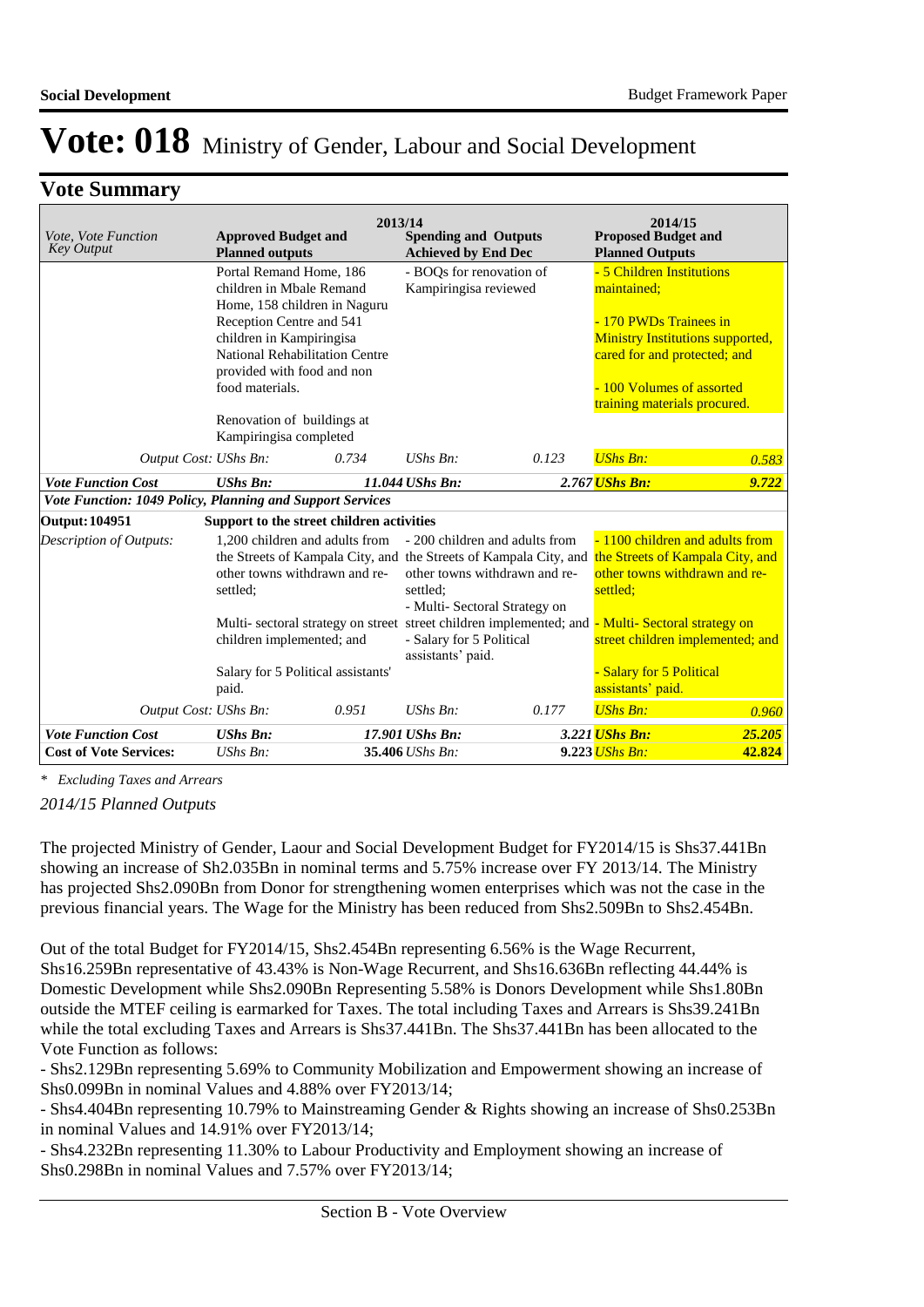## **Vote Summary**

- Shs8.251Bn representing 22.04% to Social Protection for the Vulnerable Groups showing an increase of Shs0.298Bn in nominal Values and 2.97% over FY2013/14; and

- Shs18.788Bn representing 50.18% to Policy Planning and Support Services showing an increase of Shs1.087Bn in nominal Values and 6.14% over FY2013/14.

With these resources the following have been planned under each of the different Vote functions.

### 1001 COMMUNITY MOBILISATION AND EMPOWERMENT

Seven (7) regulatory and planning frameworks reviewed and / or disseminated (1000 copies of the Community Development Policy and Action plan, 435 copies of the National Adult Literacy Policy, 400 copies of the FAL guidelines, 200 copies of the FAL Statistical Abstract for FY14/15, 1000 copies of the National Family Policy, 1000 copies of the Inventory Strategy, 500 copies of the Kiswahili Bill, and 2000 copies of the inventory document printed and disseminated to the stakeholders;

The International Literacy Day, International Day for the Family and World Culture Day commemorated on 8th September 2014, 15 May 2015 and 21 May 2015 respectively. A total of 10,500 IEC materials (10,000 tshirts) and 24986 volumes of FAL Materials (2000 Primers, 2000 instructors guide, 2000 Follow up Readers and 18986 FAL Learners Certificates) printed and disseminated to Local Governments.

Monitoring, technical support supervision and backstopping carried out in 60 Local Governments implementing community development activities, 8 Local Governments implementing Culture and Family function; and 40 Local Governments implementing FAL activities.

11 Traditional Leaders each of them paid monthly emoluments of Shs0.005Bn. The Traditional / Cultural leaders are of Alur Kingdom, Acholi Kingdom, Bunyoro Kitara Kingdom, Obwa Kamuswaga bwa Kooki, Tooro Kingdom, Langi Chiefdom, Buruli Chiefdom, Teso Chiefdom, Obusinga bwa Rwenzururu; Tieng dhola Chiefdom and Inzu Ya Masaba.

The National Library of Uganda provided with Shs0.281Bn for Wage and Shs0.150Bn for Non-Wage Subvention to monitor and evaluate public library activities country wide.

Community inventory mapping conducted in 4 communities of Alur in Nebbi, Ik in Kaabong, Basongora in Kasese and Acholi in Gulu; and quarterly Cultural Forum meetings held.

### 1002 MAINSTREAMING GENDER AND RIGHTS VOTE FUNCTION

The Uganda National Gender Policy (2007) reviewed and the action plan for its implementation formulated. Capacity of 2 MDAs built to mainstream Gender and Rights into their policies, plans and programmes (MAAIF & JLOS). 2400 copies of the Guidelines for Establishment of GBV Shelters and 1240 copies of the Equity Promotion Strategy and the Human Rights Mainstreaming Strategy printed and disseminated to stakeholders.

The International Women's Day commemorate on 8th March 2015, with 3000 participants while 40 Local Government Staff monitored, mentored and supervised on mainstreaming gender and rights in four (4) Local Governments while 12 Local Governments supervised & monitored on mainstreaming Social Equity and Rights.

National Women's Council provided with a Wage and a Non-Wage Subvention of Shs0.085Bn and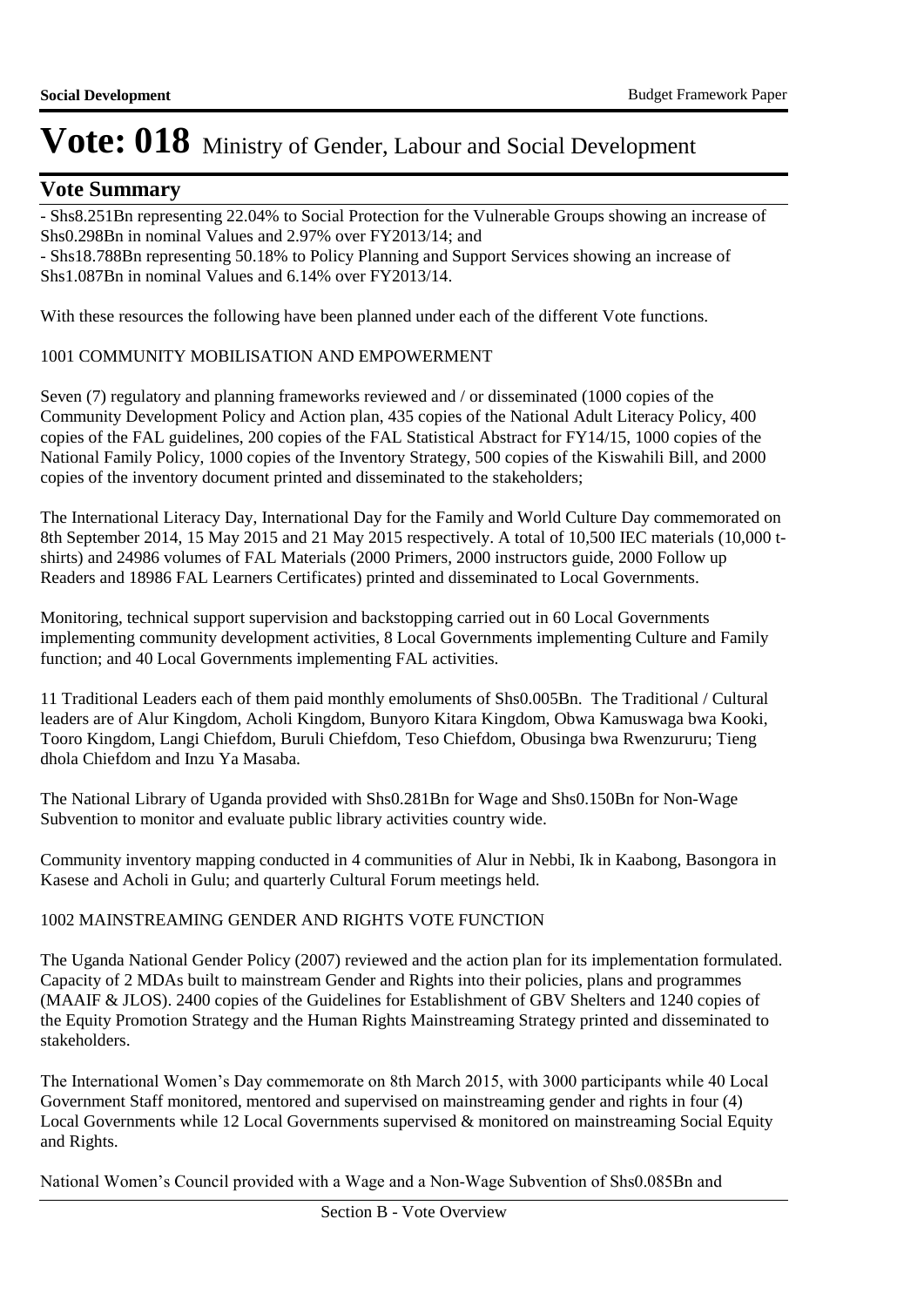## **Vote Summary**

Shs0.970Bn respectively to monitor women activities while the REACH Programme with Shs0.200Bn to implement activities for the prevention of Female Genital Mutilation / Cutting.

300 Stakeholders trained in Human Rights Based Approach to Planning in mainstream Human Rights in their development plans, budgets and work plans in 12 Local Governments while 20 staff of the Ministry counselled and referred for health services and a follow up made on the UN Report on Economic Social and Cultural Rights.

### 1003 PROMOTION OF LABOUR, PRODUCTIVITY AND EMPLOYMENT

Three (3) Labour laws (Employment Act, Labour Unions Act, and Workers Compensation Act) revised and disseminated to stakeholders. Two (2) policies: Labour Productivity Policy and Externalization of Labour Policy as well as three (3) sets of Occupational Safety and Health regulations: - Occupational Safety and Health (Oil and Gas exploration and production), Occupational Safety and Health (Mines and Stone Quarries), Occupational Safety and Health (Ergonomic) Regulations and an inventory of Private Employment Agencies developed.

10,000 copies of Labour Regulations i.e (Sexual Harassment regulations, Employment Regulations, Employment of Children regulations, Labour Unions check off regulations, labour disputes (Arbitration and settlement, Industrial Court procedure rules), Labour Unions registration), 500 copies of the Informal Sector Strategy, 550 copies of the National Employment Policy and 1000 copies of Revised Regulations for Externalization of Labour printed and disseminated to stakeholders.

300 workplaces inspected and investigated for compliance with standards; 200 reported cases of violation of labour standards in work places investigated and settled and 600 workplaces assessed for compliance with the Safety and Health Standards. Four (4) Follow-up visits to assess working conditions of Ugandan migrant workers carried out, Labour Productivity standards assessed in 8 MDAs and 24 Local Governments and 30 Recruitment Companies activities assessed and monitored.

200 work based complaints and disputes as well as 200 reported complaints and disputes settled and investigated country wide while the Annual Labour Officer's workshop conducted. 500 stakeholders and ten (10) Labour Officers trained on Labour Productivity and Labour Administration respectively; 36 Labour officers oriented in the new labour laws and regulations; 36 District Labour officers trained in dispute resolution and reporting mechanisms. 120 operators of recruitment companies trained; and 30 District Labour Officers trained in Labour Market Information Analysis.

International Labour Day commemorated; Safety and Health Day as well as Child Labour Day commemorated with 3500 participants country wide. The International Labour Conference, Conference of States Parties to the Chemical Weapons Convention of the Organization for Prohibition of Chemical Weapons (OPCW), attended and 150 participants from workplace organizations mobilized to address safety and health issues at work places during the commemoration of the World Day for Safety and Health at Work on 28th April 2015.

Newly recruited labour officers inducted while two (2) OSH Inspectors trained in Management Skills at UMI, two (2) OSH Inspectors trained in Legal Practice at Law Development Centre while two (2) Judges and one (1) Court Registrar trained in Industrial Court procedures. At least 25% of the backlog of labour disputes arbitrated and labour disputes in four (4) regions of North, East, West and South arbitrated. Data on the Labour market information collected from 40 Universities and 100 vocational training institutions; List of Licensed Recruitment Companies published while four (4) Consultative Meetings with recruitment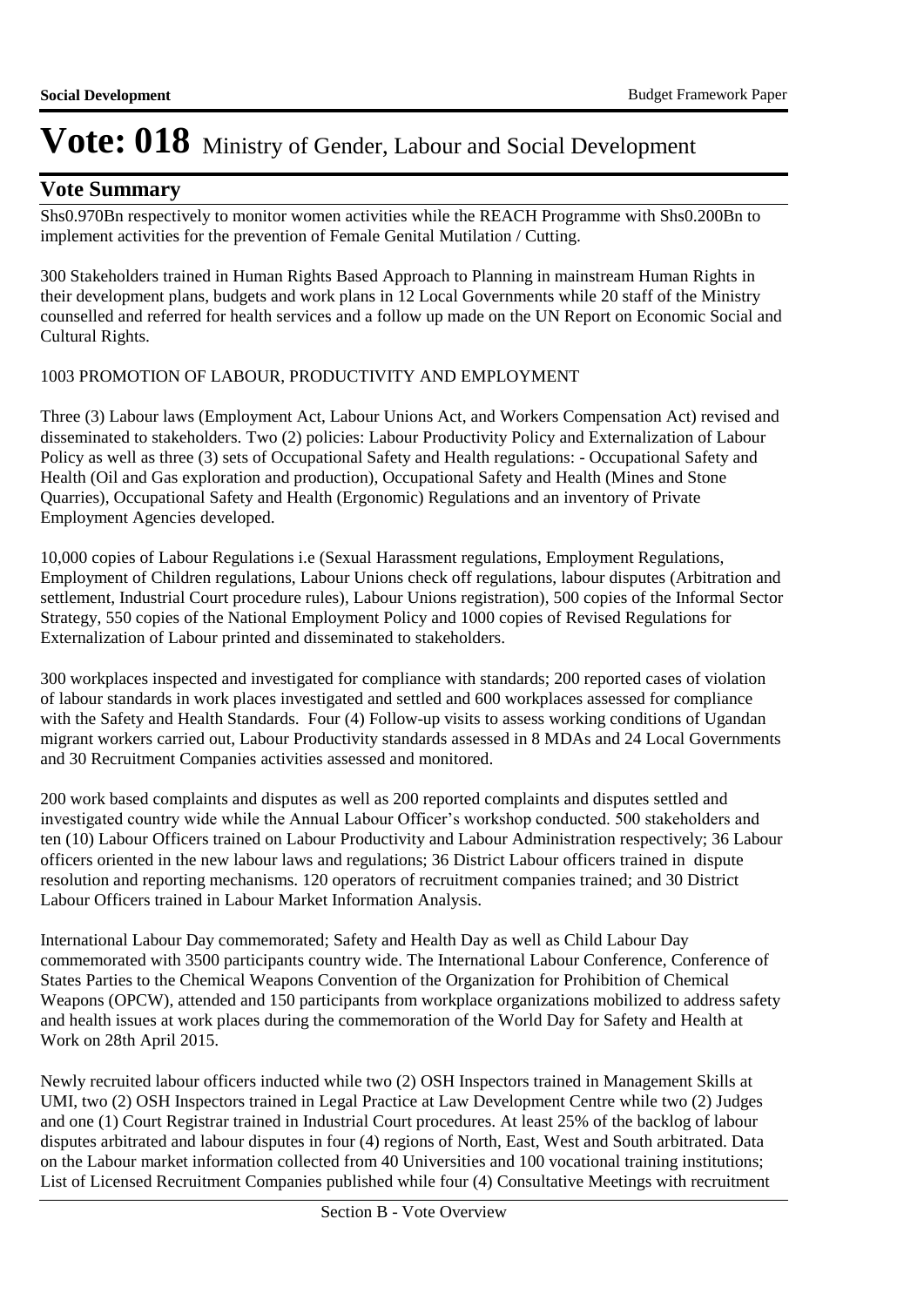## **Vote Summary**

companies held internally.

### 1004 SOCIAL PROTECTION FOR THE VULNERABLE GROUPS

The Youth Livelihood Programme implemented country wide in 111districts and 27 municipalities. Five (5) regulatory and planning frameworks namely, Policy on Disability reviewed, National Council for Older Person's Act, 200 copies of the Children Act disseminated to Stakeholders while the National Plan of Action on Disability drafted and One Course outline for the Post Graduate diploma on Gerontology validated and / or reviewed.

International Day for Older Persons (1st October 2014), National day for Persons With Disabilities (3rd December 2014), the International Youth Day and Day of the African Child (DAC) on 12th August 2014 and 16th June 2015 respectively commemorated and celebrated with 8000 participants.

Eight (8) vocational and rehabilitation Institutions, 111 Districts and 27 municipalities implementing Youth Livelihood Programme, 19 districts implementing the Programmes for Children and Youth, 20 districts implementing SGPWDs and CBR as well as 50 children and babies homes provided with support supervision and monitoring.

Six (6) groups of Older Persons technically supported while 2120 PWDs and children in institutions provided with food and non food items while 100 Children in conflict with the rehabilitated and five (5) Children Institutions maintained.

Four (4) Steering Committee Meetings on the Youth Livelihood Programme, four (4) Quarterly Kampiringisa Board of Visitors' and two (2) National Stakeholder Meetings on child protection and youth programmes held.

180 PWDs trained in the five (5) Institutions equipped with employable skills, 171 youth trained in vocational skills; 33 children in Ministry Institutions' supported with formal Education; 240 disadvantaged youth trained in Entrepreneurial and Business Skills in six (6) districts and 450 young people trained in adolescent sexual and reproductive health. 100 Volume of assorted training materials procured while the guest wing and girls' dormitory at Kampiringisa National Rehabilitation Centre renovated.

50 Youth Groups in 22 districts provided with seed/start up capital; 171 Youth in 19 programme districts provided with toolkits while Operations of seven (7) children and youth Institutions supported. 15 Local Governments implementing Social Assistance Grant for Empowerment (SAGE) provided with support supervision while Social Protection training and sensitization for national and sub national government officers involved in implementing SAGE in all 15 active SAGE districts conducted. Monitoring and support supervision also provided to the registering of 13,239 SAGE beneficiaries in the newly enrolled Senior Citizens Households in Yumbe district as well as 108,239 total SAGE beneficiaries in the 15 LGs.

National Council for Disability, National Youth Council and the National Council for Children provided with Shs0.294Bn for Wage Subvention and Shs1.872Bn for Non-Wage Subvention.

### 1049: POLICY, PLANNING AND SUPPORT SERVICES

The Budget Framework Paper, Estimates of Revenue and Expenditure for Recurrent and Development as well as the Ministerial Policy Statement for FY2015/16 compiled and timely submitted to relevant MDAs. Semi-Annual Performance Report for FY 2014/15 and the Implementation Plan (Performance Contract) for the Ministry for FY 2014/15 finalized and submitted to the OPM and MFPED. Implementation guidelines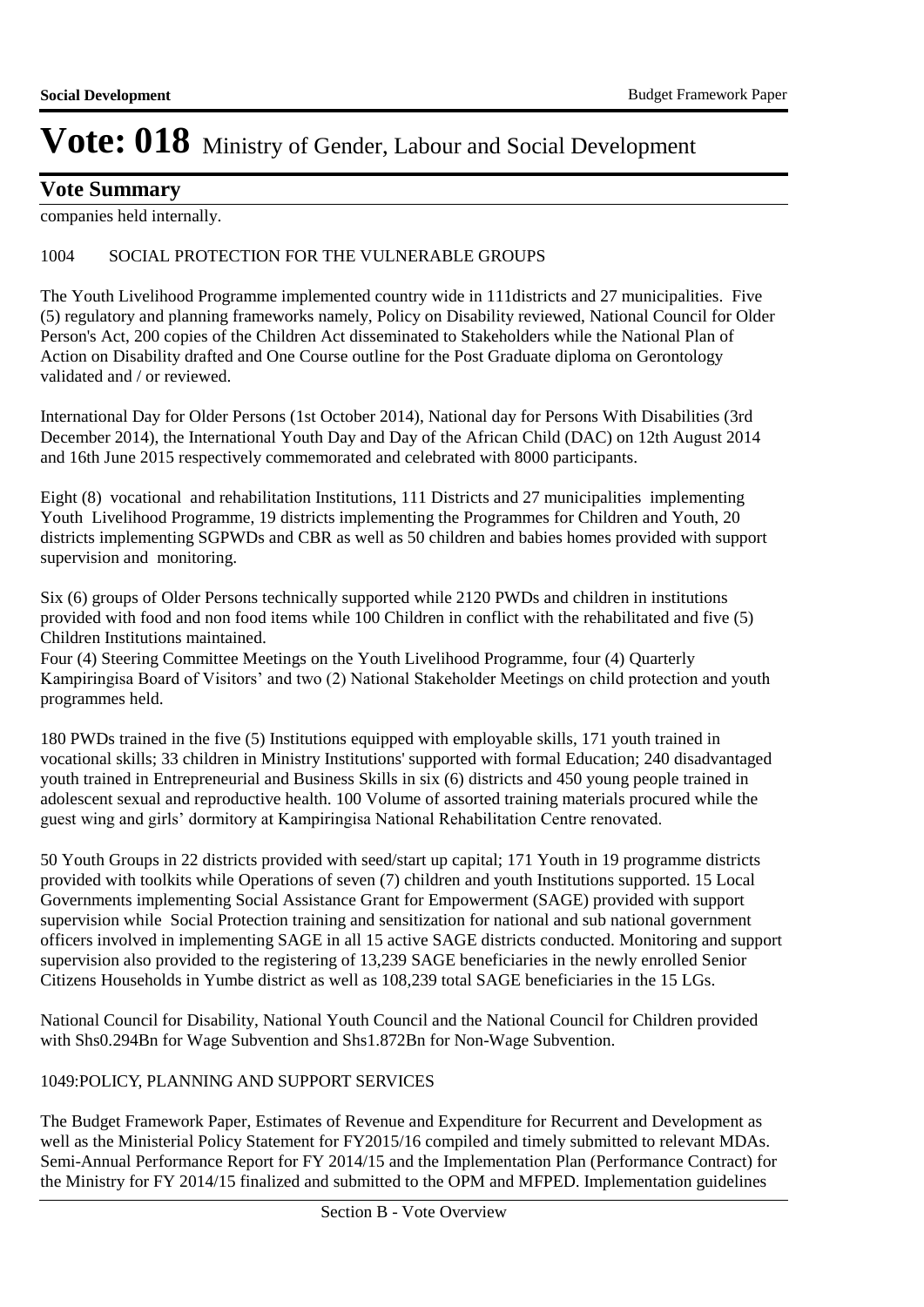## **Vote Summary**

for the Social Development Sector Conditional Grants disseminated to local governments.

Overseer services on research, documentation and dissemination including the supervision of the development of policies, guidelines, standards in the different Vote Functions provided. Payments for Utilities, Rent, Staff welfare and logistics for Entitled Officers, Internet, IFMS, Cleaning and Security services made while the Ministry fleet and equipment maintained and serviced.

The Human Resource and financial resources properly managed and Annual Audit report produced while Administrative services provided to departments and other stakeholders. Staff timely evaluated.

The Multi-Sectoral Strategy on Street Children (withdrawal, tracing and re-integration) implemented while Street Children and Adults from Kampala City and other towns withdrawn and resettled in their communities.

The SDIP implementation effectively coordinate and monitored.

### **Table V2.2: Past and Medium Term Key Vote Output Indicators\***

|                                                                                                                | 2013/14<br>2012/13 |                  |                              |                | <b>MTEF Projections</b> |                |  |  |
|----------------------------------------------------------------------------------------------------------------|--------------------|------------------|------------------------------|----------------|-------------------------|----------------|--|--|
| Vote Function Key Output<br><b>Indicators and Costs:</b>                                                       | Outturn            | Approved<br>Plan | Outturn by<br><b>End Dec</b> | 2014/15        | 2015/16                 | 2016/17        |  |  |
| Vote: 018 Ministry of Gender, Labour and Social Development                                                    |                    |                  |                              |                |                         |                |  |  |
| Vote Function:1001 Community Mobilisation and Empowerment                                                      |                    |                  |                              |                |                         |                |  |  |
| Number of community mobilization<br>and empowerment policy guidelines<br>developed                             |                    | 2                | $\overline{0}$               | 8              | 8                       | 8              |  |  |
| No. of enrolled FAL learners                                                                                   |                    | 200,000          | 20,000                       | 150,000        | 150,000                 | 150,000        |  |  |
| No. of FAL materials printed                                                                                   |                    | 58,000           | $\vert 0 \vert$              | 24,986         | 24,986                  | 24,986         |  |  |
| Proportion of sub counties<br>implementing Functional Adult<br>Literacy programme                              |                    | 50               | 50                           | 50             | 50                      | 50             |  |  |
| No of traditional / cultural leaders<br>supported                                                              |                    | 11               | 11                           | 11             | 11                      | 11             |  |  |
| Number of communities sensitised<br>on family values                                                           |                    | $\boldsymbol{0}$ | $\vert 0 \vert$              | $\overline{0}$ | $\overline{0}$          | $\mathbf{0}$   |  |  |
| Number of institutions supported                                                                               |                    | 2                | 2                            | $\overline{2}$ | $\overline{2}$          |                |  |  |
| <b>Vote Function Cost (UShs bn)</b>                                                                            | 2.749              | 2.030            | 0.918                        | 1.715          | 2.306                   | 2.409          |  |  |
| Vote Function:1002 Mainstreaming Gender and Rights                                                             |                    |                  |                              |                |                         |                |  |  |
| No of policies, guidelines and<br>standards for mainstreaming Gender<br>& other Social Development<br>Concerns |                    | 1                | $\overline{2}$               | $\overline{5}$ | $\overline{4}$          | $\overline{4}$ |  |  |
| No of sectors that have                                                                                        |                    | $\overline{c}$   | $\overline{2}$               | $\overline{2}$ | $\overline{2}$          | $\overline{2}$ |  |  |
| mainstreamed gender and other<br>social development concerns into<br>their Plans, Budgets, etc                 |                    |                  |                              |                |                         |                |  |  |
| <b>Vote Function Cost (UShs bn)</b>                                                                            | 2.249              | 1.697            | 0.781                        | 1.950          | 2.096                   | 2.209          |  |  |
| Vote Function:1003 Promotion of Labour Productivity and Employment                                             |                    |                  |                              |                |                         |                |  |  |
| Number of labour policies, laws and<br>guidelines<br>reviewed, operationalized and<br>enforced                 |                    | 13               | $6 \overline{}$              | 18             | 18                      | 18             |  |  |
| No of labour disputes investigated<br>and settled                                                              |                    | 15               | 280                          | 200            | 200                     | 200            |  |  |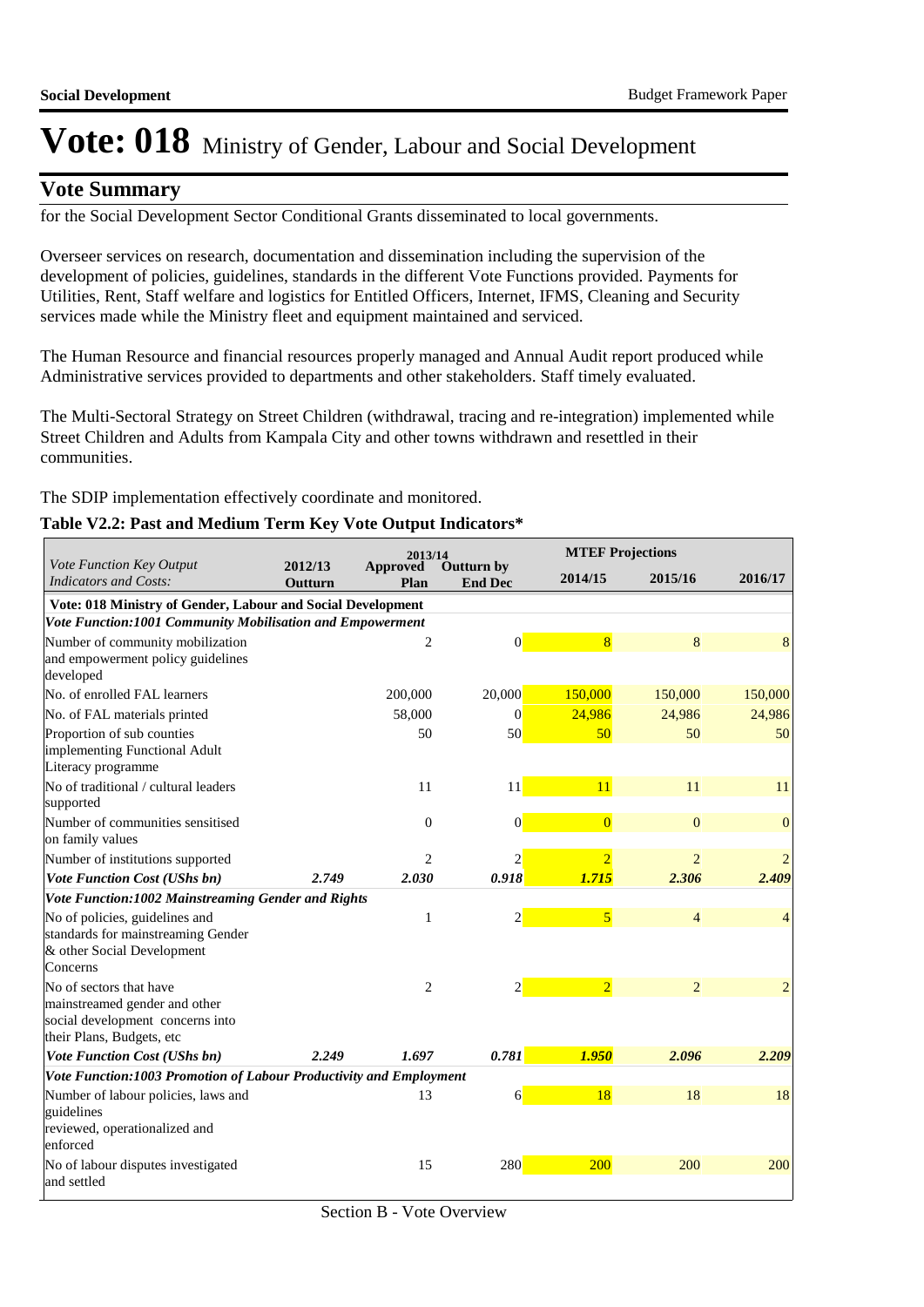## **Vote Summary**

|                                                                                                                                |                    | 2013/14          |                              |                | <b>MTEF Projections</b> |         |
|--------------------------------------------------------------------------------------------------------------------------------|--------------------|------------------|------------------------------|----------------|-------------------------|---------|
| Vote Function Key Output<br><b>Indicators and Costs:</b>                                                                       | 2012/13<br>Outturn | Approved<br>Plan | Outturn by<br><b>End Dec</b> | 2014/15        | 2015/16                 | 2016/17 |
| No. of workplace inspections carried<br>out                                                                                    |                    | 800              | 186                          | 904            | 900                     | 900     |
| No of labour complaints registered                                                                                             |                    | 4,480            | 200                          | 800            | 800                     | 800     |
| Number of job placements carried<br>out by the labour offices across the<br>country                                            |                    | 6,000            | 147                          | 2,000          | 2,000                   | 2,000   |
| labour offices across the country                                                                                              |                    |                  |                              |                |                         |         |
| Number of job placements carried<br>out by the recruitment agencies                                                            |                    | 1,000            | 470                          | 1,200          | 1200                    | 1,200   |
| <b>Vote Function Cost (UShs bn)</b>                                                                                            | 1.834              | 3.934            | 1.536                        | 4.232          | 4.569                   | 4.895   |
| Vote Function:1004 Social Protection for Vulnerable Groups                                                                     |                    |                  |                              |                |                         |         |
| No of policies, guidelines, standards<br>and action plans for support to the<br>vulnerable groups developed and<br>implemented |                    | 6                | $\overline{2}$               | $\overline{5}$ | 5                       | 5       |
| Number of programmes<br>for vulnerable groups<br>monitored and evaluated                                                       |                    | $\overline{4}$   | 3                            | $\overline{5}$ | 5                       | 5       |
| No. Of vulnerable persons trained in<br>vocational, entrepreneurial and life<br>skills                                         |                    | 5,771            | 245                          | 2,000          | 3,000                   | 4,000   |
| No. Of vulnerable and marginalized<br>groups accessed with seed/start-up<br>capital                                            |                    | 226              | 114                          | 530            | 530                     | 530     |
| No. of vulnerable individuals<br>supported                                                                                     |                    | 95,000           | 95,000                       | 108,239        | 108,239                 | 108,239 |
| Number of vulnerable<br>groups supported and<br>empowered to participate<br>and benefit from the<br>development process        |                    | 55               |                              | 55             | 55                      | 55      |
| No.of councils suppored                                                                                                        |                    | 3                | 3                            | 3              | 3                       |         |
| <b>Vote Function Cost (UShs bn)</b>                                                                                            | 5.077              | 10.044           | 2.767                        | 9.722          | 10.186                  | 9.292   |
| Vote Function:1049 Policy, Planning and Support Services                                                                       |                    |                  |                              |                |                         |         |
| <b>Vote Function Cost (UShs bn)</b>                                                                                            | 7.081              | 17.701           | 3.221                        | 25.205         | 29.259                  | 30.895  |
| <b>Cost of Vote Services (UShs Bn)</b>                                                                                         | 18.990             | 35.406           | 9.223                        | 42.824         | 48.415                  | 49.701  |

*Medium Term Plans*

The MGLSD total budget allocation in the first FY2014/15 of the MTEF is Shs37.441Bn Showing an increase of Shs2.035Bn in nominal values and 5.75% over FY2013/14. The Shs37.441Bn has been allocated to the different vote function as follows:

- Shs2.129Bn representing 5.69% to Community Mobilization and Empowerment showing an increase of Shs0.099Bn in nominal values and 4.88% over FY2013/14;

- Shs4.404Bn representing 10.79% to Mainstreaming Gender & Rights showing an increase of Shs0.253Bn in nominal values and 14.91% over FY2013/14;

- Shs4.232Bn representing 11.30% to Labour Productivity and Employment showing an increase of Shs0.298Bn in nominal values and 7.57% over FY2013/14;

- Shs8.251Bn representing 22.04% to Social Protection for the Vulnerable Groups showing an increase of Shs0.298Bn in nominal values and 2.97% over FY2013/14; and

- Shs18.788Bn representing 50.18% to Policy Planning and Support Services showing an increase of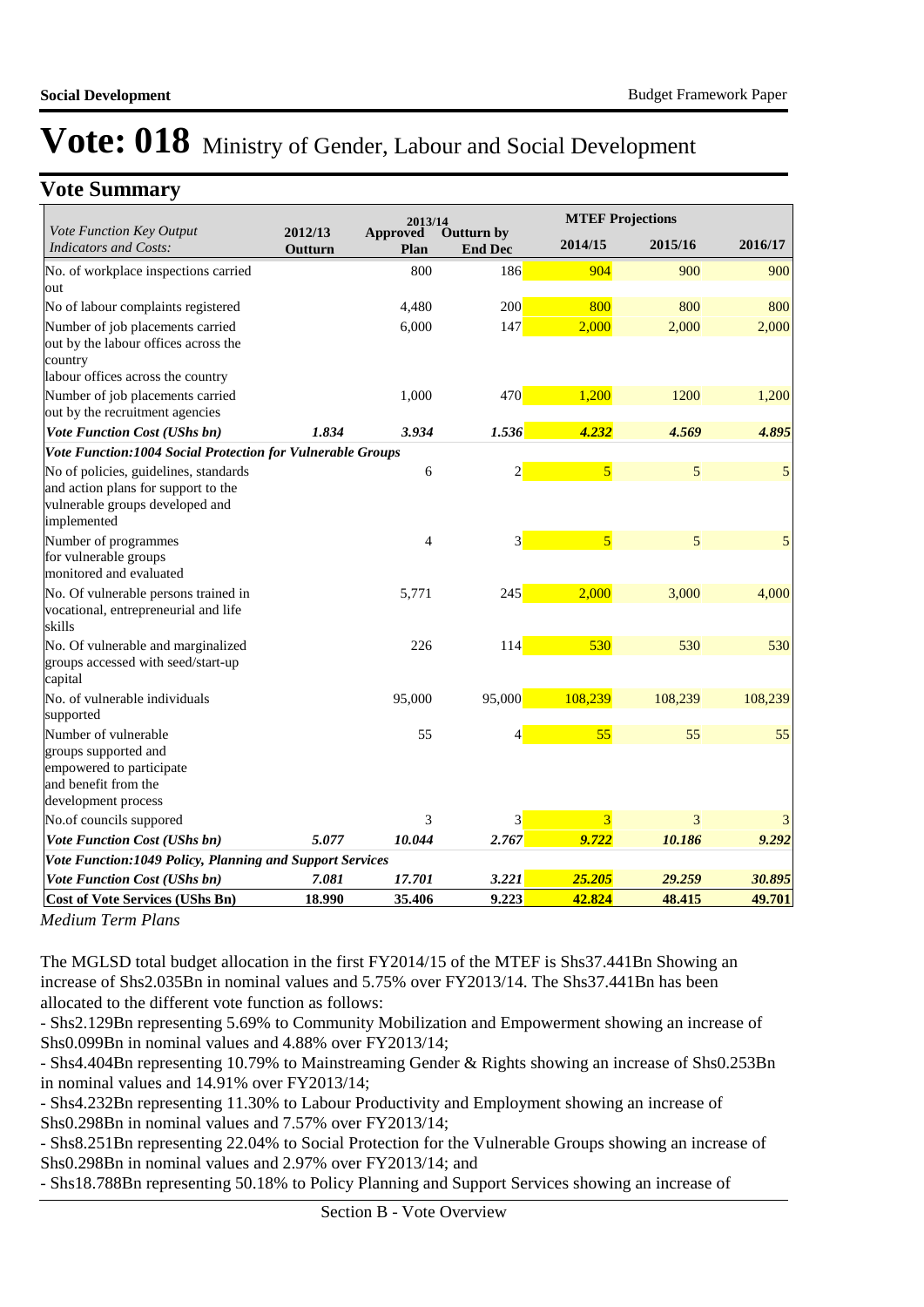## **Vote Summary**

Shs1.087Bn in nominal values and 6.14% over FY2013/14.

In the second FY 2015/16, Shs40.908Bn is projected showing an increase of Shs3.467Bn in nominal values and 9.26% over FY2014/15. The Shs40.908Bn has been distributed to the different vote functions as follows:

- Community Mobilization and Empowerment Shs2.306Bn showing an increase of Shs0.177Bn in nominal values representing 8.32% over FY2014/15;

- Mainstreaming Gender & Rights Shs2.096Bn showing increase of Shs0.146Bn in nominal values representing 7.51% over FY2014/15;

- Labour Productivity and Employment Shs4.569Bn showing increase of Shs0.337Bn in nominal values representing 7.96% over FY2014/15;

- Social Protection for the Vulnerable Groups Shs10.186Bn showing a decrease of Shs0.156Bn in nominal values representing 1.51% over FY2014/15; and

- Policy Planning and Support Services Shs21.751Bn showing an increase of Shs2.963Bn in nominal values representing 7.51% over FY2014/15.

During the third FY2016/17, Shs41.893Bn has been projected showing an increase of Shs0.985Bn in nominal value and 2.41% over FY2015/16. The Shs41.893Bn has been distributed to the different vote functions as follows:

- Shs2.409Bn to Community Mobilization and Empowerment showing an increase of Shs0.103Bn in nominal values and 4.47% over FY2015/16;

- Shs2.209Bn to Mainstreaming of Gender and Rights showing an increase of Shs0.113Bn in nominal values and 5.39% over FY2015/16;

- Shs4.896Bn to Labour, Productivity and Employment representing an increase of Shs0.663Bn in nominal values and 15.66% over FY2015/16;

- Shs9.292Bn to Social Protection for the Vulnerable Groups showing a decrease of Shs0.894Bn in nominal Values and 8.78% over FY2015/16; and

- Shs23.087Bn to Policy, Planning and Support Services showing an increase of Shs1.336Bn in nominal values and 6.14% over FY2015/16.

The total budget for Ministry of Gender, Labour and Social development for the Medium Term (FY2014/15 -2016/17) is Shs120.242Bn of which Shs8.042Bn is the Wage Recurrent representing 6.69%, Shs52.580Bn is Non-Wage Recurrent representative of 43.73%, Shs56.346Bn is Domestic Development reflecting 46.86% while Shs3.275Bn is Donor development. The Shs120.242Bn has been distributed to the different Vote Functions as presented below:

-Shs6.843Bn to Community Mobilisation and Empowerment representing 5.69%;

-Shs6.255Bn to Mainstreaming Gender and Rights representing 5.20%;

-Shs13.696Bn to Promotion of Labour Productivity and Employment representing 11.39%;

-Shs29.820Bn to Social Protection for the Vulnerable Groups representing 24.80%; and

-Shs63.627Bn to Policy, Planning and Support Services Vote Function representing 52.92%.

With these resources the following outputs have been planned in the different Vote Functions.

### 1001 COMMUNITY MOBILISATION AND EMPOWERMENT

A total of eight (8) regulatory and planning frameworks developed, reviewed, printed and disseminated during the first year of the MTEF period. They include:-

-The Community Development Policy;

-The Community Development Action plan;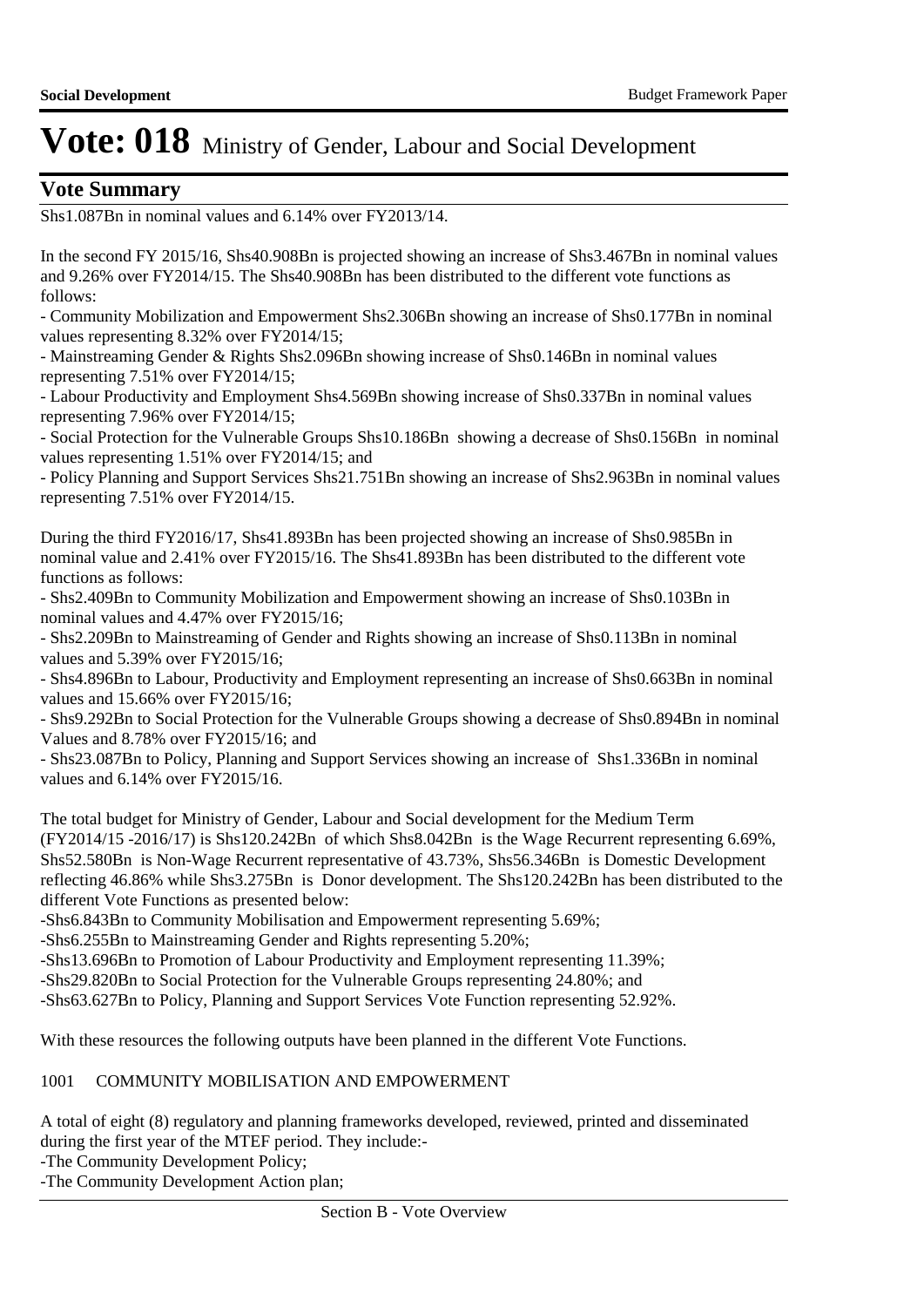## **Vote Summary**

- -The National Family Policy;
- -The Inventory Strategy;
- -The National Adult Literacy Policy;
- -The FAL Guidelines;
- -The FAL Statistical Abstract for FY14/15; and
- -The Kiswahili Bill.

A total of 24 regulatory and planning frameworks will be developed, reviewed, printed and disseminated during the MTEF period.

A total 150,000 functional adult learners enrolled in the 1st year of the MTEF showing a decrease over FY2013/14. It is estimated that 150,000 learners will be enrolled every financial year totalling to 450,000 FAL learners enrolled during the MTEF period while 74,958 volumes of FAL materials (6000 Primers, 6000 instructors guide, 6000 Follow up Readers and 56,958 FAL Learners Certificates) printed and disseminated to Local Governments.

The proportion of sub counties implementing FAL has been projected at 50% throughout the MTEF Period at the same level as FY2023/14.

Facilitation to 11 Traditional / Cultural Leaders each of them receiving a monthly emolument of Shs0.005Bn from July 2014 to June 2017 has been projected. The traditional / Cultural readers are of Alur Kingdom, Acholi Kingdom, Bunyoro Kitara Kingdom, Obwa Kamuswaga bwa Kooki, Tooro Kingdom, Langi Chiefdom, Buruli Chiefdom, Teso Chiefdom, Obusinga bwa Rwenzururu; Tieng dhola Chiefdom and Inzu Ya Masaba.

The National Library of Uganda and the National Culture Centre provided with Shs0.924Bn for Wage and Shs0.450Bn for Non-Wage Subvention to implement library and cultural activities country wide.

### 1002 MAINSTREAMING GENDER AND RIGHTS

A total of five (5) regulatory and planning frameworks produced, reviewed and disseminated. They include: - The Uganda National Gender Policy (2007);

- Action Plan for the Operationalisation of the Uganda National Gender Policy;
- Guidelines for Establishment of GBV Shelters;
- Equity Promotion Strategy; and
- Human Rights Mainstreaming Strategy.

A total of 13 regulatory and planning frameworks will be developed, reviewed, printed and disseminated during the MTEF period reflecting a decrease over.

The National Women's Council provided with a Wage and a Non-Wage Subvention of Shs0.255Bn and Shs2.910Bn respectively to monitor women activities while the REACH programme provided with Shs0.600Bn to implement the prevention of Female Genital Mutilation/ Cutting related activities.

### 1003 PROMOTION OF LABOUR, PRODUCTIVITY AND EMPLOYMENT

A total of 18 Regulatory and planning frameworks including Labour laws, policies, as well as sets of Occupational Safety and Health regulations revised and / or reviewed during the 1st year of the MTEF period. They include the following: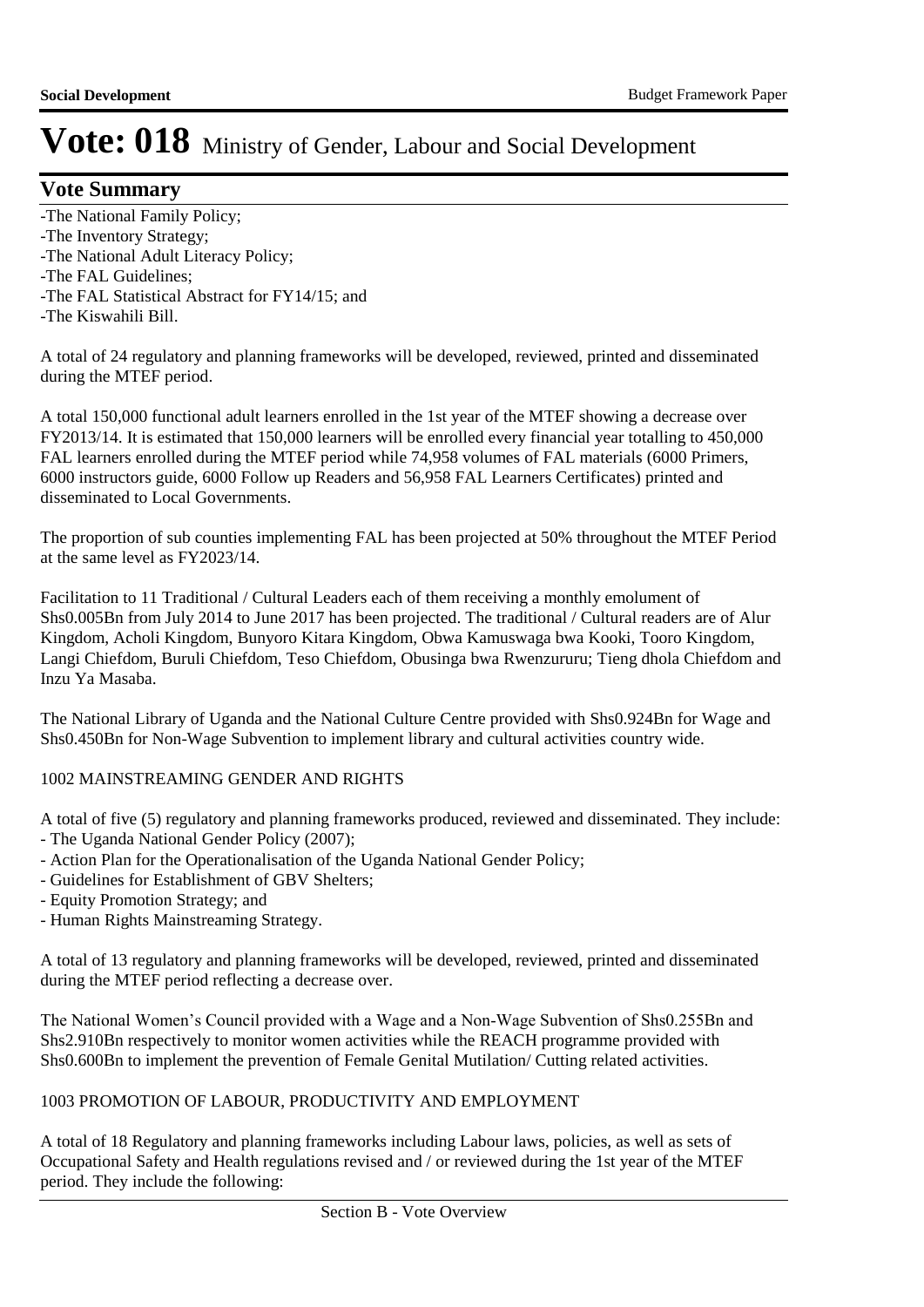## **Vote Summary**

- Employment Act;
- Labour Unions Act;
- Workers Compensation acts;
- Sexual Harassment regulations;
- Employment Regulations;
- Employment of Children regulations;
- Labour Unions check off regulations;
- Labour disputes (Arbitration and settlement, Industrial Court procedure rules);
- Labour Unions registration;
- Occupational Safety and Health (Oil and Gas exploration and production) Regulations;
- Occupational Safety and Health (Mines and Stone Quarries) Regulations;
- Occupational Safety and Health (Ergonomic) Regulations;
- Revised Regulations for Externalisation of Labour;
- Labour Productivity Policy;
- Externalization of Labour Policy;
- Informal Sector Strategy;
- National Employment Policy; and
- Informal Sector Strategy.

A total of 54 regulatory and planning frameworks will be developed, reviewed, printed and disseminated during the MTEF period reflecting no increase over the MTEF period.

A total of 200 cases of labour disputes investigated and settled in the first year while 600 cases have been projected over the MTEF period reflecting an increase in the cases handled.

The Ministry projects 800 labour complaints registered showing a decrease in labour complaints by 3680 over FY 2013/14. A total number of 2400 labour complaints will be registered over the MTEF period.

A total of 2800 workers placed employment both nationally and internationally during the first year of the MTEF period. A total of 84,000 job seekers will be placed into employment during the MTEF period.

### 1004 SOCIAL PROTECTION FOR THE VULNERABLE GROUPS

A total of 15 regulatory and planning frameworks will be developed, reviewed, printed and disseminated during the MTEF period reflecting no increase over the MTEF period.

A total of five (5) programmes for the vulnerable groups implemented during the MTEF period.

- Youth Livelihood Program in all districts and municipalities;
- Special grant for People with Disabilities;
- Expanding Social protection in Uganda;
- Programme for Children and Youth; and
- Community Based Rehabilitation programme.

Other programmes for the vulnerable groups implemented using off Budget interventions. These include: OVC, JLOS juveniles, etc

A total of 9000 individuals will be trained in the MTEF period.

A total 530 vulnerable and marginalized groups accessed with seed/start-up capital in the 1st FY2014/15 of the MTEF period while an accumulated number of 1590 vulnerable and marginalized groups accessed with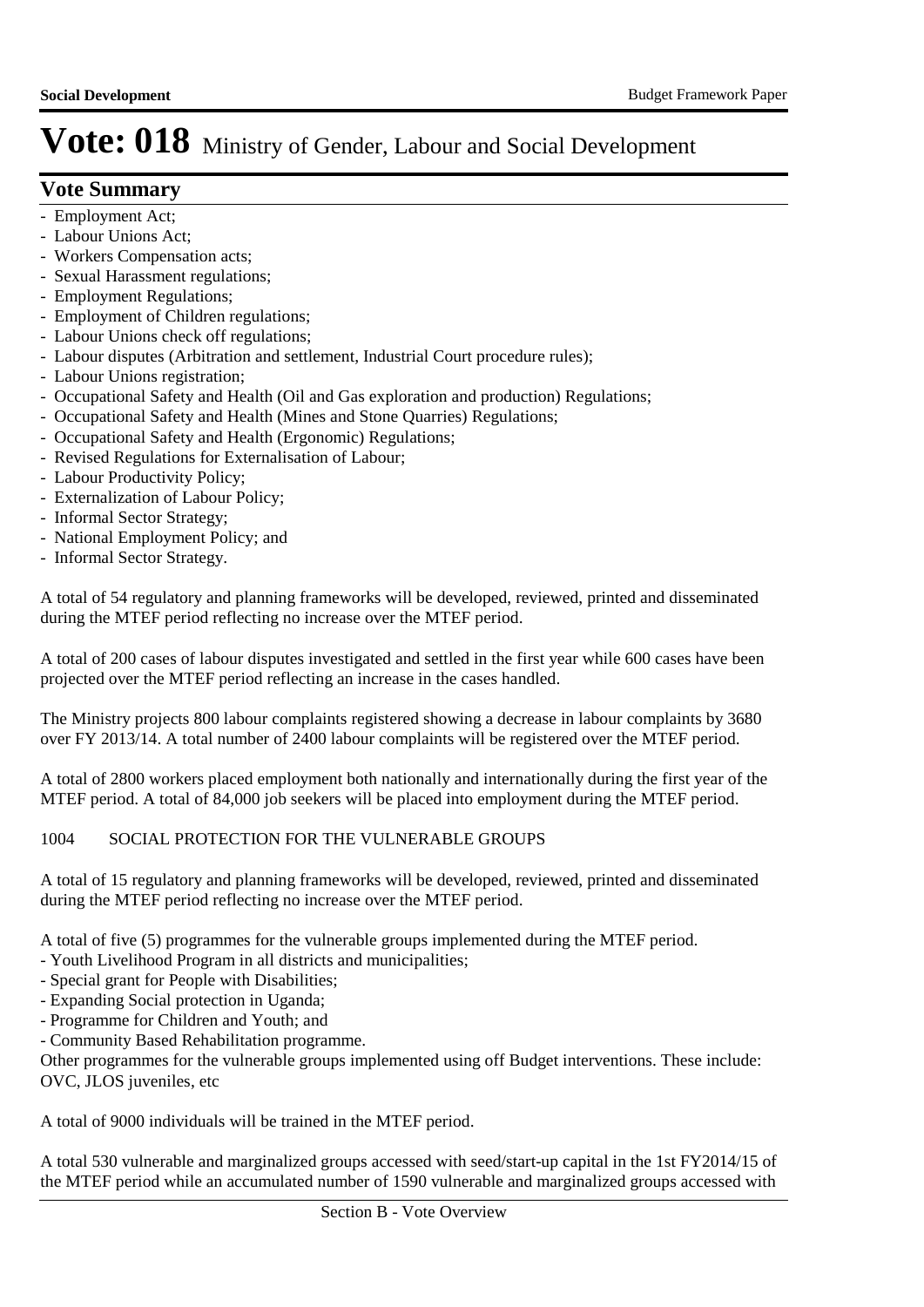### **Vote Summary**

seed/start-up capital in MTEF period.

Monitoring and support supervision provided to 108239 individual SAGE beneficiaries (95,000 Senior Citizens Households already enrolled in the 14 pilot districts and 13,239 newly enrolled Senior Citizens Households in Yumbe district).

National Council for Disability, National Youth Council and the National Council for Children supported with Shs0.294Bn for Wage Subvention and Shs1.872Bn) for Non-Wage Subvention respectively.

### 1049: POLICY, PLANNING AND SUPPORT SERVICES

The Budget Framework Paper, Estimates of Revenue and Expenditure for Recurrent and Development as well as the Ministerial Policy Statement for FY2015/16, FY2016/17 and 2017/18 compiled and timely submitted to relevant MDAs. Semi-Annual Performance Report for FY 2014/15, 2015/16 and 2016/17 and the Implementation Plan (Performance Contract) for the Ministry for FY 2014/15, 2015/16 and 2016/17 finalized and submitted to the OPM and MFPED. Implementation guidelines for the Social Development Sector Conditional Grants transfers to Local Governments disseminated.

Overseer services on research, documentation and dissemination including the supervision of the development of policies, guidelines, standards in the different Vote Functions provided. Payments for Utilities, Rent, Staff welfare and logistics for Entitled Officers, Internet, IFMS, Cleaning and Security services made while the Ministry fleet and equipment maintained and serviced.

The Human Resource properly managed and Annual Audit Committee Report for Financial Years 2013/14, 2014/15 and 2015/16 produced.

The Multi-Sectoral Strategy on Street Children (withdrawal, tracing and re-integration) implemented using the resources in the MTEF for Financial Years 2014/15 , 2015/16 and 2016/17 while Street Children and Adults from the Streets of Kampala Capital City Authority and other towns withdrawn and resettled in their communities.

### **(ii) Efficiency of Vote Budget Allocations** NA

### **Table V2.3: Allocations to Key Sector and Service Delivery Outputs over the Medium Term**

|                                 | $(i)$ Allocation (Shs Bn) |                                 |      |      | $(ii)$ % Vote Budget |           |                                                                         |                   |
|---------------------------------|---------------------------|---------------------------------|------|------|----------------------|-----------|-------------------------------------------------------------------------|-------------------|
| <b>Billion Uganda Shillings</b> |                           | 2013/14 2014/15 2015/16 2016/17 |      |      |                      |           | 2013/14 2014/15 2015/16 2016/17                                         |                   |
| <b>Key Sector</b>               | 16.2                      | 16.1                            | 17.4 | 17.0 |                      |           | $\frac{45.9\%}{37.5\%}$ $\frac{35.9\%}{35.9\%}$ $\frac{34.1\%}{34.1\%}$ |                   |
| Service Delivery                | 17.5                      | 17.2                            | 18.9 | 18.6 | $49.4\%$             | $-40.2\%$ |                                                                         | $39.0\%$ $37.3\%$ |

NA

### **Table V2.4: Key Unit Costs of Services Provided and Services Funded (Shs '000)**

| <b>Unit Cost</b><br><b>Description</b>                                                                    | Actual<br>2012/13 | <b>Planned</b><br>2013/14 | <b>Actual</b><br>by Sept | <b>Proposed</b><br>2014/15 | <b>Costing Assumptions and Reasons for</b><br>any Changes and Variations from Plan |
|-----------------------------------------------------------------------------------------------------------|-------------------|---------------------------|--------------------------|----------------------------|------------------------------------------------------------------------------------|
|                                                                                                           |                   |                           |                          |                            |                                                                                    |
| Vote Function:1001 Community Mobilisation and Empowerment<br>Support to traditional /<br>cultural leaders |                   |                           |                          |                            | The traditional leaders are supposed to be.<br>paid a monthly sum of Shs0.005bn.   |
| Vote Function: 1002 Mainstreaming Gender and Rights<br>NA                                                 |                   |                           |                          |                            |                                                                                    |
| Vote Function: 1049 Policy, Planning and Support Services                                                 |                   |                           |                          |                            |                                                                                    |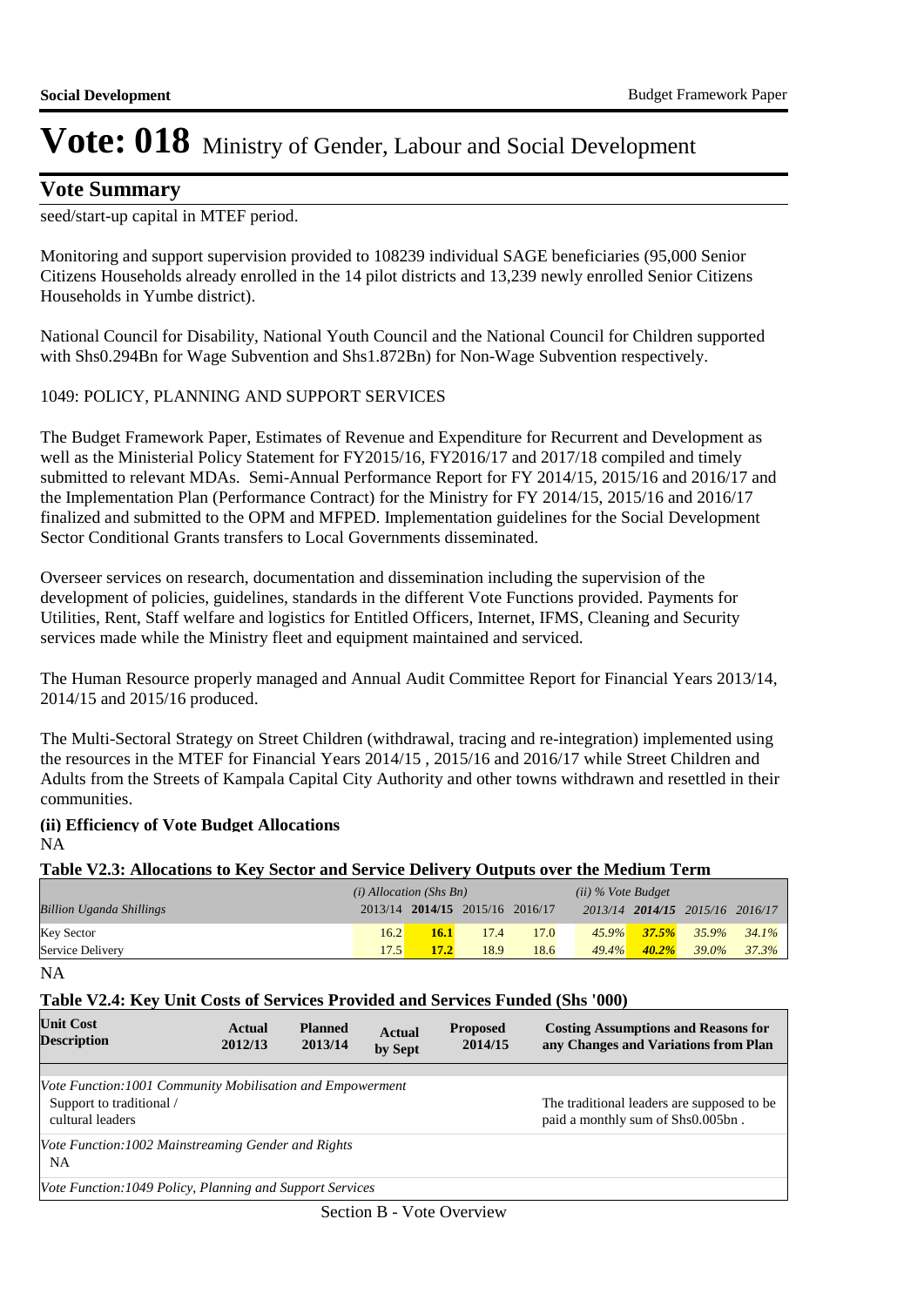| <b>Vote Summary</b>                    |                          |                           |                          |                            |                                                                                    |
|----------------------------------------|--------------------------|---------------------------|--------------------------|----------------------------|------------------------------------------------------------------------------------|
| <b>Unit Cost</b><br><b>Description</b> | <b>Actual</b><br>2012/13 | <b>Planned</b><br>2013/14 | <b>Actual</b><br>by Sept | <b>Proposed</b><br>2014/15 | <b>Costing Assumptions and Reasons for</b><br>any Changes and Variations from Plan |
|                                        |                          |                           |                          |                            |                                                                                    |
| <b>NA</b>                              |                          |                           |                          |                            |                                                                                    |

### **(iii) Vote Investment Plans**

Over the medium term, the Sector aims to implement programs for the alleviation and eventual eradication of youth unemployment; workplace regulation and labour protection and the improvement of social protection and welfare among the disadvantaged and vulnerable segments of the Ugandan population. Funds will be mobilised towards the acquisition of tools, machines, equipments necessary for the establishment of youth entreprises, evaluation and monitoring of workplace saefty and standards and the overall adnministration of Government programs and projects.

### **Table V2.5: Allocations to Capital Investment over the Medium Term**

|                                           | $(i)$ Allocation (Shs Bn) |      |                                 | $(ii)$ % Vote Budget |           |           |                         |           |
|-------------------------------------------|---------------------------|------|---------------------------------|----------------------|-----------|-----------|-------------------------|-----------|
| <b>Billion Uganda Shillings</b>           |                           |      | 2013/14 2014/15 2015/16 2016/17 |                      | 2013/14   |           | 2014/15 2015/16 2016/17 |           |
| Consumption Expendture (Outputs Provided) | 23.0                      | 19.6 | 24.5                            | 24.4                 | $65.1\%$  | 45.8%     | 50.6%                   | $49.0\%$  |
| Grants and Subsidies (Outputs Funded)     | 6.2                       | 7.5  | 6.0                             | 6.4                  | 17.6%     | 17.5%     | 12.4%                   | $13.0\%$  |
| Investment (Capital Purchases)            | 6.2                       | 15.7 | 17.9                            | 18.9                 | $17.4\%$  | 36.7%     | $37.1\%$                | 38.0%     |
| <b>Grand Total</b>                        | 35.4                      | 42.8 | 48.4                            | 49.7                 | $100.0\%$ | $100.0\%$ | $100.0\%$               | $100.0\%$ |

Under the FAL Programme, 435 copies of the National Adult Literacy Policy will be printed and disseminated to stakeholders (320 copies to LGs, 10 copies for development partners, 25 copies for CSOs, 10 for FBOs and 70 copies to MDAs); 400 copies of the National Community Development Policy disseminated1000 stakeholders mobilised to commemorate

International Literacy Day on 8th September (100 Stakeholders from Parliament, 50 from CSOs, 200 MDAs, 400 form

LGs and 250 communities around.); 200 copies of the FAL statistical Abstract for FY12/13 printed- 58000 FAL Material (2000 Primers, 2000 instructors guide, 4000 Follow up Readers and 50000 FAL - 40 LGS monitored and supervised (10 LGs from each of the four (4) traditional regions of Uganda; and Four (4) Quarterly, Two (2) Bi-Annual and Annual Reports prepared.Learners Certificates) printed and disseminated to LGs; and 5 Staff of the Literacy Section trained in FAL Materials Development.

 Under the SSASHEW Project the sector aims to conduct 200 Oil and Gas and other international and national in mining, manufacturing and construction inspections; 60 Specialized inspection, examination and certification plants and equipments purchased (mobile laboratory, Vibration, Radiation, Air quality, building cracks detector, gas leakage detector, laboratory equipment, Pressure gauges, Total dissolved solids (TDS) Tester/analyzer, Phase tester (0-500V), Dye penetrant test kit (for surface cracks), Magnetic particle Inspection Kit , Boiler water test kit , X-ray welds testing kit Hydraulic pump) purchased; 10 Motor vehicles, 60 Computers and its Accessories, 55 photocopiers, 55 Scanners, 60 Digital Camera, 60, and GPS Machines.

|                                                     | <b>Project, Programme</b>                                            | 2013/14                                                                                                                                                 | 2014/15                                                                                 |                                                                                                                                                         |  |
|-----------------------------------------------------|----------------------------------------------------------------------|---------------------------------------------------------------------------------------------------------------------------------------------------------|-----------------------------------------------------------------------------------------|---------------------------------------------------------------------------------------------------------------------------------------------------------|--|
| <b>Vote Function Output</b><br><b>UShs Thousand</b> |                                                                      | <b>Approved Budget, Planned</b><br><b>Outputs (Quantity and Location)</b>                                                                               | <b>Actual Expenditure and</b><br><b>Outputs by September</b><br>(Quantity and Location) | <b>Proposed Budget, Planned</b><br><b>Outputs (Quantity and Location)</b>                                                                               |  |
|                                                     | <b>Project 0345 Strengthening MSLGD</b>                              |                                                                                                                                                         |                                                                                         |                                                                                                                                                         |  |
|                                                     | 104977 Purchase of<br><b>Specialised</b><br>Machinery &<br>Equipment | Machinery and equipment for<br>Youth Livelihood Programme<br>purchased. The Machinery and<br>Equipment will include Ox<br>ploughs, Honey extractors and | <b>NA</b>                                                                               | Machinery and equipment for<br>Youth Livelihood Programme<br>purchased. The Machinery and<br>Equipment will include Ox<br>ploughs, Honey extractors and |  |

## **Table V2.6: Major Capital Investments**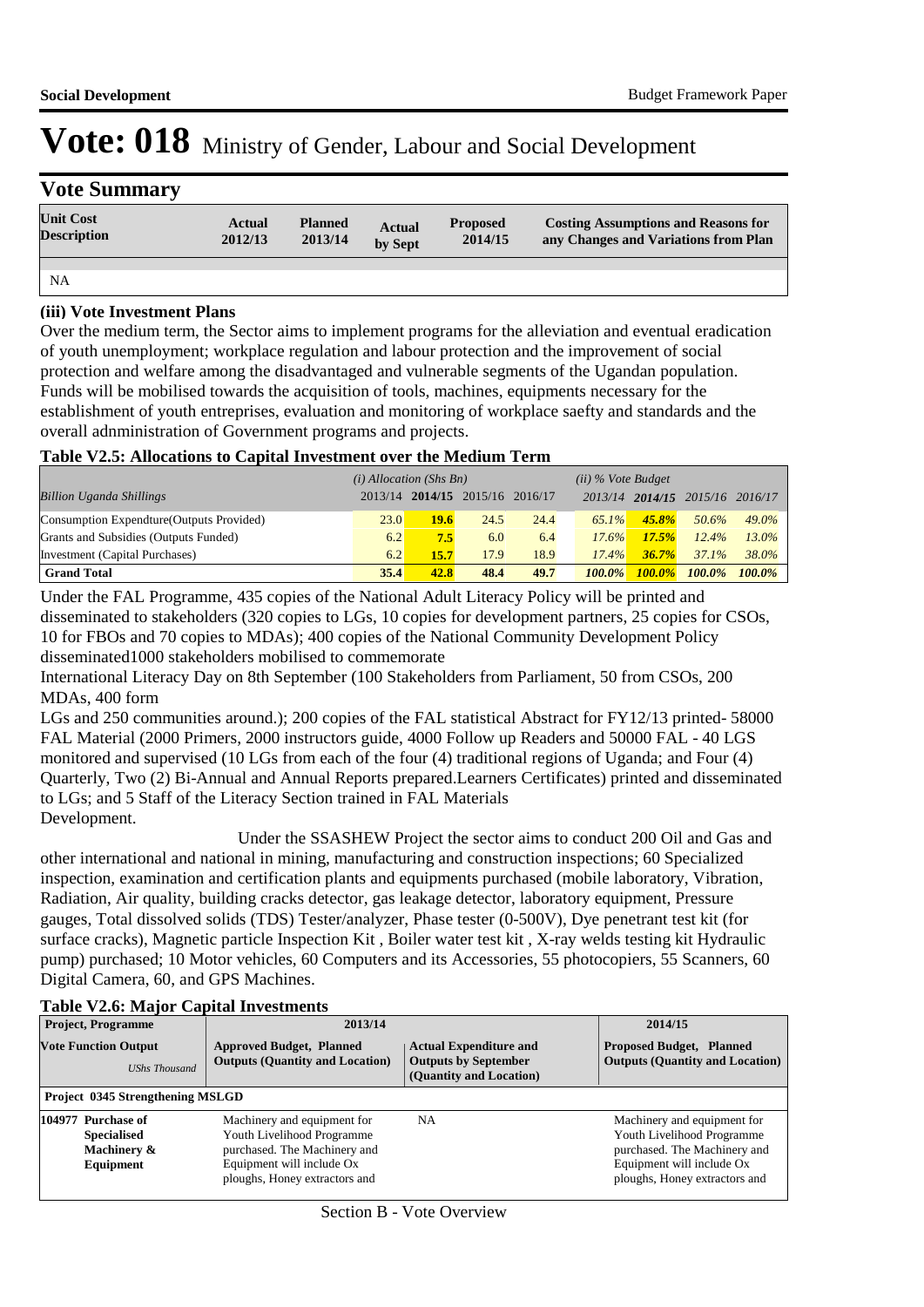| <b>Vote Summary</b>                                 |                                                                                                                                   |                                                                                         |                                                                                                                                   |                                        |  |  |  |  |
|-----------------------------------------------------|-----------------------------------------------------------------------------------------------------------------------------------|-----------------------------------------------------------------------------------------|-----------------------------------------------------------------------------------------------------------------------------------|----------------------------------------|--|--|--|--|
| <b>Project, Programme</b>                           | 2013/14                                                                                                                           | 2014/15                                                                                 |                                                                                                                                   |                                        |  |  |  |  |
| <b>Vote Function Output</b><br><b>UShs Thousand</b> | <b>Approved Budget, Planned</b><br><b>Outputs (Quantity and Location)</b>                                                         | <b>Actual Expenditure and</b><br><b>Outputs by September</b><br>(Quantity and Location) | <b>Proposed Budget, Planned</b>                                                                                                   | <b>Outputs (Quantity and Location)</b> |  |  |  |  |
|                                                     | other equipment like,<br>Computers, Photocopiers etc. It<br>will also include Tools.<br>Machines, Practical kits, among<br>others |                                                                                         | other equipment like,<br>Computers, Photocopiers etc. It<br>will also include Tools.<br>Machines, Practical kits, among<br>others |                                        |  |  |  |  |
| Total<br>3,500,000                                  |                                                                                                                                   |                                                                                         | 0<br>15,367,008                                                                                                                   |                                        |  |  |  |  |
| <b>GoU</b> Development                              | 3,500,000                                                                                                                         |                                                                                         | 0<br>15,367,008                                                                                                                   |                                        |  |  |  |  |
| <b>External Financing</b>                           | 0                                                                                                                                 |                                                                                         | 0                                                                                                                                 | $\theta$                               |  |  |  |  |

### **(iv) Vote Actions to improve Priority Sector Outomes**

### COMMUNITY DEVELOPMENT AND EMPOWERMENT

- Harmonize Community Mobilization and Empowerment Function funds from other sectors into Social Development Sector to effectively carry out mobilisation activities in local government;

- Develop and implement a National Citizenship Awareness Week on Community Mobilization Functions to massively carry out awareness campaigns; and

- Strengthen the M&E activities to ensure valve for money.

### MAINSTREAMING GENDER AND RIGHTS

- Strengthen the GMSWG to oversee the implementation of the gender mainstreaming activities in other sectors. The GMSWG will meet regularly to discuss the reports from the Gender Focal Point Officers attached to the different sectors;

- Strengthen the joint Monitoring Committee with representative from all departments to carry out monitoring of gender and rights activities; and

- Continue to integrate statistics activities into the work plans submitted to Development Partners for funding to ensure collection of gender disaggregated data for planning purposes.

### LABOUR PRODUCTIVITY AND EMPLOYMENT

- Continue to review relevant sections of the labour laws; employment policy and regulations to address changing labour market conditions;

- Continue to lobby Development Partners and other stakeholders to fund the activities in the National Programme of Action on Employment;

- Review and operationalise the labour market information system; and

- Strengthen the collection of NTR through registration and inspection of workplaces and request for permission to utilise NTR at source

### SOCIAL PROTECTION FOR THE VULNERABLE GROUPS

- Strengthen resource mobilisation to expand social protection intervention in all districts;

- Regularly review the social protection policies and programmes to adequately include all the vulnerable groups;

- Strengthen skills development and livelihood provision to youth; and

- Continue with regular review of the social protection policies and programmes to adequately include all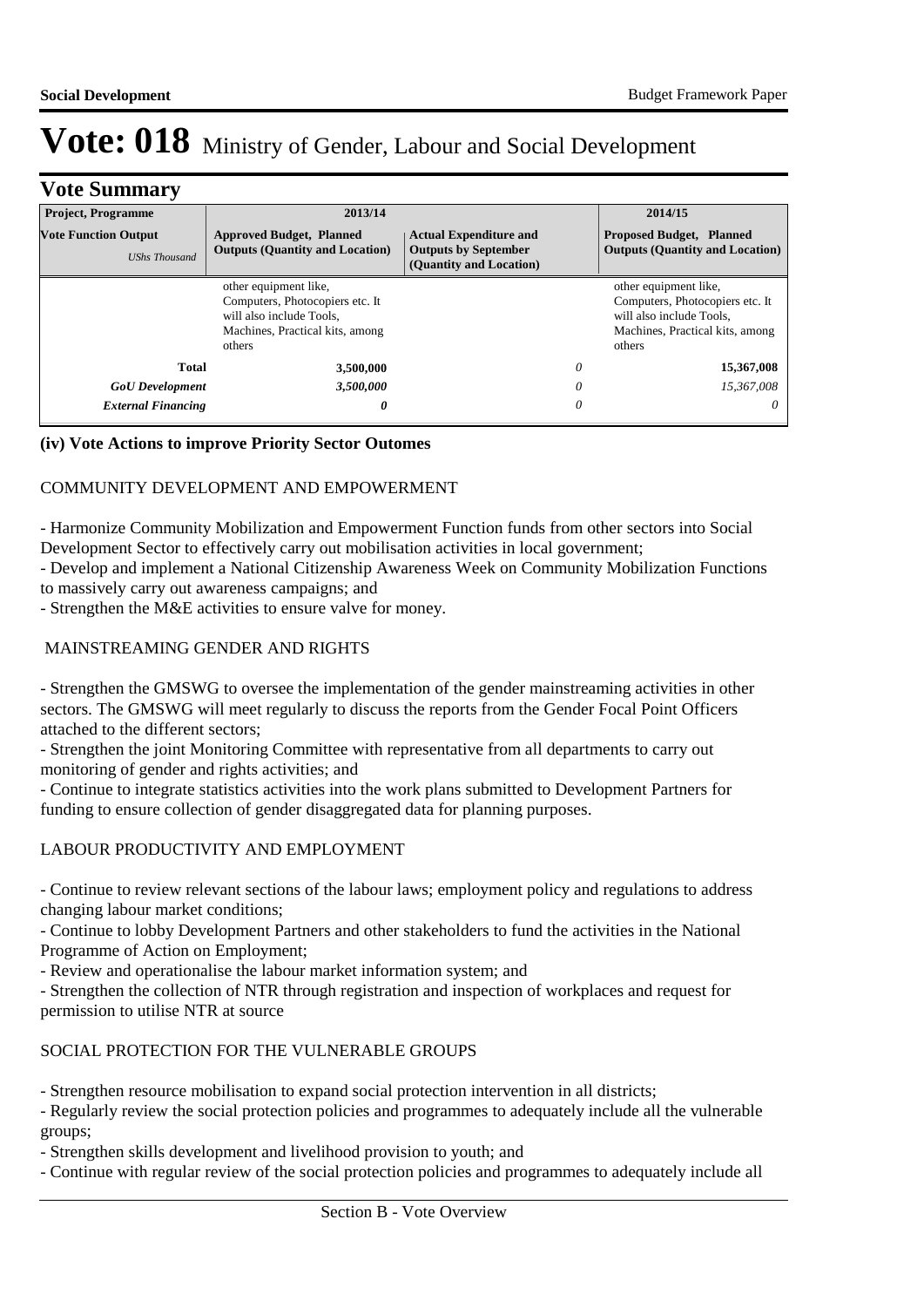## **Vote Summary**

the vulnerable groups;

#### POLICY PLANNING AND SUPPORT SERVICES

- Continue to implement the new structure commencing with the budget neutral posts.

- Develop concept papers and market them to Development Partners and other stakeholders for possible funding; and

- Strengthen the integration of social development concerns in policies and plans of other sectors; and Monitor the implementation of the SDIP.

| 2013/14 Planned Actions:                                                                                                                                                                                                                          | <b>Table V2.7: Priority Vote Actions to Improve Sector Performance</b><br>2013/14 Actions by Sept:                                                                                                                                                                                       | 2014/15 Planned Actions:                                                                                                                                                                                                                                                     | <b>MT Strategy:</b>                                                                                                                                                          |
|---------------------------------------------------------------------------------------------------------------------------------------------------------------------------------------------------------------------------------------------------|------------------------------------------------------------------------------------------------------------------------------------------------------------------------------------------------------------------------------------------------------------------------------------------|------------------------------------------------------------------------------------------------------------------------------------------------------------------------------------------------------------------------------------------------------------------------------|------------------------------------------------------------------------------------------------------------------------------------------------------------------------------|
|                                                                                                                                                                                                                                                   | Sector Outcome 1: Empowered communities for increased involvement in the development process                                                                                                                                                                                             |                                                                                                                                                                                                                                                                              |                                                                                                                                                                              |
|                                                                                                                                                                                                                                                   | Vote Function: 1001 Community Mobilisation and Empowerment                                                                                                                                                                                                                               |                                                                                                                                                                                                                                                                              |                                                                                                                                                                              |
| VF Performance Issue:                                                                                                                                                                                                                             | - Inadequate funding to operationalise the Community Mobilisation and Empowerment Policy;                                                                                                                                                                                                |                                                                                                                                                                                                                                                                              |                                                                                                                                                                              |
| Community mobilization<br>concerns mainstreamed into<br>policies and plans of other<br>sectors and the activities<br>included into their work plans<br>and presenting the work plans<br>to the donors, CSO and other<br>Stake holders for funding | - Community mobilization<br>concerns were mainstreamed<br>into policies and plans of other<br>Sectors; the activities were<br>also included into their work<br>plans and presented the work<br>plans to the Development<br>Partners, CSOs and other stake<br>holders for funding.        | - Harmonize Community<br><b>Mobilization and</b><br><b>Empowerment Function funds</b><br>from other sectors into Social<br><b>Development Sector to</b><br>effectively carry out<br>mobilisation activities in local<br>government                                           | - Strengthen collaboration and<br>lobby for more funds from<br><b>Development Partners;</b><br>MoFPED; other sectors and<br>departments as well as CSOs<br>and FBOs          |
| VF Performance Issue:                                                                                                                                                                                                                             | - Inadequate public awareness for community mobilisation functions in sector policies and                                                                                                                                                                                                |                                                                                                                                                                                                                                                                              |                                                                                                                                                                              |
| The Ministry plans to<br>continue with the<br>implementation of the<br><b>Communication Strategy</b><br>through which awareness on<br>community mobilisation and<br>empowerment policies and<br>programmes is sensitized to<br>the public.        | programmes;<br>- The Ministry implemented<br>the Communication Strategy<br>through which awareness on<br>community mobilization and<br>empowerment policies and<br>programmes were sensitized to<br>the public during the<br><b>Commemoration of National</b><br>and International Days. | - Develop and implement a<br><b>National Citizenship</b><br><b>Awareness Week on</b><br><b>Community Mobilization</b><br><b>Functions to massively carry</b><br>out awareness campaigns;                                                                                     | - Lobby and strengthen<br>partnership with other Sectors<br>and Development Partners to<br>publicize the community<br>mobilisation functions                                 |
| Vote Function: 10 02 Mainstreaming Gender and Rights                                                                                                                                                                                              |                                                                                                                                                                                                                                                                                          |                                                                                                                                                                                                                                                                              |                                                                                                                                                                              |
| VF Performance Issue:                                                                                                                                                                                                                             | - Insufficient capacity (limited human resources) more staff needed for mainstreaming Gender and<br>Rights concerns                                                                                                                                                                      |                                                                                                                                                                                                                                                                              |                                                                                                                                                                              |
|                                                                                                                                                                                                                                                   |                                                                                                                                                                                                                                                                                          | - Strengthen the GMSWG to<br>oversee the implementation of<br>the gender mainstreaming<br>activities in other sectors. The<br><b>GMSWG</b> will meet regularly<br>to discuss the reports from the<br><b>Gender Focal Point Officers</b><br>attached to the different sectors | - Expansion of the Gender<br>Mainstreaming Committee by<br>training more resource pool<br>trainers in Gender<br>Mainstreaming at the centre<br>and local governments' levels |
| VF Performance Issue:                                                                                                                                                                                                                             | - Limited availability of sex and gender disaggregated data and information to inform gender<br>responsive planning                                                                                                                                                                      |                                                                                                                                                                                                                                                                              |                                                                                                                                                                              |
|                                                                                                                                                                                                                                                   |                                                                                                                                                                                                                                                                                          | - Continue to integrate<br>statistics activities into the<br>work plans submitted to<br><b>Development Partners for</b><br>funding to ensure collection of<br>gender disaggregated data for<br>planning purposes                                                             | - Strengthen the statistics Unit<br>with more equipment and<br>personnel using donor funding                                                                                 |

#### Section B - Vote Overview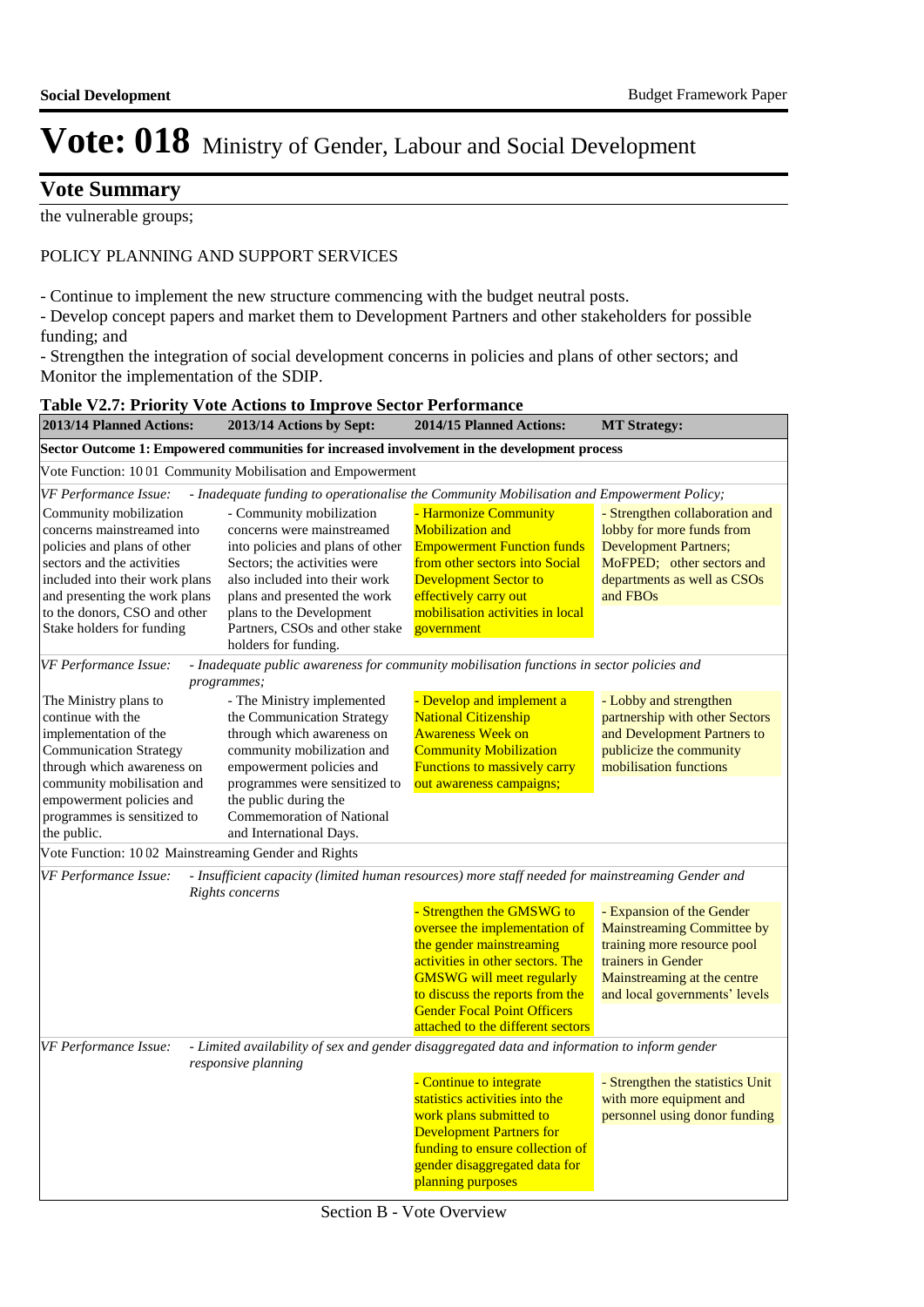| <b>Vote Summary</b>                                                                                                            |                                                                                                                                                                                                                                                                         |                                                                                                                                                                                                                             |                                                                                                                                                                                                                                 |
|--------------------------------------------------------------------------------------------------------------------------------|-------------------------------------------------------------------------------------------------------------------------------------------------------------------------------------------------------------------------------------------------------------------------|-----------------------------------------------------------------------------------------------------------------------------------------------------------------------------------------------------------------------------|---------------------------------------------------------------------------------------------------------------------------------------------------------------------------------------------------------------------------------|
| 2013/14 Planned Actions:                                                                                                       | 2013/14 Actions by Sept:                                                                                                                                                                                                                                                | 2014/15 Planned Actions:                                                                                                                                                                                                    | <b>MT Strategy:</b>                                                                                                                                                                                                             |
|                                                                                                                                | Sector Outcome 2: Vulnerable persons protected from deprivation and livelihood risks                                                                                                                                                                                    |                                                                                                                                                                                                                             |                                                                                                                                                                                                                                 |
|                                                                                                                                | Vote Function: 1003 Promotion of Labour Productivity and Employment                                                                                                                                                                                                     |                                                                                                                                                                                                                             |                                                                                                                                                                                                                                 |
| VF Performance Issue:                                                                                                          | - High rate of unemployment among the labour force especially the youth                                                                                                                                                                                                 |                                                                                                                                                                                                                             |                                                                                                                                                                                                                                 |
| Lobby development partners<br>and other sectors to fund the<br>Action Plans.                                                   | - Government has put in place<br>the Youth Livelihood<br>programme, to address the<br>high numbers of the<br>unemployed youth                                                                                                                                           | - Continue to lobby<br><b>Development Partners and</b><br>other stakeholders to fund the<br>activities in the National<br><b>Programme of Action on</b><br>Employment                                                       | - Lobby Development Partners<br>and other Sectors to fund the<br><b>Action Plans.</b>                                                                                                                                           |
|                                                                                                                                | Vote Function: 10 04 Social Protection for Vulnerable Groups                                                                                                                                                                                                            |                                                                                                                                                                                                                             |                                                                                                                                                                                                                                 |
| VF Performance Issue:                                                                                                          | - All vulnerable groups are inadequately covered by the existing social protection programmes                                                                                                                                                                           |                                                                                                                                                                                                                             |                                                                                                                                                                                                                                 |
| Conduct regular Social<br>protection policies and<br>programmes reviews to<br>adequately include all the<br>vulnerable groups. | - The Ministry has conducted<br>the review of the Social<br>protection framework with a<br>view of realigning the<br>programmes and projects to<br>avoid duplication of<br>interventions for the<br>vulnerable groups.                                                  | - Continue with regular review<br>of the social protection<br>policies and programmes to<br>adequately include all the<br>vulnerable groups; and<br>- Strengthen skills<br>development and livelihood<br>provision to youth | - Lobby the development<br>partners to fund the social<br>protection programmes                                                                                                                                                 |
| VF Performance Issue:                                                                                                          | - Insufficient funds to develop and implement social protection policies and laws;                                                                                                                                                                                      |                                                                                                                                                                                                                             |                                                                                                                                                                                                                                 |
| Expand and strengthen the<br>social protection working<br>group forum and the network.                                         | - Expanded and strengthened<br>the Social Protection Working<br>Group Forum and the network.<br>The Ministry has developed<br>the result matrix for the Social<br>Protection Vote Function to<br>share it with the Development<br>Partners for possible funding         | - Strengthen resource<br>mobilisation to expand social<br>protection intervention in all<br>districts                                                                                                                       | - Lobby the Development<br>Partners to fund some Social<br>Protection related activities                                                                                                                                        |
|                                                                                                                                | Sector Outcome 3: Improved environment for increasing employment and productivity                                                                                                                                                                                       |                                                                                                                                                                                                                             |                                                                                                                                                                                                                                 |
|                                                                                                                                | Vote Function: 1003 Promotion of Labour Productivity and Employment                                                                                                                                                                                                     |                                                                                                                                                                                                                             |                                                                                                                                                                                                                                 |
| VF Performance Issue:                                                                                                          | - Inadequate funds to ensure effective monitoring of compliance of the duty holders to set standards<br>(inspections of all workplaces)                                                                                                                                 |                                                                                                                                                                                                                             |                                                                                                                                                                                                                                 |
| Implement the M&E<br>framework. The M&E plan<br>will guide the integrated<br>monitoring to the Ministry.                       | - The Directorate is<br>implementing the M&E<br>framework. The Directorate<br>conducts joint monitoring i.e<br>the Occupational Safety and<br>Health Department funds some<br>monitoring activities for the<br>Department of Labour and<br><b>Industrial Relations.</b> | - Strengthen the collection of<br><b>NTR</b> through registration and<br>inspection of workplaces and<br>request for permission to<br>utilise NTR at source                                                                 | - Lobby MFPED and<br><b>Development Partners to</b><br>provide more resources to the<br>directorate especially to the<br><b>Occupational Safety</b><br>Department which can collect<br>revenue for the Government               |
| VF Performance Issue:                                                                                                          | - Insufficient funds to ensure effective monitoring of compliance of the duty holders to set standards<br>(inspections of all workplaces); and                                                                                                                          |                                                                                                                                                                                                                             |                                                                                                                                                                                                                                 |
| Implement the M&E<br>framework. The M&E plan<br>will guide the integrated<br>monitoring to the Ministry                        | - Ministry implemented the<br>M&E framework. The M&E<br>plan guides the integrated<br>monitoring to the Ministry<br>activities.                                                                                                                                         | - Strengthen the collection of<br>NTR through registration and<br>inspection of workplaces and<br>request for permission to<br>utilise NTR at source                                                                        | - Lobby MFPED and<br><b>Development Partners to</b><br>provide more resources to the<br>Directorate especially to the<br>Occupational Health and<br><b>Safety Department which can</b><br>collect revenue for the<br>Government |

*V3 Proposed Budget Allocations for 2014/15 and the Medium Term*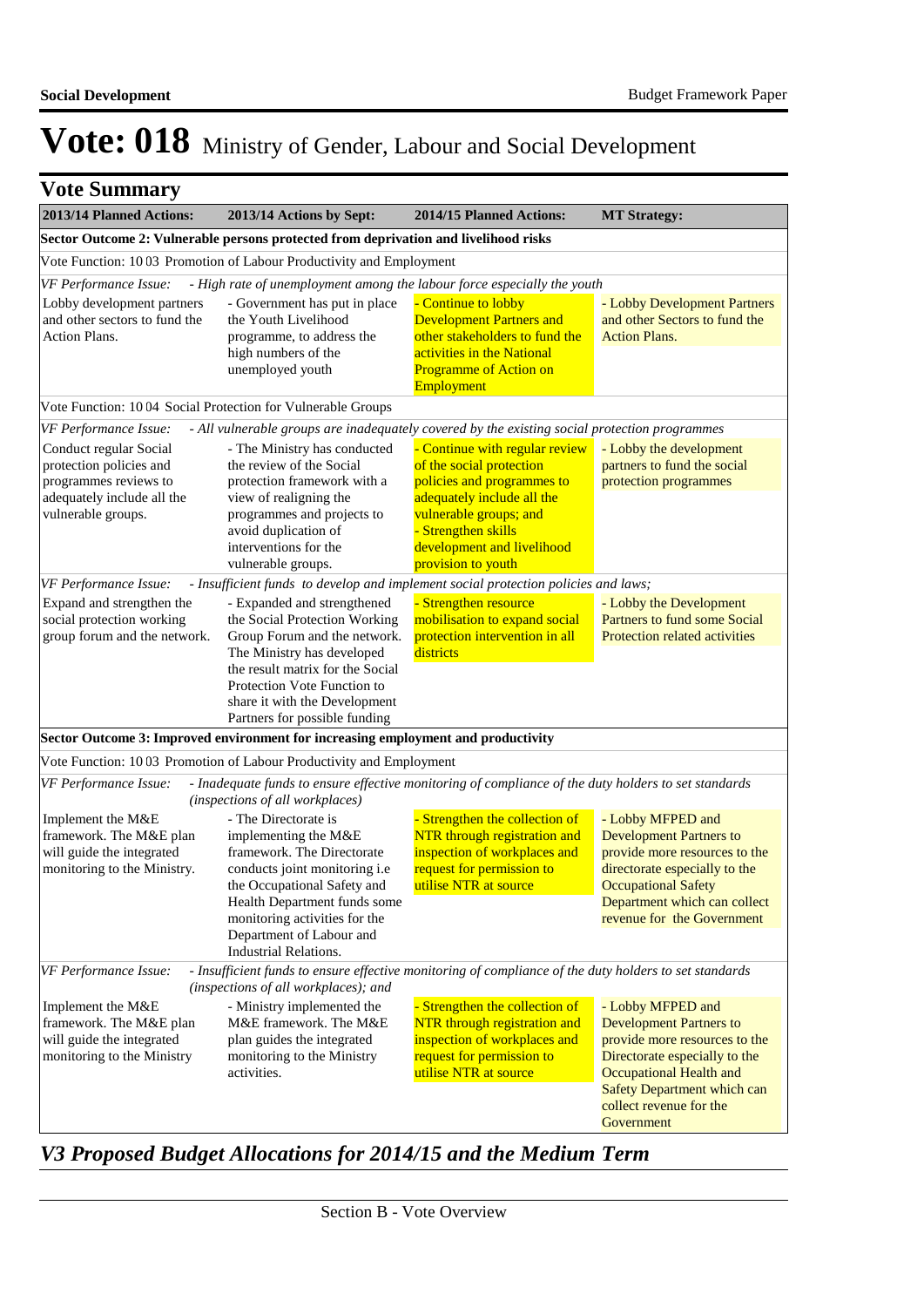### **Vote Summary**

*This section sets out the proposed vote budget allocations for 2014/15 and the medium term, including major areas of expenditures and any notable changes in allocations.* 

| Table v3.1: Past Outturns and Medium Term Projections by vote Function $\cdot$ |                           |                        |                                    |                                |         |         |  |
|--------------------------------------------------------------------------------|---------------------------|------------------------|------------------------------------|--------------------------------|---------|---------|--|
|                                                                                |                           | 2013/14                |                                    | <b>MTEF Budget Projections</b> |         |         |  |
|                                                                                | 2012/13<br><b>Outturn</b> | Appr.<br><b>Budget</b> | <b>Spent by</b><br><b>End Sept</b> | 2014/15                        | 2015/16 | 2016/17 |  |
| Vote: 018 Ministry of Gender, Labour and Social Development                    |                           |                        |                                    |                                |         |         |  |
| 1001 Community Mobilisation and Empowerment                                    | 2.749                     | 2.030                  | 0.459                              | 1.715                          | 2.306   | 2.409   |  |
| 1002 Mainstreaming Gender and Rights                                           | 2.249                     | 1.697                  | 0.366                              | 1.950                          | 2.096   | 2.209   |  |
| 1003 Promotion of Labour Productivity and Employment                           | 1.834                     | 3.934                  | 0.556                              | 4.232                          | 4.569   | 4.895   |  |
| 1004 Social Protection for Vulnerable Groups                                   | 5.077                     | 10.044                 | 1.124                              | 9.722                          | 10.186  | 9.292   |  |
| 1049 Policy, Planning and Support Services                                     | 7.081                     | 17.701                 | 1.483                              | 25,205                         | 29.259  | 30.895  |  |
| <b>Total for Vote:</b>                                                         | 18.990                    | 35.406                 | 3.988                              | 42.824                         | 48.415  | 49.701  |  |

## **Table V3.1: Past Outturns and Medium Term Projections by Vote Function\***

### **(i) The Total Budget over the Medium Term**

The Ministry of Gender, Labour and Social Development total budget allocation in the first FY2014/15 of the MTEF is Shs37.441Bn Showing an increase of Shs2.035Bn in nominal values and 5.75% over the previous FY2013/14. Out of the total Ministry's budget of Shs37.441Bn, Shs2.454Bn is wage recurrent representing 6.56%, Shs16.259Bn is Non-Wage Recurrent representing 43.43%, Shs16.636Bn is Domestic Development reflecting 44.44% and Shs2.090Bn is donor Development representing 5.58% while Shs1.80Bn is outside the MTEF ceiling and has been earmarked for Taxes. The total expenditure including Taxes and Arrears is Shs39.241Bn while the total excluding taxes and Arrears is Shs37.441Bn.

The Shs37.441Bn has been allocated to the different vote function as follows:

- Shs2.129Bn representing 5.69% to Community Mobilization and Empowerment showing an increase of Shs0.099Bn in nominal values and 4.88% over FY2013/14;

- Shs4.404Bn representing 10.79% to Mainstreaming Gender & Rights showing an increase of Shs0.253Bn in nominal values and 14.91% over FY2013/14;

- Shs4.232Bn representing 11.30% to Labour Productivity and Employment showing an increase of Shs0.298Bn in nominal values and 7.57% over FY2013/14;

- Shs8.251Bn representing 22.04% to Social Protection for the Vulnerable Groups showing an increase of Shs0.298Bn in nominal values and 2.97% over FY2013/14; and

- Shs18.788Bn representing 50.18% to Policy Planning and Support Services showing an increase of Shs1.087Bn in nominal values and 6.14% over FY2013/14.

 (a) The Shs2.129Bn under the Community Mobilization and Empowerment Vote Function has been distributed to the Departments and Projects as below:

- Shs0.640Bn to Program 13: Department of Community Development and Literacy;

- Shs1.076Bn to Program 14: Department of Culture and Family Affairs; and

- Shs0.413Bn to Project 0333: Functional Adult Literacy (0.060Bn is Taxes).

(b) The Shs1.950Bn under the Mainstreaming of Gender and Rights Vote Function has been shared by Departments and Projects as presented below:

- Shs1.69Bn to Program 11: Department of Gender and Women Affairs; and

- Shs0.250Bn to Program 12: Department of Equity and Rights.

(c) The Shs4.232Bn under Promotion of Labour, Productivity and Employment Vote Function has been allocated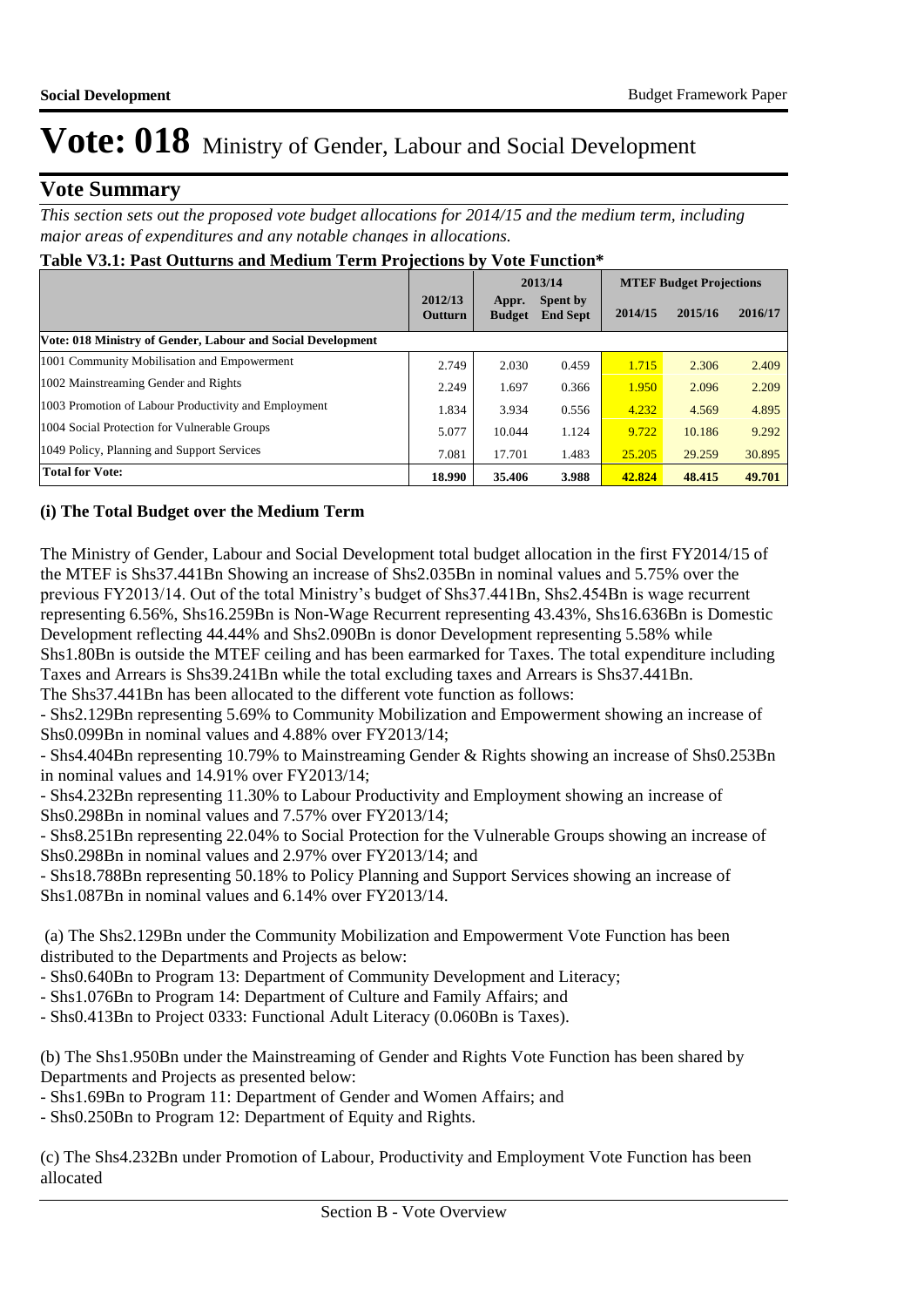### **Vote Summary**

- to the Departments and Projects as presented below:
- Shs0.670Bn to Program 06: Department of Labour and Industrial Relations;
- Shs0.6738Bn to Program 07: Department of Occupational Safety and Health;
- Shs0.313Bn to Program 08: The Industrial Court;
- Shs0.576Bn to Program. 15: Department of Employment Services; and
- Shs2.000Bn to Project 1282: Strengthening Safeguards, Safety and Health at Workplace.

(d) The Shs10.342Bn under the Social Protection for the Vulnerable Vote Function has been allocated to the Departments and Projects as presented below:

- Shs1.865Bn to Prog. 03 Departments of Disability and Elderly Department;
- Shs4.387Bn to Progr. 05 Departments of Youth and Children Affairs;
- Shs0.620Bn to project 0342: Programme for Children and Youth; and
- Shs4. 09Bn to Project 1157: Social Assistance Grant for Empowerment

(e) The Shs18.788Bn under Policy, Planning and Support Services Vote Function has been allocated to the Departments and Projects as presented below:

- Shs6.970Bn to Department 01: Finance and Administration;
- Shs0.105Bn to Department 09: Offices of the Directors;
- Shs0.108Bn to Department 16: Internal Audit; and

- Shs11.604Bn to Project 0345: Strengthening the Ministry of Gender, Labour and Social Development.

In the second FY 2015/16, Shs40.908Bn is projected expenditure showing an increase of Shs3.467Bn in nominal values and 9.26% over FY2014/15. The Shs40.908Bn has been distributed to the different vote functions as follows:

- Community Mobilization and Empowerment Shs2.306Bn showing an increase of Shs0.177Bn in nominal values representing 8.32% over FY2014/15;

- Mainstreaming Gender & Rights Shs2.096Bn showing increase of Shs0.146Bn in nominal values representing 7.51% over FY2014/15;

- Labour Productivity and Employment Shs4.569Bn showing increase of Shs0.337Bn in nominal values representing 7.96% over FY2014/15;

- Social Protection for the Vulnerable Groups Shs10.186Bn showing a decrease of Shs0.156Bn in nominal values representing 1.51% over FY2014/15; and

- Policy Planning and Support Services Shs21.751Bn showing an increase of Shs2.963Bn in nominal values representing 7.51% over FY2014/15.

While in the third year FY 2016/17, Shs41.893Bn has been projected showing an increase of Shs0.985Bn in nominal value and 2.41% over FY2015/16. The Shs41.893Bn has been distributed to the different vote functions as follows:

- Shs2.409Bn to Community Mobilization and Empowerment showing an increase of Shs0.103Bn in nominal values and 4.47% over FY2015/16;

- Shs2.209Bn to Mainstreaming of Gender and Rights showing an increase of Shs0.113Bn in nominal values and 5.39% over FY2015/16;

- Shs4.896Bn to Labour, Productivity and Employment representing an increase of Shs0.663Bn in nominal values and 15.66% over FY2015/16;

- Shs9.292Bn to Social Protection for the Vulnerable Groups showing a decrease of Shs0.894Bn in nominal Values and 8.78% over FY2015/16; and

- Shs23.087Bn to Policy, Planning and Support Services showing an increase of Shs1.336Bn in nominal values and 6.14% over FY2015/16.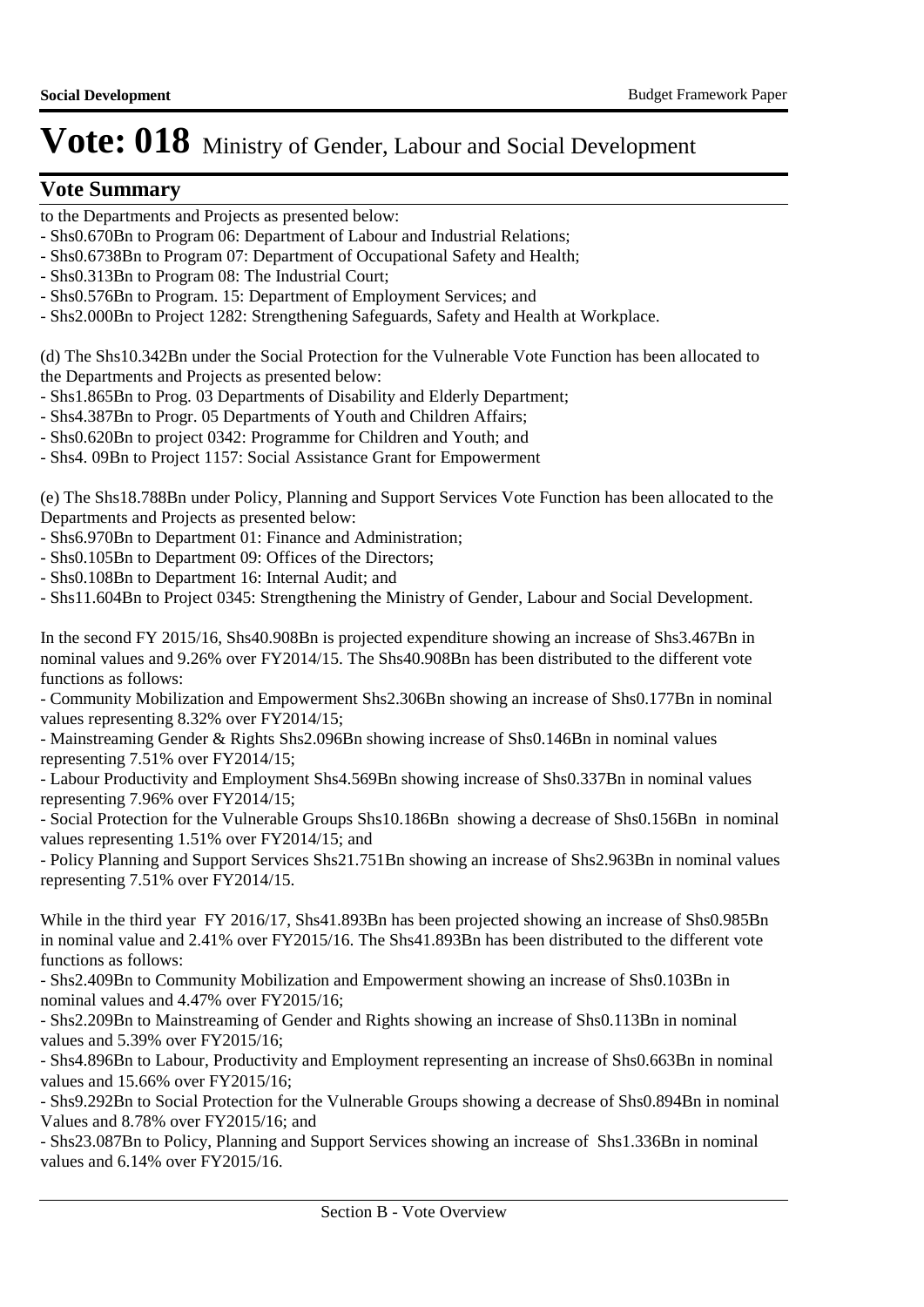### **Vote Summary**

The ceiling shows an increasing trend over the MTEF period. It increased from Shs37.441Bn to Shs41.893Bn reflecting Shs4.352Bn increase in nominal values and 11.89% over the METF. The increases

in the ceilings for the different vote functions have been presented as follows:

- Community Mobilization and Empowerment from Shs2.129Bn to Shs2.409Bn showing a nominal increase of Shs0.280Bn and 13.16% over the MTEF period;

- Mainstreaming of Gender and Rights from Shs1.95Bn to Shs2.209Bn to showing a nominal increase of Shs0.259Bn and 13.26% over the MTEF period;

- Labour, Productivity and Employment from Shs4.232 to Shs4.894Bn representing an increase of Shs0.663Bn and 15.66% over the MTEF period;

- Social Protection for the Vulnerable Groups from Shs10.342Bn to Shs9.292Bn to showing a decrease of Shs0. 1.049Bn in nominal Values and 10.15% over the MTEF period; and

- Policy, Planning and Support Services from Shs18.788Bn to Shs23.087Bn to showing an increase of Shs4.299Bn in nominal values and 22.89% over the MTEF period.

Medium Term

The total for the Ministry of Gender, labour and Social Development Budget for Medium Term (FY2014/15 -2016/17) is Shs120.242Bn. The Shs120.242Bn has been allocated to the different Vote Functions as presented below:

-Shs6.843Bn representing 5.69% to Community Mobilisation and Empowerment;

-Shs6.255Bn representing 5.20% to Mainstreaming Gender and Rights;

-Shs13.696Bn representing 11.39% to Promotion of Labour Productivity and Employment;

-Shs29.820Bn representing 24.80% to Social Protection for the Vulnerable Groups; and

-Shs63.627Bn representing 52.92% to Policy, Planning and Support Services Vote Function.

### **(ii) The major expenditure allocations in the Vote for 2014/15**

The major expenditure allocations in the MGLSD for FY 2014/15 to the different Vote Function are as follows:

- Shs18.788Bn representing 50.18% to Policy Planning and Support Services;

- -Shs8.251Bn representing 22.04% to Social Protection for the Vulnerable Groups; and
- Shs4.232Bn representing 11.30% to Labour Productivity and Employment;
- Shs4.404Bn representing 10.79% to Mainstreaming Gender & Rights; and
- Shs2.129Bn representing 5.69% to Community Mobilization and Empowerment.

Under Policy Planning and Support Services

The Major expenditures are:

- Shs11.603Bn representing 61.76% to Youth Livelihood Program;
- -Shs2.783Bn representing 14.81% is salary for Permanent and contract staff;
- Shs2.43Bn representing 12.93% is rent for the Ministry and other places where the Ministry rents;
- Shs0.90Bn representing 4.79% is for street children; and
- Shs0.50Bn representing 2.66% is for monitoring and Evaluation.

Under Social Protection for the Vulnerable Groups Vote Function The major expenditures include:

- Shs2.03Bn representing 24.60% to Youth Livelihood Program;

- Shs2.00Bn representing 24.24% is for Expanding Social Protection in Uganda;

-Shs3.668Bn representing 44.45% is for National Youth Council, National Council for Children and National Council for Disability;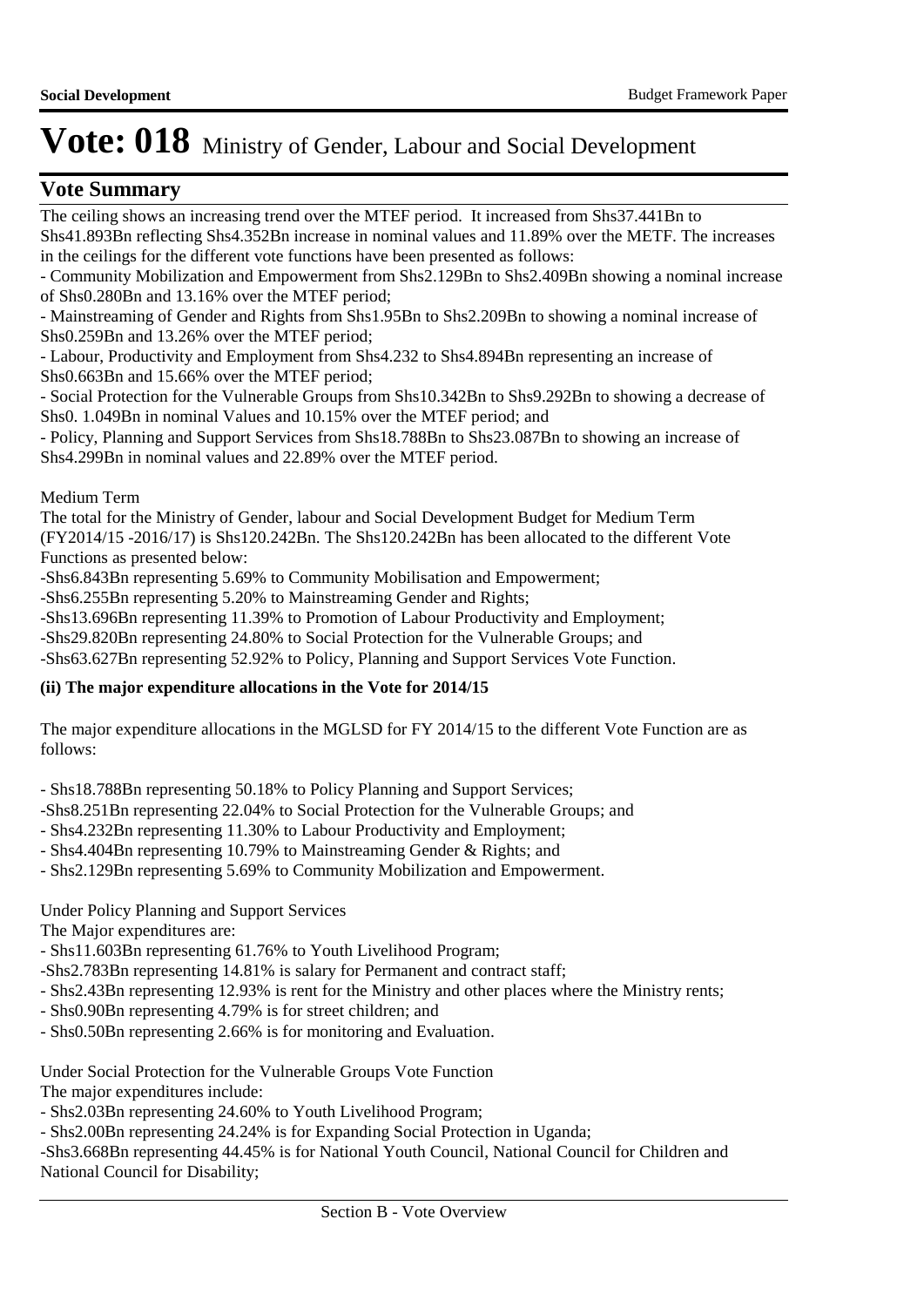### **Vote Summary**

- Shs0.584Bn representing 7.07% is for feeding children; and

-Shs0.33021 representing 4.0% is salary for Permanent and contract staff.

Under the Promotion of Labour Productivity Vote Function

- The major expenditures include:
- Shs2.00Bn representing 47.26% to Strengthening Safeguard, Safety and Health at workplace;
- Shs1.00Bn representing 23.63% is for inspection of workplaces;
- -Shs0.812Bn representing 19.20% is salary for Permanent and contract staff; and
- Shs0.500Bn representing 11.81% is for Externalization of Labour and labour boards meetings.

Under Community Mobilisation and Empowerment Vote Function

The major expenditures include:

- Shs0.66Bn representing 31.00% is transfers to Traditional / Cultural Leaders and Autonomous Institutions;

- Shs0.412Bn representing 19.35% is for FAL Programme; and

-Shs0.2293Bn representing 10.77% is salary for Permanent and contract staff.

Under Mainstreaming Gender and Rights Vote Function

The major expenditures include:

- Shs2.09Bn representing 51.73% is for strengthening women enterprises;

- Shs0.985Bn representing 24.38% is for Support to National Women Council; and

-Shs0.32736Bn representing 8.10% is salary for Permanent and contract staff.

(iii) The major planned changes in resource allocations within the Vote for 2014/15 The Government of Uganda is implementing the Youth Livelihood Programme in 40 pilot districts.

#### **(iii) The major planned changes in resource allocations within the Vote for 2014/15**

 The Government of Uganda is implementing the Youth Livelihood Programme in 53 pilot higher local governments.

#### **Table V3.2: Key Changes in Vote Resource Allocation**

| <b>Changes in Budget Allocations and Outputs from 2013/14 Planned Levels:</b> |                                                          |                             | <b>Justification for proposed Changes in</b> |                                          |
|-------------------------------------------------------------------------------|----------------------------------------------------------|-----------------------------|----------------------------------------------|------------------------------------------|
| 2014/15                                                                       | 2015/16                                                  |                             | 2016/17                                      | <b>Expenditure and Outputs</b>           |
| Vote Function: 1004 Social Protection for Vulnerable Groups                   |                                                          |                             |                                              |                                          |
| Output:                                                                       | 1004 04 Training and Skills Development                  |                             |                                              |                                          |
| $UShs Bn$ :                                                                   | $-3.406$ UShs Bn:                                        | $-1.930$ UShs Bn:           | $-2.122$                                     |                                          |
| <b>Ministry commences to</b>                                                  | After putting systems in                                 | The allocation for training |                                              | During the Cabinet sitting on 4th        |
| implement the Youth                                                           | place for the smooth                                     | will increase as the Youth  |                                              | September, 2013 the Cabinet Paper on     |
| <b>Livelihood Programme</b>                                                   | implementation of the                                    | Livelihood Programme is     |                                              | Youth Livelihood was discussed by        |
| leading to reduction in the                                                   | <b>Youth Livelihood</b>                                  | rolled to a number of       |                                              | Cabinet and on 13th September 2013 by    |
| number of youth trained in                                                    | Programme, since this was a districts and municipalities |                             |                                              | Parliament. Both unanimously approved    |
| entrepreneurship / life Skills                                                | one off activity, some funds                             | leading to more trainees in |                                              | the Programme with a financial           |
| in the MTEF as it was                                                         | were released for other                                  | the MTEF period.            |                                              | implication of Shs265.00bn to start with |
| putting in place systems for                                                  | activities including the                                 |                             |                                              | for a period of five years $(FY2013/14-$ |
| smooth implementation of                                                      | vouth trained in                                         |                             |                                              | 2017/18) translating into Shs53.bn       |
| the propramme.                                                                | entrepreneurship / life Skills.                          |                             |                                              | annually. The YLP is intended to:        |
|                                                                               |                                                          |                             |                                              |                                          |
|                                                                               |                                                          |                             |                                              | The MGLSD then embarked on putting       |
|                                                                               |                                                          |                             |                                              | in place systems for the smooth          |
|                                                                               |                                                          |                             |                                              | implementation of the Youth Livelihood   |
|                                                                               |                                                          |                             |                                              | Programme in all districts and           |
|                                                                               |                                                          |                             |                                              | municipalities in Uganda. The Youth      |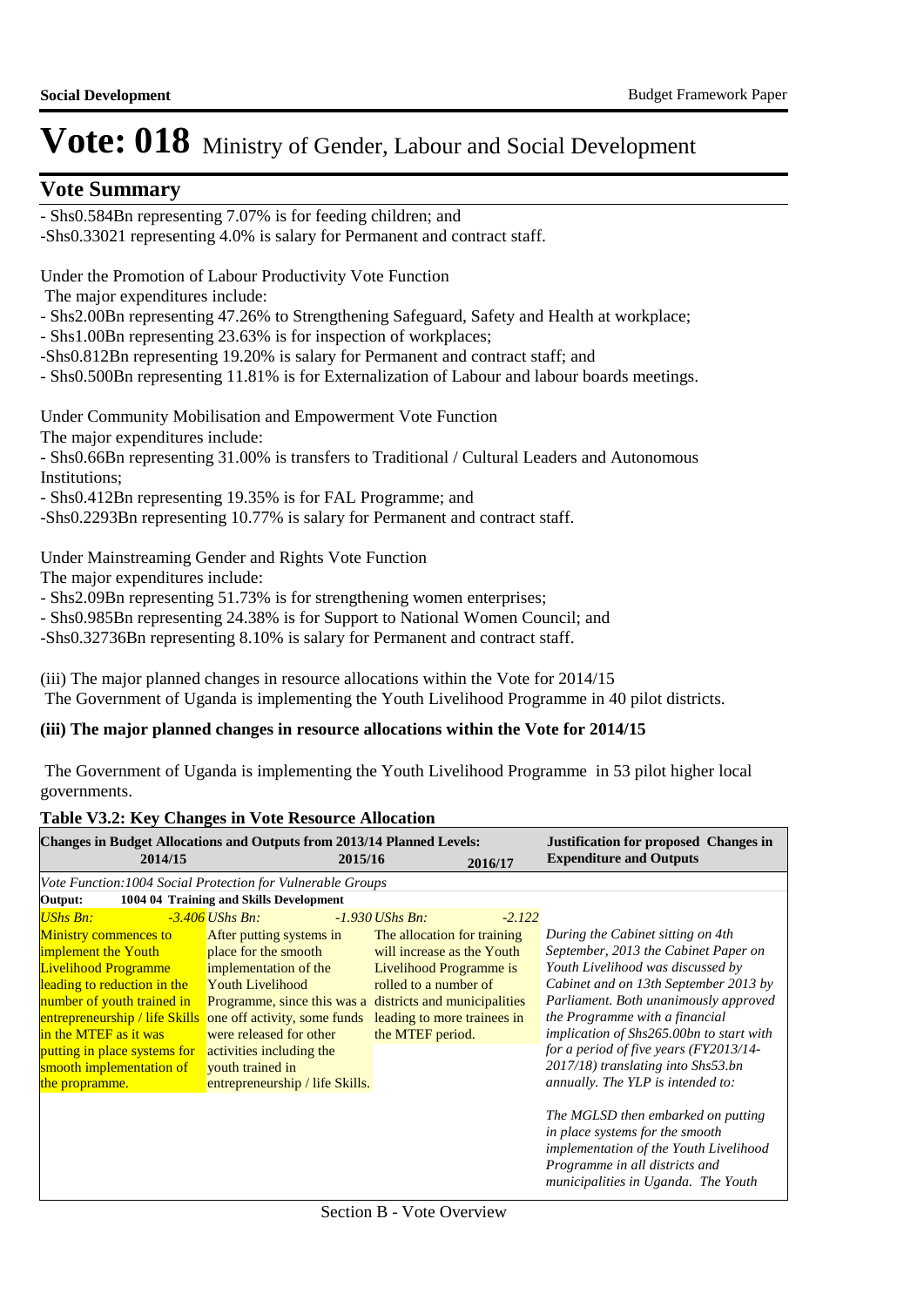| <b>Changes in Budget Allocations and Outputs from 2013/14 Planned Levels:</b><br>2014/15 | 2015/16 | 2016/17 | Justification for proposed Changes in<br><b>Expenditure and Outputs</b>                                                                                                                                                                                                                                                                                                                                                                                                                                                                                                                                                                                 |
|------------------------------------------------------------------------------------------|---------|---------|---------------------------------------------------------------------------------------------------------------------------------------------------------------------------------------------------------------------------------------------------------------------------------------------------------------------------------------------------------------------------------------------------------------------------------------------------------------------------------------------------------------------------------------------------------------------------------------------------------------------------------------------------------|
|                                                                                          |         |         | Livelihood Programme (YLP) is a 5-<br>Year Programme, targeting the poor and<br>unemployed Youth which is 18% of the<br>total population between 18-30 year in<br>districts and municipalities across the<br>country.                                                                                                                                                                                                                                                                                                                                                                                                                                   |
|                                                                                          |         |         | The Youth Livelihood Programme has<br>three $(3)$ components: the Skills<br>Development (SD); Livelihood Support<br>(LS) and the Institutional. Under the SD,<br>the Youth will be provided with hands on<br>apprenticeship training and start-up<br>toolkits. Entrepreneurship and<br>vocational training shall also be<br>provided. The LS Component will<br>finance Income Generating Activities<br>initiated by the Youth. The funds will be<br>accessed to the Youth Interest Groups<br>(YIG) at concessionary interest rates.<br>All the beneficiaries under the LS<br>component will receive basic training<br>Entrepreneurship and life skills. |
|                                                                                          |         |         | The beneficiaries of the programme are<br>poor and unemployed that constitute<br>$18\%$ of the youth population in the age<br>bracket of 18-30 years which is 21.3 %<br>of the districts' and municipalities'<br>whole population rural and urban,<br>uneducated and educated including<br>university graduates. Specifically they<br><i>include:</i><br>- Dropouts from school and training<br><i>institutions:</i><br>- Youth living in slums, city streets, high                                                                                                                                                                                     |
|                                                                                          |         |         | risk and impoverished communities;<br>- Youth that have not had the<br>opportunity to attend formal education;<br>- Single parent youth;<br>- Youth with disability;<br>- Youth Living with HIV/AIDS; and<br>- Youth who have completed secondary<br>school or tertiary institutions but without<br>employment.                                                                                                                                                                                                                                                                                                                                         |
|                                                                                          |         |         | Special consideration will be accorded<br>to the female youth who should<br>constitute at least 30% of the<br>participants to be selected under the<br>Programme. Deliberate and specific<br>efforts will be made to offer targeted<br>support to youth with disabilities and<br><b>University Graduates.</b>                                                                                                                                                                                                                                                                                                                                           |
|                                                                                          |         |         | The targeting methodology will involve a<br>combination of the following                                                                                                                                                                                                                                                                                                                                                                                                                                                                                                                                                                                |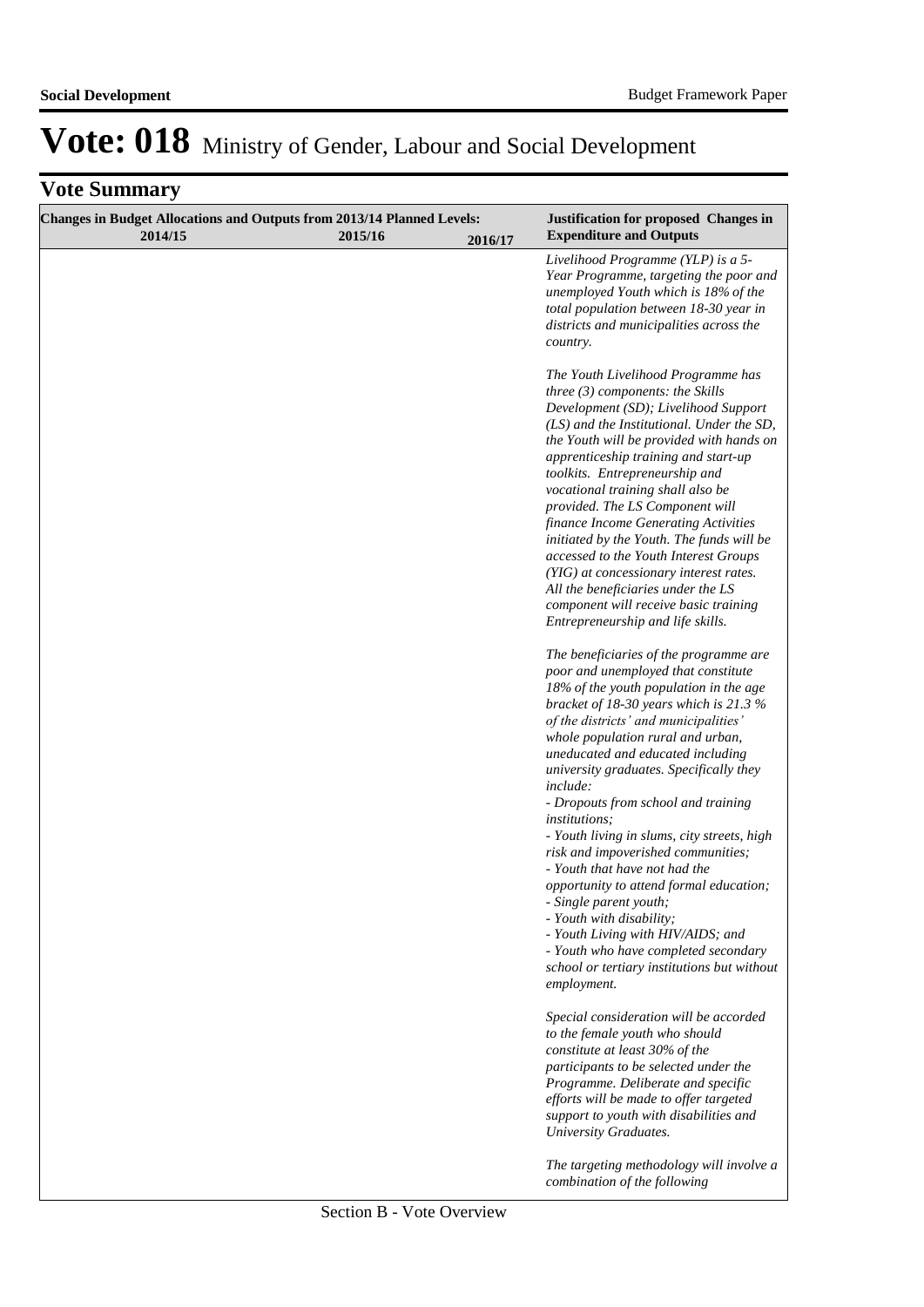| 2014/15                                                                                                                                                                                                                                                                 | Changes in Budget Allocations and Outputs from 2013/14 Planned Levels:<br>2015/16                                                                                                                                                             | 2016/17                                                                                                                                                                                                                                       | <b>Justification for proposed Changes in</b><br><b>Expenditure and Outputs</b>                                                                                                                                                                                                                                                                                                                                                                                                                                                                                                                                                                                                                  |
|-------------------------------------------------------------------------------------------------------------------------------------------------------------------------------------------------------------------------------------------------------------------------|-----------------------------------------------------------------------------------------------------------------------------------------------------------------------------------------------------------------------------------------------|-----------------------------------------------------------------------------------------------------------------------------------------------------------------------------------------------------------------------------------------------|-------------------------------------------------------------------------------------------------------------------------------------------------------------------------------------------------------------------------------------------------------------------------------------------------------------------------------------------------------------------------------------------------------------------------------------------------------------------------------------------------------------------------------------------------------------------------------------------------------------------------------------------------------------------------------------------------|
|                                                                                                                                                                                                                                                                         |                                                                                                                                                                                                                                               |                                                                                                                                                                                                                                               | approaches:<br>- Geographical targeting by the Ministry<br>of Gender, Labour and Social<br>Development (MGLSD); based on<br>existing data including poverty, youth<br>population, unemployment etc.; and<br>- Community based targeting; based on<br>the socio-economic status of the<br>individual youth e.g. present income<br>source, period out of employment,<br>number of children, etc.                                                                                                                                                                                                                                                                                                  |
|                                                                                                                                                                                                                                                                         |                                                                                                                                                                                                                                               |                                                                                                                                                                                                                                               | The objectives of the YLP are to:<br>- Provide youth with marketable<br>vocational skills and tool kits for self-<br>employment and job creation;<br>- Provide financial support to enable the<br>youth establish Income Generating<br>Activities (IGAs);<br>- Provide the youth with<br>entrepreneurship and life skills as an<br>integral part of their livelihoods; and<br>- Provide youth with relevant knowledge<br>and information for attitudinal change<br>$(+ve$ mind set change).<br>Expanding social protection measures to<br>reduce vulnerability and enhancing the<br>productivity of the Human resource<br>through diversifying and providing<br>comprehensive social protection |
|                                                                                                                                                                                                                                                                         |                                                                                                                                                                                                                                               |                                                                                                                                                                                                                                               | measures for the different categories of<br>the population have a direct link the<br>following NDP objectives.<br>- Increasing household incomes and<br>promoting equality; and<br>- Increasing access to quality social<br>services.                                                                                                                                                                                                                                                                                                                                                                                                                                                           |
| Output:                                                                                                                                                                                                                                                                 | 1004 05 Empowerment, Support, Care and Protection of Vulnerable Groups                                                                                                                                                                        |                                                                                                                                                                                                                                               |                                                                                                                                                                                                                                                                                                                                                                                                                                                                                                                                                                                                                                                                                                 |
| <b>UShs Bn:</b><br>The SAGE beneficiaries<br>have increased by 13,239<br>individuals. The increase is<br>a result of Government<br>providing extra funding of<br>Shs2.00bn for the roll out of<br>the SAGE Programme in<br><b>Yumbe District in the</b><br>Medium Term. | The SAGE beneficiaries<br>have increased by 13,239<br>individuals. The increase is<br>a result of Government<br>providing extra funding of<br>Shs2.00bn for the roll out of<br>the SAGE Programme in<br>Yumbe District in the<br>Medium Term. | The SAGE beneficiaries<br>have increased by 13,239<br>individuals. The increase is<br>a result of Government<br>providing extra funding of<br>Shs2.00bn for the roll out of<br>the SAGE Programme in<br>Yumbe District in the<br>Medium Term. | <b>1.877</b> UShs Bn: 2.072 UShs Bn: 1.709 Social Protection (SP) is considered to<br>be a vital intervention for strengthening<br>the social capital of the poor and<br>enhancing their social inclusion in the<br>development process. Its emphasis is on<br>increasing access to equal opportunities,<br>enhancing equity and protection as well<br>as safe guarding the rights of the<br>vulnerable groups.                                                                                                                                                                                                                                                                                 |
|                                                                                                                                                                                                                                                                         |                                                                                                                                                                                                                                               |                                                                                                                                                                                                                                               | Chapter 4 of Uganda's Constitutions<br>stipulates the rights and freedoms every<br>Ugandan should enjoy, including the<br>right to basics of life and a life of<br>dignity. Article XIV Uganda's<br>Constitution (1995): states: All<br>Ugandans enjoy rights and opportunities<br>and access to education, health services,                                                                                                                                                                                                                                                                                                                                                                    |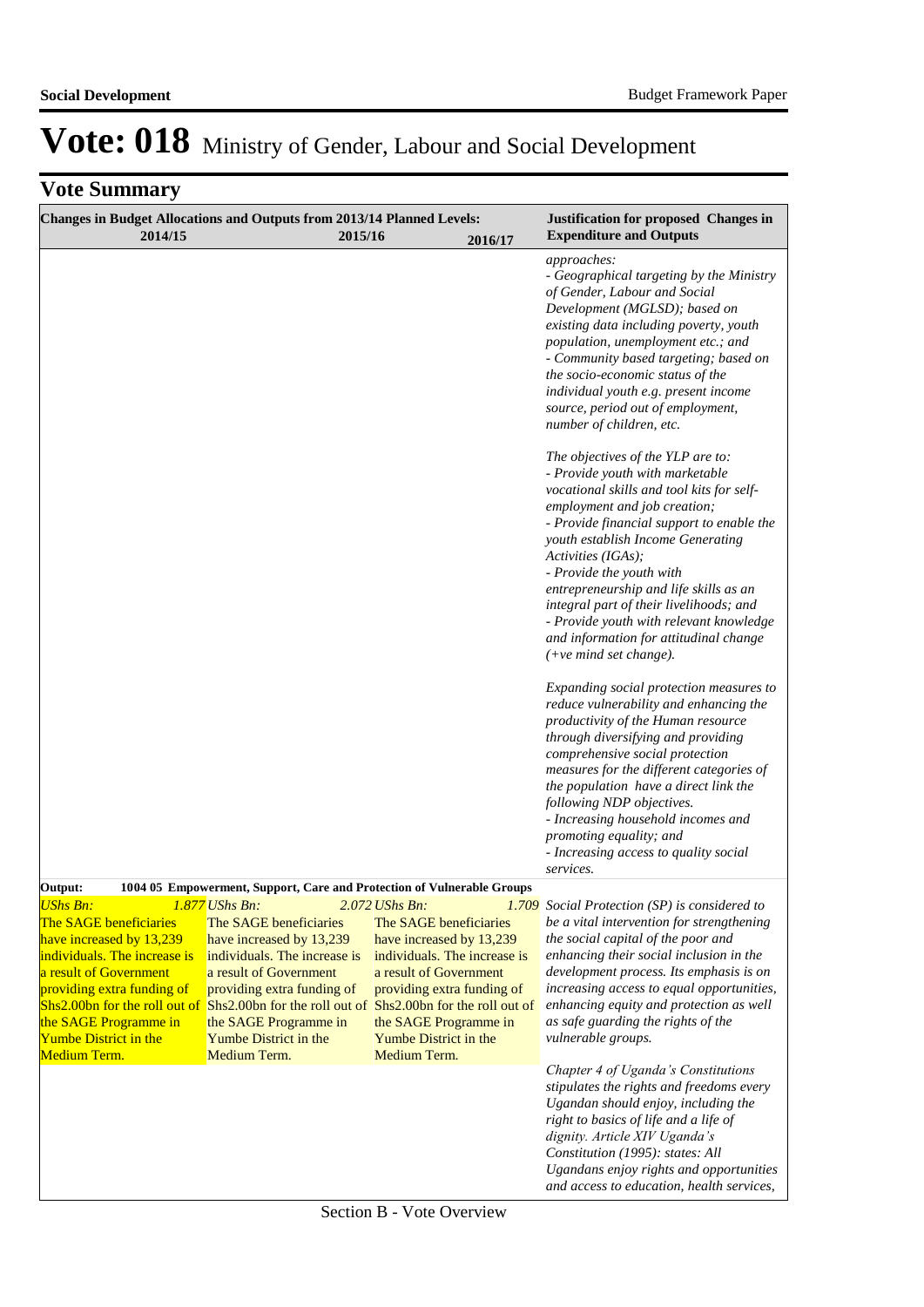| Changes in Budget Allocations and Outputs from 2013/14 Planned Levels:<br>2014/15                                                                                                                                                                                                                                                                                       |                                                                                                                                                                                                                                                                                      | 2015/16                                                                                                                                                                                                                                                                              | 2016/17  | <b>Justification for proposed Changes in</b><br><b>Expenditure and Outputs</b>                                                                                                                                                                                                                                                                                                                                    |
|-------------------------------------------------------------------------------------------------------------------------------------------------------------------------------------------------------------------------------------------------------------------------------------------------------------------------------------------------------------------------|--------------------------------------------------------------------------------------------------------------------------------------------------------------------------------------------------------------------------------------------------------------------------------------|--------------------------------------------------------------------------------------------------------------------------------------------------------------------------------------------------------------------------------------------------------------------------------------|----------|-------------------------------------------------------------------------------------------------------------------------------------------------------------------------------------------------------------------------------------------------------------------------------------------------------------------------------------------------------------------------------------------------------------------|
|                                                                                                                                                                                                                                                                                                                                                                         |                                                                                                                                                                                                                                                                                      |                                                                                                                                                                                                                                                                                      |          | decent shelter, adequate clothing, food<br>security and pension and retirement<br>benefits. The National Objectives and<br>Directive Principles of State Policy state<br>that "the State shall make reasonable<br>provision for the welfare and<br>maintenance of the Aged."                                                                                                                                      |
|                                                                                                                                                                                                                                                                                                                                                                         |                                                                                                                                                                                                                                                                                      |                                                                                                                                                                                                                                                                                      |          | Direct Income Support is in the NRM<br>Manifesto and the National Development<br>Plan (NDP). The NRM Manifesto<br>emphasizes the need to provide direct<br>income support to the older persons<br>while the NDP outlines objectives for<br>expanding social protection to reduce<br>vulnerability.                                                                                                                |
|                                                                                                                                                                                                                                                                                                                                                                         |                                                                                                                                                                                                                                                                                      |                                                                                                                                                                                                                                                                                      |          | Expanding social protection measures to<br>reduce vulnerability through diversifying<br>and providing comprehensive social<br>protection measures for the different<br>categories of the population has a direct<br>bearing on the following NDP<br>objectives.<br>- Increasing household incomes and<br>promoting equality; and<br>- Increasing access to quality social<br>services.                            |
| Output:                                                                                                                                                                                                                                                                                                                                                                 | 1004 51 Support to councils provided                                                                                                                                                                                                                                                 |                                                                                                                                                                                                                                                                                      |          |                                                                                                                                                                                                                                                                                                                                                                                                                   |
| <b>UShs Bn:</b><br>The numbers of councils<br>and the amount of funds<br>transferred to them have not<br>changed. However, the<br>additional funds reflected<br>are for the Youth<br><b>Livelihood Programme that</b><br>are for transfer to the local<br>governments. The<br>programme has no codes in programme has no codes in programme has no codes in<br>the IFMS | $1.477$ UShs Bn:<br>The numbers of councils<br>and the amount of funds<br>transferred to them have not<br>changed. However, the<br>additional funds reflected<br>are for the Youth<br>Livelihood Programme<br>which will be transferred to<br>the local governments. The<br>the IFMS | $0.041$ UShs Bn:<br>The numbers of councils<br>and the amount of funds<br>transferred to them have not<br>changed. However, the<br>additional funds reflected<br>are for the Youth<br>Livelihood Programme<br>which will be transferred to<br>the local governments. The<br>the IFMS | $-0.154$ | During the Cabinet sitting on 4th<br>September, 2013 the Cabinet Paper on<br>Youth Livelihood was discussed by<br>Cabinet and on 13th September 2013 by<br>Parliament. Both unanimously approved<br>the Programme with a financial<br>implication of Shs265.00bn to start with<br>for a period of five years (FY2013/14-<br>2017/18) translating into Shs53 bn<br>annually.<br>The MGLSD then embarked on putting |
|                                                                                                                                                                                                                                                                                                                                                                         |                                                                                                                                                                                                                                                                                      |                                                                                                                                                                                                                                                                                      |          | in place systems for the smooth<br>implementation of the Youth Livelihood<br>Programme in all districts and<br>municipalities in Uganda. The Youth<br>Livelihood Programme (YLP) is a 5-<br>Year Programme, targeting the poor and<br>unemployed Youth which is 18% of the<br>total population between 18-30 year in<br>districts and municipalities across the<br>country.                                       |
|                                                                                                                                                                                                                                                                                                                                                                         |                                                                                                                                                                                                                                                                                      |                                                                                                                                                                                                                                                                                      |          | The Youth Livelihood Programme has<br>three $(3)$ components: the Skills<br>Development (SD); Livelihood Support<br>(LS) and the Institutional. Under the SD,<br>the Youth will be provided with hands on                                                                                                                                                                                                         |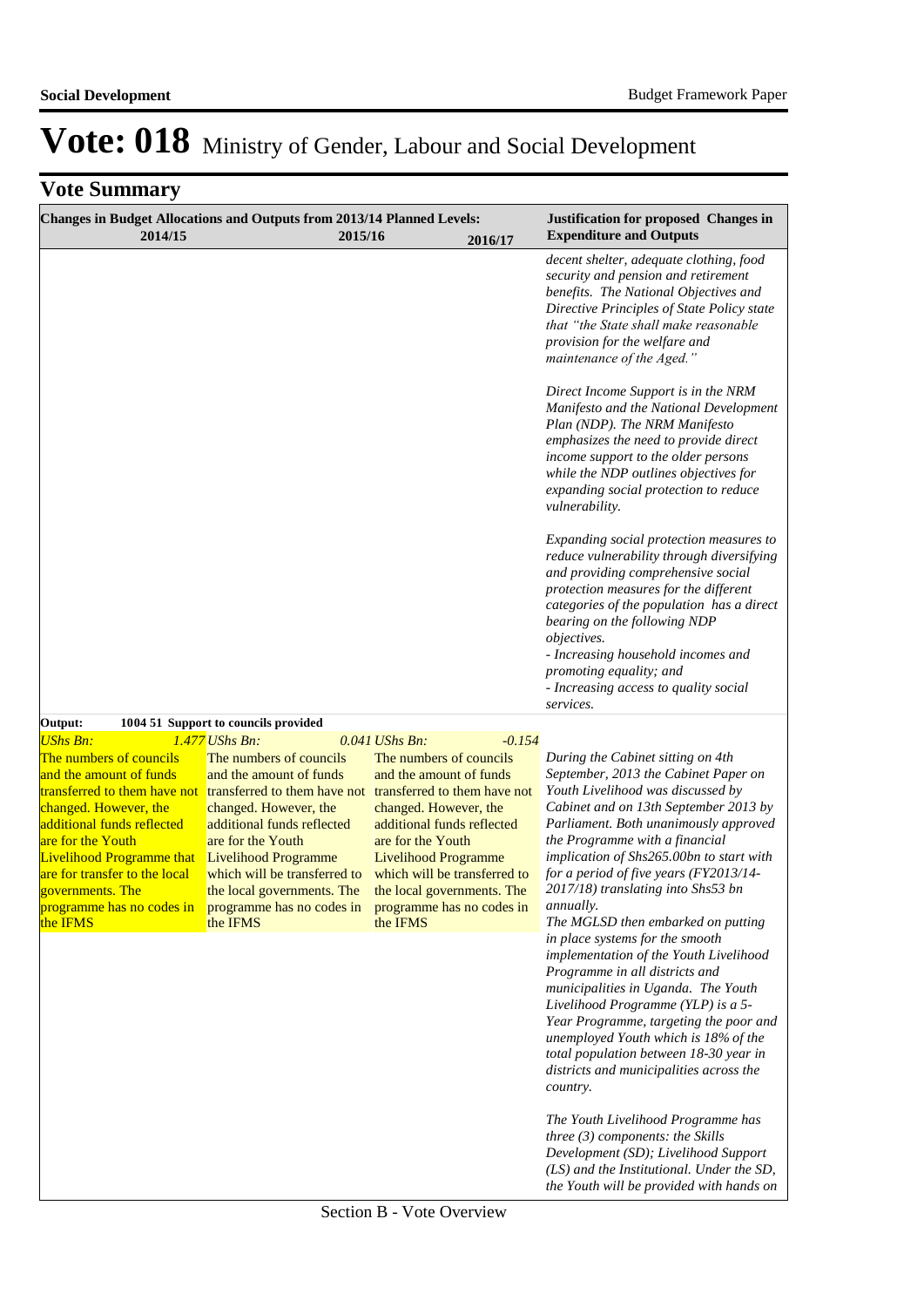| <b>Changes in Budget Allocations and Outputs from 2013/14 Planned Levels:</b><br>2014/15 | 2015/16 | 2016/17 | <b>Justification for proposed Changes in</b><br><b>Expenditure and Outputs</b>                                                                                                                                                                                                                                                                                                                                                                                                                                                                                                                                                                                                                                                                                                 |
|------------------------------------------------------------------------------------------|---------|---------|--------------------------------------------------------------------------------------------------------------------------------------------------------------------------------------------------------------------------------------------------------------------------------------------------------------------------------------------------------------------------------------------------------------------------------------------------------------------------------------------------------------------------------------------------------------------------------------------------------------------------------------------------------------------------------------------------------------------------------------------------------------------------------|
|                                                                                          |         |         | apprenticeship training and start-up<br>toolkits. Entrepreneurship and<br>vocational training shall also be<br>provided. The LS Component will<br>finance Income Generating Activities<br>initiated by the Youth. The funds will be<br>accessed to the Youth Interest Groups<br>(YIG) at concessionary interest rates.<br>All the beneficiaries under the LS<br>component will receive basic training<br>Entrepreneurship and life skills.                                                                                                                                                                                                                                                                                                                                     |
|                                                                                          |         |         | The beneficiaries of the programme are<br>poor and unemployed that constitute<br>18% of the youth population in the age<br>bracket of 18-30 years which is 21.3 $%$<br>of the districts' and municipalities'<br>whole population rural and urban,<br>uneducated and educated including<br>university graduates. Specifically they<br>include:<br>- Dropouts from school and training<br><i>institutions;</i><br>- Youth living in slums, city streets, high<br>risk and impoverished communities;<br>- Youth that have not had the<br>opportunity to attend formal education;<br>- Single parent youth;<br>- Youth with disability;<br>- Youth Living with HIV/AIDS; and<br>- Youth who have completed secondary<br>school or tertiary institutions but without<br>employment. |
|                                                                                          |         |         | Special consideration will be accorded<br>to the female youth who should<br>constitute at least 30% of the<br>participants to be selected under the<br>Programme. Deliberate and specific<br>efforts will be made to offer targeted<br>support to youth with disabilities and<br><b>University Graduates.</b>                                                                                                                                                                                                                                                                                                                                                                                                                                                                  |
|                                                                                          |         |         | The targeting methodology will involve a<br>combination of the following<br>approaches:<br>- Geographical targeting by the Ministry<br>of Gender, Labour and Social<br>Development (MGLSD); based on<br>existing data including poverty, youth<br>population, unemployment etc.; and<br>- Community based targeting; based on<br>the socio-economic status of the<br>individual youth e.g. present income<br>source, period out of employment,<br>number of children, etc.                                                                                                                                                                                                                                                                                                     |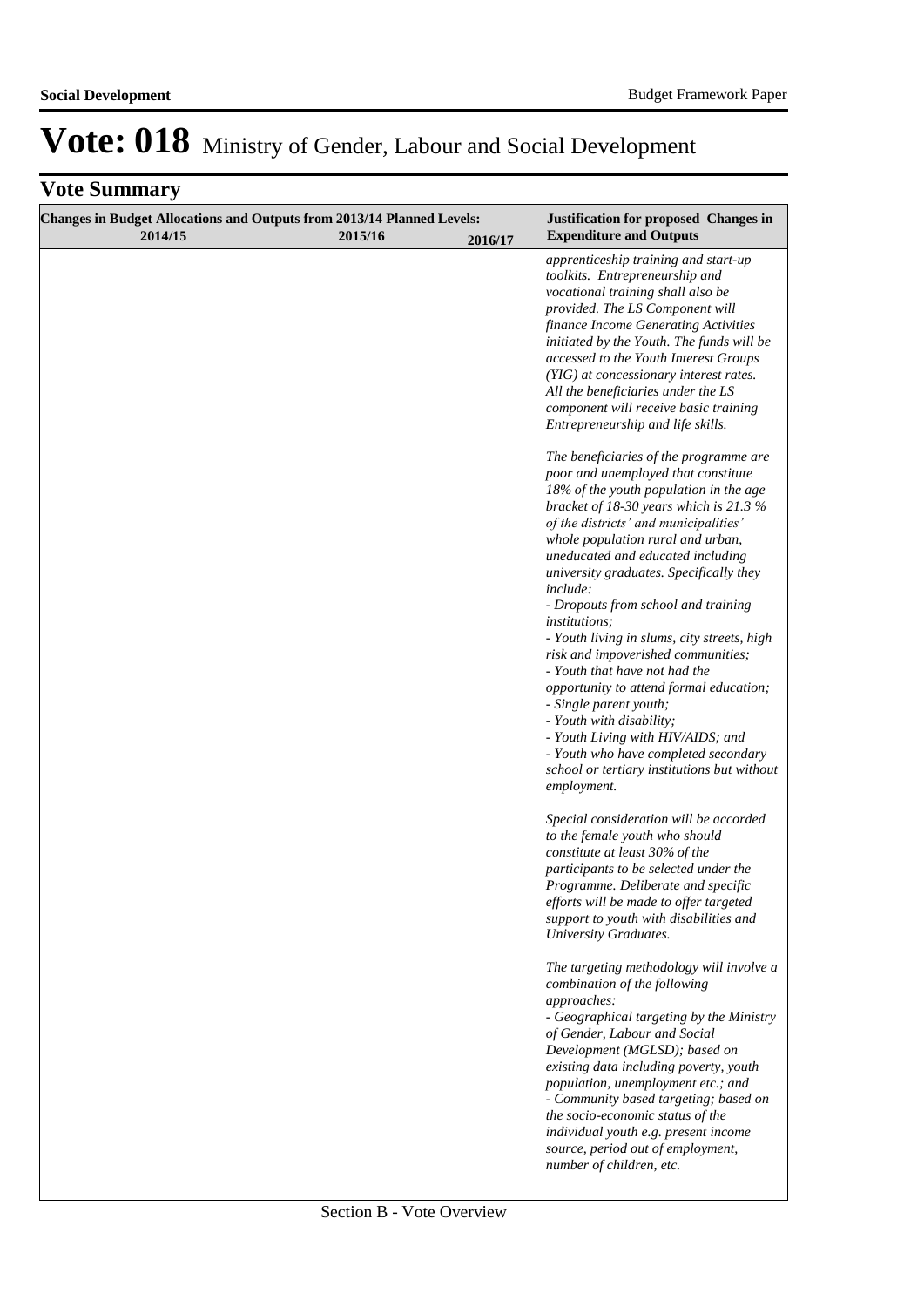| <b>Changes in Budget Allocations and Outputs from 2013/14 Planned Levels:</b><br>2014/15                                                                                                                                                                                                                                                  | 2015/16                                                                                                                                      | 2016/17                                                                                                                                                                                                                                 | <b>Justification for proposed Changes in</b><br><b>Expenditure and Outputs</b>                                                                                                                                                                                                                                                                                                                                                                                                                                                                                                                                                                               |
|-------------------------------------------------------------------------------------------------------------------------------------------------------------------------------------------------------------------------------------------------------------------------------------------------------------------------------------------|----------------------------------------------------------------------------------------------------------------------------------------------|-----------------------------------------------------------------------------------------------------------------------------------------------------------------------------------------------------------------------------------------|--------------------------------------------------------------------------------------------------------------------------------------------------------------------------------------------------------------------------------------------------------------------------------------------------------------------------------------------------------------------------------------------------------------------------------------------------------------------------------------------------------------------------------------------------------------------------------------------------------------------------------------------------------------|
|                                                                                                                                                                                                                                                                                                                                           |                                                                                                                                              |                                                                                                                                                                                                                                         | The objectives of the YLP are to:<br>- Provide youth with marketable<br>vocational skills and tool kits for self-<br>employment and job creation;<br>- Provide financial support to enable the<br>youth establish Income Generating<br>Activities (IGAs);<br>- Provide the youth with<br>entrepreneurship and life skills as an<br>integral part of their livelihoods; and<br>- Provide youth with relevant knowledge<br>and information for attitudinal change<br>$(+ve$ mind set change).<br>Expanding social protection measures to<br>reduce vulnerability and enhancing the<br>productivity of the Human resource<br>through diversifying and providing |
| Vote Function: 1001 Policy, Planning and Support Services                                                                                                                                                                                                                                                                                 |                                                                                                                                              |                                                                                                                                                                                                                                         | comprehensive social protection<br>measures for the different categories of<br>the population have a direct link the<br>following NDP objectives.<br>- Increasing household incomes and<br>promoting equality; and<br>- Increasing access to quality social<br>services.                                                                                                                                                                                                                                                                                                                                                                                     |
| Output:<br><b>UShs Bn:</b>                                                                                                                                                                                                                                                                                                                | $-2.396$ UShs Bn:                                                                                                                            | 1049 01 Policy, Consultation, Planning, Resource Mobilisation and Monitoring Services<br>$-1.788$ UShs Bn:<br>$-1.514$                                                                                                                  |                                                                                                                                                                                                                                                                                                                                                                                                                                                                                                                                                                                                                                                              |
| The Budget for the recruited The Budget for the recruited The Budget for the recruited<br>technical support team to<br>work for this Programme<br>has been included under this included under this output<br>output for a period of five<br>years. The Budget for the<br>technical staff under this<br>programme is Shs2.09Bn<br>per year | technical staff to work for<br>this Programme has been<br>for a period of five years.<br>staff under this programme<br>is Shs2.09Bn per year | technical staff to work for<br>this Programme has been<br>included under this output<br>for a period of five years.<br>The Budget for the technical The Budget for the technical<br>staff under this programme<br>is Shs2.09Bn per year | Following the Cabinet sitting on 4th<br>September, 2013 the Cabinet Paper on<br>Youth Livelihood was discussed by<br>Cabinet and on 13th September 2013 by<br>Parliament. Both unanimously approved<br>the Programme with a financial<br>implication of Shs265.00bn to start with<br>for a period of five years (FY2013/14-<br>2017/18) translating into Shs53.bn<br>annually.                                                                                                                                                                                                                                                                               |
|                                                                                                                                                                                                                                                                                                                                           |                                                                                                                                              |                                                                                                                                                                                                                                         | The MGLSD then embarked on putting<br>in place systems for the smooth<br>implementation of the Youth Livelihood<br>Programme in all districts including<br>municipalities in Uganda. The Youth<br>Livelihood Programme (YLP) is a<br>rolling 5-Year Programme, targeting the<br>poor and unemployed Youth which is<br>18% of the total population between 18-<br>30 year in districts and municipalities<br>across the country.                                                                                                                                                                                                                              |
|                                                                                                                                                                                                                                                                                                                                           |                                                                                                                                              |                                                                                                                                                                                                                                         | The Ministry has recruited technical<br>staff / support team to work with the<br>Programme. A total Budget of Shs2.09bn<br>has allocated for the contract staff of the<br>programme under the out of Policy,                                                                                                                                                                                                                                                                                                                                                                                                                                                 |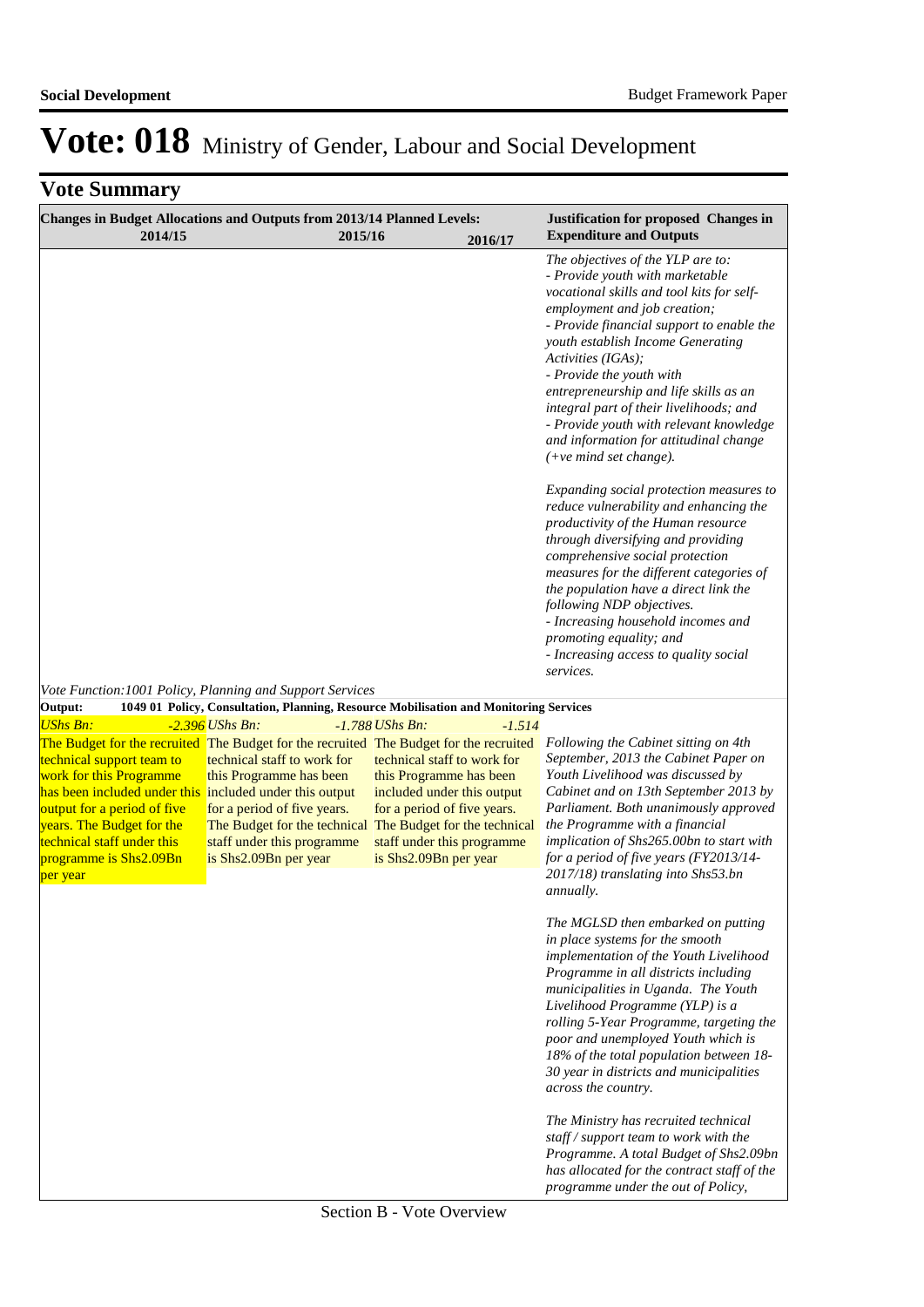| Changes in Budget Allocations and Outputs from 2013/14 Planned Levels:<br>2014/15 |                                                                  | 2015/16           | 2016/17                                                |          | <b>Justification for proposed Changes in</b><br><b>Expenditure and Outputs</b>                                                                                                                                                                                                                                                                                                                                                                                                                                                                                                                                 |
|-----------------------------------------------------------------------------------|------------------------------------------------------------------|-------------------|--------------------------------------------------------|----------|----------------------------------------------------------------------------------------------------------------------------------------------------------------------------------------------------------------------------------------------------------------------------------------------------------------------------------------------------------------------------------------------------------------------------------------------------------------------------------------------------------------------------------------------------------------------------------------------------------------|
|                                                                                   |                                                                  |                   |                                                        |          | Consultation, Planning, resource<br>mobilisation and monitoring service<br>under the Strengthening of Ministry of<br>Gender, Labour and Social Development<br>Project. The Youth Livelihood<br>Programme has no code in the IFMS.                                                                                                                                                                                                                                                                                                                                                                              |
|                                                                                   |                                                                  |                   |                                                        |          | Expanding social protection measures to<br>reduce vulnerability and enhancing the<br>productivity of the Human resource<br>through diversifying and providing<br>comprehensive social protection<br>measures for the different categories of<br>the population have a direct link the<br>following NDP objectives.<br>- Increasing household incomes and<br>promoting equality; and<br>- Increasing access to quality social<br>services.                                                                                                                                                                      |
| Output:                                                                           | 1049 75 Purchase of Motor Vehicles and Other Transport Equipment |                   |                                                        |          |                                                                                                                                                                                                                                                                                                                                                                                                                                                                                                                                                                                                                |
| <b>UShs Bn:</b>                                                                   | $-2.036$ UShs Bn:                                                | $-2.036$ UShs Bn: |                                                        | $-2.036$ |                                                                                                                                                                                                                                                                                                                                                                                                                                                                                                                                                                                                                |
| No Vehicles and                                                                   | - No Vehicles and                                                |                   | - No Vehicles and                                      |          | Following the approval of the Youth                                                                                                                                                                                                                                                                                                                                                                                                                                                                                                                                                                            |
| <b>Transports Equipment</b><br>purchased over the MTEF                            | <b>Transports Equipment</b><br>purchased over the MTEF           |                   | <b>Transports Equipment</b><br>purchased over the MTEF |          | Livelihood Programme (YLP) which, is a<br>rolling 5-Year Government of Uganda                                                                                                                                                                                                                                                                                                                                                                                                                                                                                                                                  |
| period.                                                                           | period.                                                          | period.           |                                                        |          | Programme, targeting the poor and                                                                                                                                                                                                                                                                                                                                                                                                                                                                                                                                                                              |
|                                                                                   |                                                                  |                   |                                                        |          | unemployed youth in all districts and<br>municipalities in the country. The<br>Ministry embarked on putting in place<br>systems to ensure smooth<br>implementation of the programme. The<br>allocation of fund for purchase of motor<br>vehicles and other transport equipment<br>have not been reflected in the FY2014/15<br>and the Medium Term. This was a one<br>off activity in FY2013/14 where the<br>Ministry purchased 11 vehicles for the<br>technical support team, 120 motor cycles<br>for District Youth Chairpersons and one<br>bicycle for each of the sub county Youth<br>Council Chairpersons. |
| Output:                                                                           | 1049 77 Purchase of Specialised Machinery & Equipment            |                   |                                                        |          |                                                                                                                                                                                                                                                                                                                                                                                                                                                                                                                                                                                                                |
| <b>UShs Bn:</b><br><b>Increased purchase of</b>                                   | 11.867 UShs Bn:<br>Increased purchase of                         | 14.370 UShs Bn:   | Increased purchase of                                  |          | 15.306 Following the Cabinet sitting on 4th<br>September, 2013 the Cabinet Paper on                                                                                                                                                                                                                                                                                                                                                                                                                                                                                                                            |
| specialized machines and                                                          | specialized machines and                                         |                   | specialized machines and                               |          | Youth Livelihood was discussed by                                                                                                                                                                                                                                                                                                                                                                                                                                                                                                                                                                              |
| equipments over the MTEF                                                          | equipments over the MTEF                                         |                   | equipments over the MTEF                               |          | Cabinet and on 13th September 2013 by                                                                                                                                                                                                                                                                                                                                                                                                                                                                                                                                                                          |
| period as the Youth                                                               | period as the Youth                                              |                   | period as the Youth                                    |          | Parliament. Both unanimously approved                                                                                                                                                                                                                                                                                                                                                                                                                                                                                                                                                                          |
| Livelihood Programme is                                                           | Livelihood Programme is                                          |                   | Livelihood Programme is                                |          | the Programme with a financial                                                                                                                                                                                                                                                                                                                                                                                                                                                                                                                                                                                 |
| implemented                                                                       | implemented                                                      | implemented       |                                                        |          | implication of Shs265.00bn to start with<br>for a period of five years (FY2013/14-<br>2017/18) translating into Shs53.00bn<br><i>annually.</i>                                                                                                                                                                                                                                                                                                                                                                                                                                                                 |
|                                                                                   |                                                                  |                   |                                                        |          | The MGLSD then embarked on putting<br>in place systems for the smooth<br>implementation of the Youth Livelihood<br>Programme in all districts including<br>municipalities in Uganda. The Youth                                                                                                                                                                                                                                                                                                                                                                                                                 |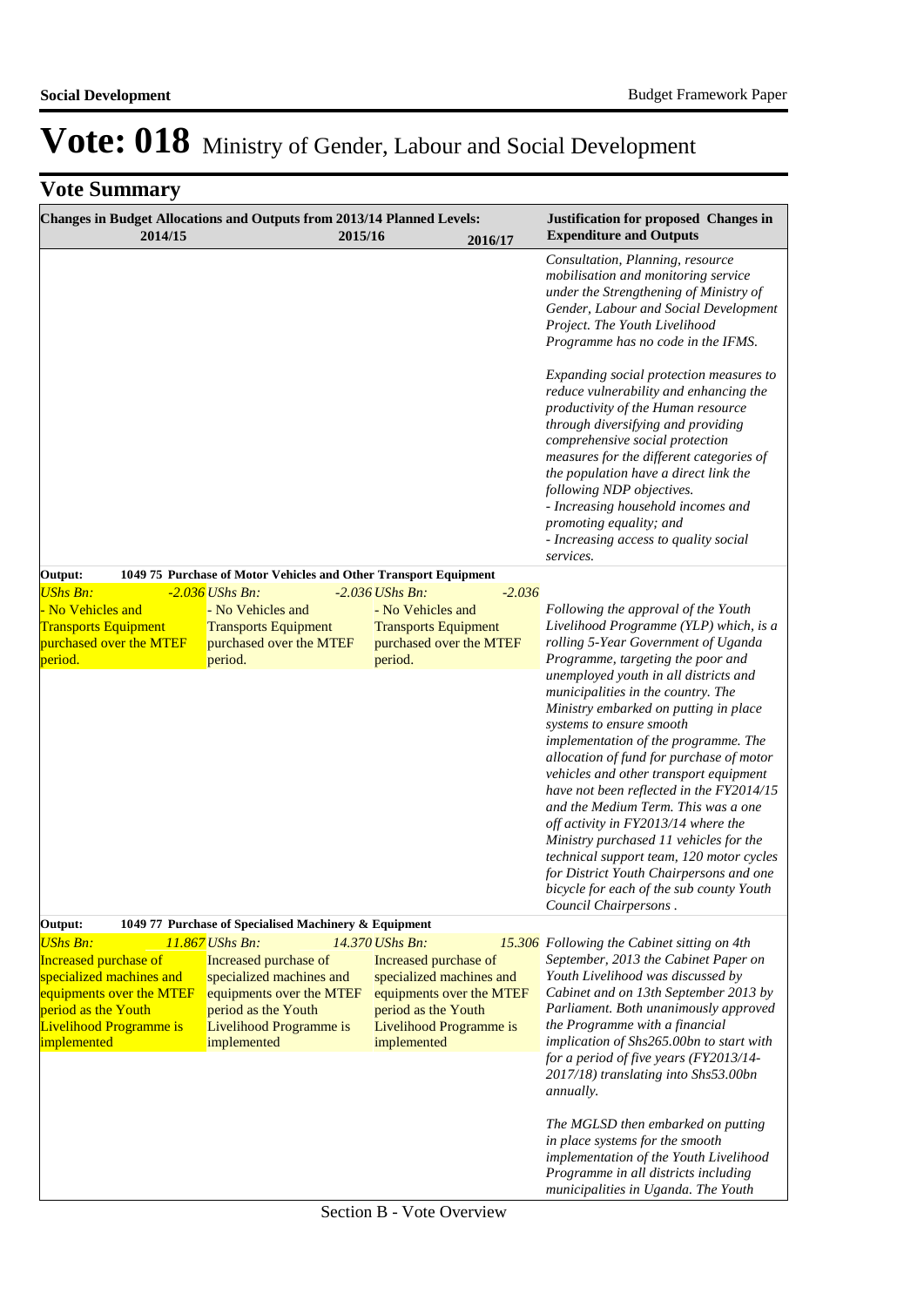| Changes in Budget Allocations and Outputs from 2013/14 Planned Levels:<br>2014/15 | 2015/16 | Justification for proposed Changes in<br><b>Expenditure and Outputs</b>                                                                                                                                                                                                                                                                                                                                                                                                                                                                                                                                                                                  |
|-----------------------------------------------------------------------------------|---------|----------------------------------------------------------------------------------------------------------------------------------------------------------------------------------------------------------------------------------------------------------------------------------------------------------------------------------------------------------------------------------------------------------------------------------------------------------------------------------------------------------------------------------------------------------------------------------------------------------------------------------------------------------|
|                                                                                   | 2016/17 | Livelihood Programme (YLP) is a<br>rolling 5-Year Programme, targeting the<br>poor and unemployed Youth that<br>constitute 18% of the total population<br>between 18-30 years in all districts and<br>municipalities across the country.                                                                                                                                                                                                                                                                                                                                                                                                                 |
|                                                                                   |         | Expanding social protection measures to<br>reduce vulnerability and enhancing the<br>productivity of the Human resource<br>through diversifying and providing<br>comprehensive social protection<br>measures for the different categories of<br>the population have a direct link the<br>following NDP objectives.<br>- Increasing household incomes and<br>promoting equality; and<br>- Increasing access to quality social<br>services.                                                                                                                                                                                                                |
|                                                                                   |         | In light of the above, the Youth<br>Livelihood Programme has been<br>designed with three components: the<br>Skills Development (SD); Livelihood<br>Support (LS) and the Institutional.<br>Under the SD, the Youth will be<br>provided with hands on training and<br>start-up toolkits.<br>Entrepreneurship/Business skills<br>training will be integral part of the<br>vocational skills trainings. The LS will<br>finance productive assets for income<br>generating activities initiated by the<br>Youth.                                                                                                                                              |
|                                                                                   |         | The outputs under this component will<br>increase as the programme is<br>implemented. The outputs will be related<br>to the investment options listed below:<br>- Masonry Brick laying activities<br>- Carpentry and joinery;<br>- Hair dressing and Cosmetology;<br>- Tailoring fashion and design;<br>- Metal Fabrication;<br>- Clay moulding pottery Energy Saving<br>Technology;<br>- Motor Mechanics;<br>- Shoe making repair;<br>- Bicycle repair;<br>- Electrical repairs;<br>- Agro processing;<br>- Bakery;<br>- Borehole repairs;<br>- Video-Audio editing;<br>- Leather works<br>- Computer use and application;<br>- Poultry egg production; |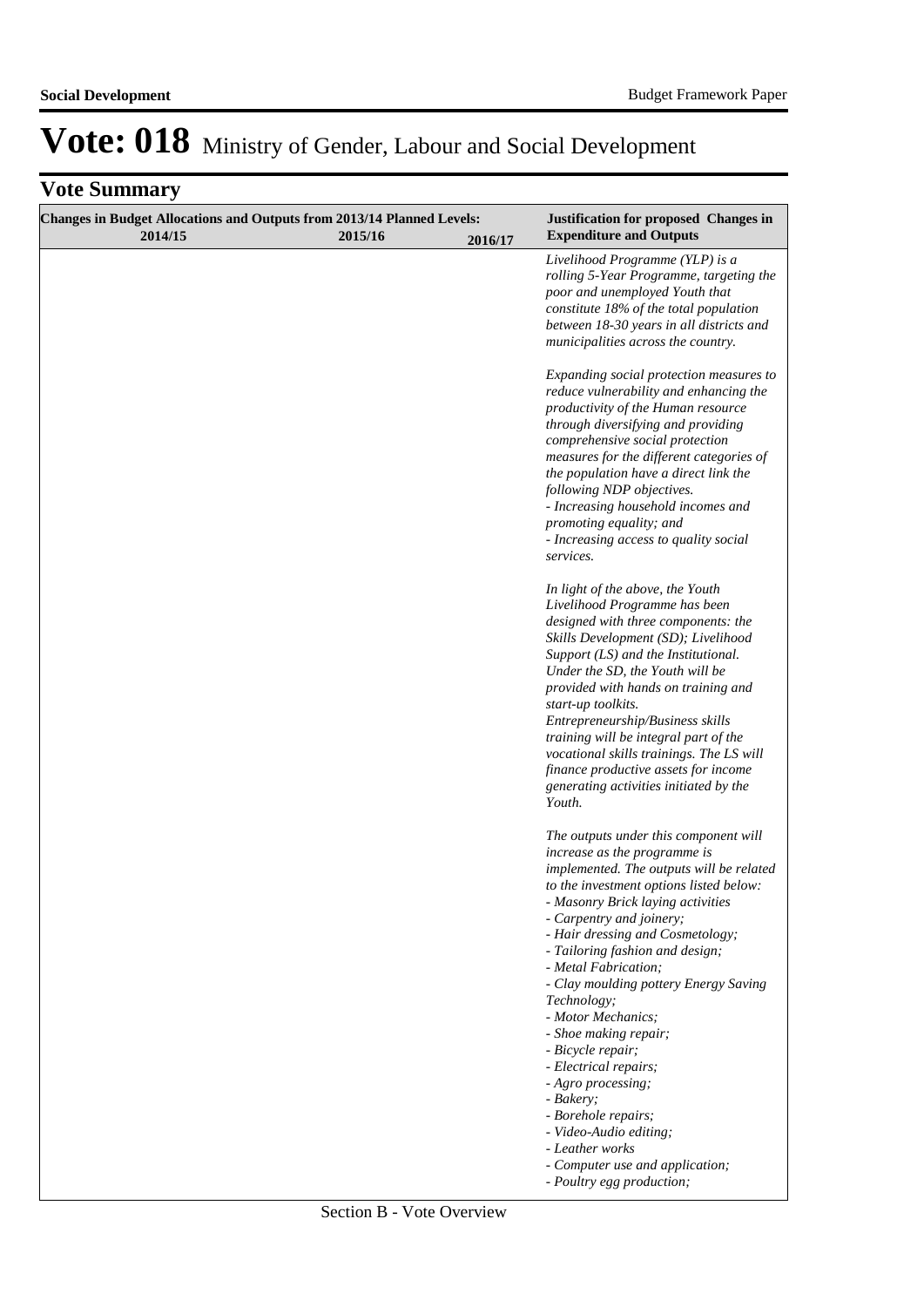## **Vote Summary**

| <b>Changes in Budget Allocations and Outputs from 2013/14 Planned Levels:</b><br>2014/15 | 2015/16 | 2016/17 | <b>Justification for proposed Changes in</b><br><b>Expenditure and Outputs</b>                                                                                                                            |
|------------------------------------------------------------------------------------------|---------|---------|-----------------------------------------------------------------------------------------------------------------------------------------------------------------------------------------------------------|
|                                                                                          |         |         | - Piggery;<br>- Improved goats;<br>- Aquaculture integrated farming;<br>- Apiary- honey production;<br>- Agro forestry tree propagation;<br>- Post harvest handling; and<br>- Produce Buying and selling. |

## *V4: Vote Challenges for 2014/15 and the Medium Term*

*This section sets out the major challenges the vote faces in 2014/15 and the medium term which the vote has been unable to address in its spending plans.*

### CHALLENGE ONE

#### "OPERATIONALISATION OF THE BUDGET ALLOCATION EFFICIENCY AS A REQUIREMENT TO LIMIT THE BUDGET ALLOCATIONS TO ADMINISTRATIVE AND CONSUMPTIVE ACTIVITIES"

The Mandate of the MGLSD is to improve the well being of vulnerable groups through community empowerment, promotion of Labour Productivity and employment, social protection and gender equality. The Ministry also plays a crucial role in creating demand for social services and laying a foundation for other sectors to improve delivery of services to all sections of the population.

The main focus of the Ministry is mobilisation of communities, dissemination of information on social services and employment opportunities, impartation of non formal skills, promotion of Labour Productivity and employment as well as social protection for sustainable and gender responsive development. The Ministry, therefore requires adequate funds for fuel and oil lubricants to travel inland in order to sensitize and impart skills to communities, carry out statutory inspections, settle labour disputes, transport juveniles to and from Court, investigate workplace accidents, monitor Social Assistance Grants for Empowerment (SAGE) being piloted in 15 districts, Monitor the Youth Livelihood Grant (YLP) as well as follow – up other social development sector grants (District Functional Adult Literacy, Community Based Rehabilitation Grant, Community Development Workers, Special Grant for the PWDs, Public libraries as well as the Councils) already disbursed to the Local Governments.

-Advocacy and net working activities including the commemoration and celebration of 10 National and International Days (International Women's Day; International Labour Day; International Youth Day, Day for the Older persons, Day of the Persons with Disability, Day for the African Child, International Literacy Day, International Day of families, World Culture Day, Occupational Safety and health Day) whose venues are rotated according to the regions.

- Dissemination of Regulations to Stakeholders before operationalising the Laws, Policies, Guidelines and Standards.

- The Ministry has a lot of funds committed on new programmes being implemented on a pilot basis and in a phased manner. These programmes include SAGE and Youth Livelihood Programme. Inadequate awareness and sensitization of the community on the programmes would adversely affect successful implementation.

- The MGLSD is developing several Policies, Guidelines, Laws, and Standards in relation to its Mandate.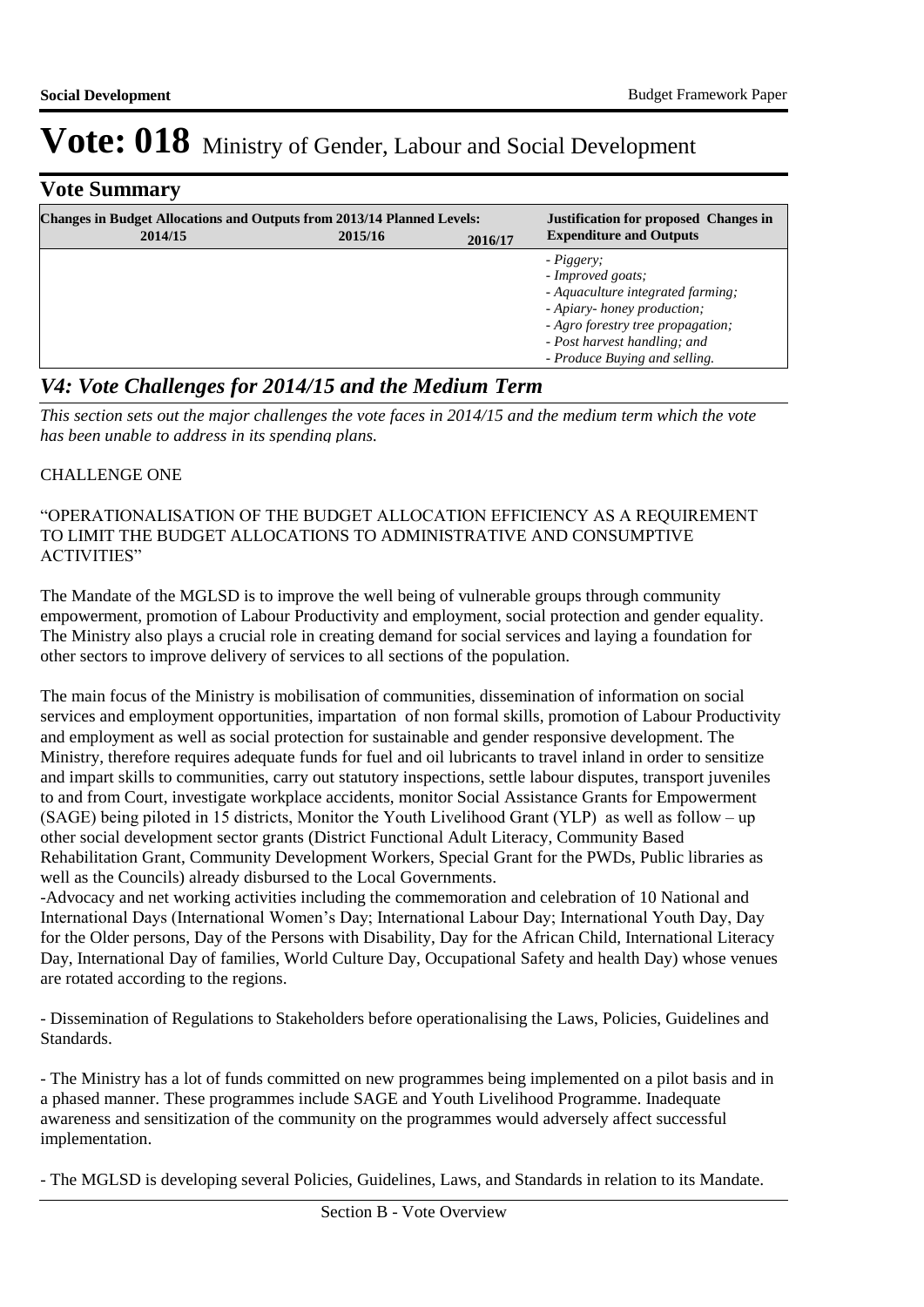### **Vote Summary**

Therefore the Ministry requires workshops, seminars to consult stakeholders, conduct Inter Ministerial Meeting and consensus building

- Attending mandatory/ obligatory meetings which include the East African Community Meeting for the Ministers and Technical Staff, the Commission on the Status of Women (CSW) at UN, the UNESCO Meeting, the International Labour Organisation (ILO) Conference in Geneva. This is in fulfilment of Obligations to the conventions to which the Country has ratified which include among others; Organization for the Prohibition of Chemical Weapons (OPCW), the UNESCO Convention for Protection of Intangible Cultural Heritage 2003; the UNESCO Convention on the Protection of the Diversity of Cultural Expressions.

The inputs required to carry out these activities include among the others: allowances, fuel, travel inland; workshops; Advertising, printing and disseminating materials; etc. In addition the inputs have been affected by inflation. Therefore reducing and fixing these expenditure items at the levels of 70% that existed in the Budget for FY2010/11 has made it difficult for the implementation of the Budget for FY2013/14 and it will be more difficult in FY2014/15 and in the Medium Term.

In light of the above the Social Development Sector would like to appeal and be exempted from efficiency saving proposed in the Budget Call Circular (BCC). If this is implemented it will have serious impact: - Lead to creation of arrears in allowances for entitled officers (5 Ministers, Permanent Secretary, 3 directors and their Support Staff) like their air time, responsibility allowances, medical allowances, transport to and from work among others;

- Failure to attend Mandatory Meetings and International Conferences i.e the International Labour Organization (ILO), SCW, EAC, UNESCO; and

- Failure to monitor activities in the Local Governments funded by the conditional grants through decentralized systems.

### CHALLENGE TWO

#### "BUDGET CUT" ON DOMESTIC DEVELOPMENT EXPENDITURES

Despite the insufficient resources of the Ministry, its Budget was cut by Shs5.322Bn in FY 2013/14 i,e Shs0.919Bn through allocative efficiency in the Non-Wage Recurrent Budget and Shs4.403Bn as a result of implementing a budget cut of 68% in the Domestic Development budget for some sectors. This has been maintained and it has serious implications to the Ministry:

- Arrears to the Ministry have continued to accumulate and currently the total of Arrears is Shs4.678Bn; - Failure to honour existing and future obligations i.e certificates for construction works in Kampiringisa and Koblin which was initiated last Financial Year FY2012/13 and contracts were awarded basing on the projected MTEF Figures ;

- Failure to commemorate gazetted days which have social - political implications e,g the International Youth Day which falls on 12th August that was previously been funded from Promotion of Children and Youth (PCY) funds; international Women's Day on 8th March, International Labour Day on 1st May, etc. - Failure to monitor implementation of activities for which funds were already released to District Local Governments;

- Failure to send Primers and Other Instructional materials for FAL learners; and

- Failure to support Youth in the various districts benefiting from Programme for Children and Youth (PCY).

CHALLENGE THREE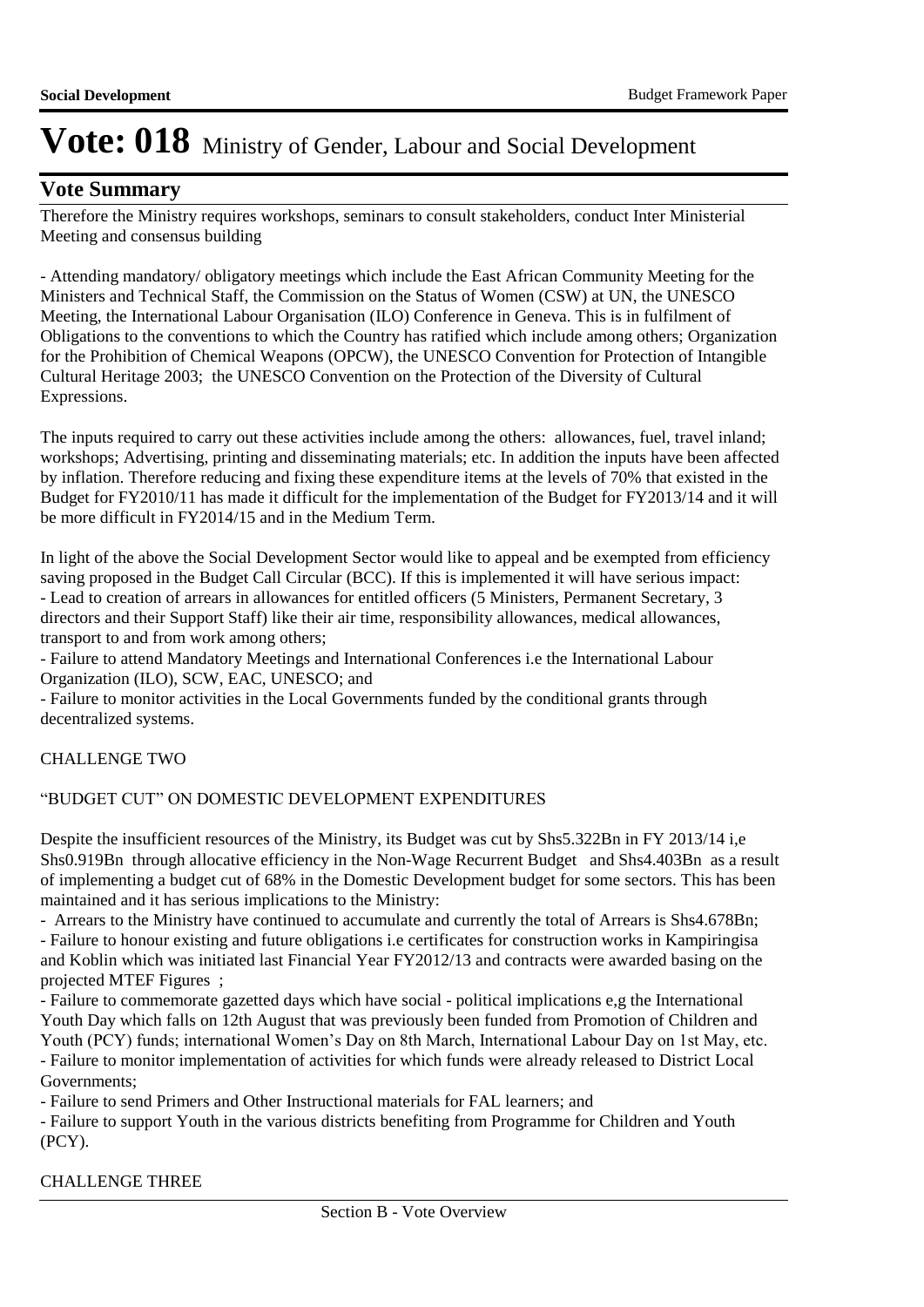### **Vote Summary**

## "INADEQUATE CEILING TO COVER PRIORITY EXPENDITURES OF THE MINISTRY"

The Ministry's budget is Shs37.441Bn representing 0.29% of the National Budget (Shs12997.744Bn). The Ministry has persistently received inadequate resources for its activities. Year in year out, the Ministry spends 90% of its Non-Wage Recurrent Budget on protected and programmed expenditures leaving little or no funds for its other output oriented activities. Some of the priority expenditures where the Ministry spend huge sums of money include rent Shs2.43Bn; Councils' subventions Shs3.88Bn; etc In the proposed budget for FY 2014/15, the Non-Wage Budget of the Ministry constitutes almost 100% protected and programmed expenditures leaving insufficient funds for Workers Compensation; Food supplies to the Institutions; Stationery to the Ministry; Vehicle Maintenance and Operations; Contribution to International Organizations; Printing; Staff Training; Repair and maintenance of office equipment; Cleaning services; and Travel abroad for Mandatory International Conferences ( ILO, EAC, ARLAC, etc)

Total for protected programmed expenditure requirements by the Ministry on the non-wage recurrent is Shs28.5Bn and the ceiling for the Ministry on the Non-Wage is Shs16.2598Bn leaving a funding gap of Shs12.241Bn.

### CHALLENGE FOUR

### "INADEQUATE CAPACITY FOR GENDER AND RIGHTS MAINSTREAMING"

Achieving gender equity is one of the Millennium Development Goals that were agreed to by the UN and the time is coming to an end. The Sectors at the Centre and Local Government levels are experiencing inadequate facilitation for gender and rights mainstreaming. The Budget Call Circular includes; Gender and Equity Budget Guidelines which require Sectors and Local Governments to include and budget for gender and inequality issues in the Budget Framework papers. Knowledge and expertise to mainstream gender in the BFPs is inadequate and many sectors are finding problems to mainstream gender into their budget framework papers, policies, plans and programs.

The demand for capacity building for the Sectors has increased because Permanent Secretaries have taken on gender as one of their performance measures. In addition, H. E the President pledged in his 2011 Manifesto to enhance gender equality, expand programs for elimination of gender based violence and uphold the affirmative action and to enact laws that empower women in all spheres. The Ministry is only able to partially respond to the capacity building demand by sectors and local governments through programs supported by development partners.

#### CHALLENGE FIVE

### INFLUX OF STREET CHILDREN AND THEIR MOTHERS IN MAJOR TOWNS ESPECIALLY KAMPALA CITY, MBALEAND BUSIA

The Ministry has continued to experience influx of people (children and adults) onto the streets of Kampala and other major towns. As a response to the problem, the Ministry developed a Street Children Multi-Sectoral Strategy. The implementation of the Strategy by the Ministry has been focused on addressing the short term interventions, which have led to recurring nature of the phenomenon. Over 75% of street children in Kampala are from Karamoja and there are increasing number of children in other towns like Jinja, Busia and Mbale.

The long term lasting solutions of addressing the street children issue requires the development of a transit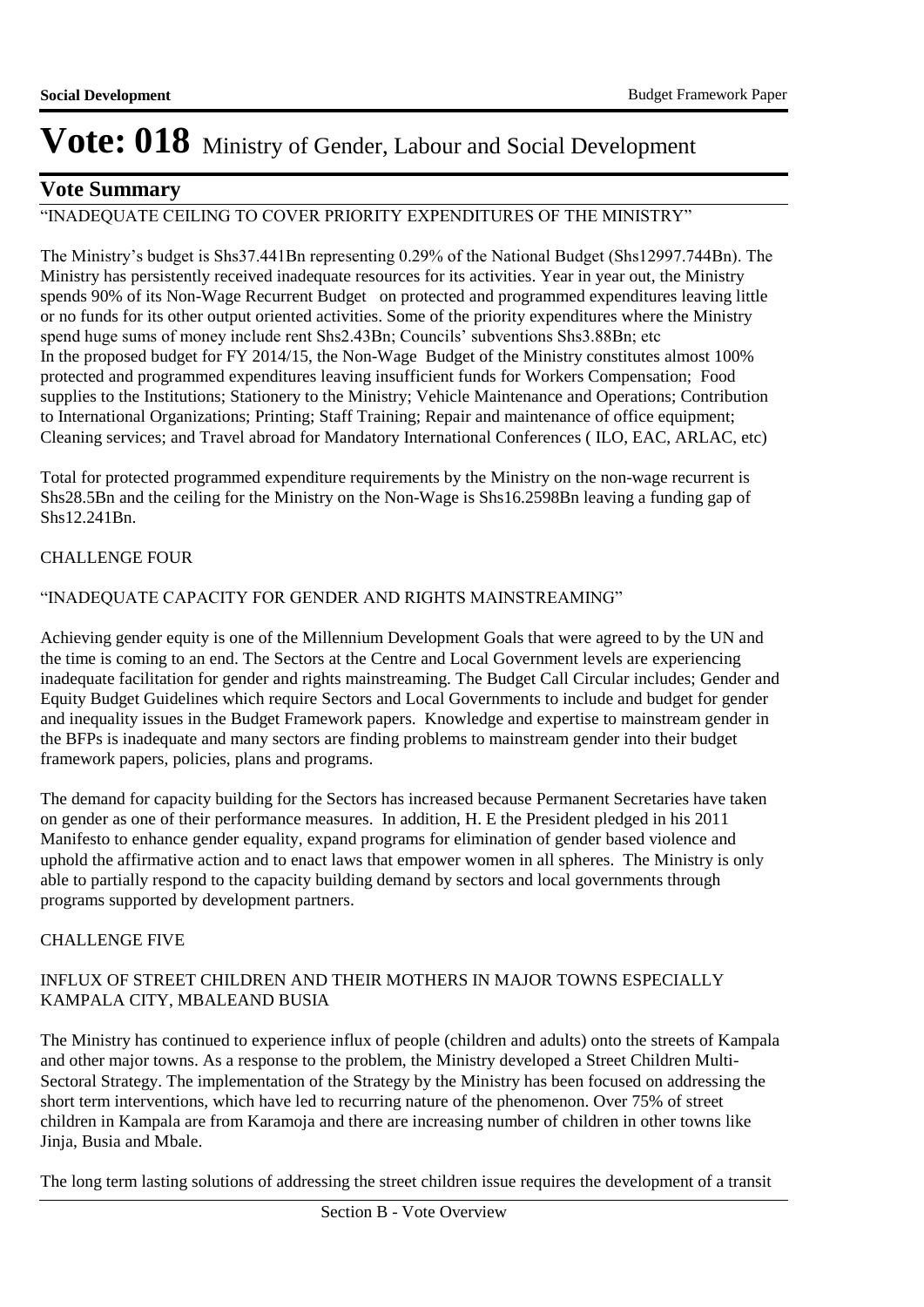### **Vote Summary**

centre in Karamoja to receive and rehabilitate Karimojong children from the streets; we also need to invest in preventive measures of out migration/movement of children to streets through provision of livelihood skills in order to strengthen capacities of vulnerable families to provide basic needs for the children but this cannot be effected due to insufficient resources.

In addition we need to ensure that children and adults resettled are fully integrated in the community. Furthermore, there is need for sustained surveillance of streets to ensure there are no children on streets as well as surveillance on vehicles that ferry unaccompanied children to Kampala. Communication and advocacy activities need to be carried out to prevent influx of children to streets. Annually 1,062 street people are re-integrated into communities but overall number is estimated to be 3,000 people and all this requires sufficient funds which are not within the Ministry ceiling.

### CHALLENGE SIX

### "CONGESTION IN CHILDREN INSTITUTIONS AND PWDs REHABILITATION CENTRES"

The institutions were constructed to accommodate diffident number of children using the available facilities. Currently the institutions infrastructures have been congested and are collapsing. There is need to decongest these institutions and also to renovate and restore some of the infrastructures. There is shortage of Beds, saucepans, Vans for transporting the Juveniles to and from the Court.

### UNFUNDED OUTPUTS

The Ministry requires Shs115.278Bn for outputs which have not been allocated funds in the Budget for FY 2014/15. The breakdown is presented below:

- Youth Livelihood Programme in 49 districts and 28 Municipalities Shs41.170Bn;
- Feeding the 2120 Children in Institutions: Shs1.94Bn;
- Renovation and maintenance of three (3) Children Institutions (Naguru Remand Home, Kireka
- Rehabilitation Centre and Kampiringisa National Rehabilitation Centre): Shs3.00Bn;

- Social Assistance Grant for Empowerment (SAGE) for 244,332 senior citizens in 22 Local Governments Shs49.00Bn;

- Safeguards, Safety and Health in the workplaces (SSASHEW) supported and strengthened in 55 Local Governments Shs5.50Bn;

- Compensation of 205 Government Workers and Domestic Arrears as (shs4.768Bn);
- Support to the Establishment of the Medical Arbitration Board and Labour Advisory Board: Shs1.00Bn;
- Support the establishment of a Kiswahili Council: Shs1.90Bn;
- Capacity building for Gender and Rights mainstreaming Shs1.00Bn; and
- Support to the Expansion of the Uganda Women Entrepreneurship: Shs6.00Bn.

The justifications for funding to the outputs are as below

### UNFUNDED OUTPUT ONE

### ROLLING OUT YOUTH LIVELIHOOD PROGRAMME TO ALL DISTRICTS AND MUNICIPALITIES IN UGANDA (Shs41.17Bn)

During the Cabinet sitting on 4th September, 2013 the Cabinet Paper on Youth Livelihood was discussed by Cabinet and on 13th September 2013 by Parliament. Both unanimously approved the Programme with a financial implication of Shs265.00Bn to start with for a period of five years (FY2013/14- 2017/18) translating into Shs53.Bn annually. The YLP is intended to: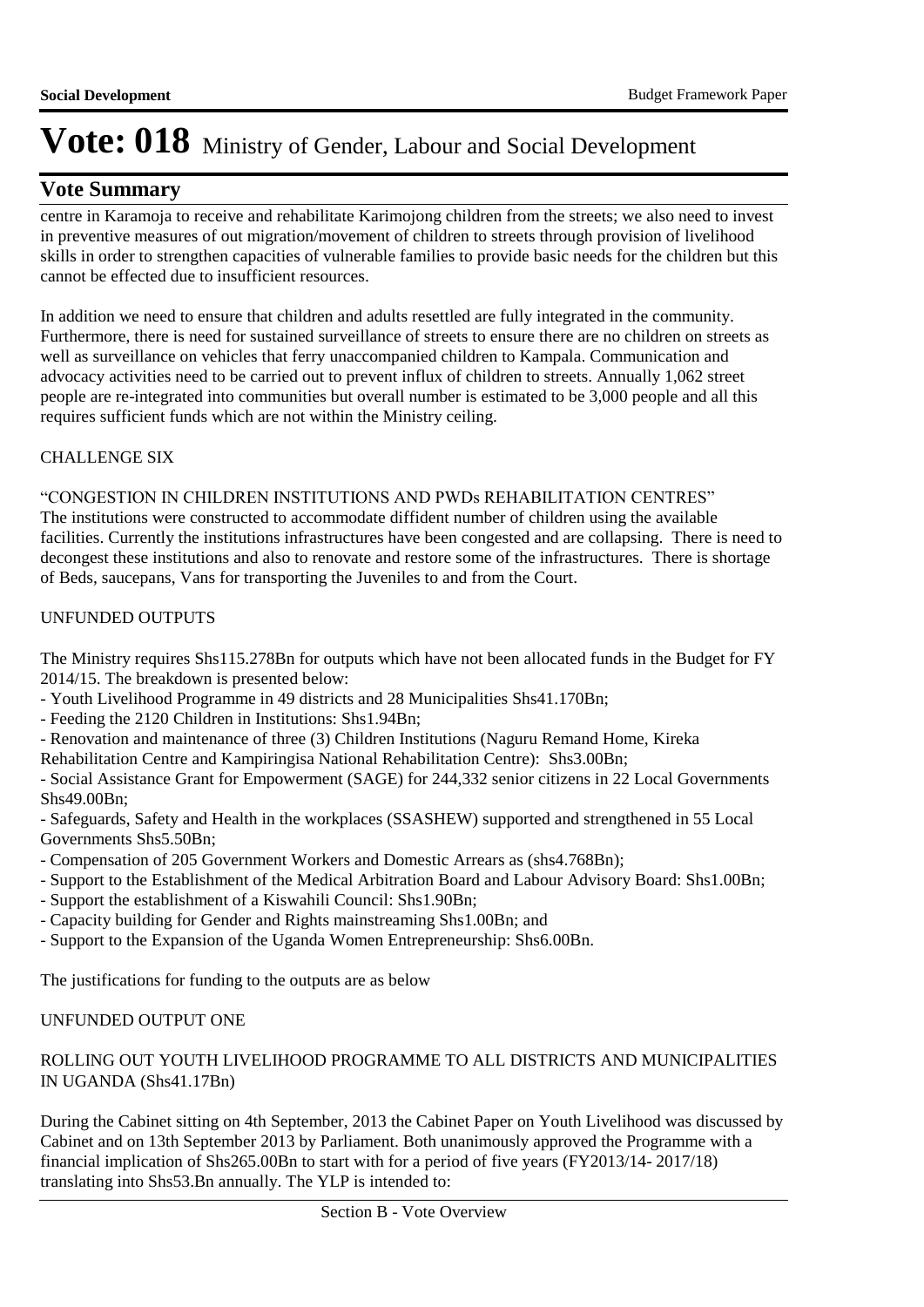### **Vote Summary**

- provide youth with marketable vocational skills and tool kits for self-employment and job creation;
- Provide financial support to enable the youth establish Income Generating Activities (IGAs);
- Provide the youth with entrepreneurship and life skills as an integral part of their livelihoods; and
- Provide youth with relevant knowledge and information for attitudinal change (positive mind set change).

The YLP has three components namely:

- Skills Development (SD) Component (20%);
- Livelihoods Support (LS) Component (70%); and
- Institutional Support (IS) Component (10%)

Adjustments of percentages of the components may be made as per the unique demands of the districts subject to approval by the Technical Support Team.

The beneficiaries of the Programme are the unemployed youth which constitute 18% of total population between 18 -30 yrs who include:

- Dropouts from school and training institutions;
- Youth living in slums, city streets, high risk and impoverished communities;
- Youth that have not had the opportunity to attend formal education;
- Single parent youth;
- Youth with disability;
- Youth Living with HIV/AIDS; and
- Youth who have completed secondary school or tertiary institutions.

(i) The overall economic goal of the Government of Uganda is to transform the Country from a peasant into a middle income economy by 2025. The country has had an impressive and stable economic recovery with the growth rate averaging 6.5% over the past fifteen years. In order to achieve this, Government has been implementing various programmes to alleviate poverty among its population which have yielded a wide national and international support and recognition. Despite these programmes, there are still gaps characterized by persistent existence of extremely poor and marginalized groups.

(ii) Uganda's rapidly growing population has exacerbated the high levels of unemployment especially among the youth and this has exerted extreme pressure on the available resources and job opportunities. Some of the existing job opportunities, particularly in subsistence and the informal sector, require semiskilled labour, which are of low economic value and pay. There is a mismatch between the rate at which jobs are created and entrants in the labour market most of whom are youth. There is therefore need for pragmatic, integrated and comprehensive interventions that could empower young people with opportunities for creation of their own enterprises thus contributing to the social economic transformation of the Country.

(iii) The policies on Universal Primary Education (UPE) and Universal Secondary Education (USE) provide knowledge and contribute to increased literacy levels. Furthermore, the tertiary institutions provide skills through programmes such as Business Technical and Vocational Education and Training (BTVET) which have made significant contribution to alleviating unemployment problems among the youth. The Youth Livelihoods Programme will build on the gains of these programmes, while taking into account the needs of the youth that have not had the opportunity to enrol for formal education. YLP does not take cognizance of the fact that an increase in the number of people that have attained higher education does not necessarily result in more or better employment nor does it guarantee jobs. Youth require relevant skills to keep abreast with the ever - changing demands of the labour market. There are a lot of unemployed, energetic and enthusiastic youth in the country who if not gainfully engaged could pose socio – economic, political and security challenges to the nation.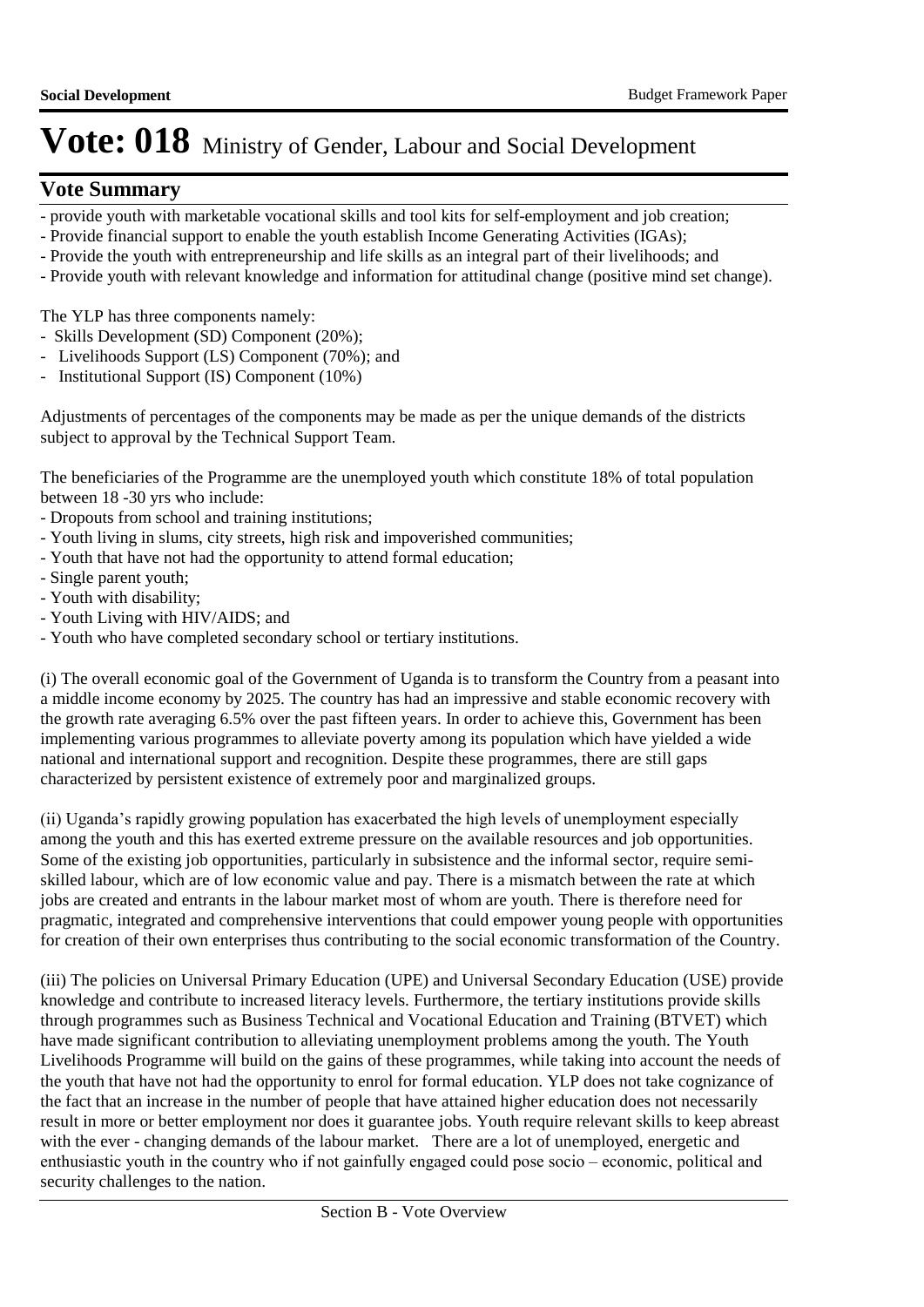## **Vote Summary**

(iv) The Government of Uganda has in the past undertaken a number of programs intended to address the problem of un-employment and poverty among the youth including: Northern Uganda Social Action Plan (NUSAF2), Skilling Uganda, Youth Enterprise Scheme, Youth Venture Capital Fund, and various programmes under the different Government Ministries and Development Partners Initiatives. The Youth Livelihoods Programme is complementary to all these interventions and will seek to strengthen the participation of the youth by addressing the following key challenges faced by most of the youth programmes implemented in the country: (a) poor mobilization and sensitization, (b) inappropriate targeting, (c) poor beneficiary selection mechanism, (d) mismatch of skills with market demand, and (e) poor mind-set of the youth, among others. The design of the proposed Youth Livelihoods Programme draws lessons from the experience gained under these programs especially NUSAF2.

(v) The Youth Livelihood Programme is therefore designed to provide strategic and sustainable interventions for the youth to enable them effectively participate in the National development and improve their quality of life. The YLP will prioritize entrepreneurship and business management skills, personal finance management, life skills, and mindset change as integral parts of the Livelihood Support and Skills Support components.

### UNFUNDED OUTPUT TWO

### FEEDING FOR 2120 CHILDREN IN INSTITUTION (Shs1.394Bn)

The Ministry provides care, protection and empowerment to children in its institutions i.e remand homes, rehabilitation centres and youth training centres. Quality food is provided to all children regardless of the age. Currently what is being provided is inadequate to cater for the increasing numbers of children in the institution. The situation is compounded by the influx of street people (children and adult) caused by push and pull factors.

The estimated cost of feeding a child in the institutions is Shs2,500 per day and this is in line with the standard Ministry of Education Capitation Grant (ECG) to Schools. Whereas the ECG is a subsidy to what the pupils and students pay, children in MGLSD institutions do not contribute anything. The breakdown is as follows: Shs250 for breakfast, Shs1,000 for Lunch, Shs250 for evening tea and Shs1,000 for dinner. The estimated number of children in the Ministry institutions to be fed in FY2014/15 is 2120. The average cost of feeding a child per month is Shs75,000 while the total cost of feeding the 2,120 children in a year is Shs1,934,500,000.

There are additional costs including medicine, water, electricity, security, transport to and from the court sessions, materials for carpentry and joinery, metal works and fabrications, cosmetology, tailoring, handcraft, agriculture, beds, blankets, uniforms, mattresses, treatment kits, welfare, settlement kit/ start-up kits for those children who have completed the training.

The institutions provide the children with formal education and vocational skills as a basic need and rehabilitation process. Currently, the Naguru reception centre has 200 children (119 boys and 81 girls), but it was originally constructed to accommodate only 40 children. A total of 70 children from Naguru Reception Centre attend schools in the neighbourhood and MGLSD pays for their school dues.

The costs for feeding and non food items in the Ministry institutions fall under the Protected Priority Areas (PPA) of the Ministry expenditures which must be incurred in order to keep the centres operational as we provide care and protection for the children.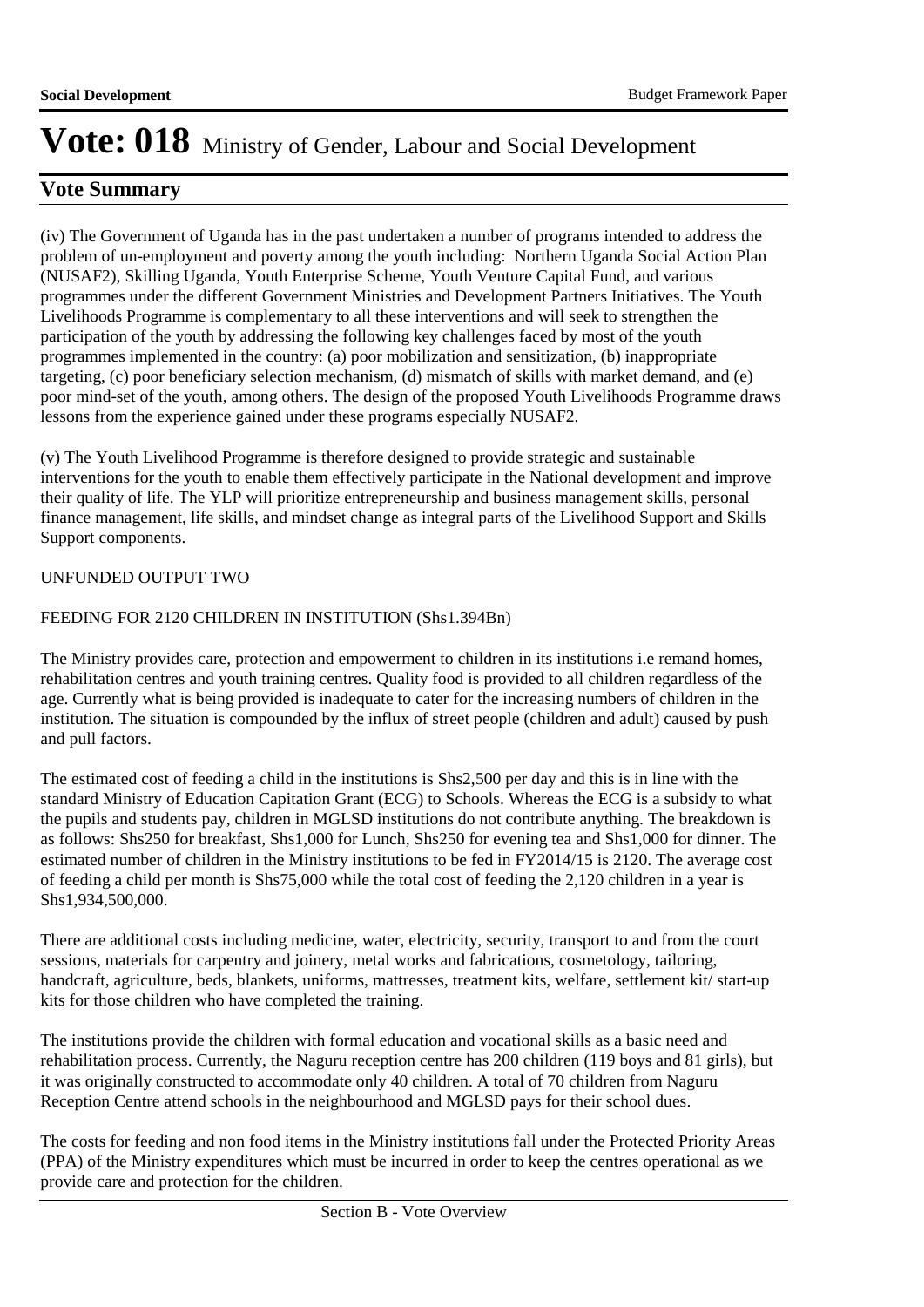### **Vote Summary**

In the ceiling for FY2014/15, the Ministry was able to allocate only Shs0.546Bn for children's food leaving a funding gap of Shs1.394Bn.

#### UNFUNDED OUTPUT THREE

RENOVATION AND MAINTENANCE OF THREE (3) CHILDREN INSTITUTIONS (NAGURU REMAND HOMES, KIREKA REHABILITATION CENTRES AND KAMPIRINGISA NATIONAL REHABILITATION CENTRES) SHS3BN

The Ministry Institutions include Remand homes, Rehabilitation centres and Reception centres. The Remand homes include: Kampiringisa National Rehabilitation Centre, Naguru Remand Home, Mbale Remand Home, Fort Portal Remand Home, Arua Remand Home, Gulu Remand Home. The centres for youth training include Mubuku, Ntawo, Kabalye and Koblin.

The centres for Persons With Disabilities (PWDs) include Kireka Vocational Rehabilitation Centre in Wakiso District, Ruti Vocational Rehabilitation Centre in Mbarara Municipality, Mpumudde and Jinja sheltered Workshop in Jinja Municipality, Ogur in Lira District and Mbale Sheltered workshop in Mbale Municipality

The others institutions include: Mbale Remand Home; Fortpotral Remand Home; Ruti Rehabilitation Centre; Mpumudde Rehabilitation Centre; Jinja Sheltered Work/Shop; Mbale sheltered workshop; Ochoco Rehabilitation Centre; Kabalye Rehabilitation Centre; Mobuku Rehabilitation Centre and Apac Rehabilitation Centre.

The Ministry had started the renovation of these institutions in FY2011/12 budget using GoU Domestic Development Budget under the Programme for Children and Youth (PCY). When the domestic budget was cut by 68%, the construction and renovation which had started stopped. The current Budget for PCY is Shs0.6Bn and cannot accommodate the renovation of the institutions which require over Shs3.00Bn in this Financial Year.

#### UNFUNDED OUTPUT FOUR

#### SOCIAL ASSISTANCE GRANT FOR EMPOWERMENT FOR 244,332 SENIOR CITISENS IN 22 LOCAL GOVERNMENTS (Shs49.00Bn)

Chapter 4 of Uganda's Constitutions stipulates the rights and freedoms every Ugandan should enjoy, including the right to basics of life and a life of dignity. Article XIV Uganda's Constitution (1995): states: All Ugandans enjoy rights and opportunities and access to education, health services, decent shelter, adequate clothing, food security, pension and retirement benefits. The National Objectives and Directive Principles of State Policy state that "the State shall make reasonable provision for the welfare and maintenance of the Aged."

Direct Income Support is in the NRM Manifesto and the National Development Plan (NDP). The NRM Manifesto emphasizes the need to provide direct income support to the older persons while the NDP outlines objectives for expanding social protection to reduce vulnerability.

In line with the above commitments, the MGLSD is implementing the Social Assistance Grants for Empowerment (SAGE) Programme which aims to provide monthly direct income support of UGX 23,000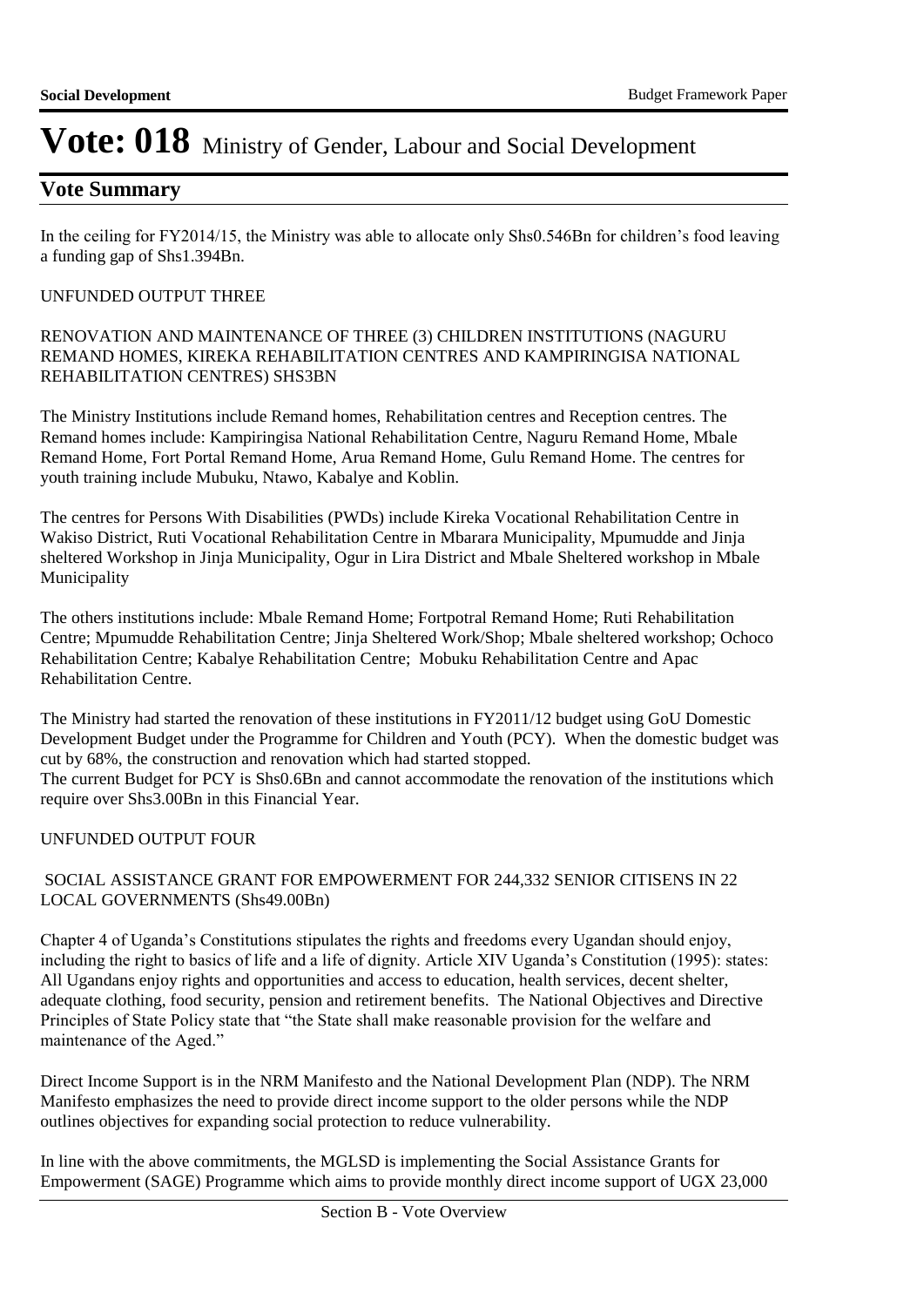### **Vote Summary**

to 108,239 poor and vulnerable households in 15 pilot districts of Apac, Kaberamaido, Katakwi, Kiboga, Nebbi, Kyenjojo, Moroto, Nakapiripirit, Amudat, Kyegegwa, Kyankwanzi, Zombo, Yumbe Napak and Kole. A core component of SAGE programme is a Senior Citizen's Grant (SCG) to citizens aged 65 years and above. Older persons who are currently estimated at 1.3m are often marginalized or excluded from the benefits of development, and are particularly vulnerable to exploitation and income shocks.

Lessons from the implementing districts indicate positive impact on the lives of the beneficiaries in form of increased access to social services, nutrition and increased investments in micro income generating activities.

Accordingly, there is increasing demand for SAGE across the country and the Ministry has developed a roll out plan to respond to the increased demand. An additional Shs49.00Bn is required in the FY 2014/15, for Government to expand coverage of the Senior Citizens Grant to an additional 22 Districts which will benefit an additional 244,332 Senior Citizens.

### UNFUNDED OUTPUT FIVE

#### SAFEGUARDS, SAFETY AND HEALTH IN THE WORKPLACES SUPPORTED AND STRENGTHENED IN 55 LOCAL GOVERNMENTS (SSASHEW) SHS5.50BN

The Constitution of Republic of Uganda recognizes the importance of good working environment of all workers and their rights. Article 39 gives workers a right to a clean and healthy environment while article 40(1) empowers Parliament to enact laws to provide for the rights of persons to work under satisfactory, safe and healthy conditions. The Ministry of Gender, Labour and Social Development through the Department of Occupational Safety and Health is the government agency mandated to operationalize all sections of the Constitution related to Safety and Health at workplaces.

Section 40 of the Occupational Safety and Health Act, 2006 mandates the Commissioner for Occupational Safety and Health to keep a register of all workplaces in the country and pursuant to this, section 41 requires that a fee be paid before a workplace is registered. The same Act requires a fee to be paid for examination and certification of plants and equipment including steam boilers, air receivers, gas receivers, and lifts among others. Once OSH Act is implemented it is expected to generate considerable amount of revenue per year to the Consolidated Fund. It is estimated that there are over 1,000,000 workplaces in Uganda as per the definition in this Act. The Occupational Safety and Health (Workplace Registration Fees) Rules, 2009 Statutory Instrument – S.I 2009 No 48, spells out the amount of fees to be paid by individual workplaces depending on the nature of work, level of risk they pose or the number of workers they are employing. The set values vary from 2.5 currency points (50,000 UGX) for workplaces employing less than 50 people, to 2,500 currency points (50,000,000 UGX) for large ventures of high project values or very hazardous operations like oil drilling and refining. For an average value of  $100,000/$ , Government can collect over UGX 100,000,000,000/= every after three years.

Despite the efforts of the Ministry to develop and review appropriate policies, Acts, regulations and standards on labour, productivity and employment, there are various aspects of occupational safety and health (OSH) that have not been adequately addressed. Management of the OSH issues at workplaces continues to be left unattended to by different stakeholders (employers). Considerable growth in the economy has been recorded, but evidence is lacking to show that such growth in the economy is a direct result of the good working conditions. Instead Employees and employers have continued to work under poor/ hazardous conditions resulting into ill-health, injury and death which ultimately lead to low production, reduced earnings and savings as well as poor quality goods and services.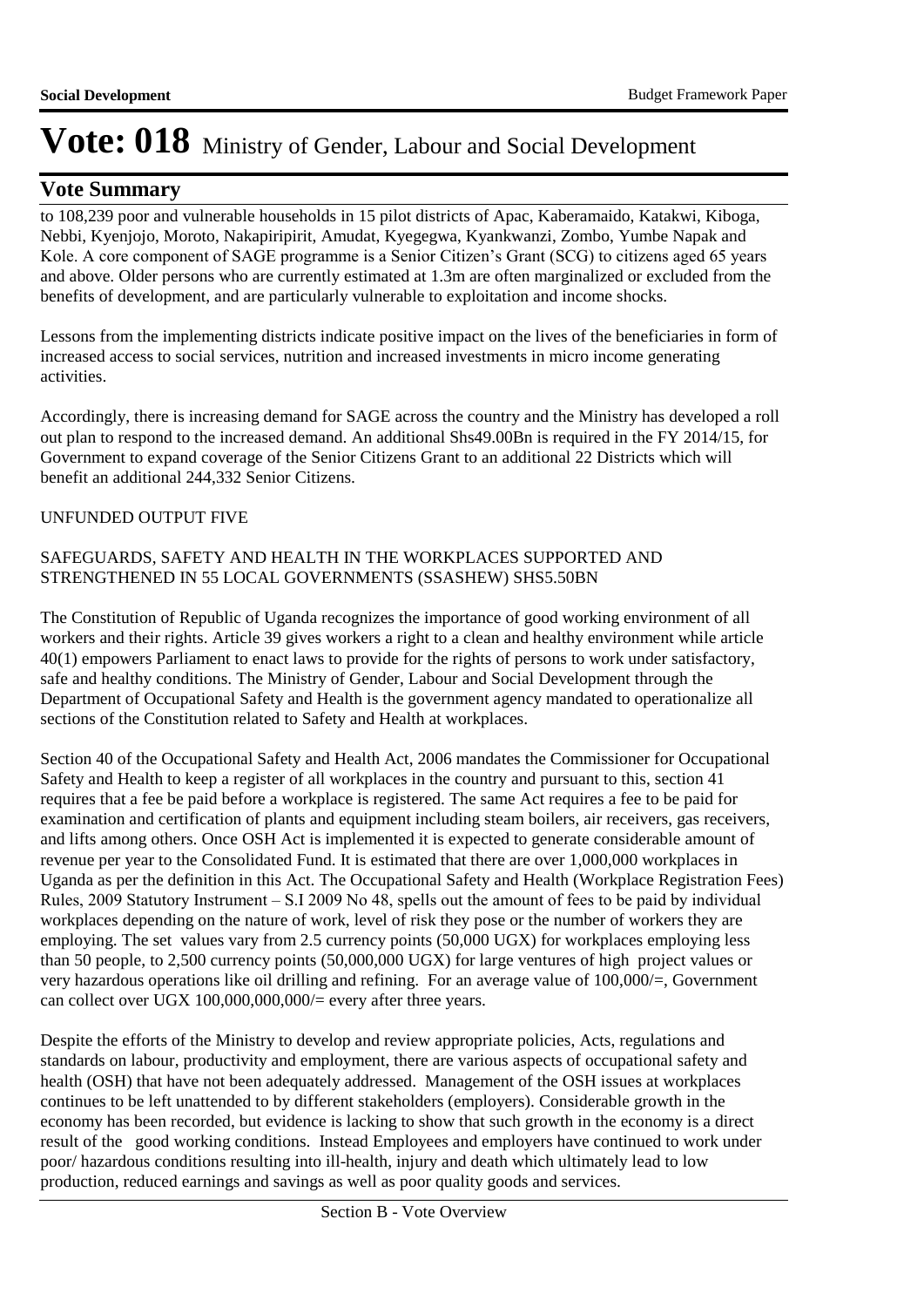## **Vote Summary**

The poor working conditions are evident of poor work methods, processes and procedures, little or no knowledge and awareness of occupational safety and health laws, and obligations which are exacerbated by the majority of workers being illiterate and semi skilled. Poor working conditions are problem to health and safety of employers and employees. The International Labour Organization (ILO) estimates that two million women and men die as a result of occupational accidents and work-related diseases each year. In Uganda for example fire outbreaks at workplaces, collapse of the construction buildings; road accidents have claimed a number of lives and destroyed properties worth billions of shillings.

Poor health and safety conditions in workplaces lead to reduced Labour Productivity that is likely to undo the socio-economic progress which the country has achieved over the years. Currently Uganda's Labour Productivity is the lowest in East Africa due to poor working conditions as one of the factors identified by Social Development Sector Investment Plan II 2011/12 to 2015/16.

The Ministry has developed a programme; Strengthening Safeguards and Safety and Health in the Workplaces (SSASHEW). The overall objective is to create awareness among employers, employees and general public on the importance of good working conditions in increasing productivity of employees and incomes for both workers and employers leading to increased savings and ultimately more new investments. The new investments will attract fees chargeable for registrations and inspections which will sustain the implementation of the proposed programme. The programme will strengthen the Ministry to generate Non-Tax Revenue for Government in the next four years. This programme has the potential to generate Non Tax Revenue (NTR) to government approximately totalling to UGX 50 billion in five years. The programme will in addition guarantee delivery of decent work free from strikes, accidents, injury and illnesses, thus leading to increased productivity, incomes to employers and employees, savings, investments and ultimately employment opportunities. However, an additional Shs5.50Bn is required in FY 2014/15 to implement the safeguard and safety at the workplace.

### UNFUNDED OUTPUT SIX

#### COMPENSATION OF 205 GOVERNMENT WORKERS (SHS4.768BN)

Government has an obligation to compensate workers as a means of extending social protection to them. This enables them to live a decent life and to participate in the development process;

The Uganda Government is a signatory to International Labour Organization Convention No. 17, Worker men's Compensation (Accidents).

According to the workers compensation Act, 2000, compensations of workers are a result of: (A) INJURIES, if a personal injury by accident arises out of and in the course of a worker's employment, the injured worker's employer shall be reliable to pay compensation in accordance with the Act.

(B) MEDICAL AID, where an accident occurs entitling the worker to compensation under the Act, the employer shall defray the reasonable costs incurred by the worker:

- in respect of medical expenses; and

- in respect of transport and incidental expenses in case arising out and in connection with the accident.

#### (C) OCCUPATIONAL DISEASES,

Where a medical practitioner grants a certificate stating that: -a worker is suffering from a scheduled disease causing disablement or that the death of a worker was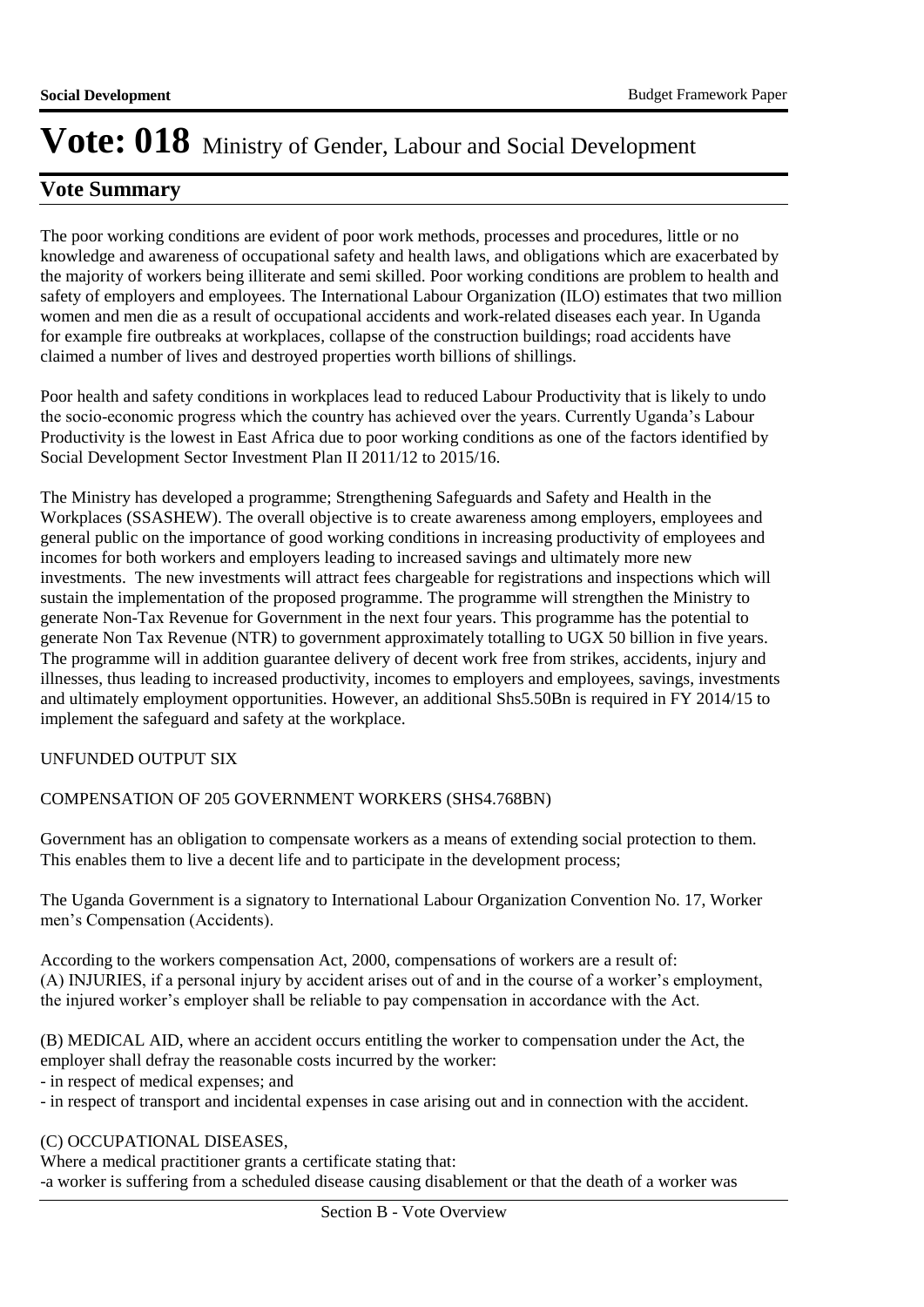## **Vote Summary**

### caused by any scheduled diseases; and

-the disease was due to the nature of the workers employment and was contracted within the twenty four months immediately previous to the date of disablement, or death except in the case of a scheduled disease which manifests itself after or during several years employment, the worker or if he or she is deceased, his / her dependants shall be entitled to claim and to receive compensation under this Act as if the disablement or death had been caused by an accident arising out of and in the cause of his or her employment. -For the avoidance of doubt, it is stated that a disease is contracted for the purpose of its section either: -When the symptoms of the disease are clearly manifested in the physiological or psychological signs -When it is first diagnosed by a medical practitioner.

The verified government cases including arrears amount is Shs4.768Bn as of June 2013. The arrears are accumulating as a result of must expenditures which must be met during a particular time but the ceiling could not accommodate the expenditure. The Arrears are on the Non-Wage Recurrent of the Ministry budget. Analysis of the Ministry non-wage recurrent shows that the Must Expenditures are close to 100% of the Non-Wage Recurrent for all the financial years

### UNFUNDED OUTPUT SEVEN

### SUPPORT TO THE ESTABLISHMENT MEDICAL ARBITRATION BOARD AND LABOUR ADVISORY BOARD (Shs1.00Bn )

The medical Arbitration board is appointed by the Minister responsible for labour in consultation with the director general of healthy services in accordance with section 14 of the Worker Compensation Act 2000 to handle appeal or disputes of the final assessment of disability awarded by the medical practitioner. The appeal or a dispute can be lodged in by either the employee or employer. The decision of the Board is final unless a party aggrieved by the decision goes to court.

The current board is fully constituted and is composed of a Chairperson, 4 members and a secretary.

Medical Arbitration Board sits to arbitrate the amount to be compensated if the two parties do not agree. But the operation of the board is constrained by the resources allocated to the Ministry. The board is comprised of members outside the Ministry and every sitting they need honorarium which the ministry ceiling cannot accommodate. In such circumstances the amount the government is compensating is exaggerated. On the side the workers in the private under assessed particularly where insurance companies are involved in the compensations.

### UNFUNDED OUTPUT EIGHT

### OPERATIONALISATION OF THE PIRT RECOMMENDATIONS AND ESTABLISHMENT OF A KISWAHILI COUNCIL (Shs1.90Bn )

Under the EAC it was recommended to establish a National Kiswahili Councils under the Ministry responsible for culture in each of the member states to promote trade and labour movement within the region.

- Under the Decision (EAC/CM/10/Directive 05) EDUC C10, made by the 9th Council of EAC Ministers, all member states should establish National Kiswahili Councils under the Ministry responsible for Culture to promote trade and labour movement within the region.

- The Presidential Investment Round Table recommended giving priority to investing in performing Arts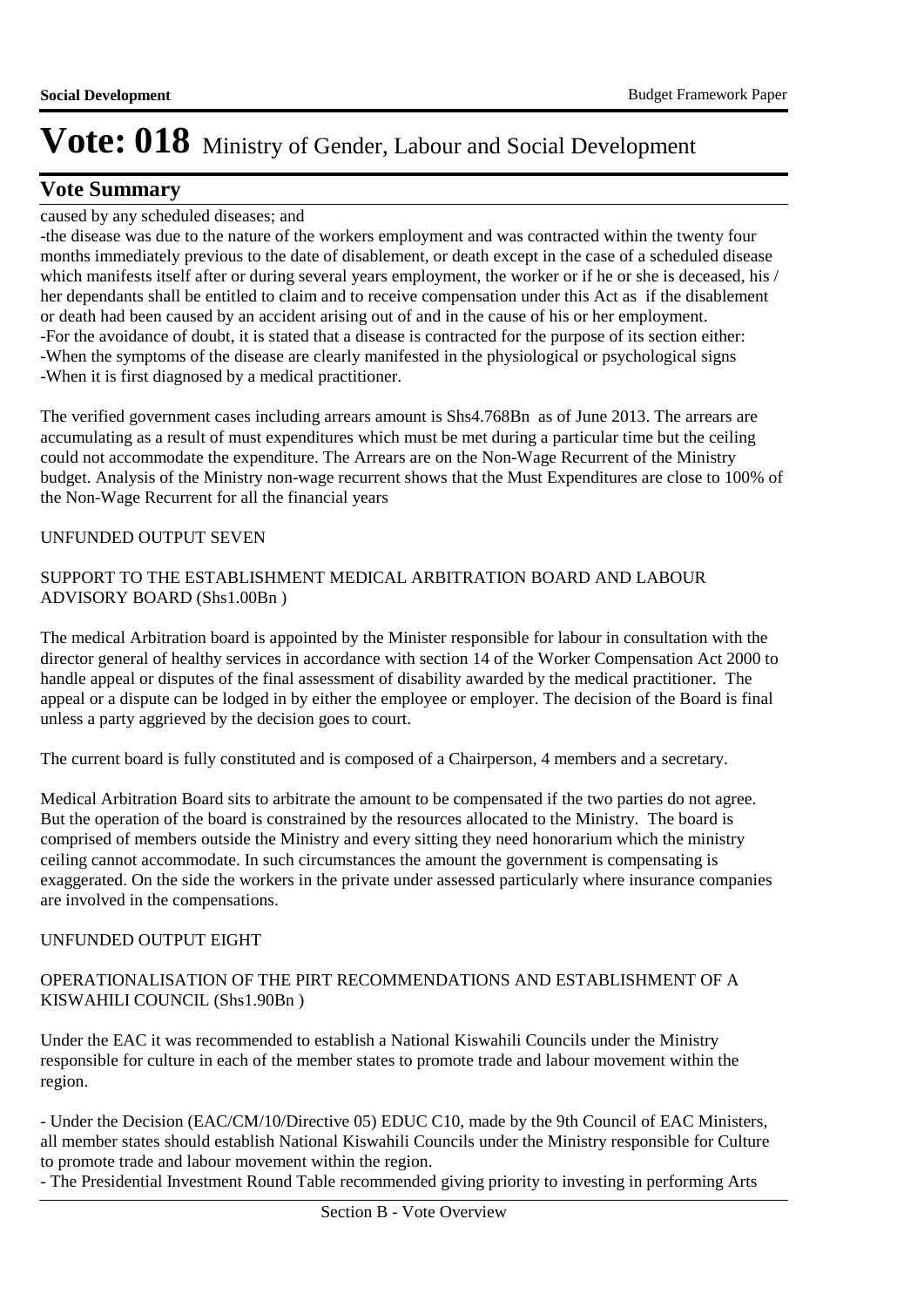### **Vote Summary**

which is spearheaded by Ministry of Gender, Labour and Social Development.

#### UNFUNDED OUTPUT NINE

#### STRENGTHENING CAPACITY BUILDING FOR GENDER MAINSTREAMING IN 20 MDAs (Shs1.00Bn )

- The Budget Call Circular (BCC) has included Gender and Equity as one of the crosscutting issues to be addressed by all MALocal Governments. According to the BCC, Sectors and local governments are required to make a statement in their BFP indicating the budget, objectives and strategies to address the gender and other crosscutting issues in their sectors. Knowledge and expertise to mainstream gender in the sectors and local governments is inadequate and many sectors call upon the Ministry of Gender to build their capacity for mainstreaming gender in their budget framework papers, policies, plans and programs. The demand for capacity building for the sectors has increased because Permanent Secretaries have taken on gender as one of their performance measures. Further, H. E the President pledged in his 2011 manifesto to enhance gender inequality, expand programs for elimination of gender violence and uphold the affirmative action and to in act laws that empower women in all spheres. The Ministry is only able to partially respond to the capacity building demands by sectors and local governments through programs supported by development partners.

Therefore there is need for an additional Shs1.00Bn to build the capacity to mainstream gender and rights in their plans and programmes.

#### UNFUNDED OUTPUT TEN

#### SUPPORT TO THE STRENGHTENING OF WOMEN ENTREPRENUERSHIP Shs6.00Bn

The Millennium Development Goal one sets the target of halving the proportion of the world's people living under core poverty by the year 2015. Another millennium development goal puts emphasis on promoting gender equality and empowering women as effective ways to combat poverty, hunger and disease and to stimulate development that is sustainable.

Articles 20, 32(2), and 32(4) of the Constitution emphasizes respect for human rights and freedoms, affirms the equality of all persons, prohibits discrimination on the basis of sex and obligates the State to institute affirmative action measures in favour of poor and marginalized persons for purposes of redressing structural and social inequalities.

The National Development Plan also stipulates the target of halving the proportion of the people whose income is less than one dollar a day by the year 2015. Further, it also seeks to promote gender equality and empower women as effective ways to combat poverty, hunger and disease as well as stimulating development that is sustainable.

Women constitute about 51% of Uganda's population of 30.7 million (UNHS 2009/10). The economically active population is 11.5 million of which 53% are women. There is relatively little wage employment in Uganda (less than 20 per cent have paid jobs). Less than 12 per cent of economically active women are in paid employment and the majority are in low-status and poorly paid jobs.

Ugandan women face many socio-cultural, legal, family, and economic barriers that impede their progress in business enterprises. Socio-cultural and religious norms entrenched in most communities across the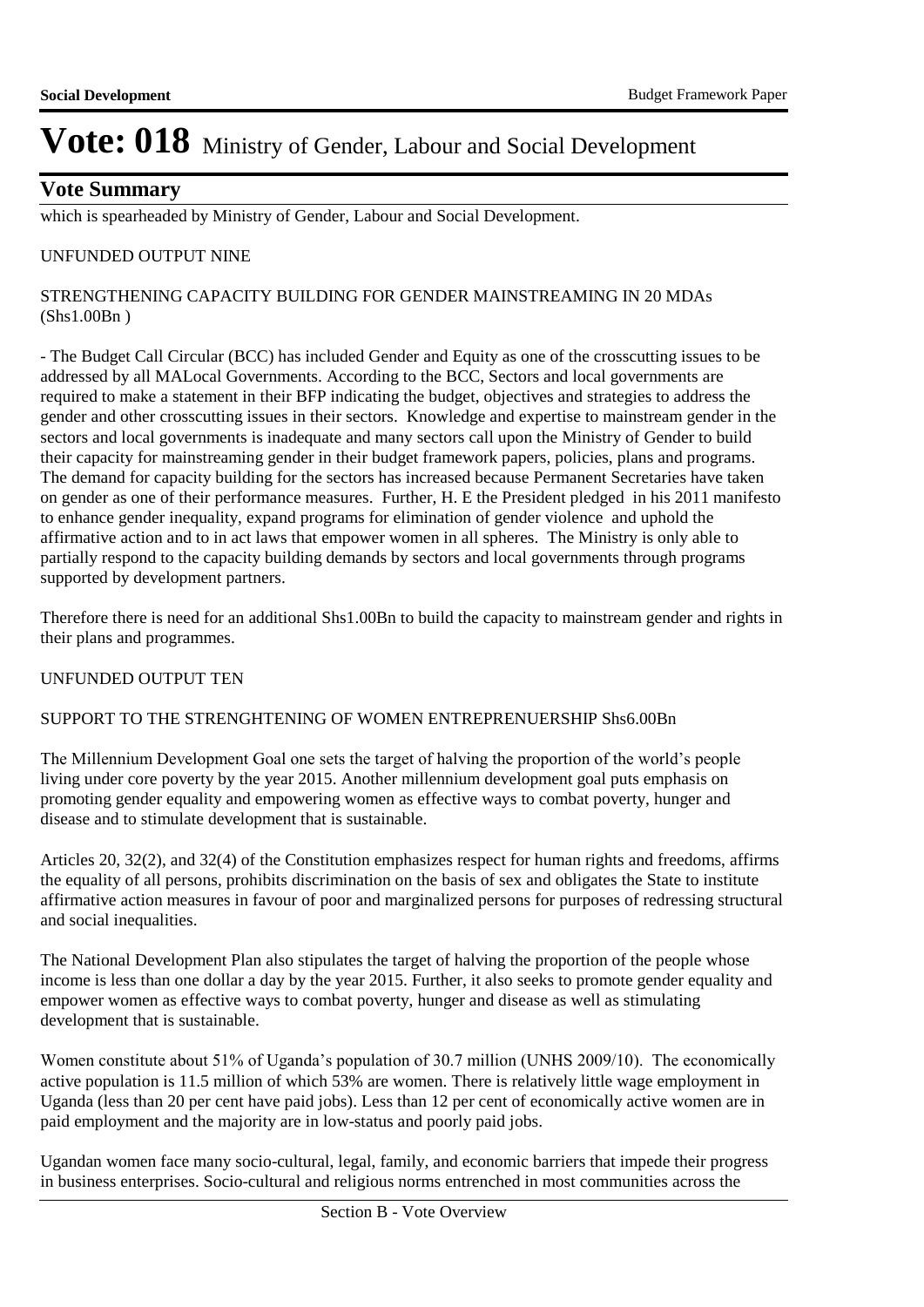## **Vote Summary**

country hinder their smooth participation in society and portray them as non-natural business owners. Their responsibility for child and family care often restricts them to their homes, which leave them little chance to expand their often home-based businesses, network with other businesses and market their products. This also limits their access to information on financial and non-financial business development services provided by government.

The greatest barrier facing women entrepreneurs is limited access to financial services. In Uganda, less than 20% of women own property and that makes it very difficult for women to provide collateral for banks. Although inheritance laws were revised with the succession Act 1977, women have not inherited land or property in their own right. Women are therefore less likely than men to be able to offer land titles as collateral security for bank loans; and often they lack the necessary skills to develop acceptable business financing proposals and to negotiate larger amounts of credit. Besides the lack of collateral, women also face challenges of sexism and gender discrimination in attempting to acquire loans and credit. A woman is not allowed to open a bank account or own land without her husband's or father's cosignatory.

Although Micro Finance Institutions (MFIs) and Savings and Credit Cooperatives (SACCOs) currently provide funding to women entrepreneurs, loans from MFIs and SACCOs tend to be limited in amount, have no grace period, are short term in design and carry very high interest rates disadvantaging the women entrepreneurs.

Women entrepreneurs are often prevented from running competitive businesses by their relatively low education and skill levels, which generally limit their access to the various support services. While the gender gap in primary education has decreased with the introduction of Universal Primary Education, the gap remains high at secondary and tertiary levels where entrepreneurial skills training are emphasized. Limited education levels of most women entrepreneurs create barriers to them accessing training and other business development services.

In view of increasingly small parcels of land, Low agricultural productivity, unpredictable weather conditions and soil erosion rural women need to diversify their sources of income and development. The rural non farm economy and in particular the Small Micro Enterprises (SMEs) managed by women provide an option source of wealth creation and wellbeing for particularly rural communities across the country.

Enabling more women to pursue enterprise viability, expansion and growth to support Uganda Women Entrepreneurship Programme will generate both social economic benefits to the economy including improved health of families and communities, improved literacy and education achievements, enhanced empowerment for women and wider economic development.

Women especially living in the rural peripheries, shoulder the burden of poverty although they have been deprived for too long from participating in the opportunities and benefits of economic Uganda's growth. They face many socio-cultural and economic barriers that impede the growth of their enterprises.

Women entrepreneurs are often disadvantaged when trying to pursue growth opportunities in their enterprises, as they are neither served by MFIs nor commercial banks. They are less likely than men to be able to offer land titles as collateral security for bank loans; and often they lack the necessary skills to develop acceptable business financing proposals and to negotiate larger amounts of credit.

In order to unleash the potential of women-owned enterprises in Uganda and to enable women entrepreneurs to contribute more substantially to the country's objectives or economic growth, employment generation and poverty eradication, efforts are needed to create a more enabling environment for women to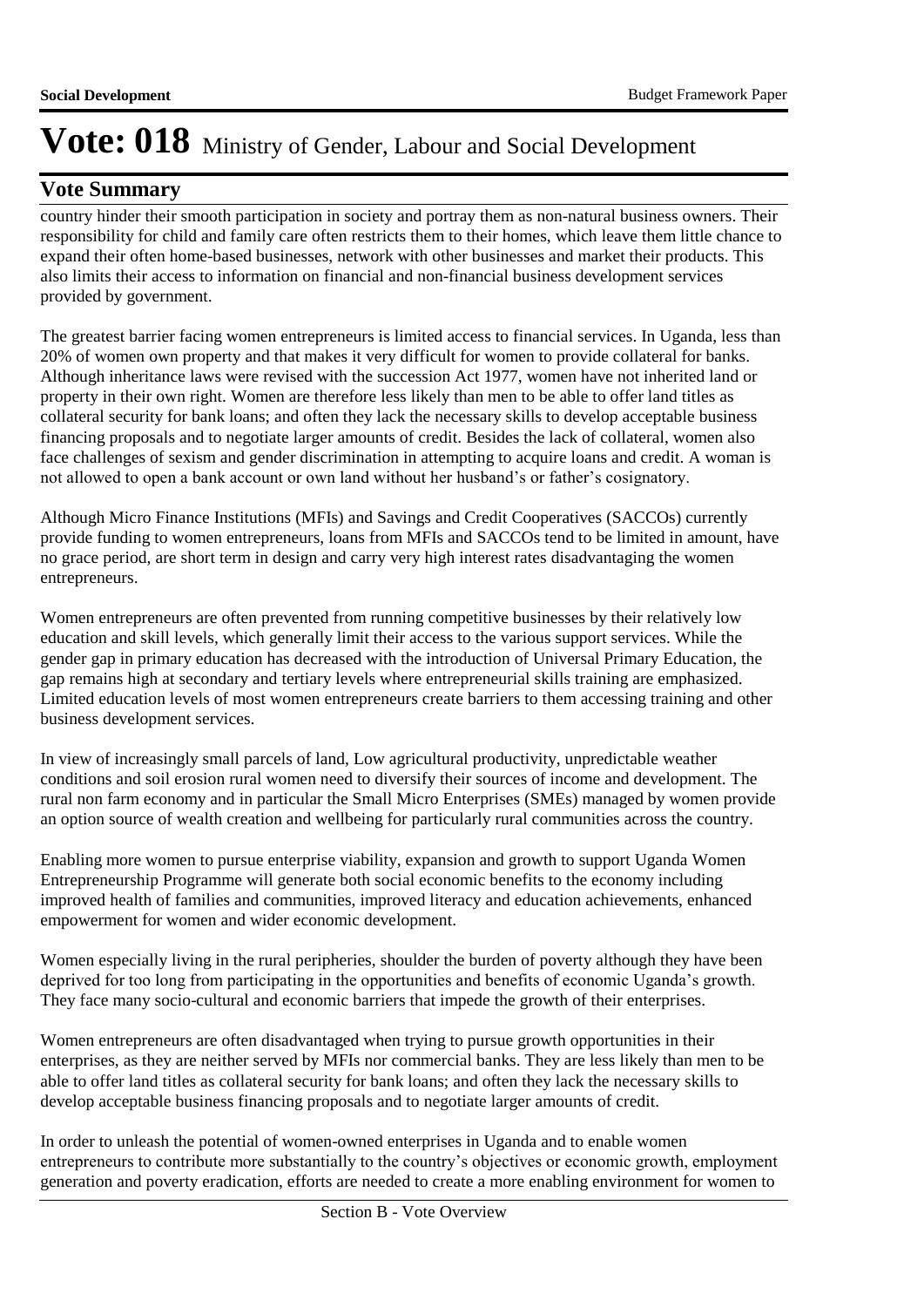### **Vote Summary**

pursue enterprise growth. This will necessitate the fostering of more favourable attitudes towards women's entrepreneurial activity as well as addressing the vulnerability of their enterprises

#### Purpose

Uganda Women Entrepreneurship Programme is aims at promoting a conducive business environment and at building institutional and human capacities that will encourage and support the entrepreneurial initiatives of rural women.

#### Target Beneficiaries

Women entrepreneurs, especially women managing micro- and household businesses.

#### Goal

To contribute to the creation of wealth for low-income women and their families to secure decent employment and income through women's enterprise development.

#### Specific objectives are to:

-Enhance the awareness, understanding and take-up of low income rural and urban communities, especially women, on the availability and advantages of microcredit and microfinance schemes in the country; -Develop and enhance the capacity of key stakeholders to support the empowerment of women entrepreneurs and at the same time to reduce household food insecurity levels;

-Enable a group of low income women in the country to acquire certain skills and develop expertise through activities, such as business coaching, hands-on training and ICT training that is needed to promote and increase their entrepreneurial skills so as to empower these women to become successful entrepreneurs. -Identify and develop the production of local products in various microenterprise aspects of branding, labelling, packaging, marketing and promotion.

- Match the enterprise owners with companies that can market their products through the development of business networks.

#### **Table V4.1: Additional Output Funding Requests**

| <b>Additional Requirements for Funding and</b><br><b>Outputs in 2014/15:</b>                                                                                 | <b>Justification of Requirement for</b><br><b>Additional Outputs and Funding</b>                                                                                                                                                                                                                                                                           |
|--------------------------------------------------------------------------------------------------------------------------------------------------------------|------------------------------------------------------------------------------------------------------------------------------------------------------------------------------------------------------------------------------------------------------------------------------------------------------------------------------------------------------------|
| Vote Function: 1002 Community Mobilisation and Empowerment                                                                                                   |                                                                                                                                                                                                                                                                                                                                                            |
| 1001 02 Advocacy and Networking<br>Output:                                                                                                                   |                                                                                                                                                                                                                                                                                                                                                            |
| <b>UShs Bn:</b><br>1.900<br>A National Kiswahili Councils to promote trade and labour<br>movement within the East African Community.                         | - Under the Decision (EAC/CM/10/Directive 05) EDUC C10,<br>made by the 9th Council of East African Community (EAC)<br>Ministers, all member states should establish National Kiswahili<br>Councils under the Ministry responsible for Culture to promote<br>trade and labour movement within the region.                                                   |
|                                                                                                                                                              | - The Presidential Investment Round Table recommended giving<br>priority to investing in performing Arts which is spearheaded by<br>Ministry of Gender, Labour and Social Development.<br>- The Ministry therefore requires funds for the establishment and<br>operations of the Kiswhili Council and implementation of the<br>recommendation of the PIRT. |
| Vote Function: 1004 Mainstreaming Gender and Rights                                                                                                          |                                                                                                                                                                                                                                                                                                                                                            |
| 1002 04 Capacity building for Gender and Rights Equality and Equity<br>Output:                                                                               |                                                                                                                                                                                                                                                                                                                                                            |
| <b>UShs Bn:</b><br>1.500<br>Strengthening capacity building of sectors to undertake<br>mainstreaming of Gender and Rights into their plans and<br>programmes | - The Budget Call Circular (BCC) has included Gender and<br>Equity as one of the crosscutting issues to be addressed by all<br>MALGs. According to the BCC, Sectors and local governments<br>are required to make a statement in their BFP indicating the<br>budget, objectives and strategies to address the gender and other                             |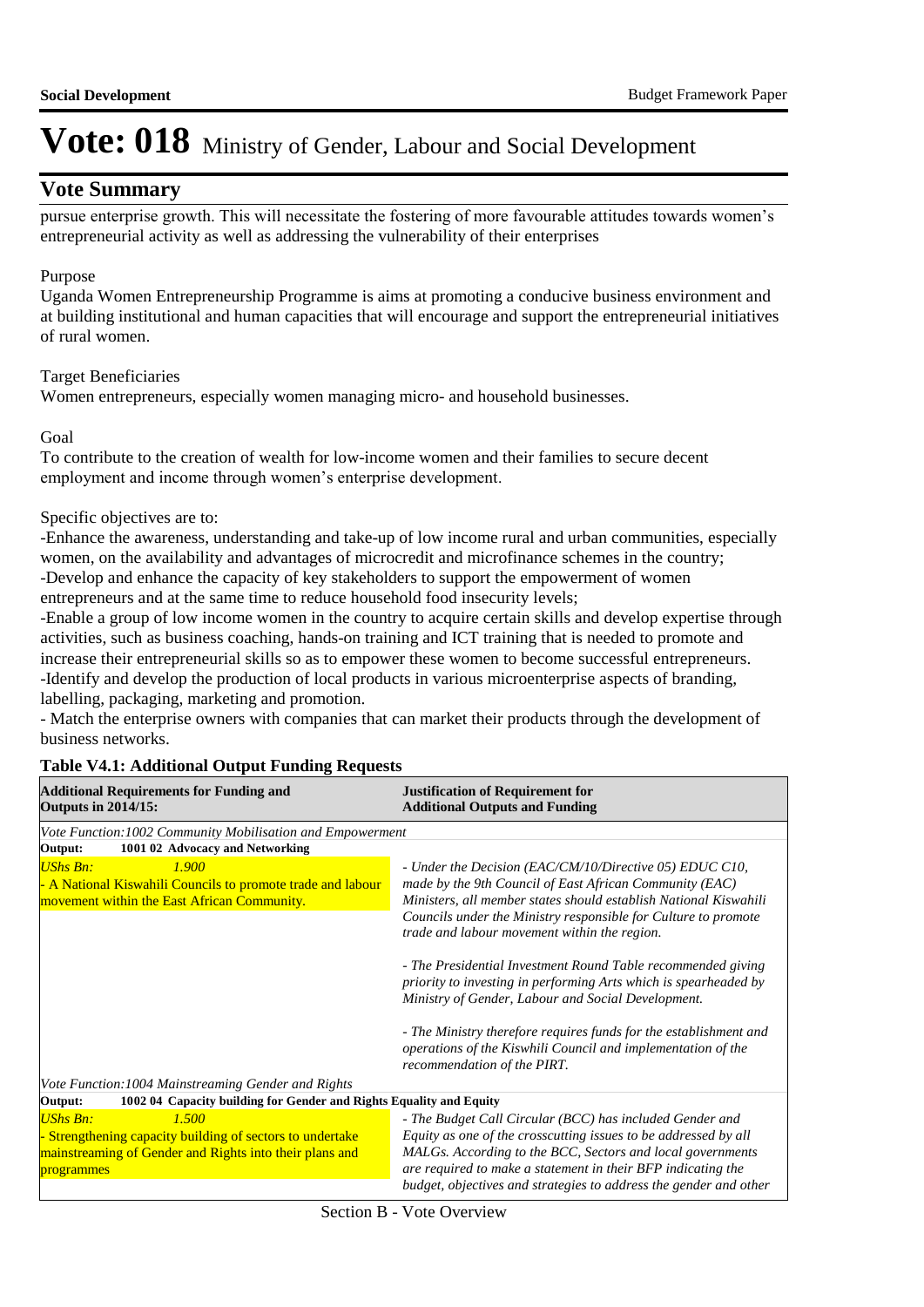| <b>Vote Summary</b>                                                                        |                                                                                                                                                                                                                                                                                                                                                                                                                                                                                                                                                                                                                                                                                                                                                                                                                                                                                                                |
|--------------------------------------------------------------------------------------------|----------------------------------------------------------------------------------------------------------------------------------------------------------------------------------------------------------------------------------------------------------------------------------------------------------------------------------------------------------------------------------------------------------------------------------------------------------------------------------------------------------------------------------------------------------------------------------------------------------------------------------------------------------------------------------------------------------------------------------------------------------------------------------------------------------------------------------------------------------------------------------------------------------------|
| <b>Additional Requirements for Funding and</b><br><b>Outputs in 2014/15:</b>               | <b>Justification of Requirement for</b><br><b>Additional Outputs and Funding</b>                                                                                                                                                                                                                                                                                                                                                                                                                                                                                                                                                                                                                                                                                                                                                                                                                               |
|                                                                                            | crosscutting issues in their sectors. Knowledge and expertise to<br>mainstream gender in the sectors and local governments is<br>inadequate and many sectors call upon the Ministry of Gender to<br>build their capacity for mainstreaming gender in their budget<br>framework papers, policies, plans and programs. The demand for<br>capacity building for the sectors has increased because<br>Permanent Secretaries have taken on gender as one of their<br>performance measures. Further, H. E the President pledged in his<br>2011 manifesto to enhance gender inequality, expand programs<br>for elimination of gender violence and uphold the affirmative<br>action and to enact laws that empower women in all spheres. The<br>Ministry is only able to partially respond to the capacity building<br>demands by sectors and local governments through programs<br>supported by development partners. |
| Output:                                                                                    | 1002 51 Support to National Women's Council and the Kapchorwa Women Development Group                                                                                                                                                                                                                                                                                                                                                                                                                                                                                                                                                                                                                                                                                                                                                                                                                          |
| <b>UShs Bn:</b><br>6,000<br>- Support to expansion of the Uganda Women<br>Entreprenuership | The Millennium Development Goal one sets the target of halving<br>the proportion of the world's people living under core poverty by<br>the year 2015. Another millennium development goal puts<br>emphasis on promoting gender equality and empowering women<br>as effective ways to combat poverty, hunger and disease and to<br>stimulate development that is sustainable.                                                                                                                                                                                                                                                                                                                                                                                                                                                                                                                                   |
|                                                                                            | Articles 20, 32(2), and 32(4) of the Constitution emphasizes<br>respect for human rights and freedoms, affirms the equality of all<br>persons, prohibits discrimination on the basis of sex and obligates<br>the State to institute affirmative action measures in favour of poor<br>and marginalized persons for purposes of redressing structural<br>and social inequalities.                                                                                                                                                                                                                                                                                                                                                                                                                                                                                                                                |
|                                                                                            | The National Development Plan also stipulates the target of<br>halving the proportion of the people whose income is less than<br>one dollar a day by the year 2015. Further, it also seeks to<br>promote gender equality and empower women as effective ways to<br>combat poverty, hunger and disease as well as stimulating<br>development that is sustainable.                                                                                                                                                                                                                                                                                                                                                                                                                                                                                                                                               |
|                                                                                            | Women constitute about 51% of Uganda's population of 30.7<br>million (UNHS 2009/10). The economically active population is<br>11.5 million of which 53% are women. There is relatively little<br>wage employment in Uganda (less than 20 per cent have paid<br>jobs). Less than 12 per cent of economically active women are in<br>paid employment and the majority are in low-status and poorly<br>paid jobs.                                                                                                                                                                                                                                                                                                                                                                                                                                                                                                 |
|                                                                                            | Ugandan women face many socio-cultural, legal, family, and<br>economic barriers that impede their progress in business<br>enterprises. Socio-cultural and religious norms entrenched in<br>most communities across the country hinder their smooth<br>participation in society and portray them as non-natural business<br>owners. Their responsibility for child and family care often<br>restricts them to their homes, which leave them little chance to<br>expand their often home-based businesses, network with other<br>businesses and market their products. This also limits their access<br>to information on financial and non-financial business<br>development services provided by government.<br>The greatest barrier facing women entrepreneurs is limited access                                                                                                                              |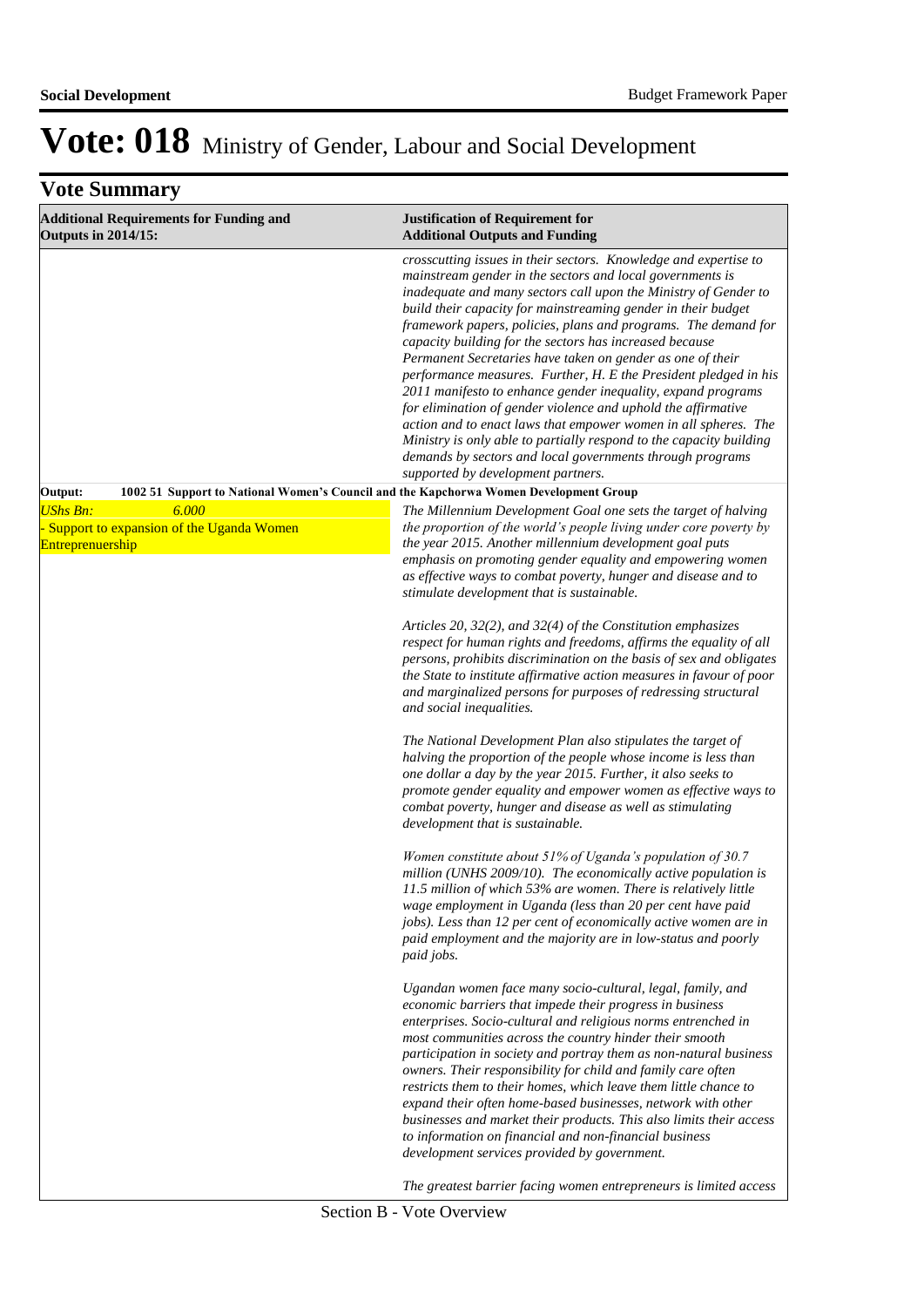|  | <b>Vote Summary</b> |  |
|--|---------------------|--|
|--|---------------------|--|

| <b>Additional Requirements for Funding and</b><br><b>Outputs in 2014/15:</b> | <b>Justification of Requirement for</b><br><b>Additional Outputs and Funding</b>                                                                                                                                                                                                                                                                                                                                                                                                                                                                                                                                                                                                                                                                                                                                                   |
|------------------------------------------------------------------------------|------------------------------------------------------------------------------------------------------------------------------------------------------------------------------------------------------------------------------------------------------------------------------------------------------------------------------------------------------------------------------------------------------------------------------------------------------------------------------------------------------------------------------------------------------------------------------------------------------------------------------------------------------------------------------------------------------------------------------------------------------------------------------------------------------------------------------------|
|                                                                              | to financial services. In Uganda, less than 20% of women own<br>property and that makes it very difficult for women to provide<br>collateral for banks. Although inheritance laws were revised with<br>the Succession Act 1977, women have not inherited land or<br>property in their own right. Women are therefore less likely than<br>men to be able to offer land titles as collateral security for bank<br>loans; and often they lack the necessary skills to develop<br>acceptable business financing proposals and to negotiate larger<br>amounts of credit. Besides the lack of collateral, women also face<br>challenges of sexism and gender discrimination in attempting to<br>acquire loans and credit. A woman is not allowed to open a bank<br>account or own land without her husband's or father's<br>cosignatory. |
|                                                                              | Although Micro Finance Institutions (MFIs) and Savings and<br>Credit Cooperatives (SACCOs) currently provide funding to<br>women entrepreneurs, loans from MFIs and SACCOs tend to be<br>limited in amount, have no grace period, are short term in design<br>and carry very high interest rates disadvantaging the women<br>entrepreneurs.                                                                                                                                                                                                                                                                                                                                                                                                                                                                                        |
|                                                                              | Women entrepreneurs are often prevented from running<br>competitive businesses by their relatively low education and skill<br>levels, which generally limit their access to the various support<br>services. While the gender gap in primary education has<br>decreased with the introduction of Universal Primary Education,<br>the gap remains high at secondary and tertiary levels where<br>entrepreneurial skills training are emphasized. Limited education<br>levels of most women entrepreneurs create barriers to them<br>accessing training and other business development services.                                                                                                                                                                                                                                     |
|                                                                              | In view of increasingly small parcels of land, Low agricultural<br>productivity, unpredictable weather conditions and soil erosion<br>rural women need to diversify their sources of income and<br>development. The rural non farm economy and in particular the<br>Small Micro Enterprises (SMEs) managed by women provide an<br>option source of wealth creation and wellbeing for particularly<br>rural communities across the country.                                                                                                                                                                                                                                                                                                                                                                                         |
|                                                                              | Enabling more women to pursue enterprise viability, expansion<br>and growth to support Uganda Women Entrepreneurship<br>Programme will generate both social economic benefits to the<br>economy including improved health of families and communities,<br>improved literacy and education achievements, enhanced<br>empowerment for women and wider economic development.                                                                                                                                                                                                                                                                                                                                                                                                                                                          |
|                                                                              | Women especially living in the rural peripheries, shoulder the<br>burden of poverty although they have been deprived for too long<br>from participating in the opportunities and benefits of economic<br>Uganda's growth. They face many socio-cultural and economic<br>barriers that impede the growth of their enterprises.                                                                                                                                                                                                                                                                                                                                                                                                                                                                                                      |
|                                                                              | Women entrepreneurs are often disadvantaged when trying to<br>pursue growth opportunities in their enterprises, as they are<br>neither served by MFIs nor commercial banks. They are less likely<br>than men to be able to offer land titles as collateral security for<br>bank loans; and often they lack the necessary skills to develop                                                                                                                                                                                                                                                                                                                                                                                                                                                                                         |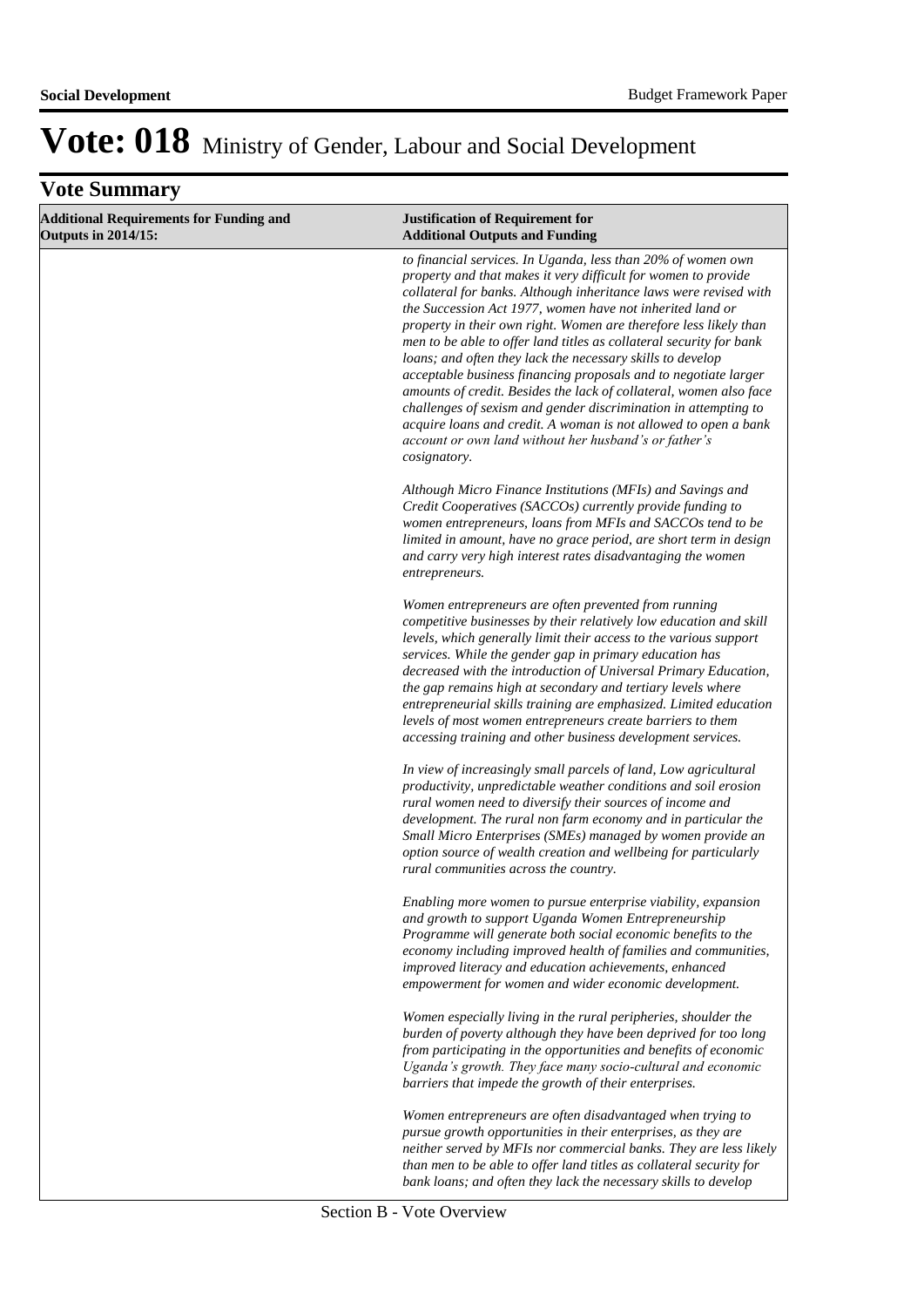| <b>Vote Summary</b>                                                                                                                                                        |                                                                                                                                                                                                                                                                                                                                                                                                                                                                                                                                                                                                                                                                                                                                                                                                                                                                                                                                                                                                                                                                                 |  |
|----------------------------------------------------------------------------------------------------------------------------------------------------------------------------|---------------------------------------------------------------------------------------------------------------------------------------------------------------------------------------------------------------------------------------------------------------------------------------------------------------------------------------------------------------------------------------------------------------------------------------------------------------------------------------------------------------------------------------------------------------------------------------------------------------------------------------------------------------------------------------------------------------------------------------------------------------------------------------------------------------------------------------------------------------------------------------------------------------------------------------------------------------------------------------------------------------------------------------------------------------------------------|--|
| <b>Additional Requirements for Funding and</b><br><b>Outputs in 2014/15:</b>                                                                                               | <b>Justification of Requirement for</b><br><b>Additional Outputs and Funding</b>                                                                                                                                                                                                                                                                                                                                                                                                                                                                                                                                                                                                                                                                                                                                                                                                                                                                                                                                                                                                |  |
|                                                                                                                                                                            | acceptable business financing proposals and to negotiate larger<br>amounts of credit.                                                                                                                                                                                                                                                                                                                                                                                                                                                                                                                                                                                                                                                                                                                                                                                                                                                                                                                                                                                           |  |
|                                                                                                                                                                            | In order to unleash the potential of women-owned enterprises in<br>Uganda and to enable women entrepreneurs to contribute more<br>substantially to the country's objectives or economic growth,<br>employment generation and poverty eradication, efforts are<br>needed to create a more enabling environment for women to<br>pursue enterprise growth. This will necessitate the fostering of<br>more favourable attitudes towards women's entrepreneurial<br>activity as well as addressing the vulnerability of their enterprises.                                                                                                                                                                                                                                                                                                                                                                                                                                                                                                                                           |  |
|                                                                                                                                                                            | Purpose<br>Uganda Women Entrepreneurship Programme is aims at<br>promoting a conducive business environment and building<br>institutional and human capacities that will encourage and<br>support the entrepreneurial initiatives of rural women.                                                                                                                                                                                                                                                                                                                                                                                                                                                                                                                                                                                                                                                                                                                                                                                                                               |  |
|                                                                                                                                                                            | <b>Target Beneficiaries</b><br>Women entrepreneurs, especially women managing micro- and<br>household businesses.                                                                                                                                                                                                                                                                                                                                                                                                                                                                                                                                                                                                                                                                                                                                                                                                                                                                                                                                                               |  |
|                                                                                                                                                                            | Goal<br>To contribute to the creation of wealth for low-income women and<br>their families to secure decent employment and income through<br>women's enterprise development.                                                                                                                                                                                                                                                                                                                                                                                                                                                                                                                                                                                                                                                                                                                                                                                                                                                                                                    |  |
|                                                                                                                                                                            | Specific objectives are to:<br>- Enhance the awareness, understanding and take-up of low<br>income rural and urban communities, especially women, on the<br>availability and advantages of microcredit and microfinance<br>schemes in the country;<br>- Develop and enhance the capacity of key stakeholders to support<br>the empowerment of women entrepreneurs and at the same time to<br>reduce household food insecurity levels;<br>- Enable a group of low income women in the country to acquire<br>certain skills and develop expertise through activities, such as<br>business coaching, hands-on training and ICT training that is<br>needed to promote and increase their entrepreneurial skills so as<br>to empower these women to become successful entrepreneurs.<br>- Identify and develop the production of local products in various<br>microenterprise aspects of branding, labelling, packaging,<br>marketing and promotion.<br>- Match the enterprise owners with companies that can market<br>their products through the development of business networks. |  |
| Vote Function: 1002 Promotion of Labour Productivity and Employment<br>Output:<br>1003 02 Inspection of Workplaces and Investigation on violation of labour standards      |                                                                                                                                                                                                                                                                                                                                                                                                                                                                                                                                                                                                                                                                                                                                                                                                                                                                                                                                                                                                                                                                                 |  |
| <b>UShs Bn:</b><br>5.500<br>- Occupational Safety and Health (OSH) Department<br>facilitated to Strengthen Safeguards and Safety and Health in<br>the Workplaces (SSASHEW) | STRENGTHENING SAFEGUARDS AND SAFETY AND HEALTH<br>IN THE WORKPLACES (SSASHEW) SHS5.50BN                                                                                                                                                                                                                                                                                                                                                                                                                                                                                                                                                                                                                                                                                                                                                                                                                                                                                                                                                                                         |  |
|                                                                                                                                                                            | The Constitution of Republic of Uganda recognizes the<br>importance of good working environment of all workers and their<br>rights. Article 39 gives workers a right to a clean and healthy<br>environment while article $40(1)$ empowers Parliament to enact<br>laws to provide for the rights of persons to work under                                                                                                                                                                                                                                                                                                                                                                                                                                                                                                                                                                                                                                                                                                                                                        |  |

*satisfactory, safe and healthy conditions. The Ministry of Gender,*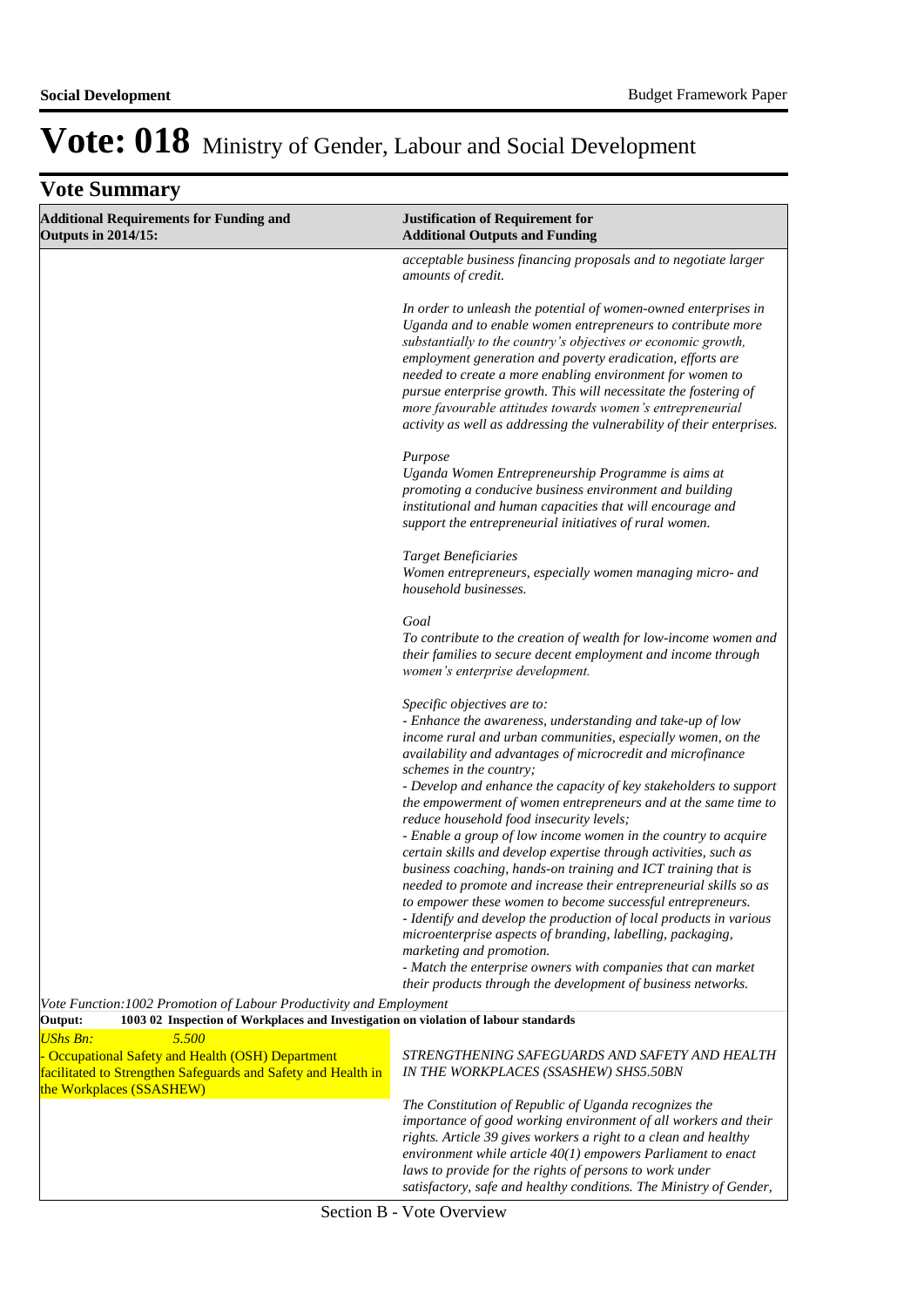| <b>Additional Requirements for Funding and</b><br><b>Outputs in 2014/15:</b> | <b>Justification of Requirement for</b><br><b>Additional Outputs and Funding</b>                                                                                                                                                                                                                                                                                                                                                                                                                                                                                                                                                                                                                                                                                                                                                                                                                                                                                                                                                                                                                                                                                                                                                                                                                                                                                                                                                |
|------------------------------------------------------------------------------|---------------------------------------------------------------------------------------------------------------------------------------------------------------------------------------------------------------------------------------------------------------------------------------------------------------------------------------------------------------------------------------------------------------------------------------------------------------------------------------------------------------------------------------------------------------------------------------------------------------------------------------------------------------------------------------------------------------------------------------------------------------------------------------------------------------------------------------------------------------------------------------------------------------------------------------------------------------------------------------------------------------------------------------------------------------------------------------------------------------------------------------------------------------------------------------------------------------------------------------------------------------------------------------------------------------------------------------------------------------------------------------------------------------------------------|
|                                                                              | Labour and Social Development through the Department of<br>Occupational Safety and Health is the government agency<br>mandated to operationalize all sections of the Constitution related<br>to Safety and Health at workplaces.                                                                                                                                                                                                                                                                                                                                                                                                                                                                                                                                                                                                                                                                                                                                                                                                                                                                                                                                                                                                                                                                                                                                                                                                |
|                                                                              | Section 40 of the Occupational Safety and Health Act, 2006<br>mandates the Commissioner for Occupational Safety and Health<br>to keep a register of all workplaces in the country and pursuant to<br>this, section 41 requires that a fee be paid before a workplace is<br>registered. The same Act requires a fee to be paid for examination<br>and certification of plants and equipment including steam boilers,<br>air receivers, gas receivers, and lifts among others. Once OSH Act<br>is implemented it is expected to generate considerable amount of<br>revenue per year to the Consolidated Fund. It is estimated that<br>there are over 1,000,000 workplaces in Uganda as per the<br>definition in this Act. The Occupational Safety and Health<br>(Workplace Registration Fees) Rules, 2009 Statutory Instrument -<br>S.I 2009 No 48, spells out the amount of fees to be paid by<br>individual workplaces depending on the nature of work, level of<br>risk they pose or the number of workers they are employing. The<br>set values vary from 2.5 currency points (50,000 Ushs) for<br>workplaces employing less than 50 people, to 2,500 currency<br>points (50,000,000 Ushs) for large ventures of high project<br>values or very hazardous operations like oil drilling and refining.<br>For an average value of 100,000shs, Government can collect over<br>Ushs $100,000,000,000/$ = every after three years. |
|                                                                              | Despite the efforts of the Ministry to develop and review<br>appropriate policies, Acts, regulations and standards on labour,<br>productivity and employment, there are various aspects of<br>Occupational Safety and Health (OSH) that have not been<br>adequately addressed. Management of the OSH issues at<br>workplaces continues to be left unattended to by different<br>stakeholders (employers). Considerable growth in the economy<br>has been recorded, but evidence is lacking to show that such<br>growth in the economy is a direct result of the good working<br>conditions. Instead employees and employers have continued to<br>work under poor/ hazardous conditions resulting into ill-health,<br>injury and death which ultimately lead to low production, reduced<br>earnings and savings as well as poor quality goods and services.                                                                                                                                                                                                                                                                                                                                                                                                                                                                                                                                                                      |
|                                                                              | The poor working conditions are evident of poor work methods,<br>processes and procedures, little or no knowledge and awareness<br>of occupational safety and health laws, and obligations which are<br>exacerbated by the majority of workers being illiterate and semi<br>skilled. Poor working conditions are a problem to health and<br>safety of employers and employees. The International Labour<br>Organization (ILO) estimates that two million women and men die<br>as a result of occupational accidents and work-related diseases<br>each year. In Uganda for example fire outbreaks at workplaces,<br>collapse of the construction buildings; road accidents have<br>claimed a number of lives and destroyed properties worth billions<br>of shillings.                                                                                                                                                                                                                                                                                                                                                                                                                                                                                                                                                                                                                                                            |
|                                                                              | Poor health and safety conditions in workplaces lead to reduced<br>labour productivity that is likely to undo the socio-economic<br>progress which the country has achieved over the years. Currently                                                                                                                                                                                                                                                                                                                                                                                                                                                                                                                                                                                                                                                                                                                                                                                                                                                                                                                                                                                                                                                                                                                                                                                                                           |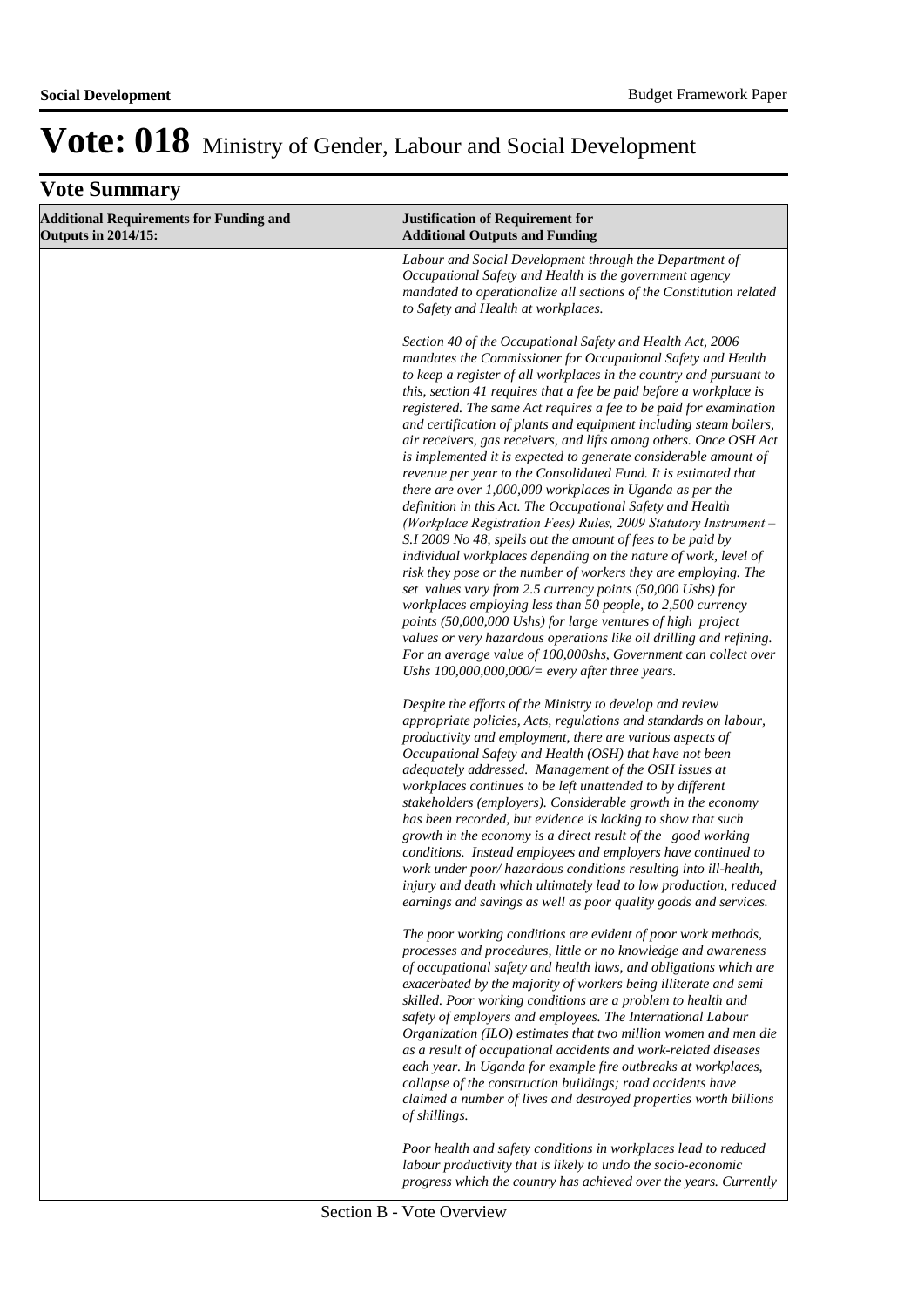| <b>Vote Summary</b>                                                                                                                                                                                                                                                                                            |                                                                                                                                                                                                                                                                                                                                                                                                                                                                                                                                                                                                                                                                                                                                                                                                                                                                                                                                                                                             |  |
|----------------------------------------------------------------------------------------------------------------------------------------------------------------------------------------------------------------------------------------------------------------------------------------------------------------|---------------------------------------------------------------------------------------------------------------------------------------------------------------------------------------------------------------------------------------------------------------------------------------------------------------------------------------------------------------------------------------------------------------------------------------------------------------------------------------------------------------------------------------------------------------------------------------------------------------------------------------------------------------------------------------------------------------------------------------------------------------------------------------------------------------------------------------------------------------------------------------------------------------------------------------------------------------------------------------------|--|
| <b>Additional Requirements for Funding and</b><br><b>Outputs in 2014/15:</b>                                                                                                                                                                                                                                   | <b>Justification of Requirement for</b><br><b>Additional Outputs and Funding</b>                                                                                                                                                                                                                                                                                                                                                                                                                                                                                                                                                                                                                                                                                                                                                                                                                                                                                                            |  |
|                                                                                                                                                                                                                                                                                                                | Uganda's labour productivity is the lowest in East Africa due to<br>poor working conditions as one of the factors identified by Social<br>Development Sector Investment Plan (SDIP II) 2011/12 to<br>2015/16.                                                                                                                                                                                                                                                                                                                                                                                                                                                                                                                                                                                                                                                                                                                                                                               |  |
|                                                                                                                                                                                                                                                                                                                | The Ministry has developed a programme; Strengthening<br>Safeguards and Safety and Health in the Workplaces (SSASHEW).<br>The overall objective is to create awareness among employers,<br>employees and general public on the importance of good working<br>conditions in increasing productivity of employees and incomes<br>for both workers and employers leading to increased savings and<br>ultimately more new investments. The new investments will attract<br>fees chargeable for registrations and inspections which will<br>sustain the implementation of the proposed programme. The<br>programme will strengthen the Ministry to generate Non-Tax<br>Revenue for Government in the next four years. The programme<br>will in addition guarantee delivery of decent work free from<br>strikes, accidents, injury and illnesses, thus leading to increased<br>productivity, incomes to employers and employees, savings,<br>investments and ultimately employment opportunities. |  |
| Vote Function: 1005 Social Protection for Vulnerable Groups<br>1004 05 Empowerment, Support, Care and Protection of Vulnerable Groups                                                                                                                                                                          |                                                                                                                                                                                                                                                                                                                                                                                                                                                                                                                                                                                                                                                                                                                                                                                                                                                                                                                                                                                             |  |
| Output:<br><b>UShs Bn:</b><br>88.693                                                                                                                                                                                                                                                                           |                                                                                                                                                                                                                                                                                                                                                                                                                                                                                                                                                                                                                                                                                                                                                                                                                                                                                                                                                                                             |  |
| Vouth Livelihood Programme in 111 districts and 27<br>Municipalities (Shs 34.75bn);                                                                                                                                                                                                                            | SOCIAL PROTECTION FOR THE VULNERABLE GROUPS                                                                                                                                                                                                                                                                                                                                                                                                                                                                                                                                                                                                                                                                                                                                                                                                                                                                                                                                                 |  |
| Food costs for 2120 children in the Ministry institutions<br>(Shs1.94bn);<br>Renovation costs for the children's institutions Shs3.00bn<br>annually; and<br>- Expanding / rolling out the Social Assistance Grant for<br>Empowerment Shs49.00bn annually for 244,332<br>beneficiaries in 22 Local Governments. | - Youth Livelihood Programme in 111 districts and 27<br>municipalities (Shs34.75bn);<br>- Food costs for 2120 children in the 21 Ministry institutions<br>(Shs1.94bn);<br>- Renovation costs for the children's institutions Shs3.00bn<br>annually; and<br>- Expanding / rolling out the Social Assistance Grant for<br>Empowerment Shs49.00bn for 1st year, Shs136bn for the 2nd<br>Year and Shs235 for the 3rd year.                                                                                                                                                                                                                                                                                                                                                                                                                                                                                                                                                                      |  |
|                                                                                                                                                                                                                                                                                                                | Social Protection (SP) is considered to be a vital intervention for<br>strengthening the social capital of the poor and enhancing their<br>social inclusion in the development process. Its emphasis is on<br>increasing access to equal opportunities, enhancing equity and<br>protection as well as safe guarding the rights of the vulnerable<br>groups. Thus Social Protection seeks to protect the vulnerable<br>groups from deprivation and livelihood risks. (Children, OVC, etc)                                                                                                                                                                                                                                                                                                                                                                                                                                                                                                    |  |
|                                                                                                                                                                                                                                                                                                                | Article 34 of the Constitution, provides for the rights of children<br>and Section 2 of the Constitution further provides that education<br>is an entitlement to a child which shall be a responsibility of the<br>state and the parents. While Section 6 of the same Article provides<br>for a child offender who is kept in lawful custody or detention<br>shall be kept separate from adults i.e kept in remand homes as<br>opposed to prisons.                                                                                                                                                                                                                                                                                                                                                                                                                                                                                                                                          |  |
|                                                                                                                                                                                                                                                                                                                | Remand homes and rehabilitation centres for children in conflict<br>with the law were established by Act of Parliament 1959. These<br>institutions were established to separate young offenders from<br>adult offenders and rehabilitate and prevent them from re-<br>offending and turning them into good citizens.                                                                                                                                                                                                                                                                                                                                                                                                                                                                                                                                                                                                                                                                        |  |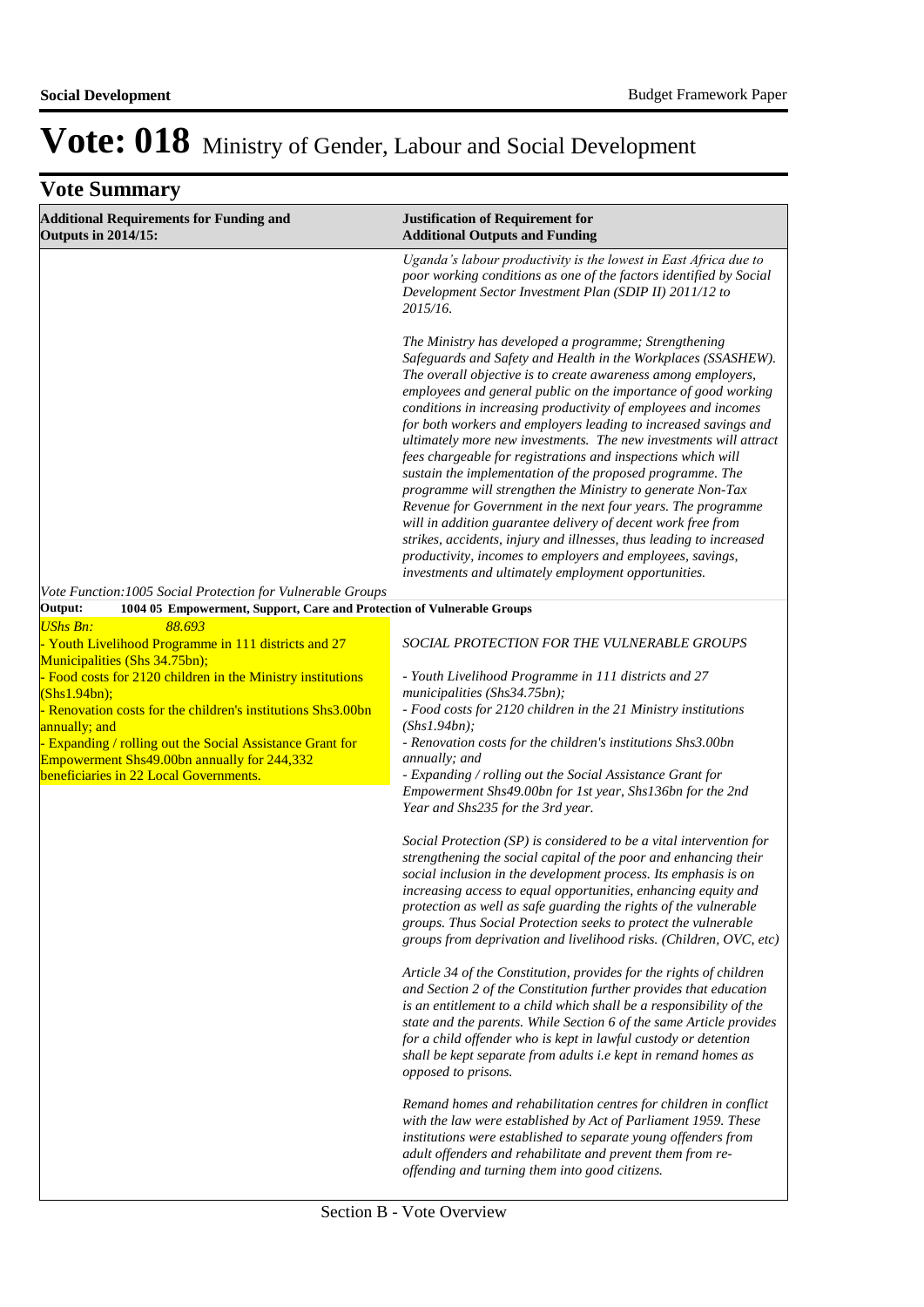| <b>Additional Requirements for Funding and</b><br><b>Outputs in 2014/15:</b> | <b>Justification of Requirement for</b><br><b>Additional Outputs and Funding</b>                                                                                                                                                                                                                                                                                                                                                                                                                                                                                                                                                                                                                                                                                            |
|------------------------------------------------------------------------------|-----------------------------------------------------------------------------------------------------------------------------------------------------------------------------------------------------------------------------------------------------------------------------------------------------------------------------------------------------------------------------------------------------------------------------------------------------------------------------------------------------------------------------------------------------------------------------------------------------------------------------------------------------------------------------------------------------------------------------------------------------------------------------|
|                                                                              | The Children's Act Part (1a) provides for the establishment of<br>babies and children homes to provide substitute family care for<br>children below six years (baby homes) and those aged between 3 -<br>18 years (children homes). The Naguru National Reception Centre<br>was established in 1959 to provide residential care for<br>abandoned, missing, abused children and or those whose parents<br>were in detention.                                                                                                                                                                                                                                                                                                                                                 |
|                                                                              | The remand homes, reception centres and the rehabilitation<br>centres for PWDs are a responsibility of Government through the<br>Ministry of Gender, Labour and Social Development (MGLSD).                                                                                                                                                                                                                                                                                                                                                                                                                                                                                                                                                                                 |
|                                                                              | <b>FUNDING FOR YOUTH LIVELIHOOD PROGRAM</b>                                                                                                                                                                                                                                                                                                                                                                                                                                                                                                                                                                                                                                                                                                                                 |
|                                                                              | According to the Uganda Constitution, a youth is somebody<br>between the age of 18-30 years. The population of the youth is<br>estimated to be 6.5 Millions representing 21.3% of the total<br>population. The major demographic issues in Uganda arise from<br>the age structure of the population rather than the size of the<br>population. The youth population presents a major challenge in<br>the short, medium and long term if not properly planned.                                                                                                                                                                                                                                                                                                               |
|                                                                              | Increasing employment rates and reduction of poverty among the<br>youth is a major challenge and high priority for the GoU. The<br>Uganda Vision 2040 stipulates that Uganda has a labour force<br>that is under or unemployed due to inappropriate skills and slow<br>absorptive capacity of the country.                                                                                                                                                                                                                                                                                                                                                                                                                                                                  |
|                                                                              | The high level of unemployment is a concern world wide as it is<br>the spring board for organized crime, lawlessness, political<br>instability and social conflict. About 32% of the 6.5 million youth<br>are jobless about 2 million are illiterate and 2 million are under<br>employed. 50% of the economically active youth are not engaged<br>in Income Generating Activities. Youth Unemployment is more<br>pronounced in urban areas. It should be noted that the youth that<br>enter the labour market at an early age is associated with the high<br>school dropout rates.                                                                                                                                                                                          |
|                                                                              | Article 32 of the Constitution states that the Government shall<br>provider for affirmative actions in favour of groups marginalized<br>on the basis of age and any other reason created for the purposes<br>of redressing imbalances which exist against them. The Youth<br>Livelihood Programme has been born on the strength of the<br>Uganda's Vision 2040 statement " A transformed Uganda society<br>from a peasant to a modern and prosperous country within 30<br>years"; the theme of the National Development Plan (NDP)<br>2010/11-2014/15, "Growth, Employment and Social Economic<br>transformation for prosperity"; Social Development Investment<br>Plan (SDIP II), that aims at promoting employment among the<br>marginalized as well as the Youth Policy. |
|                                                                              | Uganda is a member of the UN, AU and Common wealth, and as<br>a member it is supposed to implement programs on youth as it is<br>stipulated in the UN Actions on Youth, African Youth Charter, and<br>the Commonwealth Action Plan for Youth.                                                                                                                                                                                                                                                                                                                                                                                                                                                                                                                               |
|                                                                              | The YLP targets unemployed youth both rural and urban,                                                                                                                                                                                                                                                                                                                                                                                                                                                                                                                                                                                                                                                                                                                      |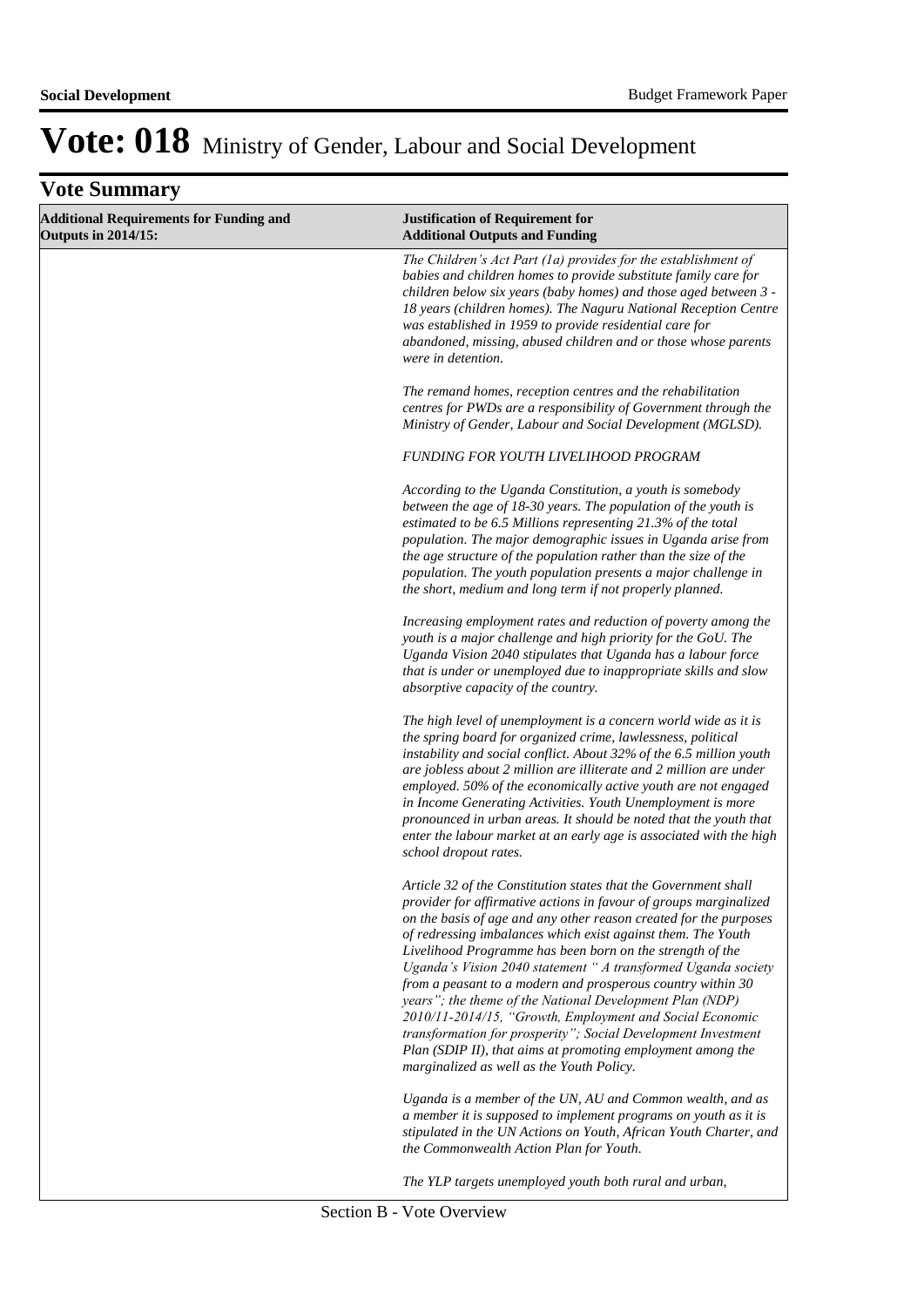| <b>Vote Summary</b>                                                          |                                                                                                                                                                                                                                                                                                                                                                                                                                                                                                                                                                                                                                                                                                                                                                                                                                                                                                                                                                                                                                                                                                                                                                                                                                                                                                                                                                                                                                                                                                                                                                                                                                      |
|------------------------------------------------------------------------------|--------------------------------------------------------------------------------------------------------------------------------------------------------------------------------------------------------------------------------------------------------------------------------------------------------------------------------------------------------------------------------------------------------------------------------------------------------------------------------------------------------------------------------------------------------------------------------------------------------------------------------------------------------------------------------------------------------------------------------------------------------------------------------------------------------------------------------------------------------------------------------------------------------------------------------------------------------------------------------------------------------------------------------------------------------------------------------------------------------------------------------------------------------------------------------------------------------------------------------------------------------------------------------------------------------------------------------------------------------------------------------------------------------------------------------------------------------------------------------------------------------------------------------------------------------------------------------------------------------------------------------------|
| <b>Additional Requirements for Funding and</b><br><b>Outputs in 2014/15:</b> | <b>Justification of Requirement for</b><br><b>Additional Outputs and Funding</b>                                                                                                                                                                                                                                                                                                                                                                                                                                                                                                                                                                                                                                                                                                                                                                                                                                                                                                                                                                                                                                                                                                                                                                                                                                                                                                                                                                                                                                                                                                                                                     |
|                                                                              | uneducated and educated including the university graduates;<br>Youth Living in slums, city streets, high risk and impoverished<br>communities; youth that have not had a chance to attend formal<br>education, single parent youth; Youth with Disability; Youth living<br>with HIV and AIDs as well as youth that have completed<br>secondary school or tertiary institutions.                                                                                                                                                                                                                                                                                                                                                                                                                                                                                                                                                                                                                                                                                                                                                                                                                                                                                                                                                                                                                                                                                                                                                                                                                                                      |
|                                                                              | Expanding social protection measures to reduce vulnerability and<br>enhancing the productivity of the Human resource through<br>diversifying and providing comprehensive social protection<br>measures for the different categories of the population have a<br>direct link the following NDP objectives.<br>- Increasing household incomes and promoting equality; and<br>- Increasing access to quality social services.                                                                                                                                                                                                                                                                                                                                                                                                                                                                                                                                                                                                                                                                                                                                                                                                                                                                                                                                                                                                                                                                                                                                                                                                           |
|                                                                              | 1. FEEDING THE CHILDREN (SHS1.94bn)                                                                                                                                                                                                                                                                                                                                                                                                                                                                                                                                                                                                                                                                                                                                                                                                                                                                                                                                                                                                                                                                                                                                                                                                                                                                                                                                                                                                                                                                                                                                                                                                  |
|                                                                              | The Ministry provides care, protection and empowerment to<br>children in its institutions i.e remand homes, rehabilitation centres<br>and youth training centres. Quality food is provided to all<br>children regardless of the age. Currently what is being provided is<br>inadequate to cater for the increasing numbers of children in the<br>institution. The situation is compounded by the influx of street<br>people (children and adult) caused by push and pull factors.                                                                                                                                                                                                                                                                                                                                                                                                                                                                                                                                                                                                                                                                                                                                                                                                                                                                                                                                                                                                                                                                                                                                                    |
|                                                                              | The estimated cost of feeding a child in the institutions is Shs2,500<br>per day and this is in line with the standard Ministry of Education<br>Capitation Grant (ECG) to Schools. Whereas the ECG is a<br>subsidy to what the pupils and students pay, children in MGLSD<br>institutions do not contribute anything. The breakdown is as<br>follows: Shs250 for breakfast, Shs1,000 for lunch, Shs250 for<br>evening tea and Shs1,000 for dinner. The estimated number of<br>children in the Ministry institutions to be fed in FY2014/15 is<br>2120. The average cost of feeding a child per month is Shs75,000<br>while the total cost of feeding the 2,120 children in a year is<br>Shs1,934,500,000. The detail is presented in a table below:<br>- Kampiringisa with 350 children Shs315,000,000;<br>- Naguru Remand Home with 210 children Shs189,000,000;<br>- Naguru Reception Centre with 200 children Shs180,000,000;<br>- Mbale Remand Home with 110 children Shs99,000,000;<br>- Fort Portal Remand Home with 110 children Shs99,000,000;<br>- Kabale Remand Home with 115 children Shs103,500,000;<br>- Arua Remand Home with 120 children Shs108,000,000;<br>- Gulu Remand Home with 110 children Shs99,000,000;<br>- Koblin Skills centre with 250 children Shs225,000,000;<br>- Kireka Rehabilitation Centre with 100 children Shs90,000,000;<br>- Rweza Rehabilitation Centre with 100 children Shs90,000,000;<br>- Ruti Rehabilitation Centre with 50 children Shs45,000,000;<br>- Mpumudde Rehabilitation Centre with 100 children<br>Shs90,000,000;<br>- Jinja Sheltered W/Shop with 30 children Shs27,000,000; |
|                                                                              | - Mbale sheltered W/shop with 50 children Shs45,000,000;<br>- Ogur Rehabilitation Centre Shs27,000,000;<br>- Ochoko Rehabilitation Centre with 30 children Shs27,000,000;<br>- Kabalye Rehabilitation Centre with 30 children Shs27,000,000;<br>- Ntawo Rehabilitation Centre with 30 children Shs27,000,000;<br>and                                                                                                                                                                                                                                                                                                                                                                                                                                                                                                                                                                                                                                                                                                                                                                                                                                                                                                                                                                                                                                                                                                                                                                                                                                                                                                                 |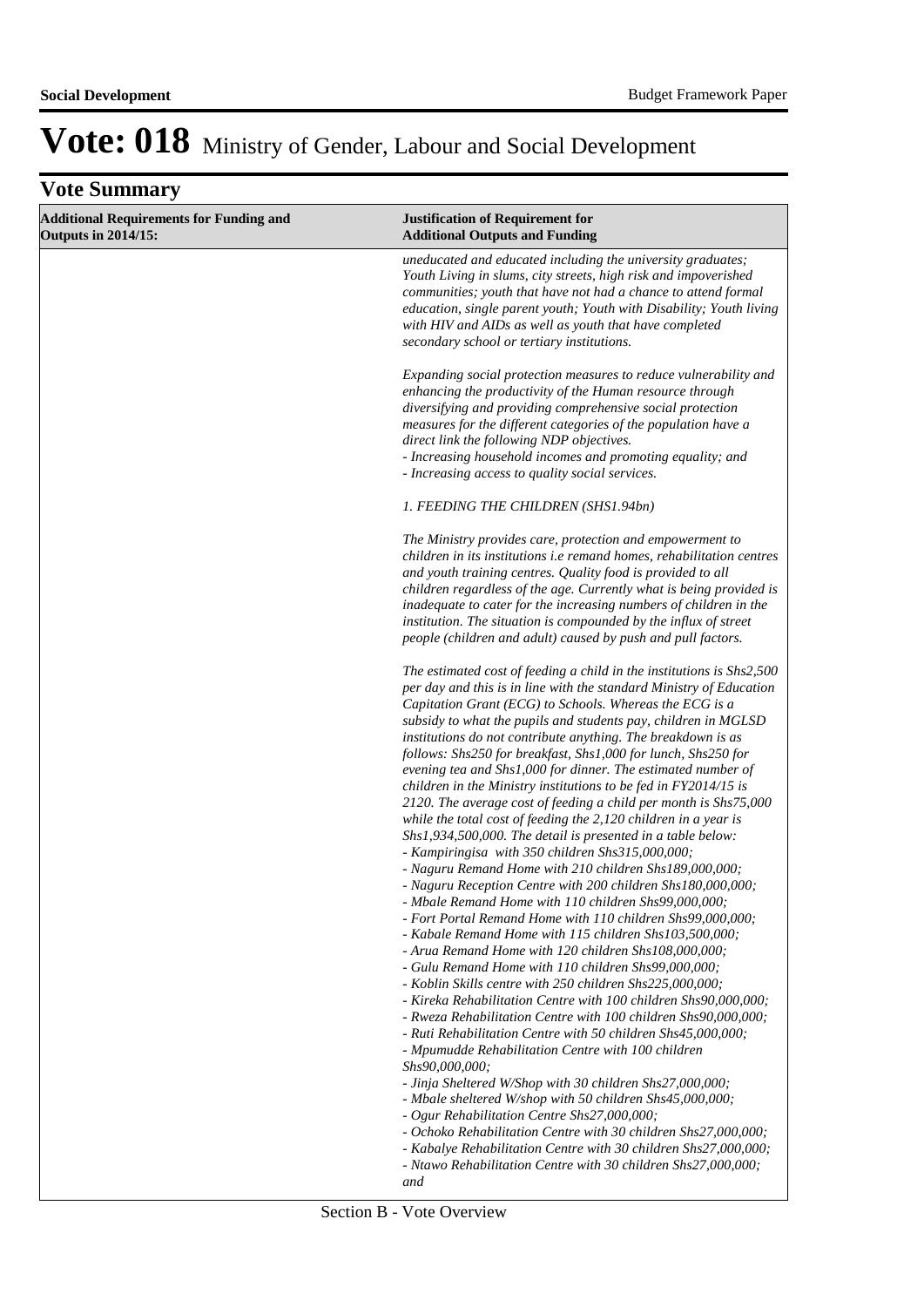| <b>Vote Summary</b>                                                                            |                                                                                                                                                                                                                                                                                                                                                                                                                                   |
|------------------------------------------------------------------------------------------------|-----------------------------------------------------------------------------------------------------------------------------------------------------------------------------------------------------------------------------------------------------------------------------------------------------------------------------------------------------------------------------------------------------------------------------------|
| <b>Additional Requirements for Funding and</b><br><b>Outputs in 2014/15:</b>                   | <b>Justification of Requirement for</b><br><b>Additional Outputs and Funding</b>                                                                                                                                                                                                                                                                                                                                                  |
|                                                                                                | - Mubuku Rehabilitation Centre with 30 children Shs27,000,000;                                                                                                                                                                                                                                                                                                                                                                    |
|                                                                                                | There are additional costs including medicine, water, electricity,<br>security, transport to and from the court sessions, materials for<br>carpentry and joinery, metal works and fabrications, cosmetology,<br>tailoring, handcraft, agriculture, beds, blankets, mattresses,<br>treatment kits, welfare, settlement kit/start-up kits for those<br>children who have completed the training.                                    |
|                                                                                                | The institutions provide the children with formal education and<br>vocational skills as a basic need and rehabilitation process.<br>Currently, the Naguru reception centre has 200 children (119<br>boys and 81 girls), but it was originally constructed to<br>accommodate only 40 children. A total of 70 children from<br>Naguru Reception Centre attend schools in the neighbourhood<br>and MGLSD pays for their school dues. |
|                                                                                                | The costs for feeding and non food items in the Ministry<br>institutions fall under the Protected Priority Areas (PPA) of the<br>Ministry expenditures which must be incurred in order to keep the<br>centres operational as we provide care and protection for the<br>children.                                                                                                                                                  |
|                                                                                                | 2. RENOVATION AND MAINTENANCE OF CHILDREN<br><b>INSTITUTIONS (REMAND HOMES AND REHABILITATION</b><br><b>CENTRES</b> ) SHS3BN                                                                                                                                                                                                                                                                                                      |
|                                                                                                | The Ministry Institutions include remand homes, rehabilitation<br>centres and reception centres. The Remand homes include:<br>Kampiringisa National Rehabilitation Centre, Naguru Remand<br>Home, Mbale Remand Home, Fort Portal Remand Home, Arua<br>Remand Home, Gulu Remand Home. The centres for youth<br>training include Mubuku, Ntawo, Kabalye and Koblin.                                                                 |
|                                                                                                | The centres for Persons With Disabilities (PWDs) include Kireka<br>Vocational Rehabilitation Centre in Wakiso District, Ruti<br>Vocational Rehabilitation Centre in Mbarara Municipality,<br>Mpumudde and Jinja sheltered Workshop in Jinja Municipality,<br>Ogur in Lira District and Mbale Sheltered workshop in Mbale<br><i>Municipality</i>                                                                                   |
|                                                                                                | <b>STATUS OF THE CENTRES / HOMES</b>                                                                                                                                                                                                                                                                                                                                                                                              |
|                                                                                                | The Ministry institutions i.e the remand homes, reception and<br>rehabilitation centres are dilapidated, congested and in direct<br>need of renovation. The workshops for vocational skills are<br>redundant due to lack of tools, equipments, and training<br>materials. For example KIREKA REHABILITATION CENTRE                                                                                                                |
|                                                                                                | <b>MAIN TARMAC ROADS</b><br>- The tar has been washed away by frequent heavy running water,<br>leaving behind huge potholes.                                                                                                                                                                                                                                                                                                      |
| Vote Function: 1099 Policy, Planning and Support Services<br>Output:<br><b>1049 99 Arrears</b> |                                                                                                                                                                                                                                                                                                                                                                                                                                   |
| $I$ <sub>I</sub> $R_b$ <sub>c</sub> $R_b$ .<br>5768                                            |                                                                                                                                                                                                                                                                                                                                                                                                                                   |

*UShs Bn: 5.768* - Compensation to Government workers and domestic Arrears Shs4.768bn.

*COMPENSATION OF GOVERNMENT WORKERS AND DOMESTIC ARREARS AS WELL AS MEDICAL ARBITRATION*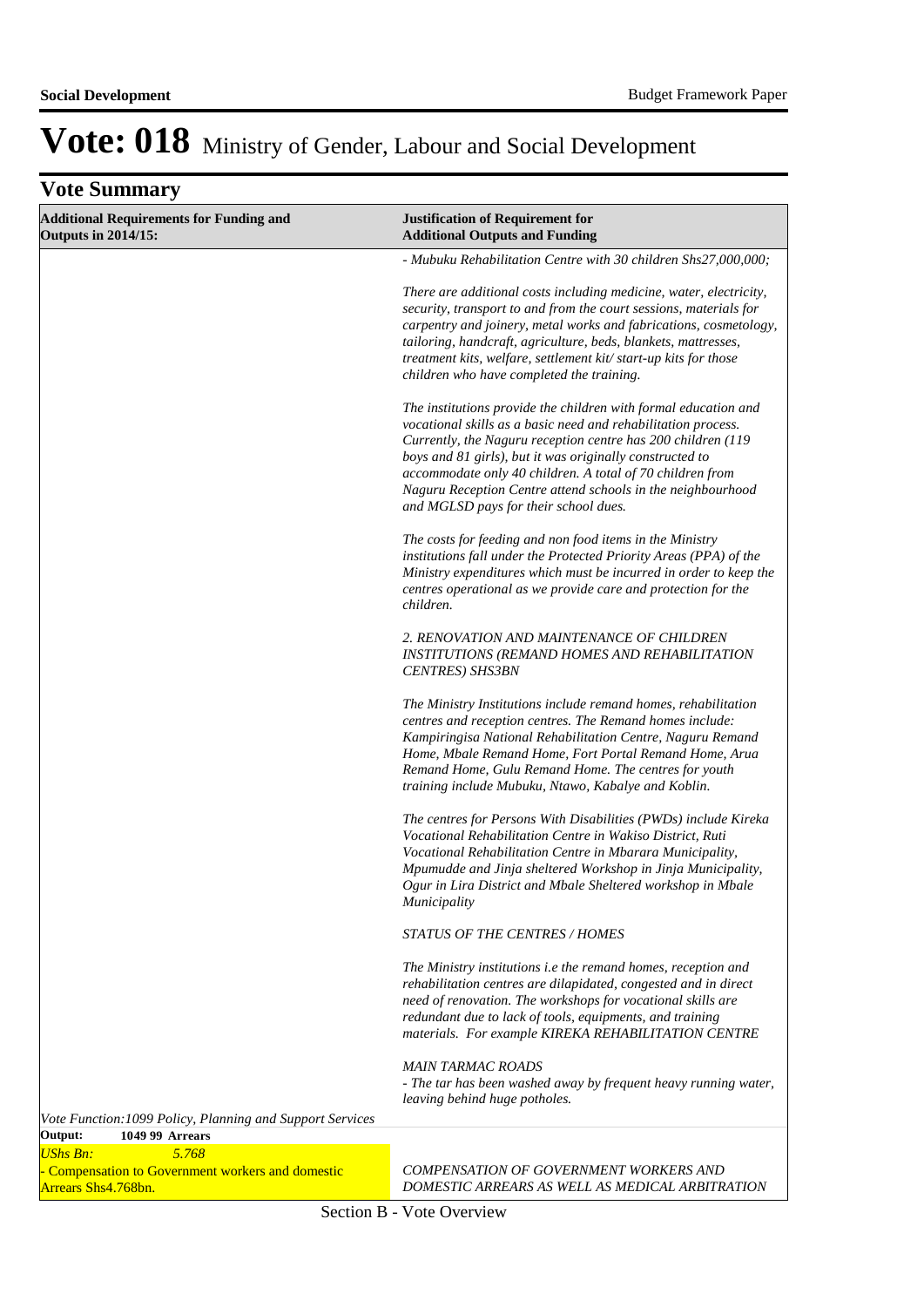| <b>Additional Requirements for Funding and</b><br><b>Outputs in 2014/15:</b> | <b>Justification of Requirement for</b><br><b>Additional Outputs and Funding</b>                                                                                                                                                                                                                                                                                                                                                                                                                                                                                                                                                                                                                                                                                                                                                                                                                                                                                                                                                                                                                                                                                                                                                                                                                                                                                                                   |
|------------------------------------------------------------------------------|----------------------------------------------------------------------------------------------------------------------------------------------------------------------------------------------------------------------------------------------------------------------------------------------------------------------------------------------------------------------------------------------------------------------------------------------------------------------------------------------------------------------------------------------------------------------------------------------------------------------------------------------------------------------------------------------------------------------------------------------------------------------------------------------------------------------------------------------------------------------------------------------------------------------------------------------------------------------------------------------------------------------------------------------------------------------------------------------------------------------------------------------------------------------------------------------------------------------------------------------------------------------------------------------------------------------------------------------------------------------------------------------------|
| - Medical Arbitration and the Labour Advisory Boards<br>Shs1.00bn            | AND THE LABOUR ADVISORY BOARDS (SHS5.768bn)                                                                                                                                                                                                                                                                                                                                                                                                                                                                                                                                                                                                                                                                                                                                                                                                                                                                                                                                                                                                                                                                                                                                                                                                                                                                                                                                                        |
|                                                                              | Government has an obligation to compensate workers as a means<br>of extending social protection to them. This enables them to live a<br>decent life and to participate in the development process.                                                                                                                                                                                                                                                                                                                                                                                                                                                                                                                                                                                                                                                                                                                                                                                                                                                                                                                                                                                                                                                                                                                                                                                                 |
|                                                                              | The Uganda Government is a signatory to International Labour<br>Organization Convention No. 17, Worker men's Compensation<br>(Accidents).                                                                                                                                                                                                                                                                                                                                                                                                                                                                                                                                                                                                                                                                                                                                                                                                                                                                                                                                                                                                                                                                                                                                                                                                                                                          |
|                                                                              | According to the Workers Compensation Act, 2000,<br>compensations of workers are a result of:<br>1. INJURIES, if a personal injury by accident arises out of and in<br>the course of a worker's employment, the injured worker's<br>employer shall be liable to pay compensation in accordance with<br>the Act.                                                                                                                                                                                                                                                                                                                                                                                                                                                                                                                                                                                                                                                                                                                                                                                                                                                                                                                                                                                                                                                                                    |
|                                                                              | 2. MEDICAL AID, where an accident occurs entitling the worker<br>to compensation under the Act, the employer shall defray the<br>reasonable costs incurred by the worker:<br>- in respect of medical expenses; and<br>- in respect of transport and incidental expenses in case arising<br>out and in connection with the accident.                                                                                                                                                                                                                                                                                                                                                                                                                                                                                                                                                                                                                                                                                                                                                                                                                                                                                                                                                                                                                                                                |
|                                                                              | 3. OCCUPATIONAL DISEASES<br>Where a medical practitioner grants a certificate stating that:<br>- a worker is suffering from a scheduled disease causing<br>disablement or that the death of a worker was caused by any<br>scheduled diseases; and<br>- the disease was due to the nature of the workers employment and<br>was contracted within the twenty four months immediately<br>previous to the date of disablement, or death except in the case of<br>a scheduled disease which manifests itself after or during several<br>years employment, the worker or if he or she is deceased, his / her<br>dependants shall be entitled to claim and to receive compensation<br>under this Act as if the disablement or death had been caused by<br>an accident arising out of and in the cause of his or her<br>employment.<br>- For the avoidance of doubt, it is stated that a disease is<br>contracted for the purpose of its section either:<br>- When the symptoms of the disease are clearly manifested in the<br>physiological or psychological signs; and<br>- When it is first diagnosed by a medical practitioner.<br>The verified government cases including arrears amount is<br>Shs4.768Bn as of June 2013. The arrears are accumulating as a<br>result of must expenditures which must be met during a particular<br>time but the ceiling could not accommodate the expenditure. The |
|                                                                              | Arrears are on the non wage recurrent of the Ministry budget.<br>Analysis of the Ministry non-wage recurrent shows that the<br>programmed expenditures are close to 100% of the non wage<br>recurrent for all the financial years.                                                                                                                                                                                                                                                                                                                                                                                                                                                                                                                                                                                                                                                                                                                                                                                                                                                                                                                                                                                                                                                                                                                                                                 |
|                                                                              | The medical Arbitration board is appointed by the Minister<br>responsible for labour in consultation with the director general of<br>healthy services in accordance with section 14 of the Worker<br>Compensation Act 2000 to handle appeal or disputes of the final<br>assessment of disability awarded by the medical practitioner. The                                                                                                                                                                                                                                                                                                                                                                                                                                                                                                                                                                                                                                                                                                                                                                                                                                                                                                                                                                                                                                                          |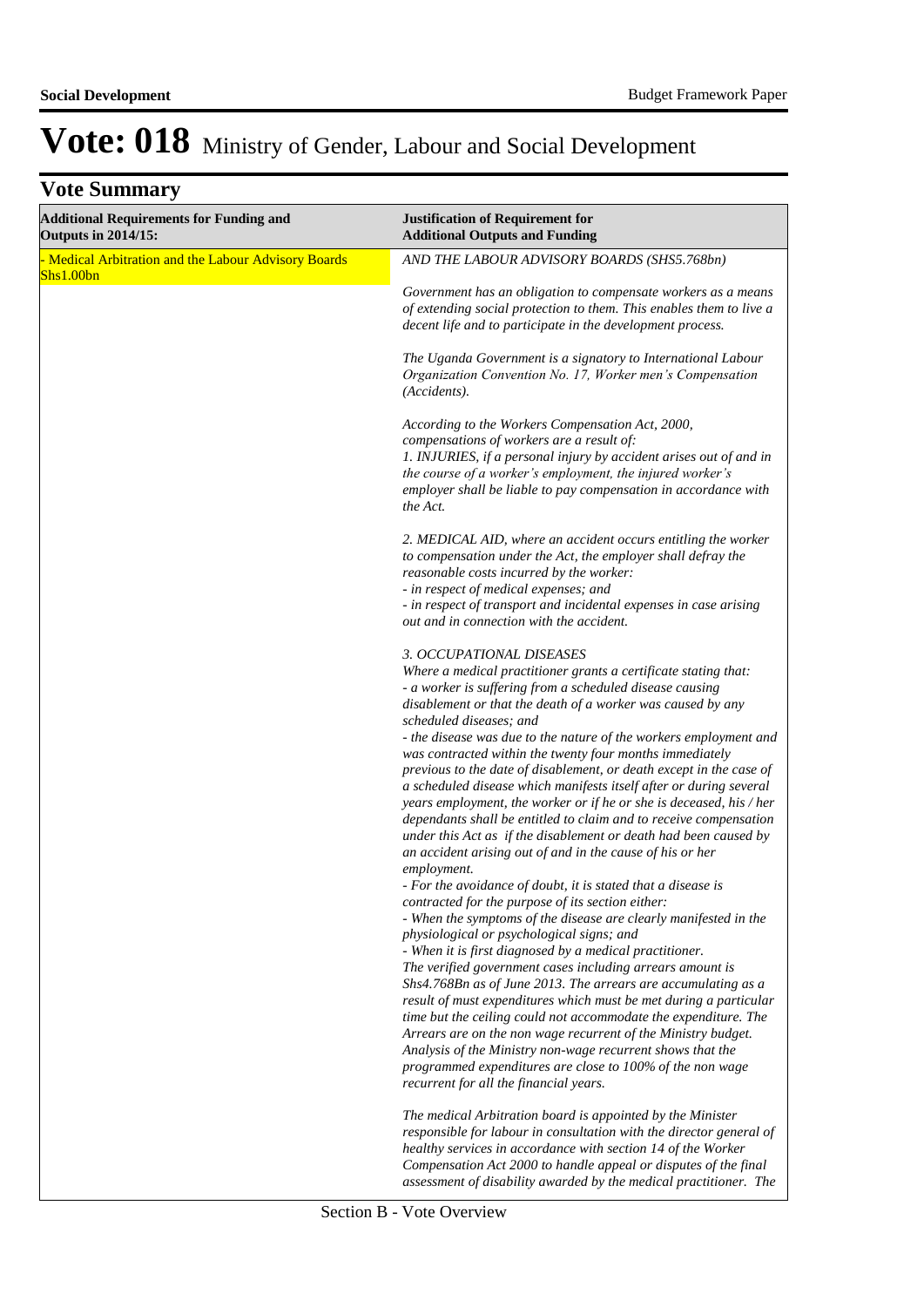| <b>Vote Summary</b>                                                          |                                                                                                                                                                                                                                                                                                                                                                                                                                                                    |
|------------------------------------------------------------------------------|--------------------------------------------------------------------------------------------------------------------------------------------------------------------------------------------------------------------------------------------------------------------------------------------------------------------------------------------------------------------------------------------------------------------------------------------------------------------|
| <b>Additional Requirements for Funding and</b><br><b>Outputs in 2014/15:</b> | <b>Justification of Requirement for</b><br><b>Additional Outputs and Funding</b>                                                                                                                                                                                                                                                                                                                                                                                   |
|                                                                              | appeal or a dispute can be lodged in by either the employee or<br>employer. The decision of the Board is final unless a part<br>aggrieved by the decision goes to court.                                                                                                                                                                                                                                                                                           |
|                                                                              | The current board is fully constituted and is composed of a<br>Chairperson, 4 members and a secretary.                                                                                                                                                                                                                                                                                                                                                             |
|                                                                              | Medical Arbitration Board sits to arbitrate the amount to be<br>compensated if the two parties do not agree. But the operation of<br>the board is constrained by the resources allocated to the<br>Ministry. The board is comprised of members outside the Ministry<br>and every sitting they need honorarium which the ministry ceiling<br>cannot accommodate. In such circumstances the amount the<br>government is compensating is exaggerated. On the side the |
|                                                                              | workers in the private under assessed particularly where<br>insurance companies are involved in the compensations. The<br>board requires Shs1.00bn for its operation.                                                                                                                                                                                                                                                                                              |

*This section discusses how the vote's plans will address and respond to the cross-cutting policy, issues of gender and equity; HIV/AIDS; and the Environment, and other budgetary issues such as Arrears and NTR..* 

#### **(i) Cross-cutting Policy Issues**

- *(i) Gender and Equity*
- The Outputs are:
- Policies, Guidelines, Standards on gender and rights developed;
- Monitoring and evaluation of Women Programmes (NWC) carried out;
- Grants Based Policy on the poorest of the poor;
- HIV Strategic Plan in place;
- Human Rights Mainstreaming Strategy developed;
- Equity Promotion Strategy developed;
- Equity and Rights Based M&E system as well as the Information Management Systems built

The activities are:

- Public and civil society sectors capacity for Gender-Based Violence prevention and management is strengthened at national level and in the districts of Mubende, Katakwi, Kaabong, Kotido, Moroto, Oyam, Yumbe, Kanungu, Pader, Kitgum, Gulu , Amuru, Soroti and Amuria

- Women's and men's groups advance reproductive rights and gender equality, creating a critical mass for social transformation at national level and in the districts of Mubende, Katakwi, Kaabong, Kotido, Moroto, Oyam, Yumbe and Kanungu. This is estimated to cost Shs1.57bn.

- Civic education carried out in 12 local governments, Civic education and legal rights materials developed,
- Advocacy groups formed and empowered and IEC materials on Equity developed.
- More inclusion of the marginalized in decision making.

*(ii) HIV/AIDS*

The out put

- The HIV/AIDS Strategic Investment Plan

The activities

- Implementation of the HIV / AIDS Strategic Plan;

- Implementation of the National HIV / AIDS Workplace Policy; and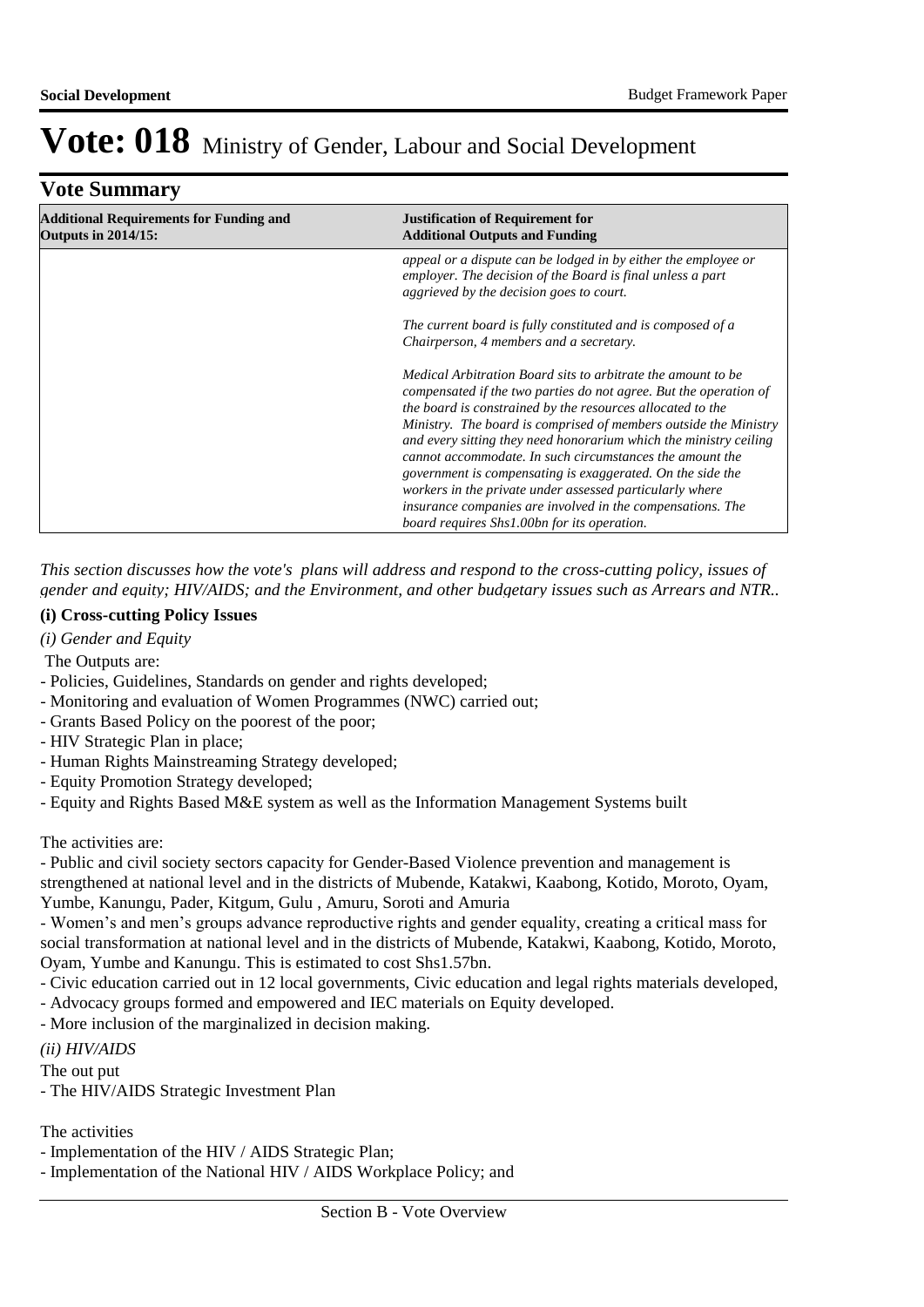#### **Vote Summary**

- The HIV/AIDS have been addressed under Vote Function 02- Mainstreaming Gender and Rights.

*(iii) Environment*

There are no environmental issues planned and budgeted for under the sector

#### **(ii) Payment Arrears**

The table below shows all the payment arrears outstanding for the Vote:

| Payee                                 | <b>Payment Due Date</b> | <b>Amount (UShs Bn)</b> |
|---------------------------------------|-------------------------|-------------------------|
| Guma James                            | 30/06/2011              | 0.01                    |
| Ker Kak Cultural Group                | 30/06/2008              | 0.00                    |
| Keleture Venansio                     | 30/06/2011              | 0.00                    |
| Kayayana Emmanuel                     | 30/06/2013              | 0.01                    |
| Katusiime Scarlet                     | 30/06/2013              | 0.01                    |
| Katende Job                           | 30/06/2011              | 0.01                    |
| Kansanga Nezikokolima Cultural Troupe | 30/06/2008              | 0.00                    |
| Kakuru Patrick                        | 30/06/2012              | 0.00                    |
| Kakire Silvanous David                | 30/06/2012              | 0.02                    |
| Kajeke Bagigumira Tom                 | 30/06/2011              | 0.01                    |
| Kaghaya Nelson                        | 30/06/2011              | 0.03                    |
| Kabasinguzi Fatumah                   | 30/06/2013              | 0.00                    |
| J K Kaija                             | 30/06/2004              | 0.00                    |
| Mboine Isreal                         | 30/06/2004              | 0.01                    |
| Hon. Bakoko (PS)                      | 30/06/2006              | 0.00                    |
| Kibirige Anania2                      | 30/06/2004              | 0.00                    |
| <b>GTZ</b> Project                    | 30/06/2005              | 0.00                    |
| <b>GTZ</b>                            | 30/06/2006              | 0.00                    |
| Global Suppliers Ltd                  | 30/06/2005              | 0.00                    |
| Gingiera Walter                       | 30/06/2013              | 0.03                    |
| George Sekandi                        | 30/06/2005              | 0.00                    |
| Gamba Julius                          | 30/06/2011              | 0.01                    |
| Federation of Uganda Employers        | 30/06/2005              | 0.01                    |
| Fatuma Noah                           | 30/06/2012              | 0.01                    |
| Fairway Hotel                         | 30/06/2005              | 0.00                    |
| Eyalama United HOLD Ltd               | 30/06/2005              | 0.01                    |
| Erwaga Simon                          | 30/06/2009              | 0.01                    |
| Enzama Morris                         | 30/06/2004              | 0.00                    |
| I.T. Pro. Uganda Ltd                  | 30/06/2006              | 0.00                    |
| Kozia General Merchandise             | 30/06/2009              | 0.00                    |
| 2000 computer Stationery              | 30/06/2005              | 0.03                    |
| Mawanda Alex                          | 30/06/2013              | 0.00                    |
| Matsiko Godfrey Batwirehi             | 30/06/2011              | 0.01                    |
| Mabonga Moses                         | 30/06/2011              | 0.00                    |
| Lwalwa Posniano                       | 30/06/2011              | $0.01\,$                |
| Lubanga Matwero Cul.                  | 30/06/2008              | 0.00                    |
| Lolu Moses Igaru                      | 30/06/2013              | 0.02                    |
| Lapio Joel                            | 30/06/2011              | 0.03                    |
| Kyapa Mathew                          | 30/06/2012              | 0.01                    |
| Kyamulesire Elizabeth                 | 30/06/2011              | 0.01                    |
| Kwetegyeka James                      | 30/06/2013              | 0.00                    |
| Kwehangana Fred                       | 30/06/2011              | 0.01                    |
| Khaukha Paul                          | 30/06/2013              | 0.01                    |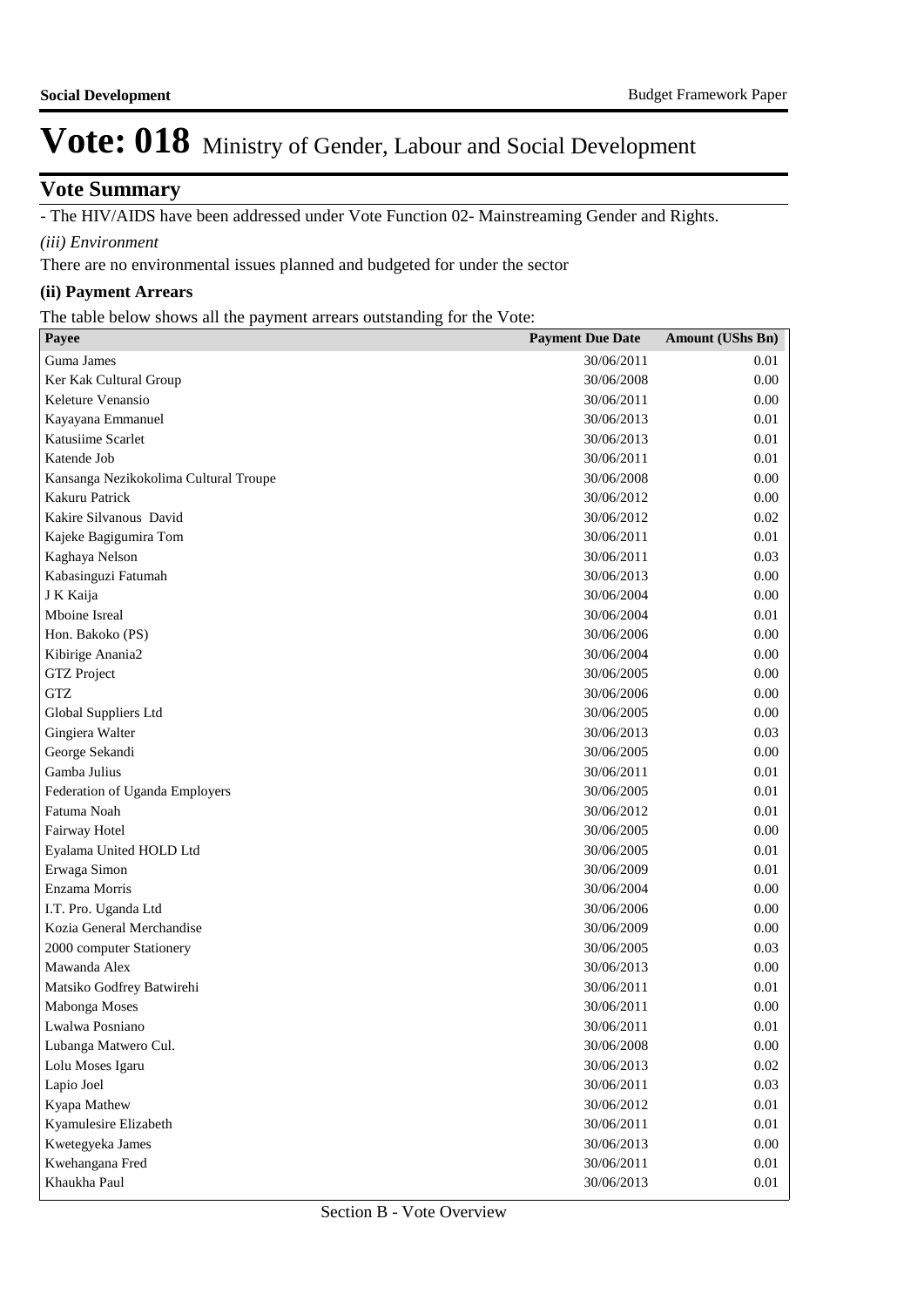| <b>Vote Summary</b>                             |            |      |
|-------------------------------------------------|------------|------|
| Kutobola Emmanuel                               | 30/06/2011 | 0.01 |
| Kibirige Anania                                 | 30/06/2004 | 0.00 |
| Komakech Alfred                                 | 30/06/2013 | 0.01 |
| Kobizaba Philip                                 | 30/06/2010 | 0.01 |
| Kisembo Sulaiman                                | 30/06/2011 | 0.00 |
| Kimutwa Bernard                                 | 30/06/2010 | 0.00 |
| Kim's Motor Garage3                             | 30/06/2006 | 0.00 |
| Kim's Motor Garage2                             | 30/06/2006 | 0.00 |
| Kim's Motor Garage1                             | 30/06/2006 | 0.00 |
| Kimbowa Martin                                  | 30/06/2013 | 0.01 |
| Kiige james                                     | 30/06/2013 | 0.00 |
| Kihembo Calisto                                 | 30/06/2009 | 0.01 |
| Kigozi Patrick                                  | 30/06/2012 | 0.01 |
| Kicaya Alex                                     | 30/06/2013 | 0.01 |
| Engwedu J.W                                     | 30/06/2004 | 0.00 |
| Kwach Academy Traditional Cultural Org.         | 30/06/2008 | 0.00 |
| Aliwuya Gideon                                  | 30/06/2011 | 0.01 |
| Enyenu Robert                                   | 30/06/2012 | 0.01 |
| Begeine & Company                               | 30/06/2002 | 0.01 |
| Basajjasubi Samuel                              | 30/06/2011 | 0.01 |
| <b>Babirye Sumin</b>                            | 30/06/2010 | 0.00 |
| Ayeni samuel                                    | 30/06/2013 | 0.01 |
| Auma Jane                                       | 30/06/2010 | 0.01 |
| <b>Atim Marry Gorett</b>                        | 30/06/2010 | 0.00 |
| Asipa Charkes Owor                              | 30/06/2010 | 0.01 |
| Asaba Mary                                      | 30/06/2013 | 0.01 |
| Ariong John Micheal                             | 30/06/2013 | 0.02 |
| <b>Apolot Pikemere</b>                          | 30/06/2004 | 0.00 |
| Amuya Alex                                      | 30/06/2010 | 0.03 |
| Bikumbi Swaibu                                  | 30/06/2013 | 0.01 |
| Alotu David                                     | 30/06/2011 | 0.00 |
| Birikano Varist                                 | 30/06/2011 | 0.00 |
| Aliru Omega Rose                                | 30/06/2013 | 0.01 |
| Akenda Charles                                  | 30/06/2012 | 0.01 |
| Ahabwaruhanga Evunali                           | 30/06/2013 | 0.00 |
| African Rehabilitation Institute3               | 30/06/2004 | 0.64 |
| African Rehabilitation Institute2               | 30/06/2009 | 0.05 |
| African Rehabilitation Institute(ARI)           | 30/06/2009 | 0.57 |
| <b>African Rehabilitation Institute</b>         | 30/06/2010 | 0.06 |
| African Regional Labour Administration Centre 3 | 30/06/2012 | 0.09 |
| African Regional Labour Administration Centre 2 | 30/06/2012 | 0.09 |
| African Regional Labour Administration Centre   | 30/06/2010 | 0.04 |
| adiaka Simon Peter                              | 30/06/2012 | 0.01 |
| Acacia Safaris                                  | 30/06/2007 | 0.01 |
| Abalo Sarah                                     | 30/06/2004 | 0.01 |
| Amidiong Florence                               | 30/06/2012 | 0.01 |
| Centrol Auto Garage2                            | 30/06/2009 | 0.00 |
| MD Computer services                            | 30/06/2005 | 0.00 |
| <b>Elgon Troupe</b>                             | 30/06/2008 | 0.00 |
| Ejolu Bernard                                   | 30/06/2013 | 0.00 |
| Ebiru Nathan Moses                              | 30/06/2011 | 0.00 |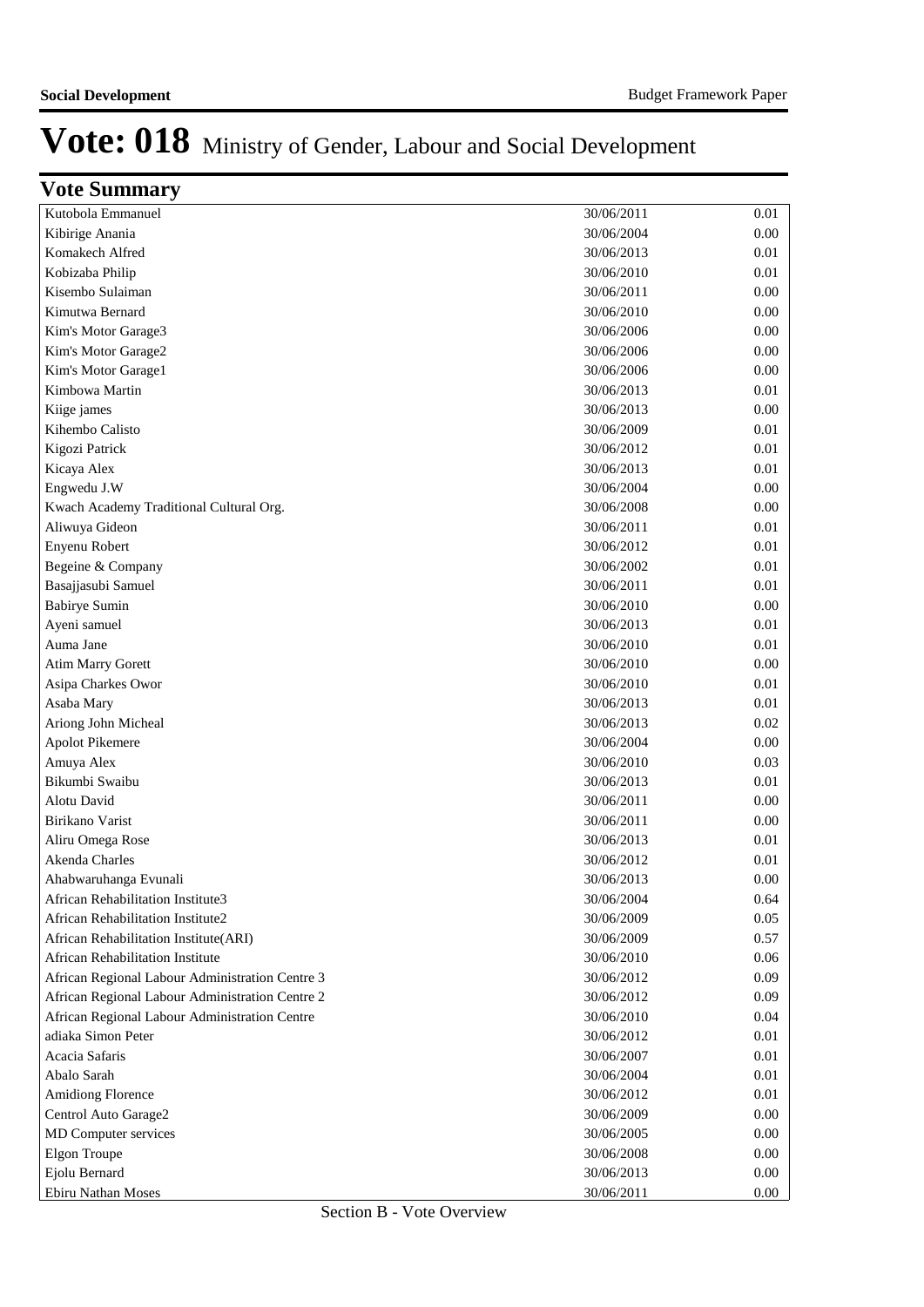| <b>Vote Summary</b>                     |            |          |
|-----------------------------------------|------------|----------|
| Eagle Air                               | 30/06/2004 | 0.00     |
| Dudu David                              | 30/06/2011 | 0.00     |
| Doi Constant                            | 30/06/2011 | 0.01     |
| Daga Fred                               | 30/06/2013 | 0.00     |
| Cwinya - a Wilfred                      | 30/06/2013 | 0.01     |
| Common Wealth secretariat               | 30/06/2004 | 0.34     |
| Centrol Auto Garage6                    | 30/06/2009 | 0.00     |
| Centrol Auto Garage5                    | 30/06/2009 | 0.00     |
| Behangana Claudius                      | 30/06/2012 | 0.03     |
| Centrol Auto Garage3                    | 30/06/2009 | 0.01     |
| Entongoli cultural Troupe               | 30/06/2008 | 0.00     |
| Centrol Auto Garage1                    | 30/06/2009 | 0.00     |
| Central Auto Garage10                   | 30/06/2007 | 0.00     |
| Central Auto Centre Garage9             | 30/06/2006 | 0.00     |
| Central Auto Centre Garage8             | 30/06/2006 | 0.00     |
| Central Auto Centre Garage7             | 30/06/2006 | 0.00     |
| Byaruhanga Charles                      | 30/06/2013 | 0.00     |
| Byamugisha A.                           | 30/06/2011 | 0.00     |
| Byamugisha A                            | 30/06/2004 | 0.01     |
| <b>Bwire Patrick</b>                    | 30/06/2013 | 0.01     |
| <b>Busingye K Ruth</b>                  | 30/06/2013 | 0.01     |
| Bukenya Isa                             | 30/06/2010 | 0.01     |
| Boki Ent.                               | 30/06/2005 | 0.00     |
| <b>Bogere Geofrey</b>                   | 30/06/2013 | 0.02     |
| Centrol Auto Garage4                    | 30/06/2009 | 0.00     |
| Oyat O. James                           | 30/06/2007 | 0.00     |
| Swanair                                 | 30/06/2008 | 0.03     |
| Sumayya General Traders                 | 30/06/2005 | 0.00     |
| Ssemayobe Christopher                   | 30/06/2013 | 0.01     |
| <b>Southern Business Solutions</b>      | 30/06/2008 | 0.00     |
| Simbamanyo1                             | 30/06/2011 | 0.68     |
| Simbamanyo                              | 30/06/2012 | 0.17     |
| Seno David                              | 30/06/2004 | 0.00     |
| Sembule International Ltd               | 30/06/2006 | 0.00     |
| Sanday Levi                             | 30/06/2013 | 0.01     |
| Rwamirama Bright K                      | 30/06/2011 | 0.08     |
| Rewa Ent.                               | 30/06/2005 | $0.00\,$ |
| <b>PEARL</b>                            | 30/06/2004 | $0.00\,$ |
| Mbodhe Godfrey                          | 30/06/2011 | 0.02     |
| Oyera rose                              | 30/06/2011 | $0.01\,$ |
| The Police Band                         | 30/06/2008 | 0.00     |
| Owoyesiga Vitali                        | 30/06/2013 | 0.01     |
| Ounya John                              | 30/06/2012 | 0.00     |
| Otyeng Vicent                           | 30/06/2010 | 0.01     |
| Otim Felix Chris                        | 30/06/2011 | 0.01     |
| Otanga Tom                              | 30/06/2012 | 0.01     |
| Otanga Tom                              |            |          |
| Osilon Boniface                         | 30/06/2004 | 0.00     |
| Oringa David                            | 30/06/2011 | $0.01\,$ |
| Organization of Chemical Weapons (OPCW) | 30/06/2010 | 0.01     |
| Organisation of Chemical Weapons        | 30/06/2012 | 0.03     |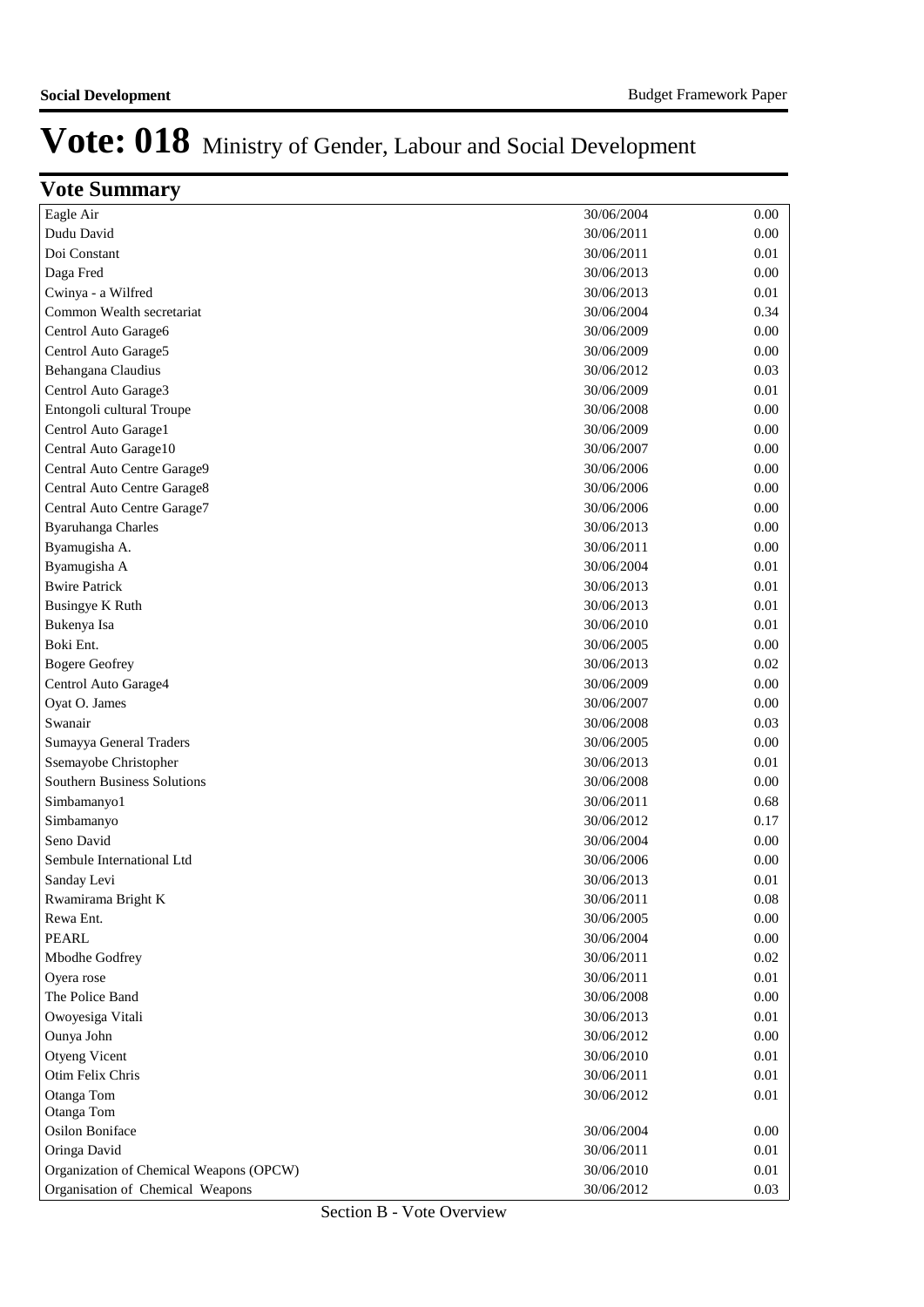| <b>Vote Summary</b>                          |            |      |
|----------------------------------------------|------------|------|
| Orango Stephen                               | 30/06/2012 | 0.01 |
| Oparwayu Albert                              | 30/06/2011 | 0.00 |
| Onyuru Peter                                 | 30/06/2012 | 0.00 |
| Oyere Rose                                   | 30/06/2011 | 0.01 |
| <b>URA</b>                                   | 30/06/2004 | 0.01 |
| Workmans compensation (Connissioner Labour)3 | 30/06/2012 | 0.01 |
| Workers compensation                         | 30/06/2011 | 0.01 |
| Withholding tax2                             | 30/06/2008 | 0.02 |
| Withholding tax                              | 30/06/2009 | 0.01 |
| Wepukhulo Seith                              | 30/06/2011 | 0.01 |
| Wekesa John Patrick                          | 30/06/2011 | 0.07 |
| Wanican Okello Simon                         | 30/06/2013 | 0.01 |
| Wandulu James                                | 30/06/2011 | 0.00 |
| Wafula Bob                                   | 30/06/2010 | 0.01 |
| Various claimants5                           | 30/06/2004 | 0.05 |
| Various claimants4                           | 30/06/2007 | 0.01 |
| Various claimants3                           | 30/06/2006 | 0.00 |
| The Leading Edge Ltd                         | 30/06/2006 | 0.00 |
| Various claimants1                           | 30/06/2010 | 0.10 |
| The Planets cultural group                   | 30/06/2008 | 0.00 |
| <b>UPPC</b>                                  | 30/06/2008 | 0.01 |
| Uganda Printing & P.C.                       | 30/06/2006 | 0.00 |
| Turyazayo Benard                             | 30/06/2013 | 0.00 |
| Turyamureba J.                               | 30/06/2004 | 0.00 |
| Turihohabwe Julius                           | 30/06/2011 | 0.01 |
| Tumwizere Benon                              | 30/06/2007 | 0.01 |
| Tumwijukye Gloria                            | 30/06/2013 | 0.02 |
| Tumuhairwe Mwine                             | 30/06/2013 | 0.04 |
| Tukei J P                                    | 30/06/2011 | 0.01 |
| Toli Simon                                   | 30/06/2013 | 0.01 |
| Tika Enterprises2                            | 30/06/2005 | 0.01 |
| Tika Enterprises1                            | 30/06/2005 | 0.01 |
| Oluka Amis                                   | 30/06/2011 | 0.00 |
| Various claimants2                           | 30/06/2009 | 0.02 |
| Muyambi Joram                                | 30/06/2011 | 0.01 |
| Onje Zach Daniel                             | 30/06/2013 | 0.01 |
| Nalumansi Mary                               | 30/06/2004 | 0.00 |
| Nalugya Janepher                             | 30/06/2013 | 0.02 |
| Nakizza Jane4                                | 30/06/2010 | 0.01 |
| Nakizza Jane3                                | 30/06/2011 | 0.02 |
| Nakizza Jane2                                | 30/06/2011 | 0.01 |
| Nakizza Jane                                 | 30/06/2011 | 0.01 |
| Naiga Claire                                 | 30/06/2011 | 0.00 |
| Nabwiso Farooq                               | 30/06/2011 | 0.00 |
| N Shan & Co. Ltd2                            | 30/06/2002 | 0.01 |
| N Shan & Co. Ltd1                            | 30/06/2002 | 0.02 |
| Mwesige James                                | 30/06/2004 | 0.00 |
| Nat. House 7 Const Co. Ltd                   | 30/06/2004 | 0.10 |
| Mwebaze Wilson                               | 30/06/2004 | 0.00 |
| New Vision Publishers                        | 30/06/2005 | 0.00 |
| Mutesi Joweria                               | 30/06/2012 | 0.00 |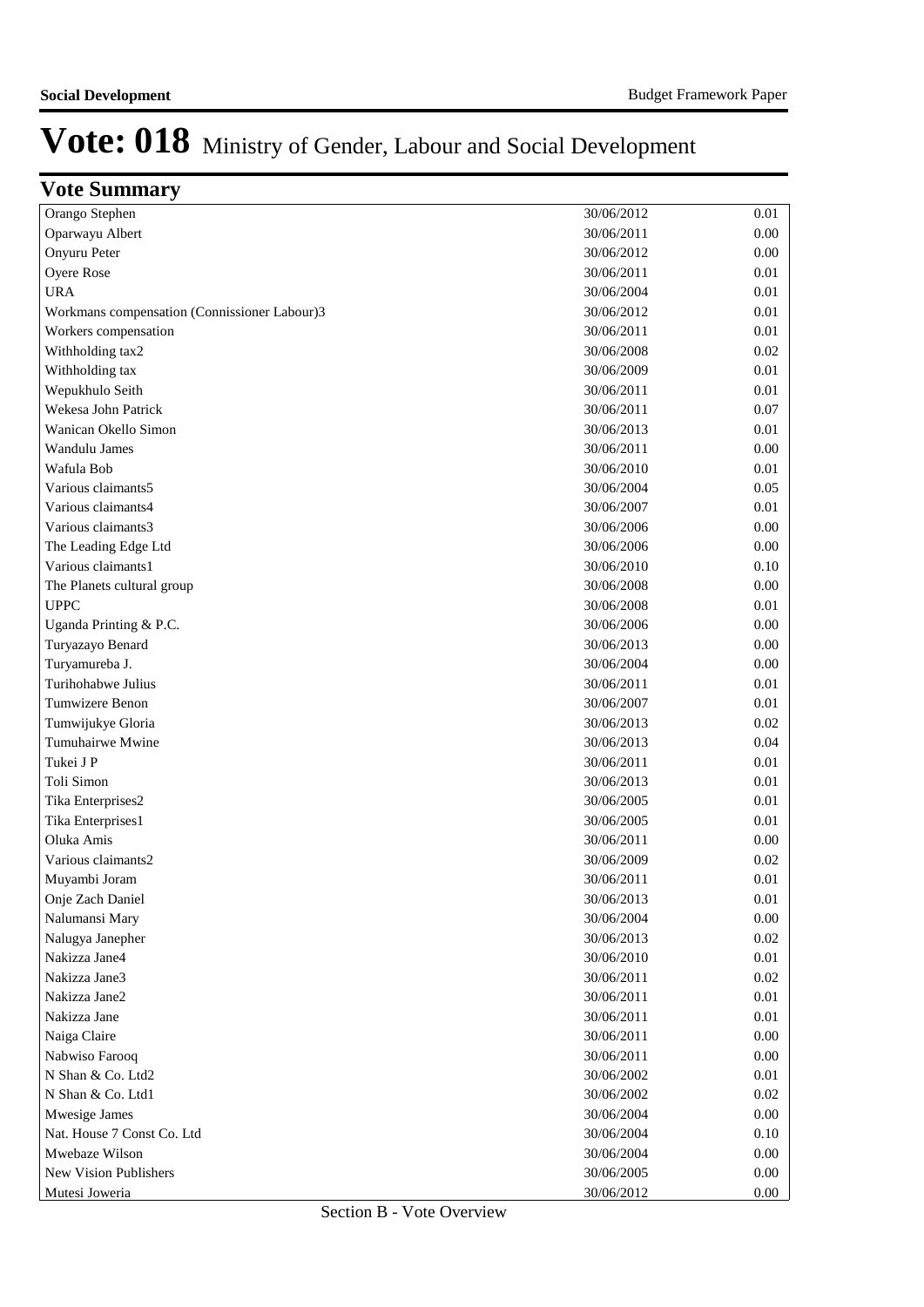| Vote Summary                |               |          |
|-----------------------------|---------------|----------|
| Musobya Godfrey             | 30/06/2013    | 0.01     |
| Mukyala Proscovia           | 30/06/2011    | 0.00     |
| Mukwaya Geoffrey            | 30/06/2004    | 0.00     |
| Mugooda Robert              | 30/06/2011    | 0.01     |
| Mugisha Richard             | 30/06/2006    | 0.00     |
| Mugisha Micheal             | 30/06/2011    | 0.00     |
| Mugisha John                | 30/06/2004    | 0.00     |
| Mugisha Bodwin              | 30/06/2012    | $0.01\,$ |
| MTN <sub>2</sub>            | 30/06/2005    | 0.00     |
| MTN1                        | 30/06/2005    | 0.00     |
| <b>Monitor Publications</b> | 30/06/2005    | 0.01     |
| MFIS Office solutions       | 30/06/2006    | 0.00     |
| Mwekwasize Fred             | 30/06/2013    | 0.02     |
| Odot Joel                   | 30/06/2011    | 0.01     |
| Yikii Kaleb                 | 30/06/2013    | 0.01     |
| Olinga Paul                 | 30/06/2011    | 0.01     |
| Okwir Mathias               | 30/06/2013    | 0.01     |
| Okwi Patrick                | 30/06/2011    | 0.01     |
| Okwi John Patrick           | 30/06/2013    | 0.01     |
| Okwanga Richard             | 30/06/2013    | 0.02     |
| Okurutu Robert              | 30/06/2011    | 0.00     |
| Okumu Ponsiano              | 30/06/2011    | 0.00     |
| Okuku James                 | 30/06/2011    | 0.01     |
| Okiror Daniel               | 30/06/2013    | 0.01     |
| Okello Joseph               | 30/06/2012    | 0.01     |
| Ogweng Peter                | 30/06/2013    | 0.01     |
| Nashidu Traders             | 30/06/2006    | 0.00     |
| Odyeny John Bosco           | 30/06/2010    | 0.02     |
| <b>Omoding Didio</b>        | 30/06/2011    | 0.01     |
| Odongo Peter                | 30/06/2004    | 0.00     |
| Odongo Isaac                | 30/06/2013    | 0.00     |
| Ochola Celestino            | 30/06/2006    | 0.00     |
| Ochen David Akiiki          | 30/06/2012    | 0.01     |
| Ocama Kizito                | 30/06/2013    | 0.01     |
| Obyeny John Bosco           | 30/06/2010    | 0.02     |
| Obwonya Willy               | 30/06/2013    | $0.00\,$ |
| Obwatan James Peter         | 30/06/2013    | $0.01\,$ |
| Obingu-Onzi Gasper          | 30/06/2011    | $0.00\,$ |
| Obenyu Penny Akiteng        | 30/06/2012    | $0.00\,$ |
| Obangkwon Mark              | 30/06/2013    | $0.01\,$ |
| Nsubuga Muhammed            | 30/06/2011    | 0.01     |
| Ngaruye Vicent              | 30/06/2010    | 0.05     |
| Oguttu Godfrey              | 30/06/2010    | 0.01     |
|                             | <b>Total:</b> | 4.768    |

The total of Arrears accumulated by record date as of 30th June 2013 were Shs4,768,469,598. The details of the record dates are:

- June 2013 - Shs0.491Bn;

- June 2012 - Shs1.522Bn;

- June 2011 - Shs0.304Bn;

- June 2009 - Shs0.670Bn;